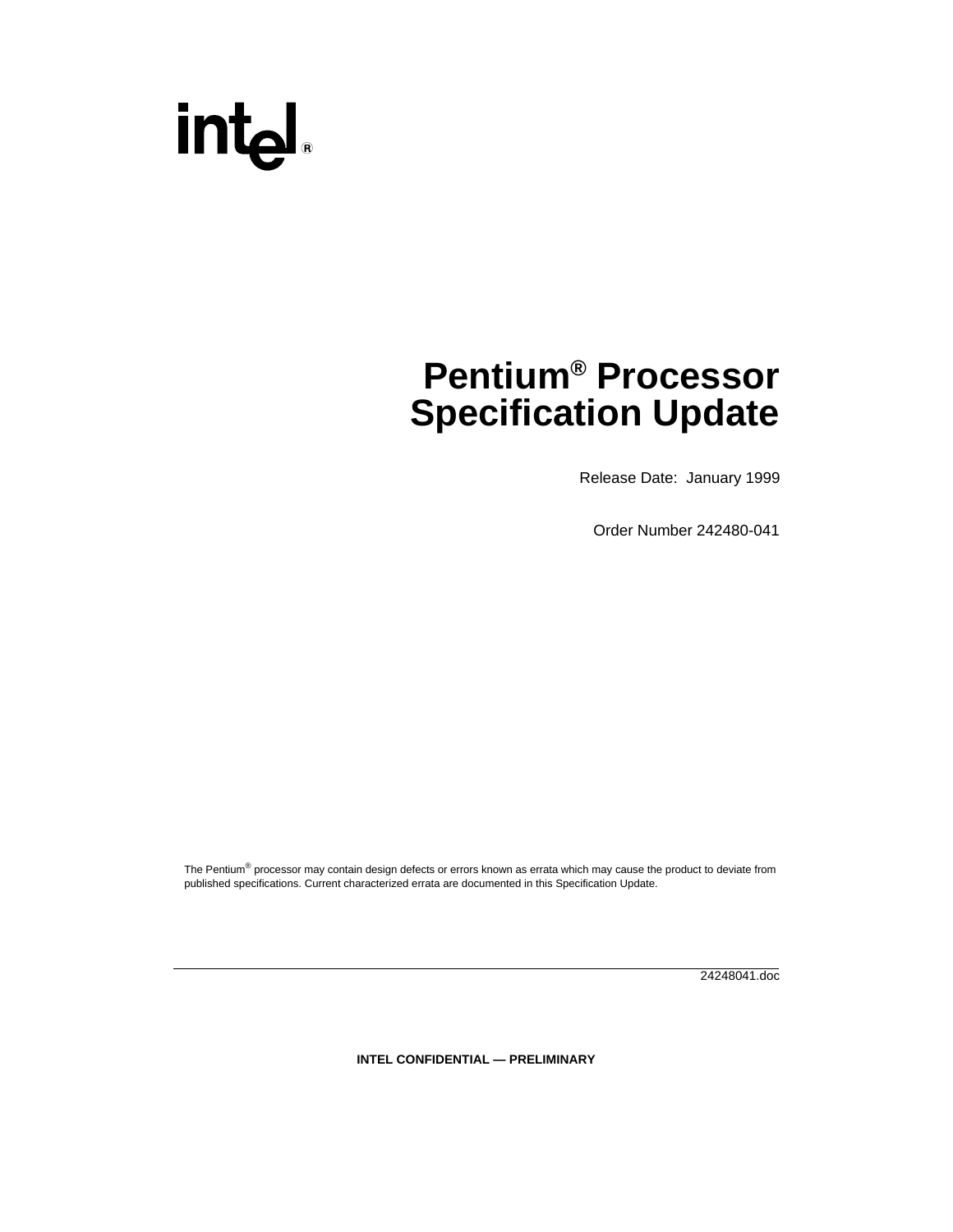Information in this document is provided in connection with Intel products. No license, express or implied, by estoppel or otherwise, to any intellectual property rights is granted by this document. Except as provided in Intel's Terms and Conditions of Sale for such products, Intel assumes no liability whatsoever, and Intel disclaims any express or implied warranty, relating to sale and/or use of Intel products including liability or warranties relating to fitness for a particular purpose, merchantability, or infringement of any patent, copyright or other intellectual property right. Intel products are not intended for use in medical, life saving, or life sustaining applications.

Intel may make changes to specifications and product descriptions at any time, without notice.

Designers must not rely on the absence or characteristics of any features or instructions marked "reserved" or "undefined." Intel reserves these for future definition and shall have no responsibility whatsoever for conflicts or incompatibilities arising from future changes to them.

The Pentium® processor may contain design defects or errors known as errata which may cause the product to deviate from published specifications. Current characterized errata are available on request.

Contact your local Intel sales office or your distributor to obtain the latest specifications and before placing your product order.

Copies of documents which have an order number and are referenced in this document, or other Intel literature, may be obtained by calling 1-800-548-4725 or by visiting Intel's website at http://www.intel.com.

\*Third-party brands and names are the property of their respective owners.

COPYRIGHT © INTEL CORPORATION 1995, 1996, 1997, 1998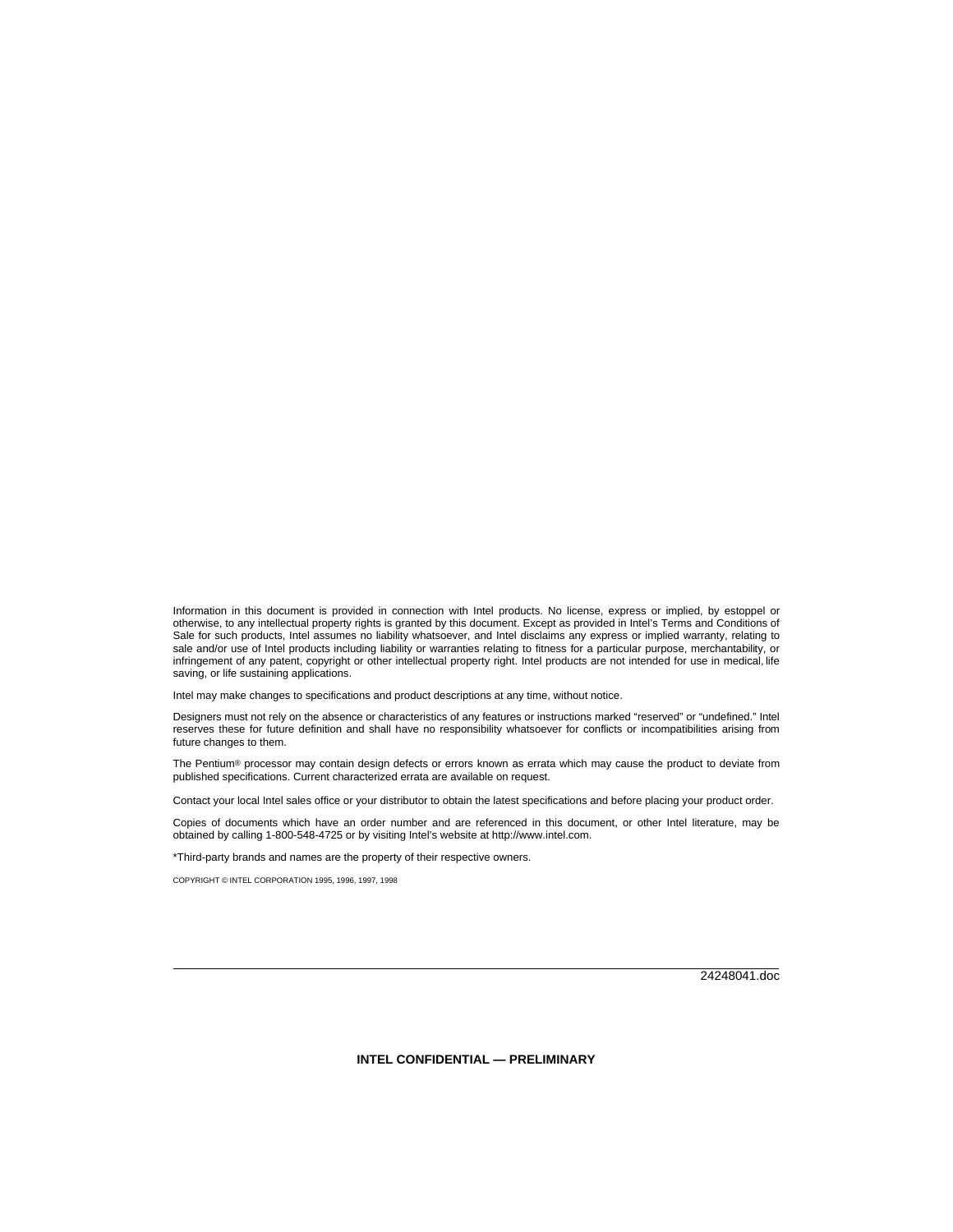### **CONTENTS**

#### Part I: Specification Update for 75/90/100/120/133/150/166/200/233/266/300 MHz Pentium® Processors and Pentium Processors with MMX™ Technology

### Part II: Specification Update for Pentium® OverDrive® Processors

### Appendix A: Pentium® Processor Related Technical Collateral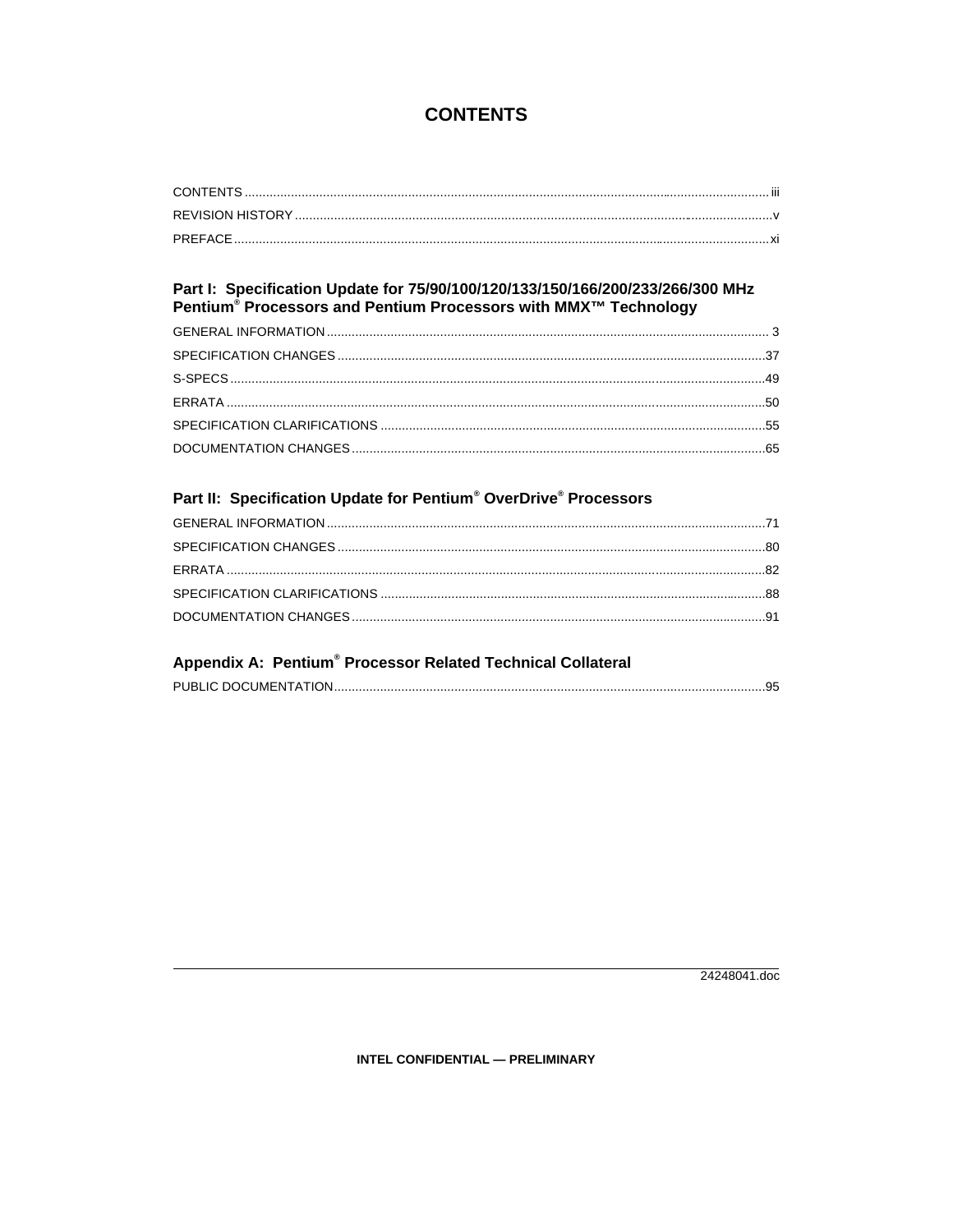### **REVISION HISTORY**

| Date of Revision | <b>Version</b> | <b>Description</b>                                                                                                                                                                                                                                                                                                              |  |  |  |
|------------------|----------------|---------------------------------------------------------------------------------------------------------------------------------------------------------------------------------------------------------------------------------------------------------------------------------------------------------------------------------|--|--|--|
| February 1995    | $-001$         | This document consolidates information previously contained in<br>various versions of stepping information, notably the B-, C- and<br>D- stepping of Pentium <sup>®</sup> processor at iCOMP <sup>®</sup> index (510\60,<br>567\66) and the B- and C-stepping of Pentium processor at<br>iCOMP index (610\75, 735\90, 815\100). |  |  |  |
| March 1995       | $-002$         | Added Errata 22-25 and Spec Clarification 15 to Part I. Added<br>Spec Change 12, Errata 24–27, 8DP–12DP, 11AP, Spec<br>Clarification 3, and Doc Change 6 to Part II.                                                                                                                                                            |  |  |  |
| April 1995       | $-003$         | Part II: Added new markings for 120 MHz; added Spec Changes<br>13, 14, 15, 16, 17, 2TCP, 3TCP; revised Spec Changes 7, 11,<br>1TCP; added Errata 28 and 29; revised Errata 2TCP.                                                                                                                                                |  |  |  |
| May 1995         | $-004$         | Part I: Added Errata 26 and 27; added Spec Clarifications 17 and<br>18; added Doc Change 3.                                                                                                                                                                                                                                     |  |  |  |
|                  |                | Part II: Revised Spec Changes 12 and 17; added Spec Change<br>18; revised Errata 25 and 4DP and added Errata 30-33; added<br>Spec Clarifications 9–13; added Doc Changes 7 and 8.                                                                                                                                               |  |  |  |
|                  |                | Part III: New Section - Pentium <sup>®</sup> OverDrive <sup>®</sup> Processor                                                                                                                                                                                                                                                   |  |  |  |
| June 1995        | $-005$         | Part I: Added Spec Change 5; added Erratum 28; added Spec<br>Clarification 19.                                                                                                                                                                                                                                                  |  |  |  |
|                  |                | Part II: Added Pentium Processor with Voltage Reduction<br>Technology; added 133 MHz; added Spec Changes 19-23;<br>revised Spec Changes 12-17; added S-Specs 1 and 2; added<br>Errata 34, 35 and 13DP; revised Errata 4DP and 9AP; added<br>Spec Clarifications 14-17; revised Spec Clarification 8.                            |  |  |  |
|                  |                | Part III: Added Spec Change 3; added Erratum 22; added Spec<br>Clarifications 8-10.                                                                                                                                                                                                                                             |  |  |  |
| <b>July 1995</b> | $-006$         | Part I: Added Erratum 29.                                                                                                                                                                                                                                                                                                       |  |  |  |
|                  |                | Part II: Added Spec Change 24; revised Spec Changes 7 and<br>17; added Erratum 36; added Spec Clarification 18.                                                                                                                                                                                                                 |  |  |  |
|                  |                | Part III: Added Spec Change 4; added Errata 23 and 24.                                                                                                                                                                                                                                                                          |  |  |  |
| August 1995      | $-007$         | Part I: Added Errata 30–32; added Spec Clarifications 20 and 21.                                                                                                                                                                                                                                                                |  |  |  |
|                  |                | Part II: Revised Spec Change 21; added S-Spec 3; added Errata<br>37-41; revised Erratum 9; added Spec Clarifications 19-26.                                                                                                                                                                                                     |  |  |  |
|                  |                | Part III: Added Errata 25-29; added Spec Clarifications 11 and<br>12.                                                                                                                                                                                                                                                           |  |  |  |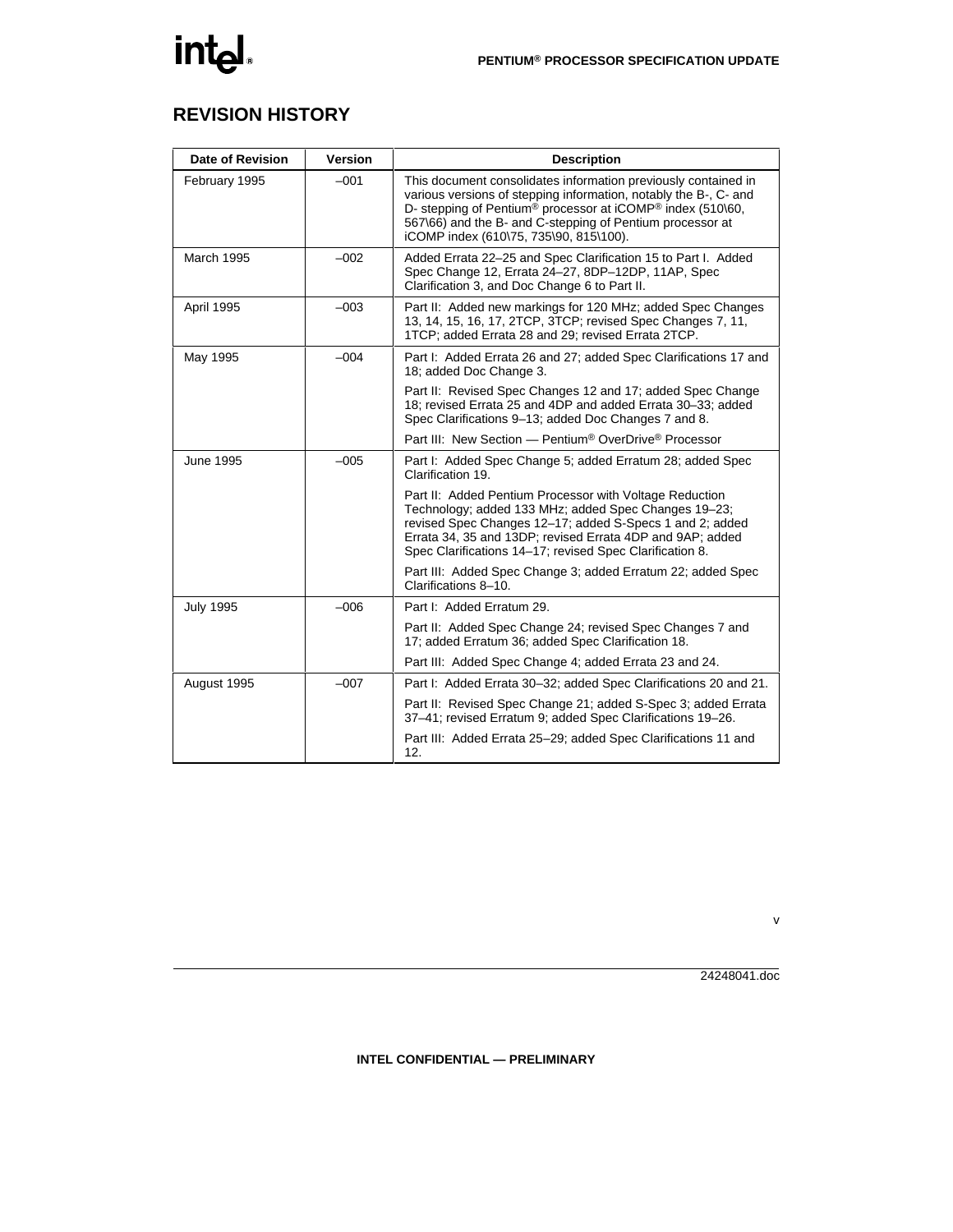| Date of Revision | <b>Version</b> | <b>Description</b>                                                                                                                                                                                                                                                        |  |  |
|------------------|----------------|---------------------------------------------------------------------------------------------------------------------------------------------------------------------------------------------------------------------------------------------------------------------------|--|--|
| September 1995   | $-008$         | Removed Spec Changes, Spec Clarifications and Doc Changes<br>which were incorporated into the 1995 Pentium <sup>®</sup> Processor<br>Family Developer's Manual (Order Number 241563-004).                                                                                 |  |  |
|                  |                | Part I: Added Errata 33 and 34; added Doc Changes 1 and 2.                                                                                                                                                                                                                |  |  |
|                  |                | Part II: Added Errata 42, 43 and 12AP; added Spec Clarification<br>13; added Doc Changes 1-6.                                                                                                                                                                             |  |  |
|                  |                | Part III: Added Erratum 30; added Doc Changes 1 and 2.                                                                                                                                                                                                                    |  |  |
| October 1995     | $-009$         | Part I: Added Spec Changes 1 and 2; added Errata 35–37;<br>added Spec Clarifications 4-7; added Doc Changes 3 and 4.                                                                                                                                                      |  |  |
|                  |                | Part II: Added Spec Changes 12 and 13; added Errata 44–48;<br>revised Erratum 11; added Spec Clarifications 14-17; revised<br>Spec Clarification 1; added Doc Changes 7-9; revised Doc<br>Change 3.                                                                       |  |  |
|                  |                | Part III: Added 83 MHz Pentium OverDrive processor; added<br>Spec Changes 4–6; added Errata 31–33; revised Erratum 7;<br>added Spec Clarifications 6 and 7; added Doc Changes 3 and 4.                                                                                    |  |  |
| November 1995    | $-010$         | Part I: Added Errata 38-40; added Spec Clarifications 8-10;<br>added Doc Change 5.                                                                                                                                                                                        |  |  |
|                  |                | Part II: Added 120 MHz Pentium processor with Voltage<br>Reduction Technology; added Spec Changes 14-15; added<br>S-Spec 4; added Errata 49-53, 13AP and 14AP; revised Erratum<br>10; added Spec Clarifications 18-21; added Doc Change 10.                               |  |  |
|                  |                | Part III: Added Errata 34–36; revised Erratum 10; added Spec<br>Clarifications 8-9; added Doc Change 5.                                                                                                                                                                   |  |  |
| December 1995    | $-011$         | Part I: Added Errata 41–44; revised Errata 35 and 37; added<br>Spec Clarifications 11 and 12; revised Spec Clarification 5 and<br>10; added Doc Change 6.                                                                                                                 |  |  |
|                  |                | Part II: Added Spec Change 16; added Errata 54–58; revised<br>Errata 44 and 46; added Spec Clarifications 22 and 23; revised<br>Spec Clarifications 5, 15 and 20; added Doc Change 11.                                                                                    |  |  |
|                  |                | Part III: Added Errata 37–40; revised Erratum 31; added Spec<br>Clarifications 10-12; revised Spec Clarification 6; added Doc<br>Change 6.                                                                                                                                |  |  |
| January 1996     | $-012$         | Part I: Added Errata 45 and 46; revised Errata 37 and 43; added<br>Spec Clarification 13; added Doc Changes 7 and 8.                                                                                                                                                      |  |  |
|                  |                | Part II: Added Pentium Processor 150-MHz and 166-MHz, added<br>Spec Changes 17–20; added Errata 59–64, 14DP, 15AP and<br>16AP; revised Errata 46, 56, 9AP and 11AP; added Spec<br>Clarifications 24 and 25; revised Spec Clarification 9; added Doc<br>Changes 12 and 13. |  |  |
|                  |                | Part III: Added Spec Change 7; added Errata 41–45; revised<br>Erratum 39; added Spec Clarification 13; added Doc Changes 7<br>and 8.                                                                                                                                      |  |  |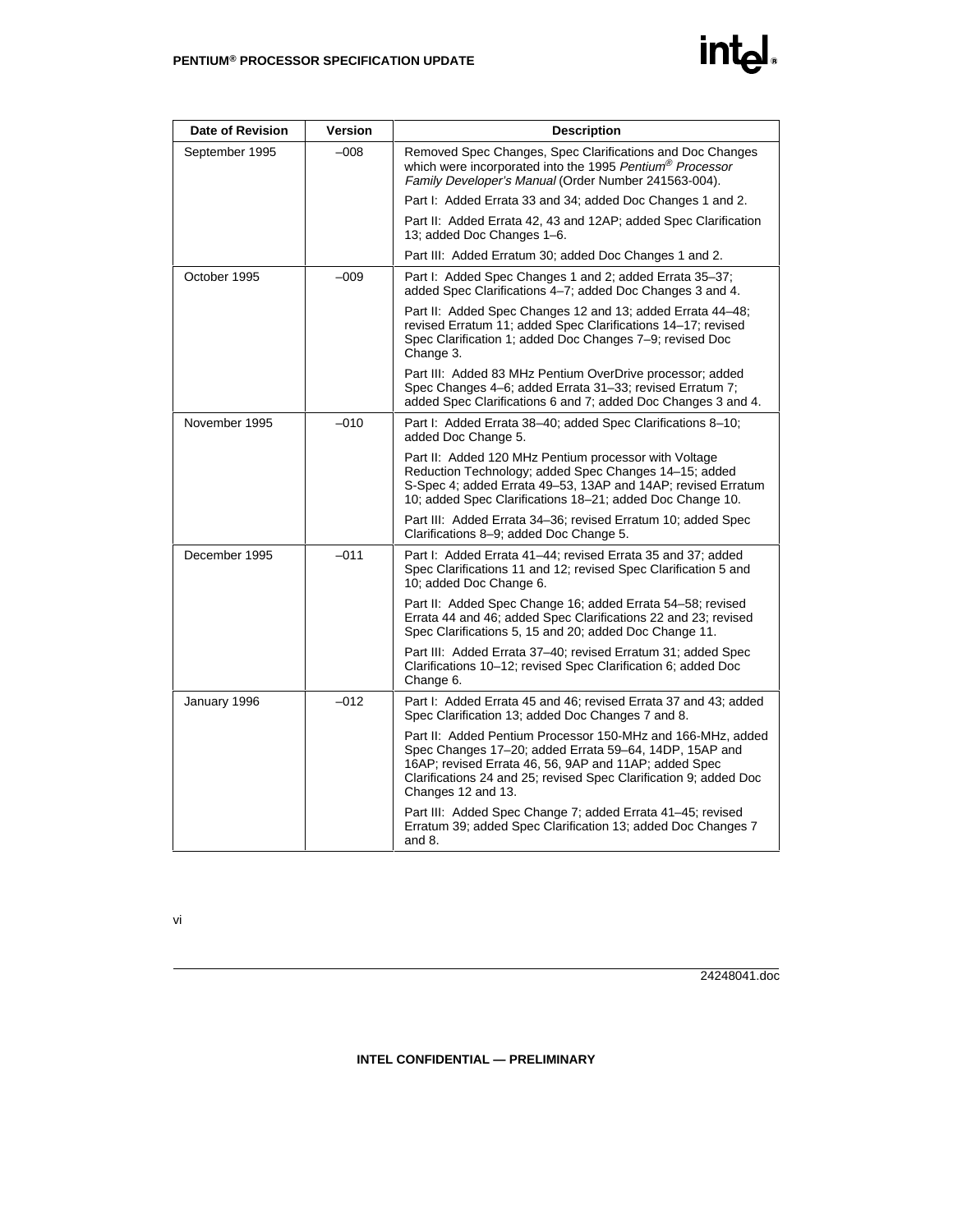| <b>Date of Revision</b> | <b>Version</b> | <b>Description</b>                                                                                                                                                                                                       |  |  |  |
|-------------------------|----------------|--------------------------------------------------------------------------------------------------------------------------------------------------------------------------------------------------------------------------|--|--|--|
| February 1996           | $-013$         | Part I: Added Erratum 47.                                                                                                                                                                                                |  |  |  |
|                         |                | Part II: Added S-Specs 5 and 6; added Errata 65 and 66.                                                                                                                                                                  |  |  |  |
|                         |                | Part III: Added Erratum 46.                                                                                                                                                                                              |  |  |  |
| March 1996              | $-014$         | Part I: Revised Erratum 35; added Spec Clarification 14; added<br>Doc Change 9.                                                                                                                                          |  |  |  |
|                         |                | Part II: Added S-Spec 7; revised Erratum 44; added Spec<br>Clarifications 26-29; added Doc Change 14.                                                                                                                    |  |  |  |
|                         |                | Part III: Added 120/133-, 125-, 150- and 166-MHz OverDrive<br>processors; added Spec Change 6; revised Erratum 31; added<br>Errata 47-55; added Spec Clarifications 14-16; added Doc<br>Changes 9 and 10.                |  |  |  |
| April 1996              | $-016*$        | Part I: Added Erratum 48; revised Erratum 35; added Spec<br>Clarifications 15-17; revised Spec Clarification 5; added Doc<br>Change 10.                                                                                  |  |  |  |
|                         |                | Part II: Added Spec change 21; added S-Spec 8; revised S-Spec<br>4; added Errata 67 and 68; revised Errata 28 and 44; added Spec<br>Clarifications 30-35; revised Spec Clarification 15; added Doc<br>Changes 15 and 16. |  |  |  |
|                         |                | Part III: Added Errata 56 and 57; revised Errata 19 and 31;<br>added Spec Clarifications 17-19; revised Spec Clarification 6;<br>added Doc Changes 11 and 12.                                                            |  |  |  |
| May 1996                | $-017$         | Part I: Added Spec Clarification 18.                                                                                                                                                                                     |  |  |  |
|                         |                | Part II: Revised Spec Changes 19 and 21; added Errata 15DP,<br>16DP and 18AP; revised Erratum 17AP; added Spec Clarification<br>36.                                                                                      |  |  |  |
|                         |                | Part III: Revised Spec Change 7; added Erratum 58; revised<br>Erratum 57; added Spec Clarification 20.                                                                                                                   |  |  |  |
| <b>June 1996</b>        | $-018$         | Part I: Added Spec Change 3; added Erratum 49; added Spec<br>Clarification 19.                                                                                                                                           |  |  |  |
|                         |                | Part II: Added Spec Change 22; revised Spec Change 20; added<br>Erratum 69; added Spec Clarifications 37 and 38; revised Spec<br>Clarifications 5 and 25.                                                                |  |  |  |
|                         |                | Part III: Added Spec Change 8; added Erratum 59; added Spec<br>Clarifications 21 and 22.                                                                                                                                 |  |  |  |
| <b>July 1996</b>        | $-019$         | Part I: Added Erratum 50; revised Erratum 49; revised Spec<br>Clarification 10.                                                                                                                                          |  |  |  |
|                         |                | Part II: Added Spec Change 23; added Erratum 70; revised<br>Erratum 69; revised Spec Clarification 20.                                                                                                                   |  |  |  |
|                         |                | Part III: Added Erratum 60; revised Erratum 59; revised Spec<br>Clarification 10.                                                                                                                                        |  |  |  |

**Note:**

**\* Revision -015 was issued as revision -016.**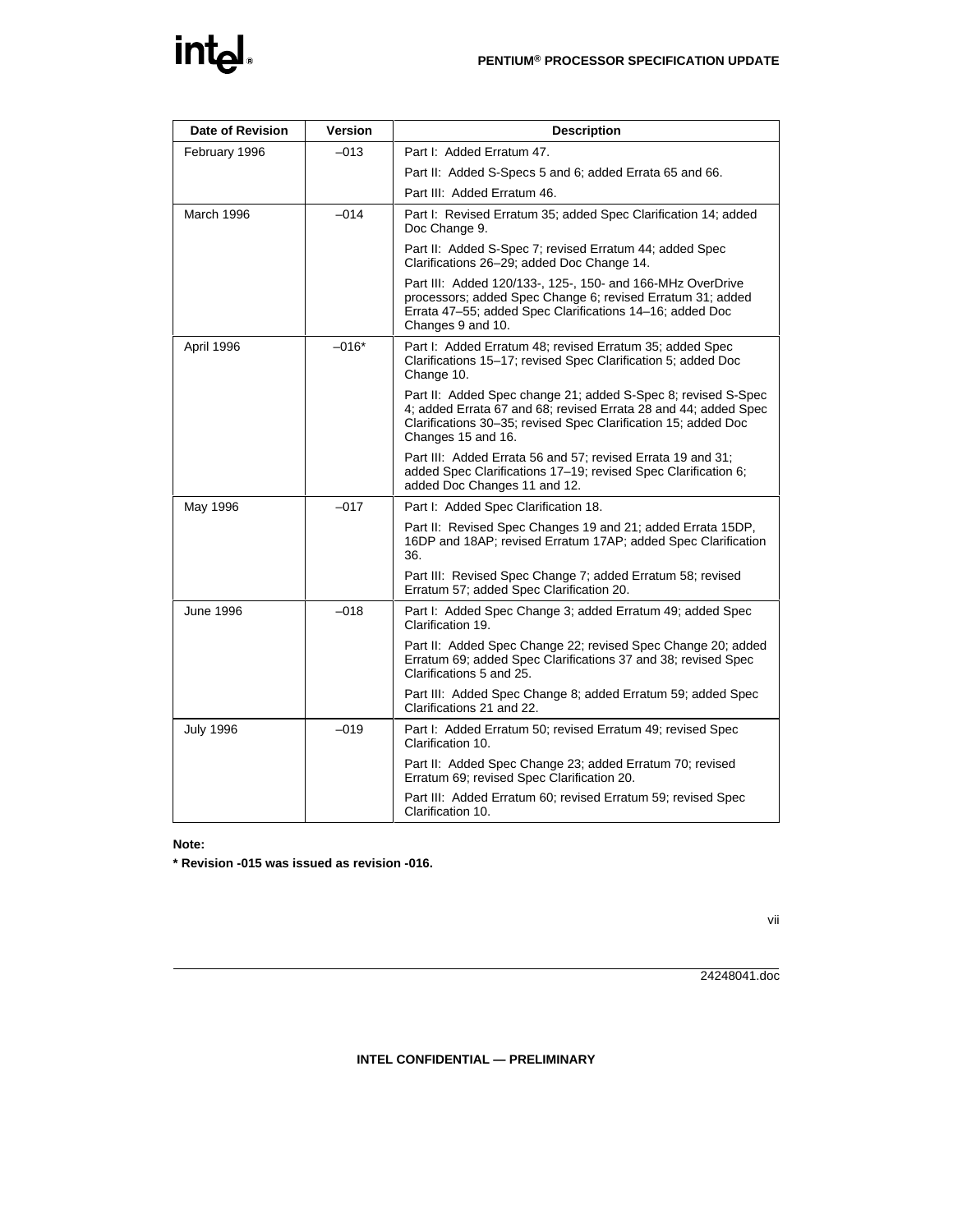| <b>Date of Revision</b> | Version | <b>Description</b>                                                                                                                                                                                                                                                                                                                                    |  |  |
|-------------------------|---------|-------------------------------------------------------------------------------------------------------------------------------------------------------------------------------------------------------------------------------------------------------------------------------------------------------------------------------------------------------|--|--|
| August 1996             | $-020$  | Part I: Added Erratum 51; added Spec Clarification 20.                                                                                                                                                                                                                                                                                                |  |  |
|                         |         | Part II: Added Erratum 71; added Spec Clarification 39.                                                                                                                                                                                                                                                                                               |  |  |
|                         |         | Part III: Added Erratum 61; added Spec Clarification 23.                                                                                                                                                                                                                                                                                              |  |  |
| September 1996          | $-021$  | Part I: Added Spec Clarification 21; revised Spec Clarification 5.                                                                                                                                                                                                                                                                                    |  |  |
|                         |         | Part II: Added Spec Clarification 40; revised Spec Clarification<br>15.                                                                                                                                                                                                                                                                               |  |  |
|                         |         | Part III: Added Spec Clarification 24; revised Spec Clarification<br>6.                                                                                                                                                                                                                                                                               |  |  |
| October 1996            | $-022$  | Part I: Revised Spec Change 3.                                                                                                                                                                                                                                                                                                                        |  |  |
|                         |         | Part II: Added Spec Change 24; revised Spec Change 22.                                                                                                                                                                                                                                                                                                |  |  |
|                         |         | Part III: Added Spec Change 9; revised Spec Change 8.                                                                                                                                                                                                                                                                                                 |  |  |
| November 1996           | $-023$  | Part I: Revised Spec Change 3.                                                                                                                                                                                                                                                                                                                        |  |  |
|                         |         | Part II: Added Spec Change 24; revised Spec Change 22.                                                                                                                                                                                                                                                                                                |  |  |
|                         |         | Part III: Added Spec Change 9; revised Spec Change 8.                                                                                                                                                                                                                                                                                                 |  |  |
| January 1996            | $-024$  | Part I: Added Spec Clarifications 22 and 23.                                                                                                                                                                                                                                                                                                          |  |  |
|                         |         | Part II: Changed Spec Changes 1, 2, 4-7 to S-Specs 9-14;<br>added S-Specs 15-21; added Errata 72-78 and 19AP; revised<br>Errata 14 and 69; added Spec Clarifications 41-49; added Doc<br>Change 17.                                                                                                                                                   |  |  |
|                         |         | Part III: Revised Errata 11 and 59; added Spec Clarifications 25<br>and 26.                                                                                                                                                                                                                                                                           |  |  |
| March 1997              | $-025$  | Removed Spec Changes, S-Specs, Errata, Spec Clarifications<br>and Doc Changes which were incorporated in the 1997 edition of<br>the Pentium <sup>®</sup> Processor Family Developer's Manual (Order<br>Number 241428) and the Intel Architecture Software Developer's<br>Manual, Volume 1 (Order Number 243190) and Volume 2 (Order<br>Number 243191) |  |  |
|                         |         | Part I: This section has been replaced with Part II from January's<br>edition. The old section I has been removed and has been<br>converted into the Pentium® Processor 60 and 66 MHz<br>Specification Update (Order Number 243326). Added Erratum<br>79, added Doc Change 6.                                                                         |  |  |
|                         |         | Part II: This section has been replaced with Part III from<br>January's edition. Added Erratum 62.                                                                                                                                                                                                                                                    |  |  |
| April 1997              | $-026$  | Part I: Added Spec Change 3; added Doc Changes 7 and 8.                                                                                                                                                                                                                                                                                               |  |  |
|                         |         | Part II: Added new Pentium OverDrive processor with MMX<br>Technology Stepping oxA3; added Spec Changes 6 and 7; added<br>Errata 63-68; added Spec Clarifications 14 and 15; added Doc<br>Change 5.                                                                                                                                                   |  |  |
| May 1997                | $-027$  | Part I: Added Spec Clarification 20; added Doc Change 9.                                                                                                                                                                                                                                                                                              |  |  |
|                         |         | Part II: None.                                                                                                                                                                                                                                                                                                                                        |  |  |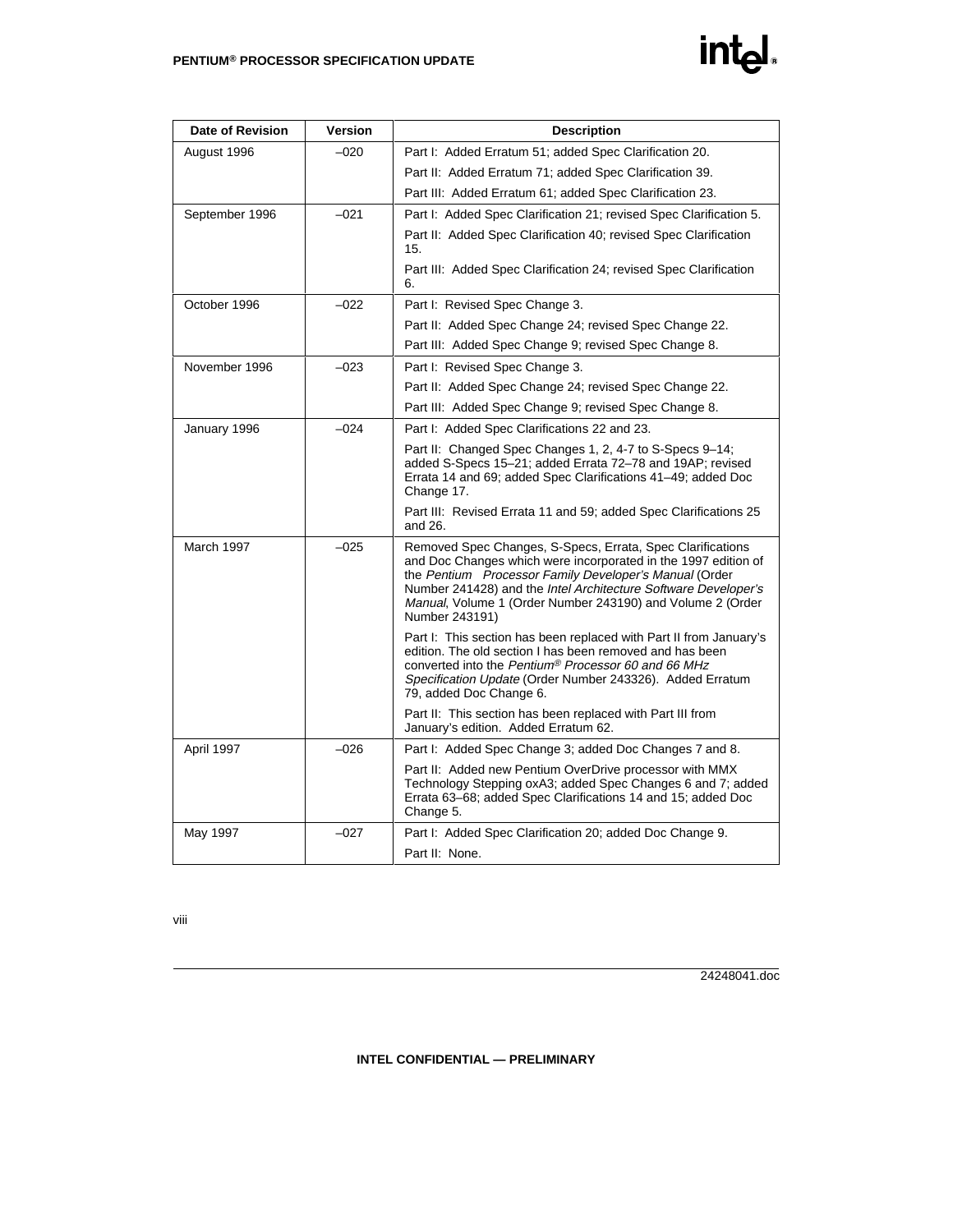| <b>Date of Revision</b> | <b>Version</b> | <b>Description</b>                                                                                                        |  |  |
|-------------------------|----------------|---------------------------------------------------------------------------------------------------------------------------|--|--|
| <b>June 1997</b>        | $-028$         | Part I: Added Spec Changes 4-14, Added S-Spec 22; added Doc<br>Change 10.                                                 |  |  |
|                         |                | Part II: None.                                                                                                            |  |  |
| August 1997             | $-029$         | Part I: Added Spec Changes 15 and 16; added Doc Changes 11<br>and 12.                                                     |  |  |
|                         |                | Part II: Added Doc Change 6.                                                                                              |  |  |
| September 1997          | $-030$         | Part I: Added Erratum 17DP; Added Spec Clarification 21.                                                                  |  |  |
|                         |                | Part II: Added Spec Clarification 16.                                                                                     |  |  |
| October 1997            | $-031$         | Part I: Added Erratum 80 and revised Erratum 61. Added new<br>mobile Pentium Processor with MMX technology stepping myA0. |  |  |
|                         |                | Part II: Added Erratum 69 and revised Erratum 43.                                                                         |  |  |
| November 1997           | $-032$         | Part II: Added new 200 MHz Pentium OverDrive processor with<br>MMX technology Stepping oxB1.                              |  |  |
| December 1997           | $-0.33$        | Part I: Added Spec Change 17.                                                                                             |  |  |
|                         |                | Part II: None.                                                                                                            |  |  |
| January 1998            | $-034$         | Part I: Added Erratum 81 and Spec Change 18.                                                                              |  |  |
|                         |                | Part II: Added Erratum 70.                                                                                                |  |  |
| March 1998              | $-035$         | Part I: Added Erratum 82 and Spec Clarification 22.                                                                       |  |  |
|                         |                | Part II: Added Erratum 71 and Spec Clarification 17.                                                                      |  |  |
| April 1998              | $-036$         | Part I: Added Spec Clarification 23. Added Doc Changes 13 and<br>14.                                                      |  |  |
|                         |                | Part II: Added Doc Changes 7 and 8.                                                                                       |  |  |
| <b>June 1998</b>        | $-037$         | Part I: Added Spec Change 19. Added Spec Clarification 24.                                                                |  |  |
|                         |                | Part II: Added Spec Clarification 18.                                                                                     |  |  |
| September 1998          | $-0.38$        | Part I: Added Spec Change 20; added Erratum 83; added Spec<br>Clarification 25; and added Doc Change 15.                  |  |  |
|                         |                | Part II: Added Errata 72; added Spec Clarification 19; added Doc<br>Change 9.                                             |  |  |
| November 1998           | $-0.39$        | Part I: Added stepping myB2.                                                                                              |  |  |
|                         |                | Part II: None.                                                                                                            |  |  |
| January 1999            | $-041$         | Part I: Added Spec Change 21.                                                                                             |  |  |
|                         |                | Part II: None.                                                                                                            |  |  |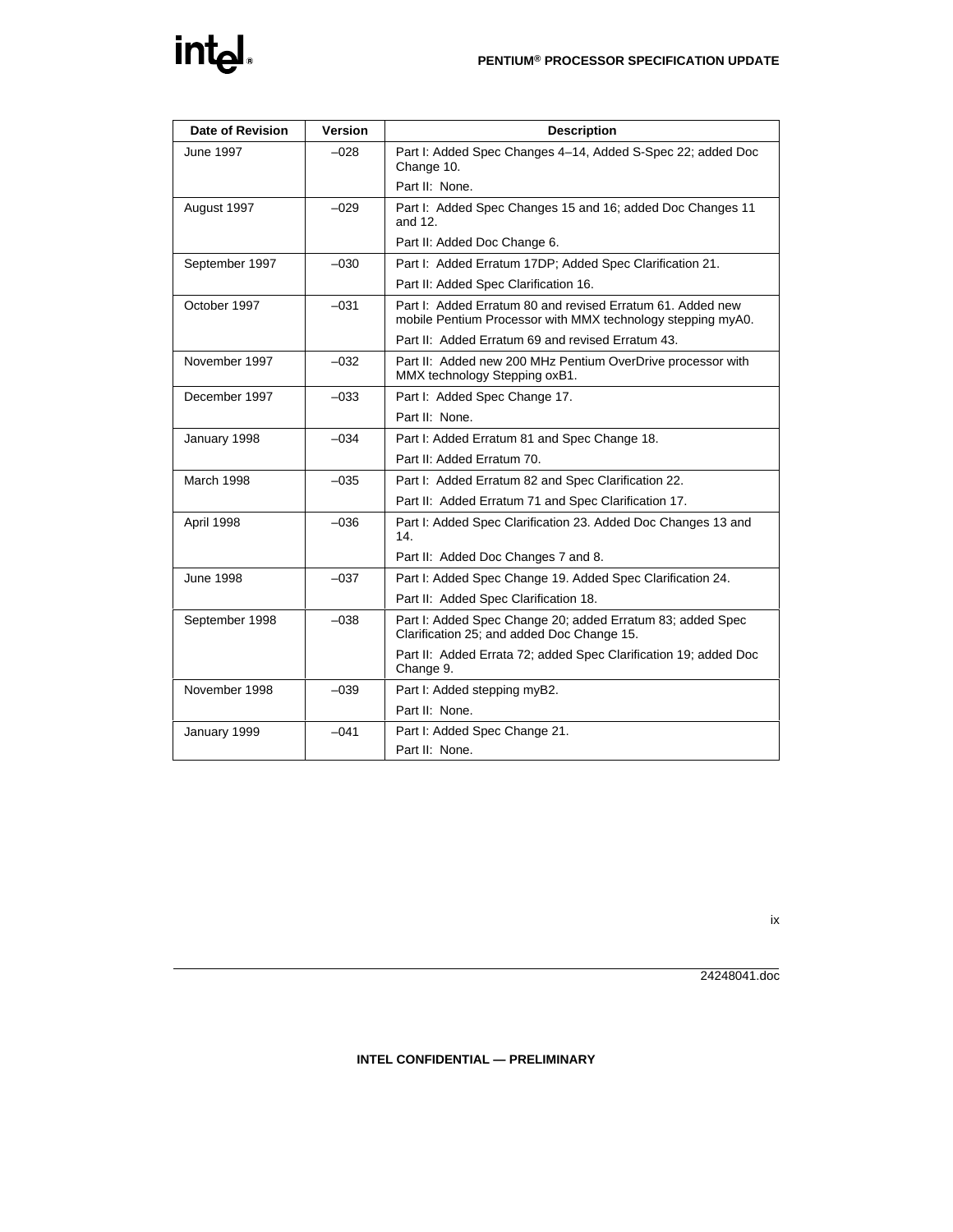

### **PREFACE**

This document is an update to the specifications contained in the Pentium® Processor Family Developer's Manual, (Order Number 241428) and the Intel Architecture Software Developer's Manual, Volume 1 and 2 (Order Numbers 243190 and 243191). It is intended for hardware system manufacturers and software developers of applications, operating systems, or tools. It contains Specification Changes, S-Specs, Errata, Specification Clarifications and Documentation Changes, and is divided into the following parts:

- Part I: Specification Update for 75/90/100/120/133/150/166/200/233 MHz Pentium® Processors and Pentium Processors with MMX™ Technology
- Part II: Specification Update for Pentium® OverDrive® Processors

#### **Nomenclature**

**Specification Changes** are modifications to the current published specifications. These changes will be incorporated in the next release of the specifications.

**S-Specs** are exceptions to the published specifications and apply only to the units assembled under that s-spec.

**Errata** are design defects or errors. Errata may cause the Pentium® processor's behavior to deviate from published specifications. Hardware and software designed to be used with any given stepping must assume that all errata documented for that stepping are present on all devices.

**Specification Clarifications** describe a specification in greater detail or further highlight a specification's impact to a complex design situation. These clarifications will be incorporated in the next release of the specifications.

**Documentation Changes** include typos, errors, or omissions from the current published specifications. These changes will be incorporated in the next release of the specifications.

#### **Identification Information**

| Family (1) | 75/90/100/120/<br>133/150/166/200/<br><b>233 MHz</b><br>Model $2(2)$ | 63- and 83-MHz<br>Model $3^{(2)}$ |                       | <b>Pentium Processors</b><br>with MMX<br><b>Technology</b><br>Model $8(2)$ |  |
|------------|----------------------------------------------------------------------|-----------------------------------|-----------------------|----------------------------------------------------------------------------|--|
| 05h        | 02h                                                                  | 03h                               | 04h                   | 08h                                                                        |  |
|            | (described in Part I)                                                | (described in Part II)            | (described in Part I) | (described in Part I)                                                      |  |

The Pentium processor can be identified by the following register contents:

#### **NOTES:**

- 1. The Family corresponds to bits [11:8] of the EDX register after RESET, bits [11:8] of the EAX register after the CPUID instruction is executed, and the generation field of the Device ID register accessible through Boundary Scan.
- 2. The Model corresponds to bits [7:4] of the EDX register after RESET, bits [7:4] of the EAX register after the CPUID instruction is executed, and the model field of the Device ID register accessible through Boundary Scan.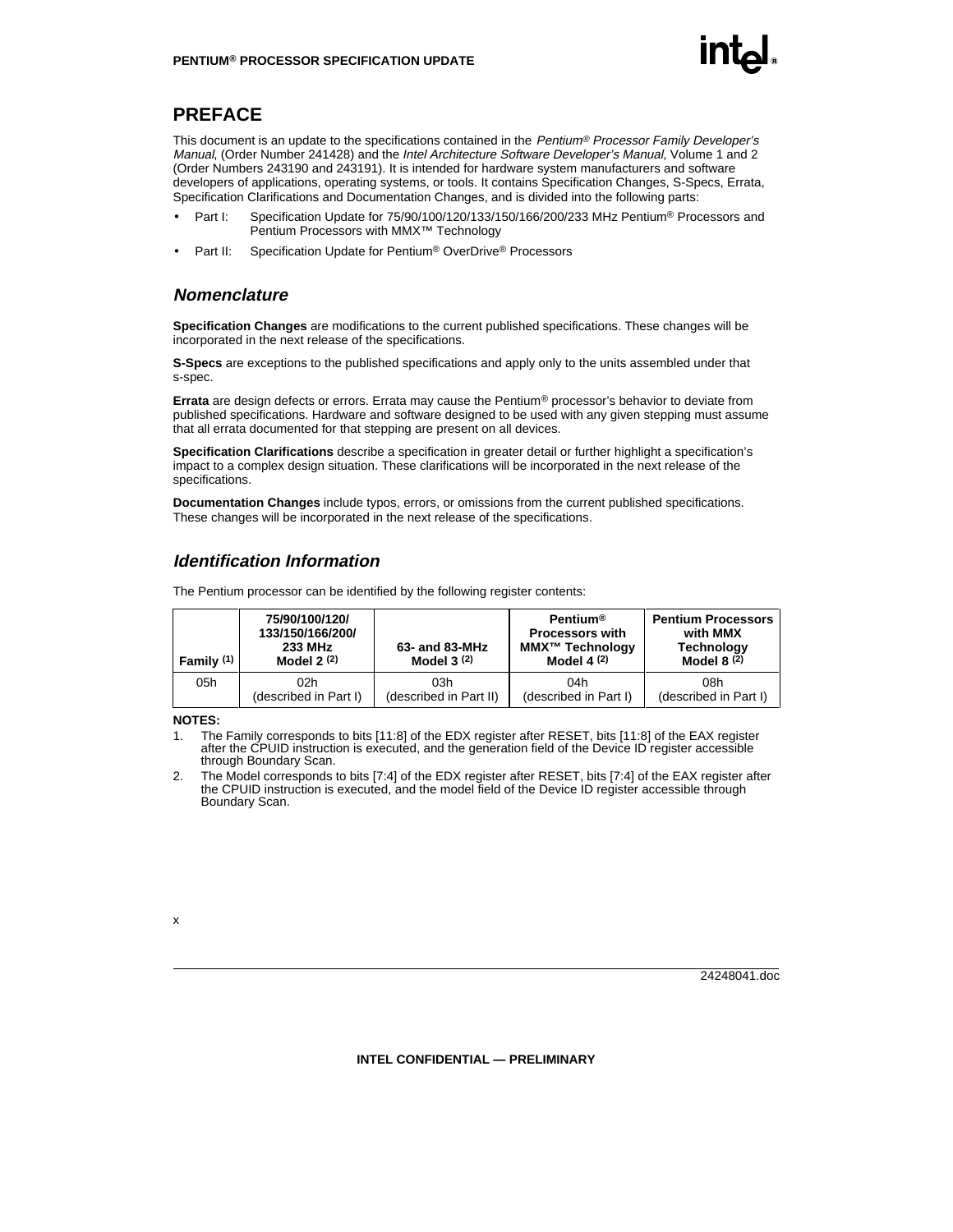### **Part I:**

**Specification Update for 75/90/100/120/133/150/166/ 200/233/266/300 MHz Pentium® Processors and Pentium Processors with MMX™ Technology**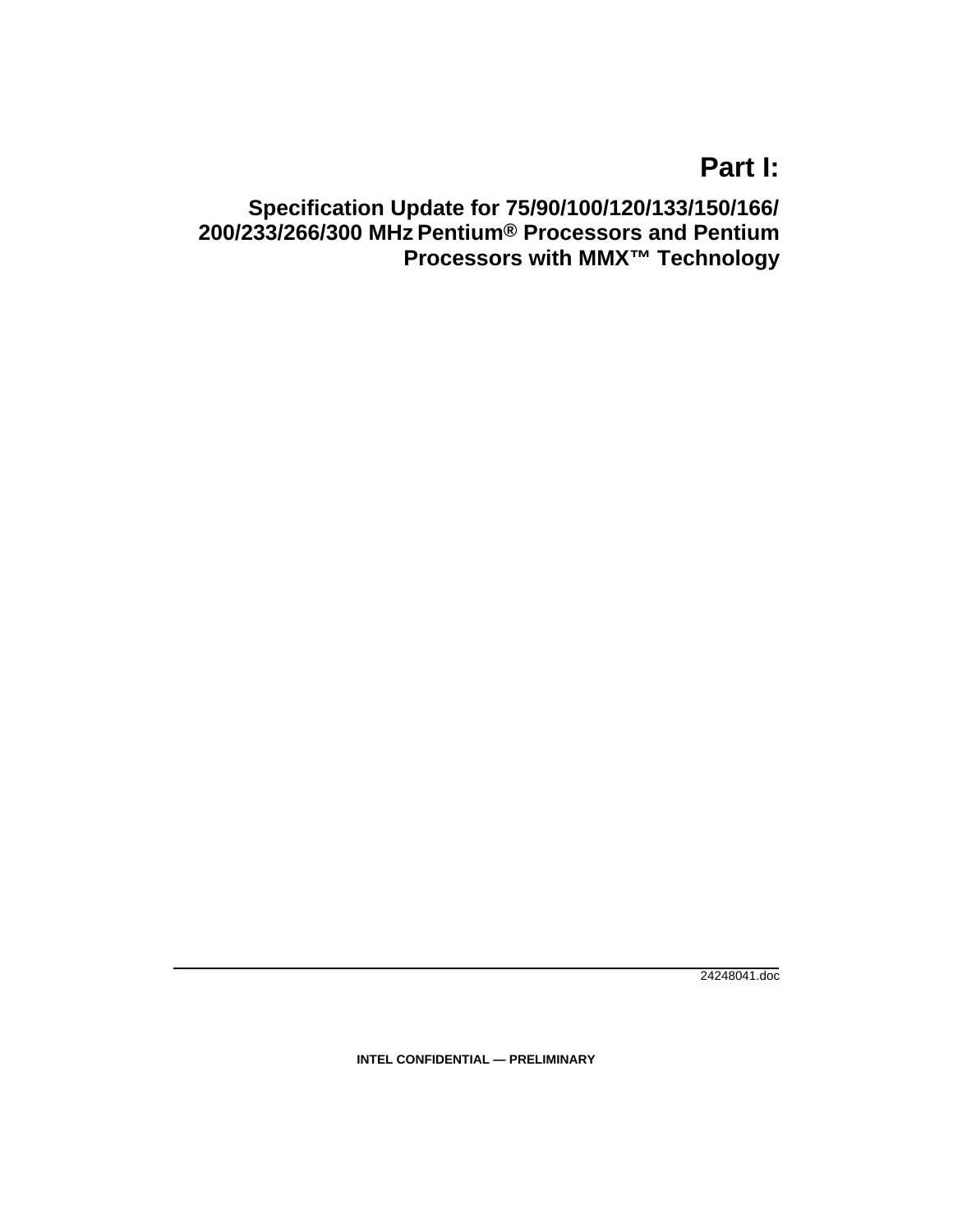## int<sub>e</sub>l.

### **GENERAL INFORMATION**

### **Top Markings**

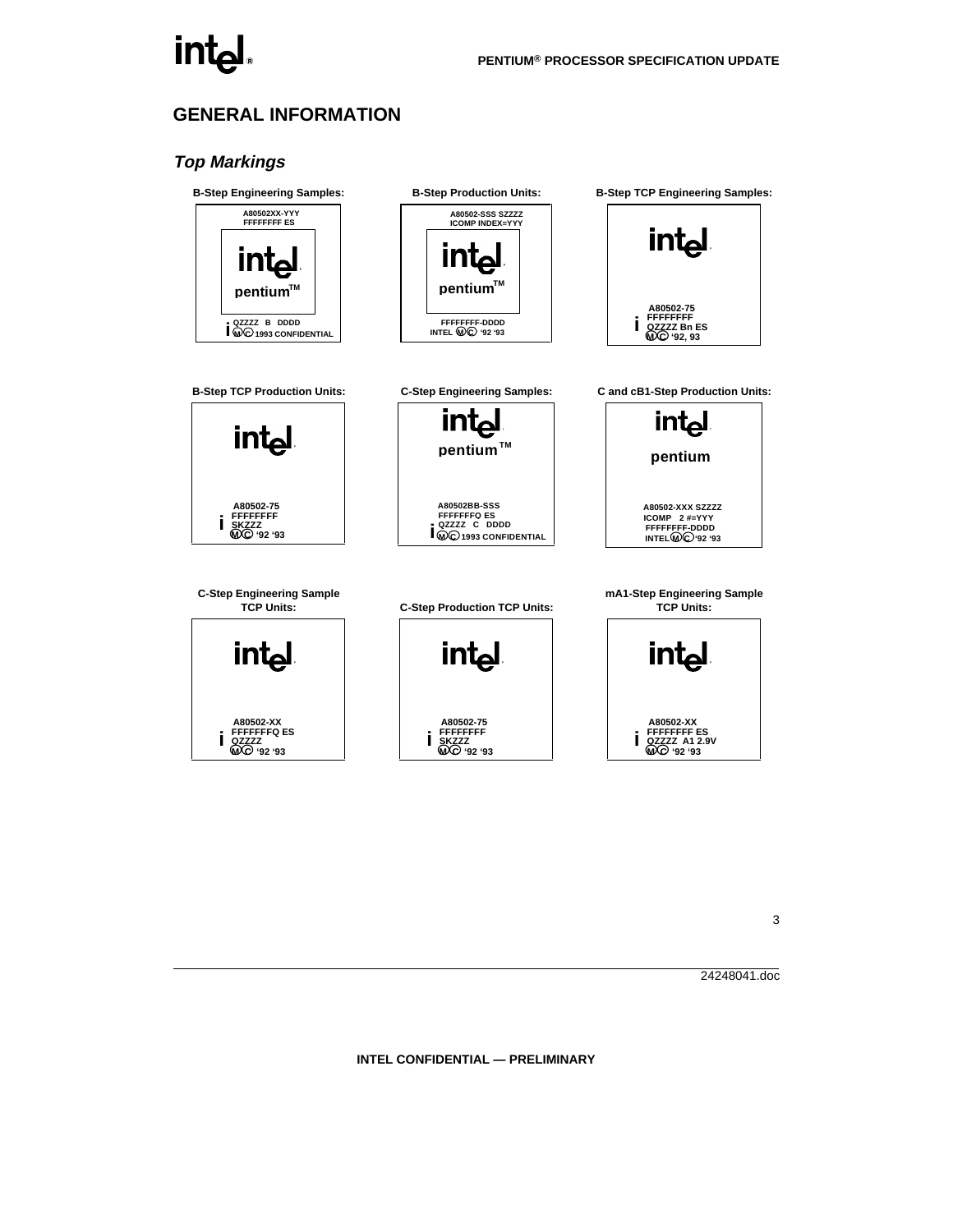

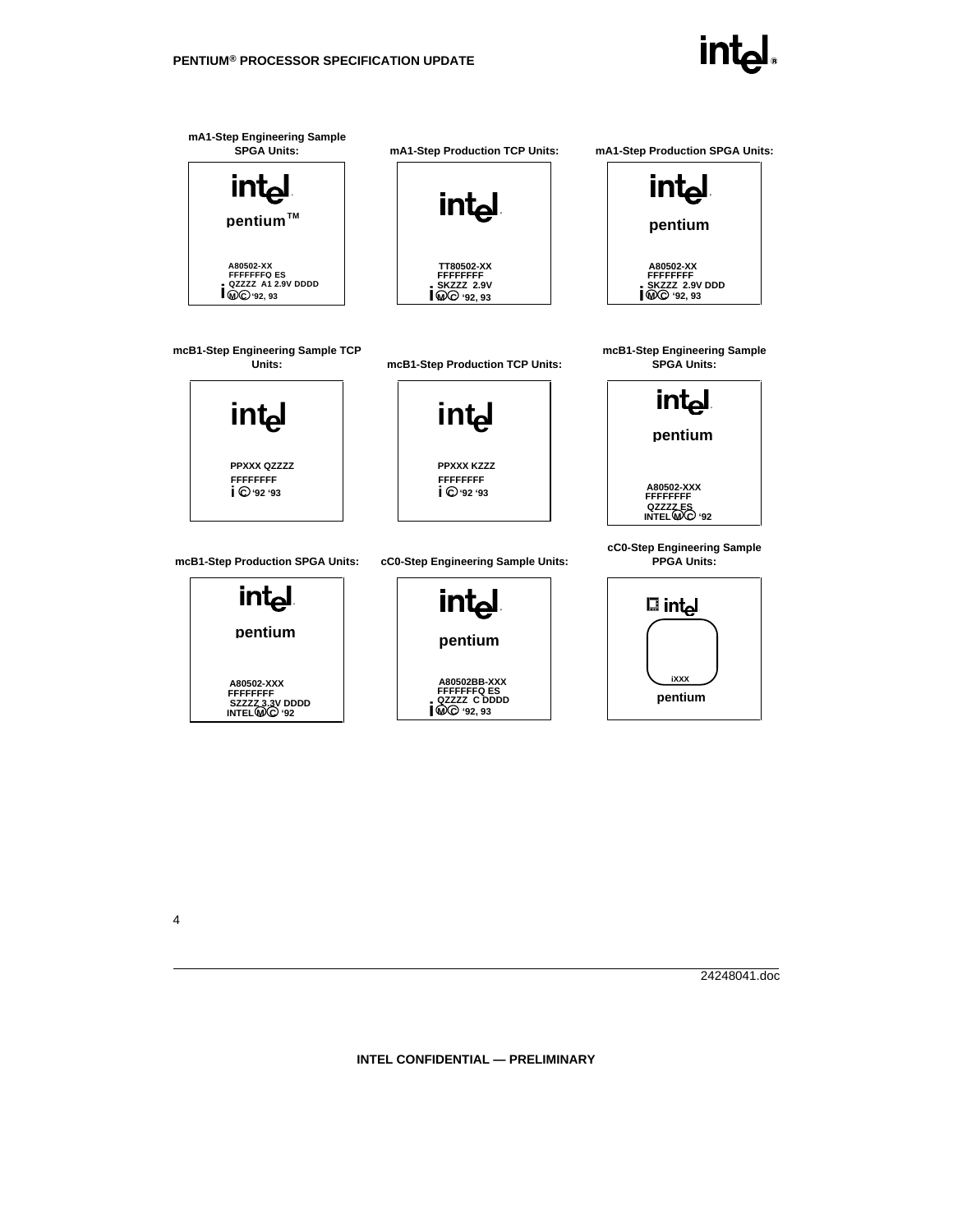## int



5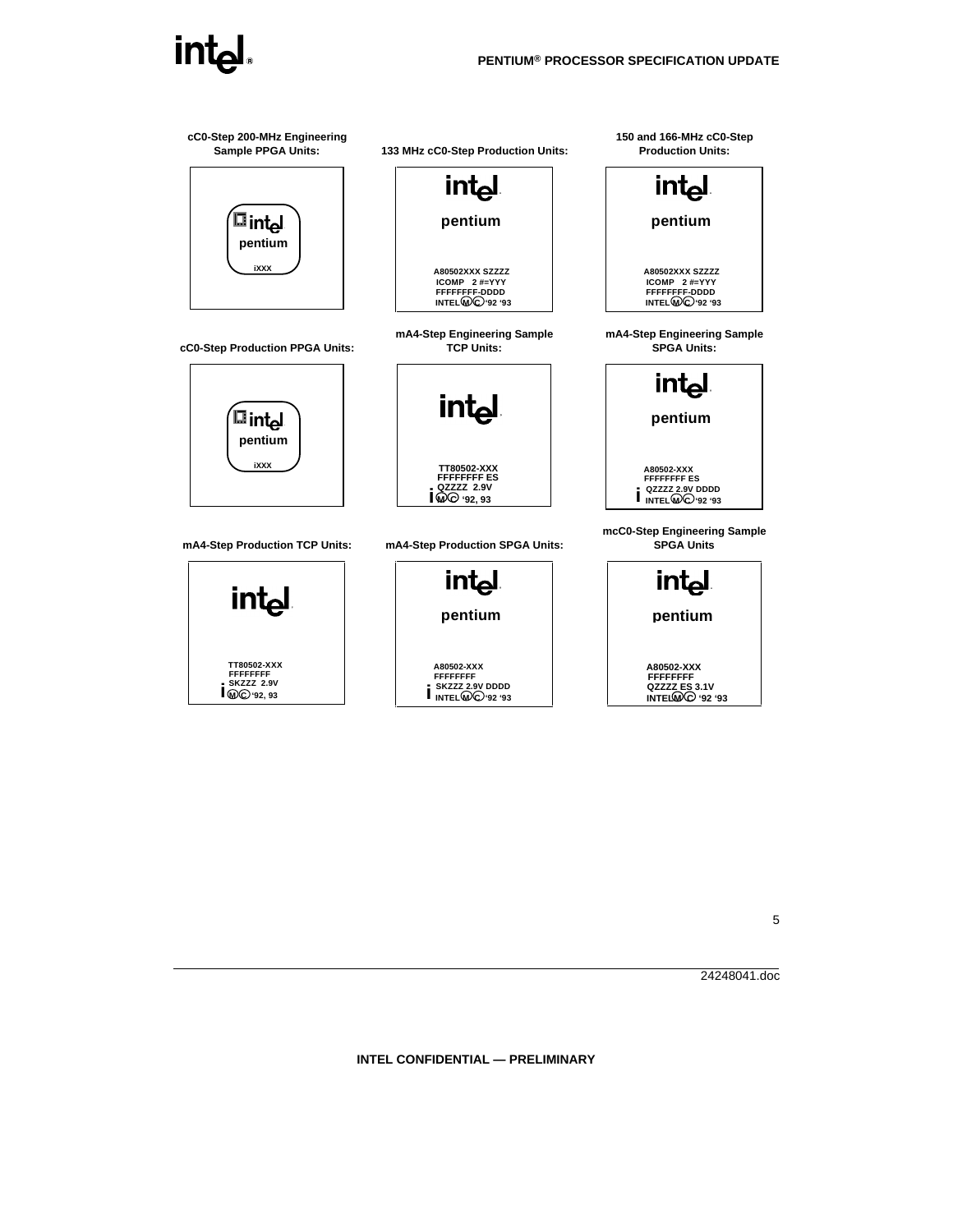

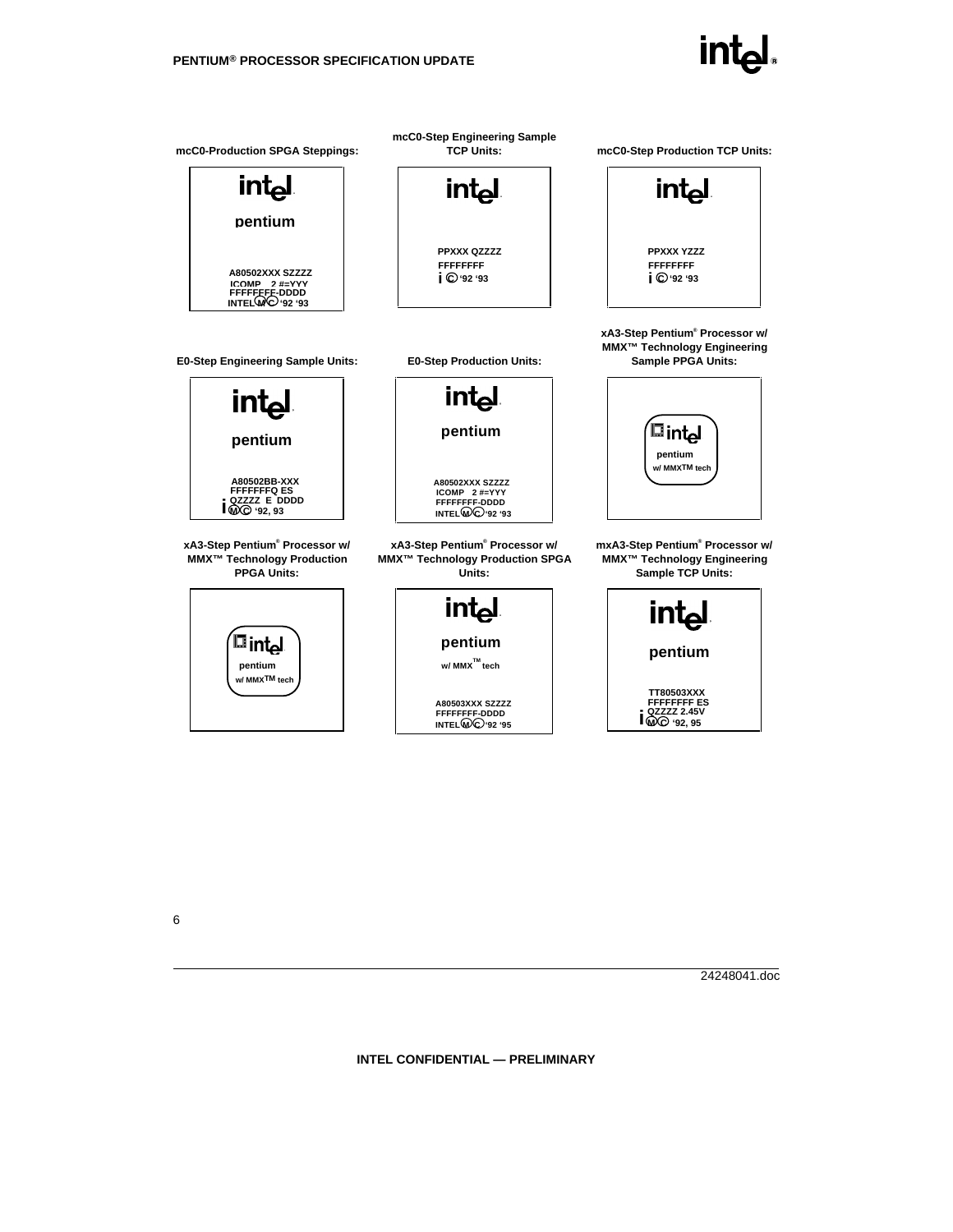## int

**mxA3-Step Pentium® Processor w/ MMX™ Technology Production TCP Units:**



**mxB1-Step Pentium® Processor w/ MMX™ Technology Engineering Sample TCP Units:**



**mxB1-Step Pentium® Processor w/ MMX™ Technology Production TCP Units:**



**mxA3-Step Pentium® Processor w/ MMX™ Technology Engineering Sample PPGA Units:**



**mxB1-Step Pentium® Processor w/ MMX™ Technology Engineering Sample PPGA Units:**



**mxB1-Step Pentium® Processor w/ MMX™ Technology Production PPGA Units:**



**mxA3-Step Pentium® Processor w/ MMX™ Technology Production PPGA Units:**



**xB1-Step Pentium® Processor w/ MMX™ Technology Engineering Sample SPGA Units:**



**xB1-Step Pentium® Processor w/ MMX™ Technology Production SPGA Units:**

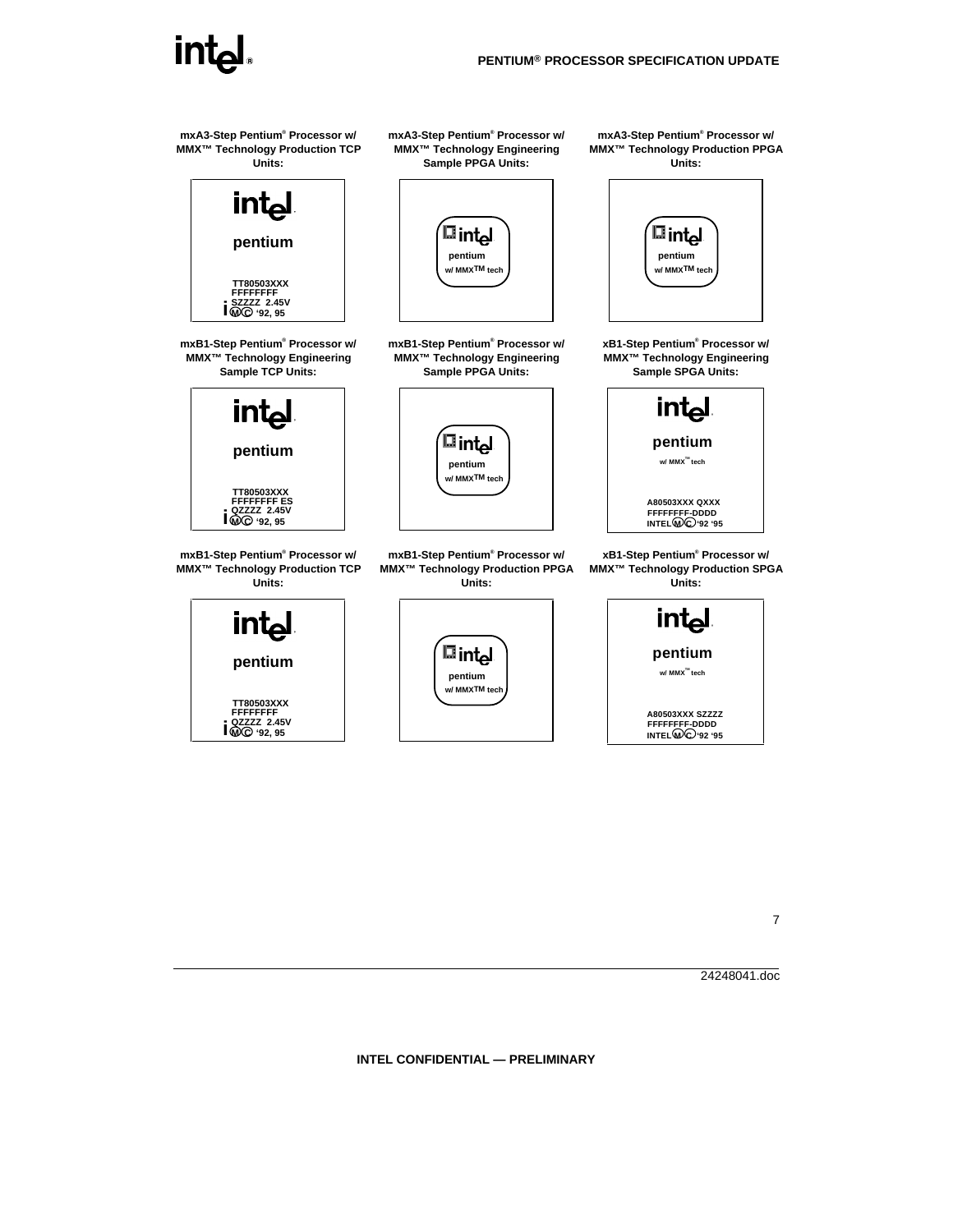

**xB1-Step Pentium® Processor w/ MMX™ Technology Engineering Sample PPGA Units:**



**myA0-Step Production TCP Units:**



**xB1-Step Pentium® Processor w/ MMX™ Technology Production PPGA Units:**



**myA0-Step Engineering Sample TCP Units:**

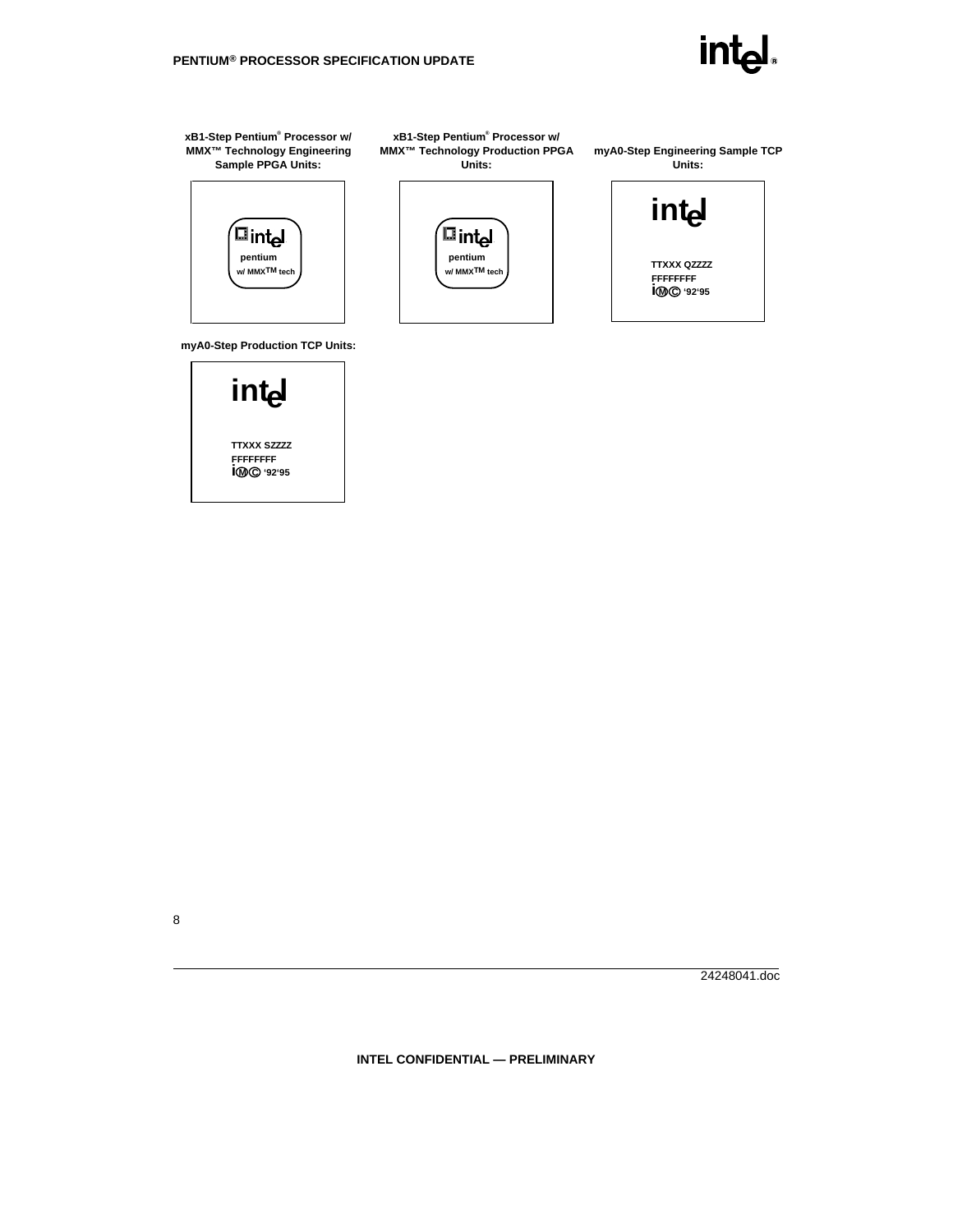## intط

### **Bottom Markings**

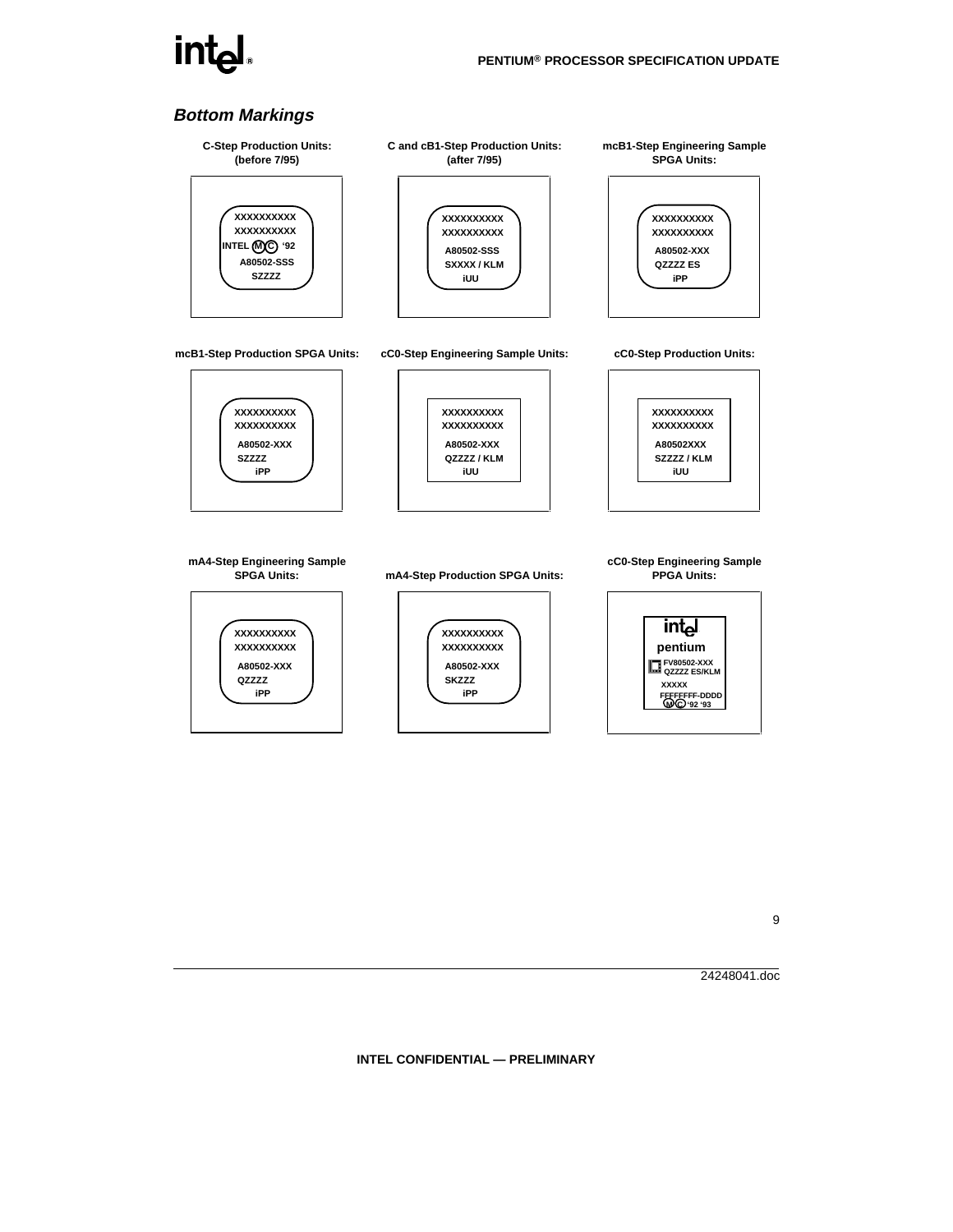

#### **cC0-Step 200 MHz Engineering Sample PPGA Units:**



**mcC0-Step Engineering Sample SPGA Units:**

**mcC0-Step Production SPGA Units:**

**cC0-Step Production PPGA Units:**



**E0-Step Engineering Sample Units:**



**E0-Step Production Units:**

**XXXXXXXXXX XXXXXXXXXX A80502XXX SZZZZ / KLM iUU**



**xA3-Step Pentium® Processor w/ MMX™ Technology Engineering Sample PPGA Units:**



**MMX™ Technology Production PPGA Units:**



**xA3-Step Pentium® Processor w/ MMX™ Technology Production SPGA**



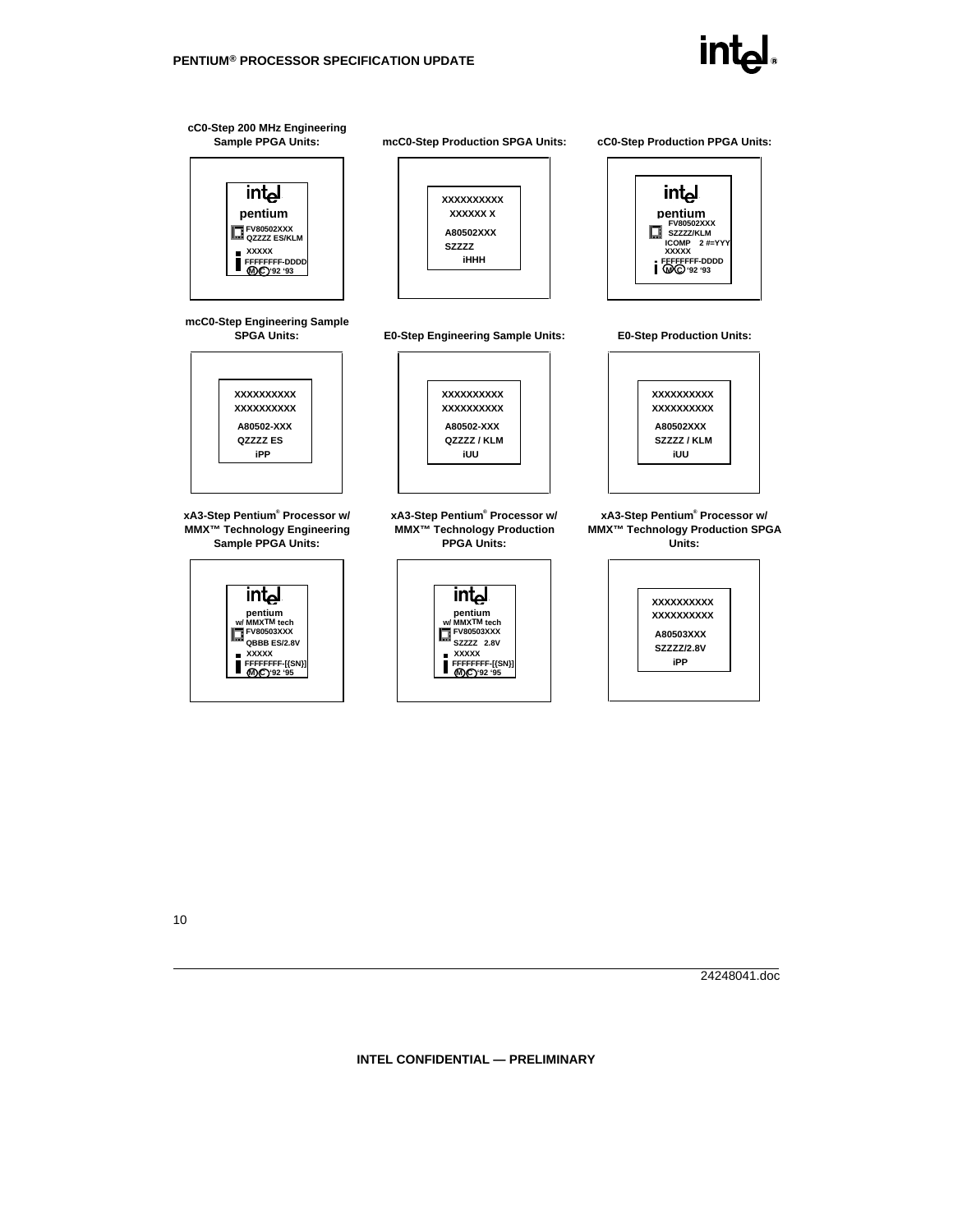## **int**

**mxA3-Step Pentium® Processor w/ MMX™ Technology Engineering Sample PPGA Units:**



**mxB1-Step Pentium® Processor w/ MMX™ Technology Production PPGA Units:**



**xB1-Step Pentium® Processor w/ MMX™ Technology Engineering Sample PPGA Units:**



**mxA3-Step Pentium® Processor w/ MMX™ Technology Production PPGA Units:**



**xB1-Step Pentium® Processor w/ MMX™ Technology Engineering Sample SPGA Units:**



**mxB1-Step Pentium® Processor w/ MMX™ Technology Engineering Sample PPGA Units:**



**xB1-Step Pentium® Processor w/ MMX™ Technology Production SPGA Units:**





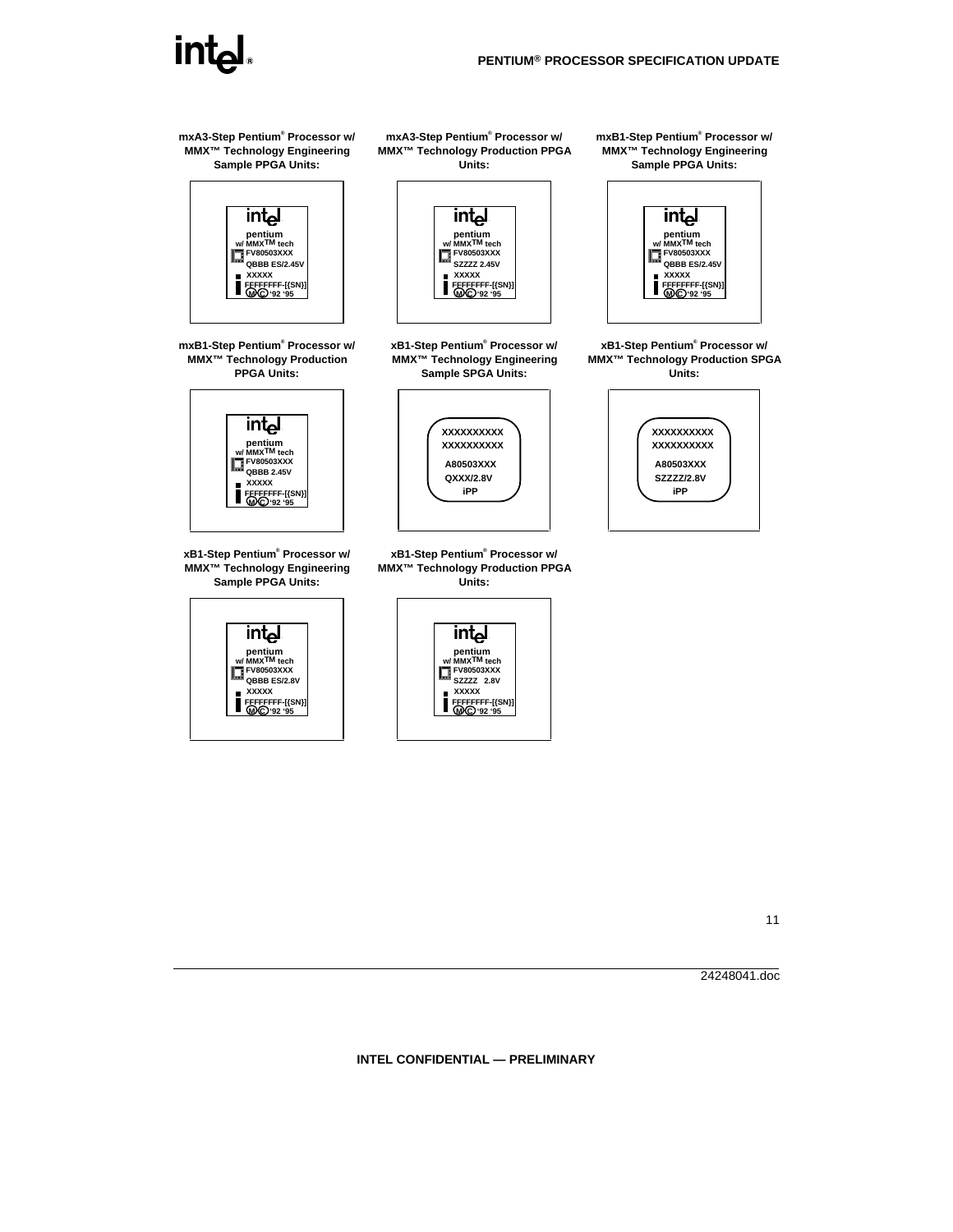

### **Boxed Pentium® Processors with Unattached Heatsinks**

### **Top Markings**



 **BP80503XXX SZZZZ FFFFFFFF-DDDD INTEL M C '92 '95**

 **pentium w/ MMXTM tech**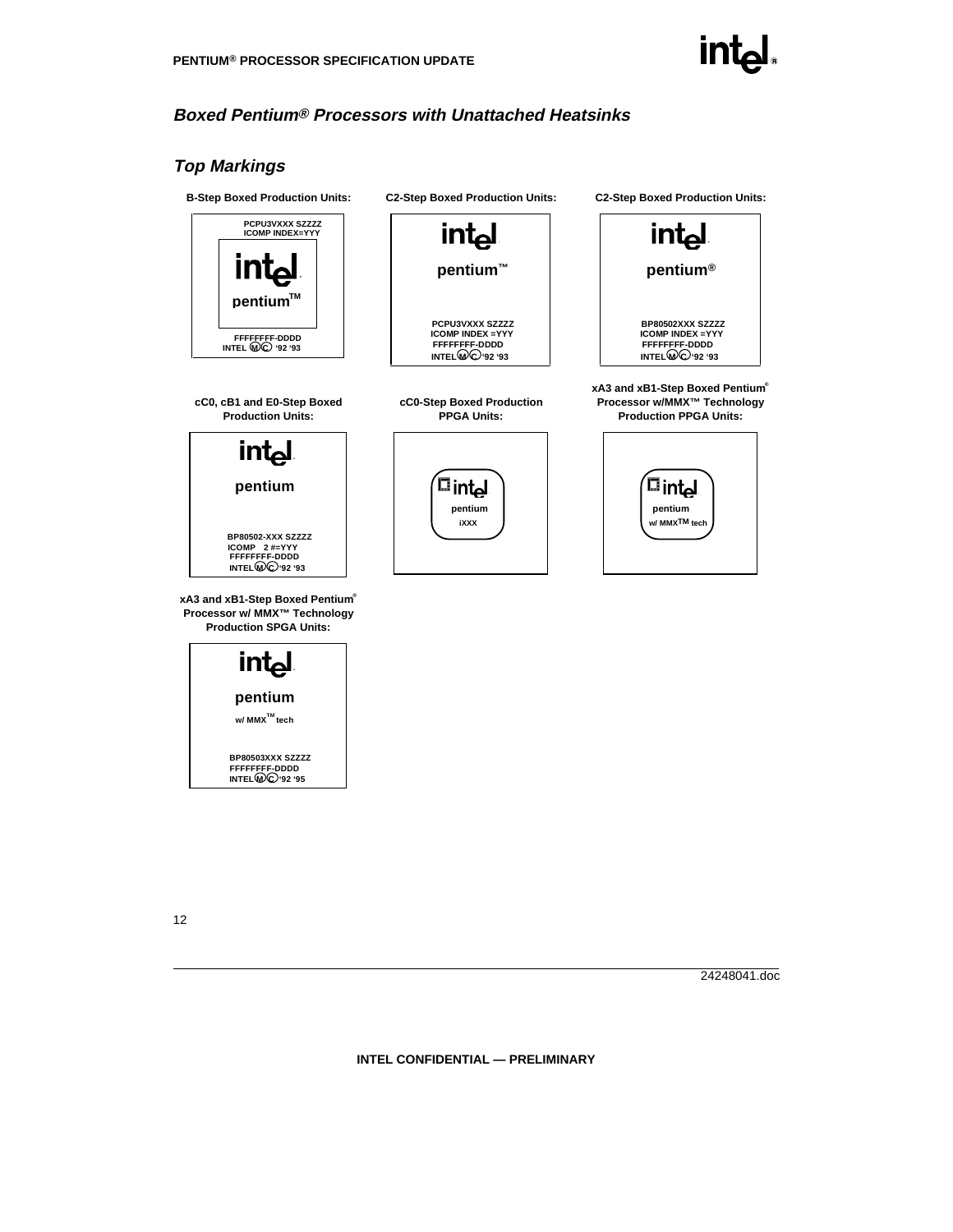### **Boxed Pentium® Processors with Attached Heatsinks**

### **Top Markings**

**C2, cB1, cC0 and E0-Step Boxed Pentium® Processor Fan Heatsink Base Marking:**



**xA3 and xB1-Step PPGA Boxed Pentium® Processor with MMX™ Technology Fan Heatsink Base Marking:**



**C2, cB1, cC0 and E0-Step Early Boxed Pentium® Processor Fan Heatsink Base Marking:**



**xA3 and xB1-Step SPGA Boxed Pentium® Processor with MMX™ Technology Fan Heatsink Base Marking:**

**cC0 and E0-Step Boxed Pentium® Processor Fan Heatsink Base Marking:**



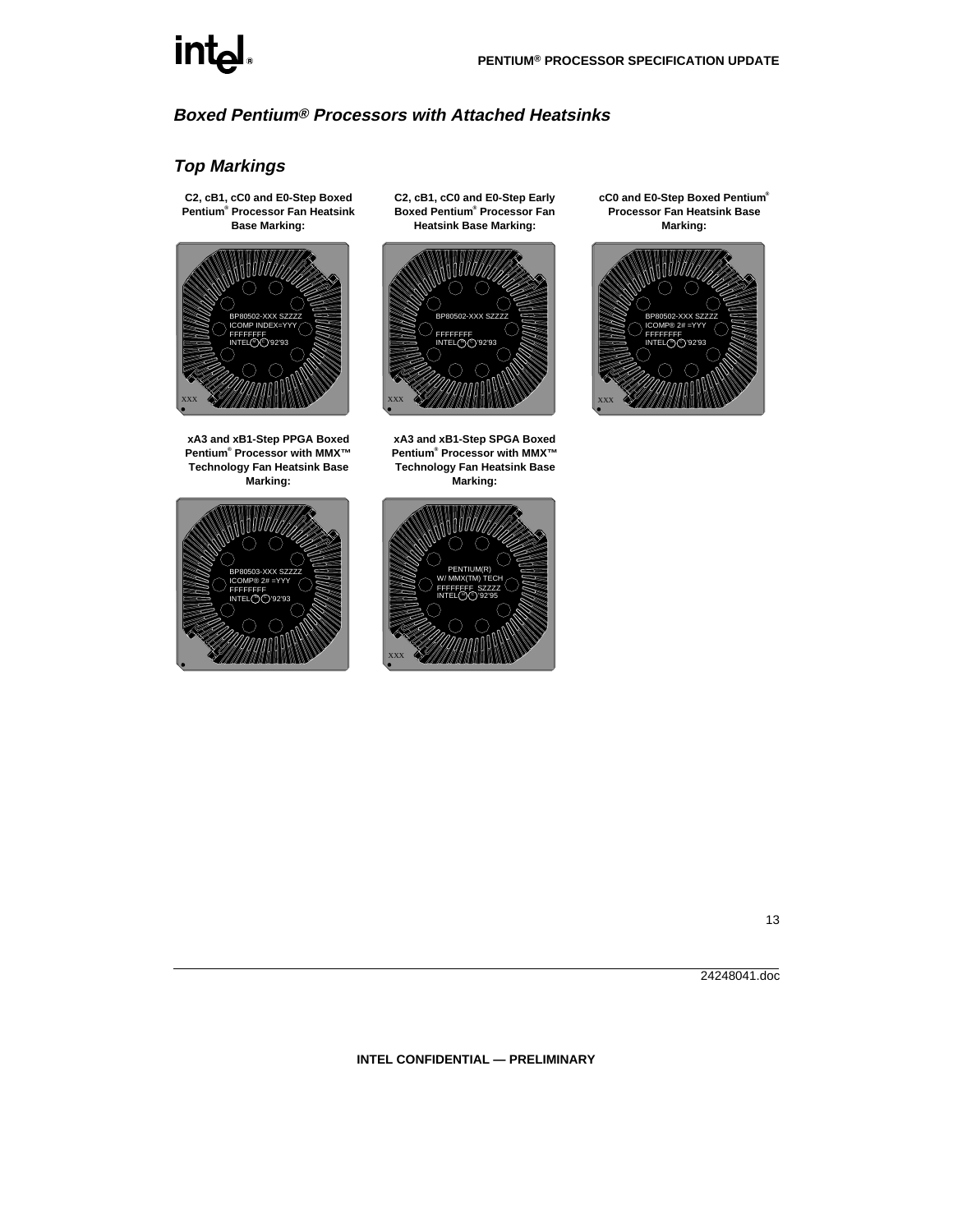### **Boxed Pentium® Processors**

### **Bottom Markings**

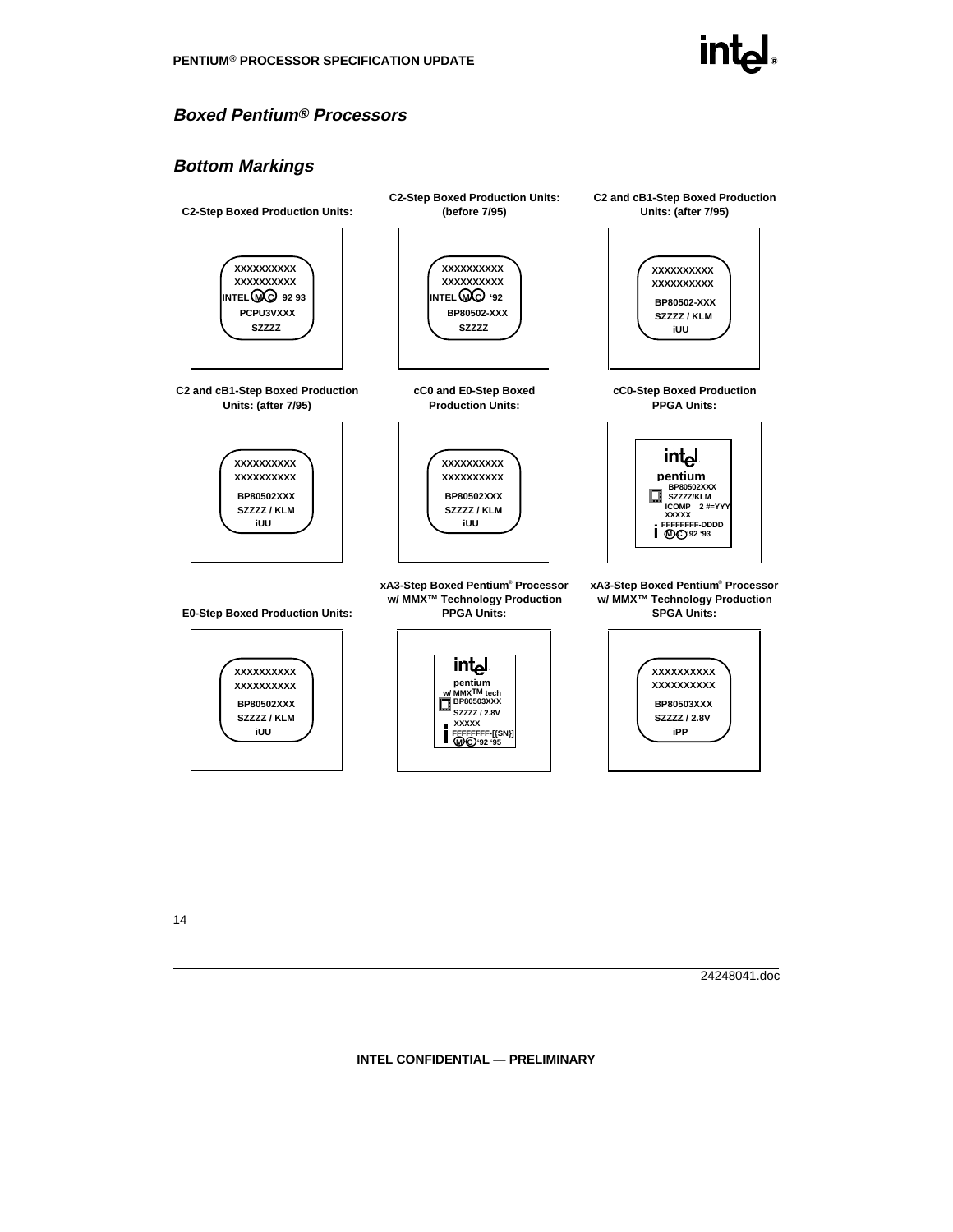**xA3-Step and xB1-Step Boxed Pentium® Processor w/ MMX™ Technology Production PPGA Units:**



**xA3-Step and xB1-Step Boxed Pentium® Processor w/ MMX™ Technology Production SPGA Units:**



#### **NOTES:**

- $XX$  or  $XXX =$  Core Speed (MHz).
- $BB = Bus$  speed (MHz).
- SZZZZ/SKZZZ = Product S-Spec number.
- FFFFFFFFF = FPO  $#$  (Test Lot Traceability  $#$ ).
- For packages with heat spreaders, the inner line box defines the spreader edge.
- Ink Mark  $=$  All logo information on the heat spreader.
- Laser Mark = The two lines of information above and below the heat spreader. All bottomside information is laser mark.
- ES = Engineering Sample.
- QZZZZ = Sample Specification number.
- DDDD = Serialization code.
- $YYY = iCOMP<sup>®</sup>$  index 2.0 OR  $iCOMP$  index. Intel is making an enhancement to the current plastic PGA (PPGA) and ceramic PGA (CPGA) desktop and mobile Pentium® processors with the addition of the iCOMP Index 2.0 rating as part of the processor package mark. For PPGA Pentium processors, the iCOMP index 2.0 will be marked on the bottom side (pin side) of the package and for CPGA it will be marked on the top side of the package. The part marking will be:  $i$ COMP 2 # = XXX (67 for 75-MHz, 81 for 90-MHz, 90 for 100-MHz, 100 for 120-MHz, 111 for 133-MHz, 114 for 150-MHz, 127 for 166-MHz, and 142 for 200-MHz). Older parts may be marked with the iCOMP index (610 for 75-MHz and 735 for 90-MHz, 815 for 100-MHz, 1000 for 120-MHz, 1110 for 133-MHz, 1176 for 150-MHz, and 1308 for 166- MHz parts).
- TT = TCP Package, A = SPGA Package, FV = PPGA Package, BP = Boxed Processor in any package.
- The bottom markings on the C and cB1-step production units will replace the existing bottom marking on C-step parts effective 7/95.
- UU = 75 or 133 for 75- or 133-MHz Pentium processors, PP for all other speeds and MPP for mobile Pentium processors.
- $K = V$  for VRE voltage range and S for standard voltage range.
- $L = M$  for min valid MD timings and S for min valid normal timings.
- $M = U$  is not tested for DP, but is tested for UP and MP. S is tested for DP, UP and MP.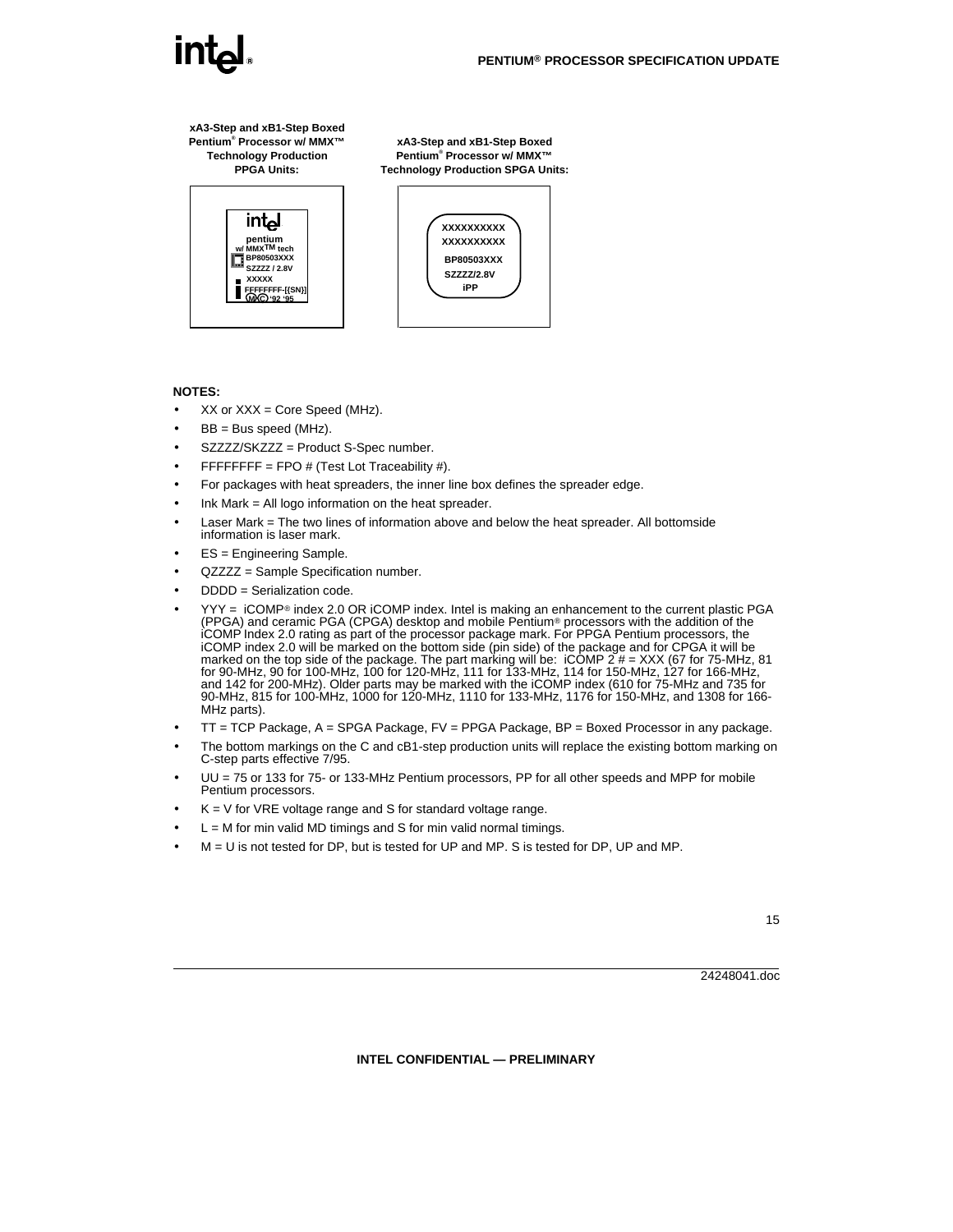

| <b>CPUID</b>   |             |                |                 |                                  |                           |                    |                   |
|----------------|-------------|----------------|-----------------|----------------------------------|---------------------------|--------------------|-------------------|
| <b>Type</b>    | Family      | <b>Model</b>   | <b>Stepping</b> | Manufacturing<br><b>Stepping</b> | Speed (MHz)<br>Core / Bus | S-Spec             | <b>Comments</b>   |
| 0              | 5           | $\overline{2}$ | $\mathbf{1}$    | <b>B1</b>                        | 75/50                     | Q0540              | ES                |
| $\overline{2}$ | 5           | $\overline{2}$ | $\mathbf{1}$    | <b>B1</b>                        | 75/50                     | Q0541              | <b>ES</b>         |
| $\mathbf 0$    | 5           | $\overline{2}$ | $\mathbf{1}$    | <b>B1</b>                        | 90/60                     | Q0542              | <b>STD</b>        |
| 0              | 5           | $\overline{2}$ | $\mathbf{1}$    | <b>B1</b>                        | 90/60                     | Q0613              | <b>VR</b>         |
| $\overline{c}$ | 5           | $\overline{c}$ | $\mathbf{1}$    | B <sub>1</sub>                   | 90/60                     | Q0543              | <b>DP</b>         |
| 0              | 5           | $\overline{2}$ | $\mathbf{1}$    | <b>B1</b>                        | 100/66                    | Q0563              | <b>STD</b>        |
| $\mathbf 0$    | 5           | $\overline{2}$ | $\mathbf{1}$    | <b>B1</b>                        | 100/66                    | Q0587              | <b>VR</b>         |
| $\mathbf 0$    | 5           | $\overline{2}$ | $\mathbf{1}$    | <b>B1</b>                        | 100/66                    | Q0614              | VR.               |
| $\mathbf 0$    | 5           | $\overline{2}$ | $\mathbf{1}$    | <b>B1</b>                        | 75/50                     | Q0601              | <b>TCP Mobile</b> |
| $\mathbf 0$    | $\mathbf 5$ | $\overline{c}$ | $\mathbf{1}$    | <b>B1</b>                        | 90/60                     | SX879              | <b>STD</b>        |
| $\mathbf 0$    | 5           | $\overline{c}$ | $\mathbf{1}$    | <b>B1</b>                        | 90/60                     | SX885              | <b>MD</b>         |
| $\mathbf 0$    | 5           | $\overline{2}$ | $\mathbf{1}$    | <b>B1</b>                        | 90/60                     | SX909              | <b>VR</b>         |
| $\overline{2}$ | 5           | $\overline{c}$ | 1               | <b>B1</b>                        | 90/60                     | SX874              | DP, STD           |
| 0              | 5           | $\overline{2}$ | $\mathbf{1}$    | <b>B1</b>                        | 100/66                    | SX886              | <b>MD</b>         |
| $\mathbf 0$    | 5           | $\overline{c}$ | $\mathbf{1}$    | <b>B1</b>                        | 100/66                    | SX910              | VR, MD            |
| $\pmb{0}$      | 5           | $\overline{c}$ | $\overline{c}$  | B <sub>3</sub>                   | 90/60                     | Q0628              | <b>STD</b>        |
| 0 or 2         | 5           | $\overline{2}$ | $\overline{2}$  | B <sub>3</sub>                   | 90/60                     | Q0611              | <b>STD</b>        |
| 0 or 2         | 5           | $\overline{c}$ | $\mathbf{2}$    | B <sub>3</sub>                   | 90/60                     | Q0612              | <b>VR</b>         |
| 0              | 5           | $\overline{2}$ | $\overline{2}$  | B <sub>3</sub>                   | 100/66                    | Q0677              | VRE/MD            |
| $\mathbf 0$    | $\mathbf 5$ | $\overline{c}$ | $\mathbf 2$     | B <sub>3</sub>                   | 75/50                     | Q0606              | <b>TCP Mobile</b> |
| $\mathbf 0$    | 5           | $\overline{c}$ | $\overline{c}$  | B <sub>3</sub>                   | 75/50                     | SX951              | <b>TCP Mobile</b> |
| $\mathbf 0$    | 5           | $\overline{2}$ | $\overline{2}$  | B <sub>3</sub>                   | 90/60                     | SX923              | <b>STD</b>        |
| 0              | 5           | $\overline{2}$ | $\overline{2}$  | B <sub>3</sub>                   | 90/60                     | SX922              | <b>VR</b>         |
| 0              | 5           | $\overline{2}$ | $\overline{2}$  | B <sub>3</sub>                   | 90/60                     | SX921              | <b>MD</b>         |
| $\overline{2}$ | 5           | $\overline{2}$ | $\overline{2}$  | B <sub>3</sub>                   | 90/60                     | SX942              | DP, STD           |
| $\overline{c}$ | 5           | $\overline{c}$ | $\overline{c}$  | B <sub>3</sub>                   | 90/60                     | SX943              | DP, VR            |
| $\overline{2}$ | 5           | $\overline{2}$ | $\overline{2}$  | B <sub>3</sub>                   | 90/60                     | SX944              | DP, MD            |
| $\mathbf 0$    | 5           | $\overline{c}$ | $\overline{2}$  | B <sub>3</sub>                   | 90/60                     | SZ951 <sup>5</sup> | <b>STD</b>        |
| $\mathbf 0$    | 5           | $\overline{2}$ | $\overline{2}$  | B <sub>3</sub>                   | 100/66                    | SX960              | VRE/MD            |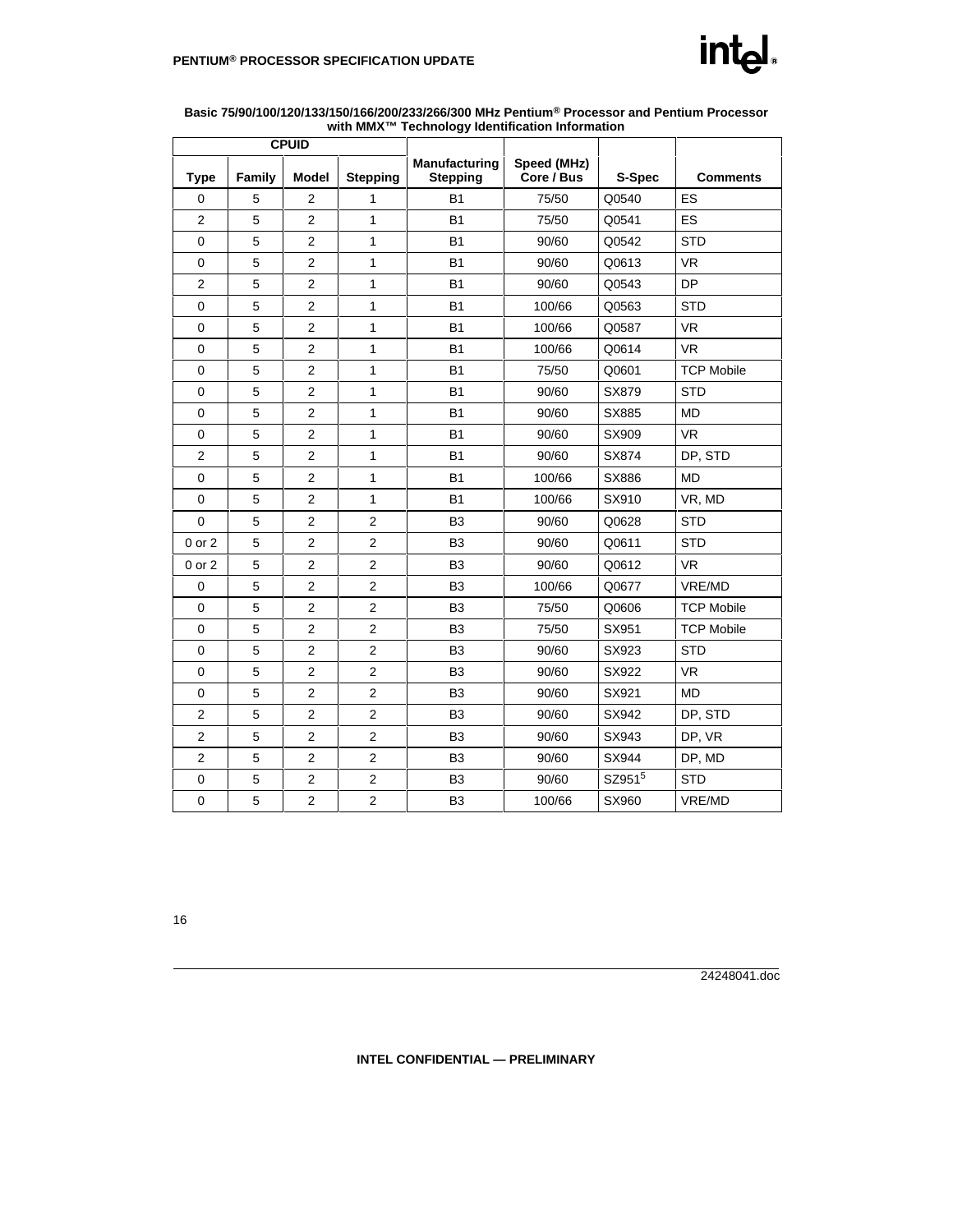| <b>CPUID</b> |        |                |                 |                                  |                           |                    |                     |
|--------------|--------|----------------|-----------------|----------------------------------|---------------------------|--------------------|---------------------|
| <b>Type</b>  | Family | <b>Model</b>   | <b>Stepping</b> | Manufacturing<br><b>Stepping</b> | Speed (MHz)<br>Core / Bus | S-Spec             | <b>Comments</b>     |
| $0$ or $2$   | 5      | $\overline{2}$ | 4               | B <sub>5</sub>                   | 75/50                     | Q0704              | <b>TCP Mobile</b>   |
| $0$ or $2$   | 5      | $\overline{2}$ | 4               | <b>B5</b>                        | 75/50                     | Q0666              | <b>STD</b>          |
| $0$ or $2$   | 5      | $\overline{2}$ | 4               | B <sub>5</sub>                   | 90/60                     | Q0653              | <b>STD</b>          |
| 0 or 2       | 5      | $\overline{2}$ | 4               | B <sub>5</sub>                   | 90/60                     | Q0654              | <b>VR</b>           |
| $0$ or $2$   | 5      | $\overline{2}$ | 4               | <b>B5</b>                        | 90/60                     | Q0655              | <b>MD</b>           |
| $0$ or $2$   | 5      | 2              | 4               | <b>B5</b>                        | 100/66                    | Q0656              | <b>MD</b>           |
| $0$ or $2$   | 5      | $\overline{2}$ | 4               | <b>B5</b>                        | 100/66                    | Q0657              | VR, MD              |
| $0$ or $2$   | 5      | $\overline{2}$ | 4               | B <sub>5</sub>                   | 100/66                    | Q0658              | VRE/MD              |
| 0            | 5      | $\overline{2}$ | 4               | B <sub>5</sub>                   | 120/60                    | Q0707              | VRE/MD <sup>1</sup> |
| 0            | 5      | $\overline{2}$ | 4               | B <sub>5</sub>                   | 120/60                    | Q0708              | STD <sup>1</sup>    |
| 0            | 5      | 2              | 4               | B <sub>5</sub>                   | 75/50                     | SX975              | <b>TCP Mobile</b>   |
| $0$ or $2$   | 5      | $\overline{2}$ | 4               | <b>B5</b>                        | 75/50                     | SX961              | <b>STD</b>          |
| $0$ or $2$   | 5      | $\overline{2}$ | 4               | B <sub>5</sub>                   | 75/50                     | SZ977 <sup>5</sup> | <b>STD</b>          |
| $0$ or $2$   | 5      | $\overline{2}$ | 4               | B <sub>5</sub>                   | 90/60                     | SX957              | <b>STD</b>          |
| $0$ or $2$   | 5      | $\overline{2}$ | 4               | <b>B5</b>                        | 90/60                     | SX958              | <b>VR</b>           |
| 0 or 2       | 5      | 2              | 4               | B <sub>5</sub>                   | 90/60                     | SX959              | <b>MD</b>           |
| 0 or 2       | 5      | 2              | 4               | B <sub>5</sub>                   | 90/60                     | SZ978 <sup>5</sup> | <b>STD</b>          |
| $0$ or $2$   | 5      | $\overline{2}$ | 4               | <b>B5</b>                        | 100/66                    | SX962              | VRE/MD              |
| 0            | 5      | $\overline{2}$ | 5               | C <sub>2</sub>                   | 75/50                     | Q0725              | <b>TCP Mobile</b>   |
| $0$ or $2$   | 5      | $\overline{c}$ | 5               | C <sub>2</sub>                   | 75/50                     | Q0700              | <b>STD</b>          |
| $0$ or $2$   | 5      | 2              | 5               | C <sub>2</sub>                   | 75/50                     | Q0749              | <b>MD</b>           |
| $0$ or $2$   | 5      | $\overline{2}$ | 5               | C <sub>2</sub>                   | 90/60                     | Q0699              | STD                 |
| $0$ or $2$   | 5      | $\overline{2}$ | 5               | C <sub>2</sub>                   | 100/50 or 66              | Q0698              | VRE/MD              |
| $0$ or $2$   | 5      | 2              | 5               | C <sub>2</sub>                   | 100/50 or 66              | Q0697              | <b>STD</b>          |
| 0            | 5      | $\overline{2}$ | 5               | C <sub>2</sub>                   | 120/60                    | Q0711              | VRE/MD              |
| $\mathbf 0$  | 5      | $\overline{2}$ | 5               | C <sub>2</sub>                   | 120/60                    | Q0732              | VRE/MD              |
| 0            | 5      | $\overline{2}$ | 5               | C <sub>2</sub>                   | 133/66                    | Q0733              | <b>MD</b>           |
| 0            | 5      | $\overline{2}$ | 5               | C <sub>2</sub>                   | 133/66                    | Q0751              | MD                  |
| 0            | 5      | $\overline{2}$ | 5               | C <sub>2</sub>                   | 133/66                    | Q0775              | VRE/MD              |
| 0            | 5      | $\overline{2}$ | 5               | C <sub>2</sub>                   | 75/50                     | <b>SK079</b>       | <b>TCP Mobile</b>   |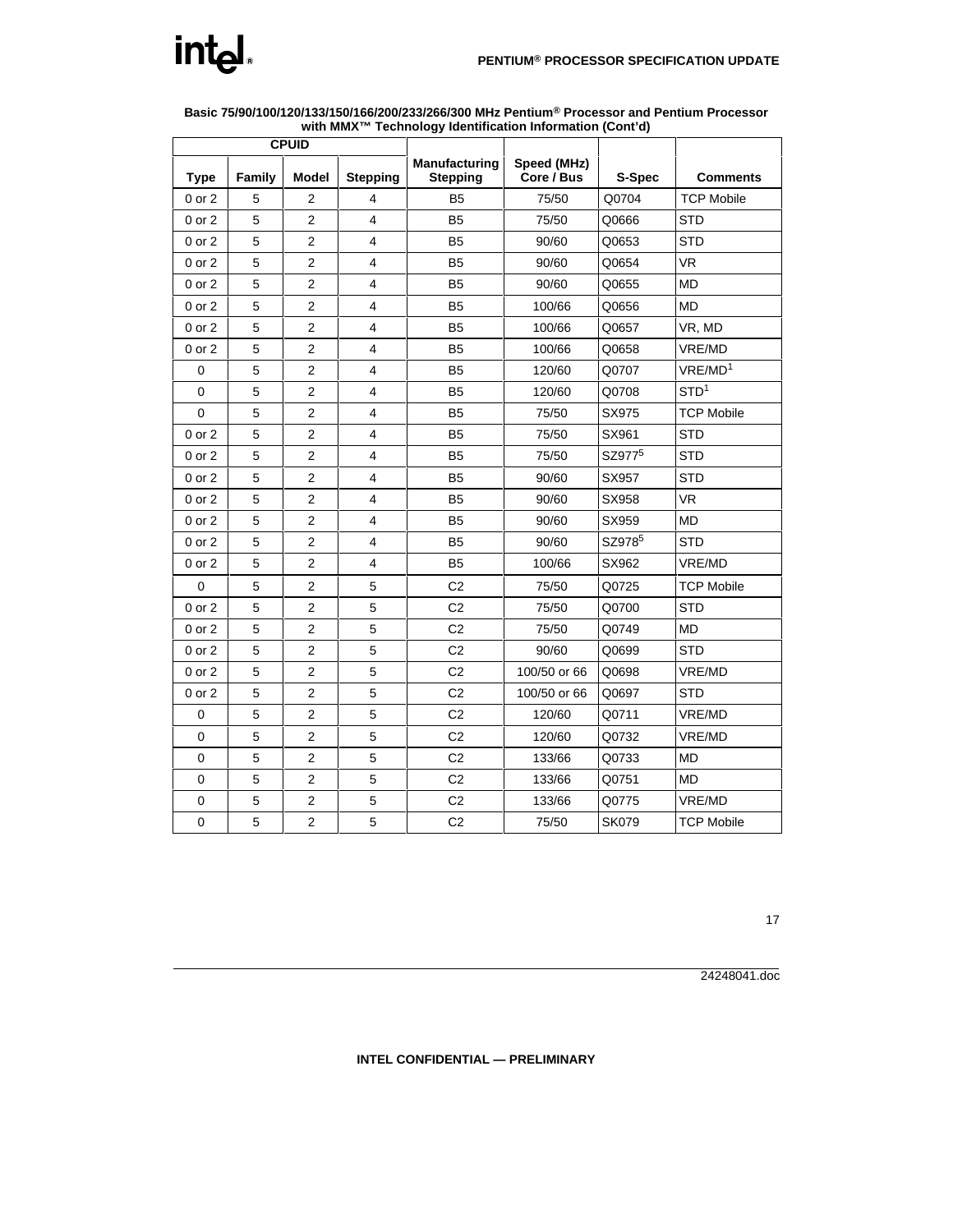

|             | <b>CPUID</b> |                         |                 |                                  |                           |                     |                                     |
|-------------|--------------|-------------------------|-----------------|----------------------------------|---------------------------|---------------------|-------------------------------------|
| <b>Type</b> | Family       | Model                   | <b>Stepping</b> | Manufacturing<br><b>Stepping</b> | Speed (MHz)<br>Core / Bus | S-Spec              | <b>Comments</b>                     |
| 0 or 2      | 5            | $\overline{2}$          | 5               | C <sub>2</sub>                   | 75/50                     | SX969               | <b>STD</b>                          |
| $0$ or $2$  | 5            | $\overline{2}$          | 5               | C <sub>2</sub>                   | 75/50                     | SX998               | <b>MD</b>                           |
| 0 or 2      | 5            | $\overline{c}$          | $\overline{5}$  | C <sub>2</sub>                   | 75/50                     | SZ994 <sup>5</sup>  | <b>STD</b>                          |
| 0 or 2      | 5            | $\overline{2}$          | 5               | C <sub>2</sub>                   | 75/50                     | SU070 <sup>6</sup>  | <b>STD</b>                          |
| 0 or 2      | 5            | $\overline{\mathbf{c}}$ | 5               | C <sub>2</sub>                   | 90/60                     | SX968               | STD                                 |
| 0 or 2      | 5            | $\overline{c}$          | $\mathbf 5$     | C <sub>2</sub>                   | 90/60                     | SZ995 <sup>5</sup>  | <b>STD</b>                          |
| $0$ or $2$  | 5            | $\overline{2}$          | 5               | C <sub>2</sub>                   | 90/60                     | SU031 <sup>6</sup>  | <b>STD</b>                          |
| 0 or 2      | 5            | $\overline{c}$          | 5               | C <sub>2</sub>                   | 100/50 or 66              | SX970               | VRE/MD                              |
| 0 or 2      | 5            | $\overline{c}$          | $\mathbf 5$     | C <sub>2</sub>                   | 100/50 or 66              | SX963               | <b>STD</b>                          |
| 0 or 2      | 5            | $\overline{2}$          | 5               | C <sub>2</sub>                   | 100/50 or 66              | SZ996 <sup>5</sup>  | <b>STD</b>                          |
| $0$ or $2$  | 5            | $\overline{\mathbf{c}}$ | $\mathbf 5$     | C <sub>2</sub>                   | 100/50 or 66              | SU032 <sup>6</sup>  | <b>STD</b>                          |
| 0           | 5            | $\overline{c}$          | 5               | C <sub>2</sub>                   | 120/60                    | <b>SK086</b>        | VRE/MD                              |
| 0           | 5            | $\overline{c}$          | $\mathbf 5$     | C <sub>2</sub>                   | 120/60                    | SX994               | VRE/MD                              |
| 0           | 5            | $\overline{c}$          | 5               | C <sub>2</sub>                   | 120/60                    | SU033 <sup>6</sup>  | VRE/MD                              |
| 0           | 5            | $\overline{2}$          | 5               | C <sub>2</sub>                   | 133/66                    | <b>SK098</b>        | <b>MD</b>                           |
| $\mathsf 0$ | 5            | $\overline{2}$          | 5               | mA1 <sup>4</sup>                 | 75/50                     | Q0686               | VRT <sup>2</sup> , TCP              |
| 0           | 5            | $\overline{c}$          | $\mathbf 5$     | mA1 <sup>4</sup>                 | 75/50                     | Q0689               | VRT <sup>2</sup> , SPGA             |
| 0           | 5            | $\overline{c}$          | 5               | mA1 <sup>4</sup>                 | 90/60                     | Q0694               | VRT <sup>2</sup> , TCP              |
| 0           | 5            | $\overline{2}$          | 5               | mA1 <sup>4</sup>                 | 90/60                     | Q0695               | VRT <sup>2</sup> , SPGA             |
| 0           | 5            | $\overline{c}$          | 5               | mA1 <sup>4</sup>                 | 75/50                     | <b>SK089</b>        | VRT <sup>2</sup> , TCP              |
| $\mathsf 0$ | 5            | $\overline{c}$          | $\overline{5}$  | mA1 <sup>4</sup>                 | 75/50                     | <b>SK091</b>        | VRT <sup>2</sup> , SPGA             |
| 0           | 5            | $\overline{2}$          | 5               | mA1 <sup>4</sup>                 | 90/60                     | <b>SK090</b>        | VRT <sup>2</sup> , TCP              |
| 0           | 5            | 2                       | 5               | mA1 <sup>4</sup>                 | 90/60                     | SK092               | VRT <sup>2</sup> , SPGA             |
| 0 or 2      | 5            | $\overline{c}$          | В               | cB1 <sup>4</sup>                 | 120/60                    | Q0776               | STD/no Kit <sup>3</sup>             |
| 0 or 2      | 5            | $\overline{c}$          | B               | cB1 <sup>4</sup>                 | 133/66                    | Q0772               | STD/no Kit <sup>3</sup>             |
| $0$ or $2$  | 5            | $\overline{2}$          | B               | cB1 <sup>4</sup>                 | 133/66                    | Q0773               | <b>STD</b>                          |
| 0 or 2      | 5            | $\overline{2}$          | B               | cB1 <sup>4</sup>                 | 133/66                    | Q0774               | VRE/MD, no Kit <sup>3</sup>         |
| 0 or 2      | 5            | $\overline{c}$          | В               | cB1 <sup>4</sup>                 | 120/60                    | <b>SK110</b>        | STD/no Kit <sup>3</sup>             |
| $0$ or $2$  | 5            | $\overline{c}$          | B               | cB1 <sup>4</sup>                 | 133/66                    | SK106               | $\mathsf{STD}/\mathsf{no}$ Kit $^3$ |
| 0 or 2      | 5            | $\overline{2}$          | B               | cB1 <sup>4</sup>                 | 133/66                    | \$106J <sup>7</sup> | STD/no Kit <sup>3</sup>             |
| 0 or 2      | 5            | 2                       | B               | cB1 <sup>4</sup>                 | 133/66                    | <b>SK107</b>        | <b>STD</b>                          |
| $0$ or $2$  | 5            | $\overline{c}$          | B               | cB1 <sup>4</sup>                 | 133/66                    | SU038 <sup>6</sup>  | STD/no Kit <sup>3</sup>             |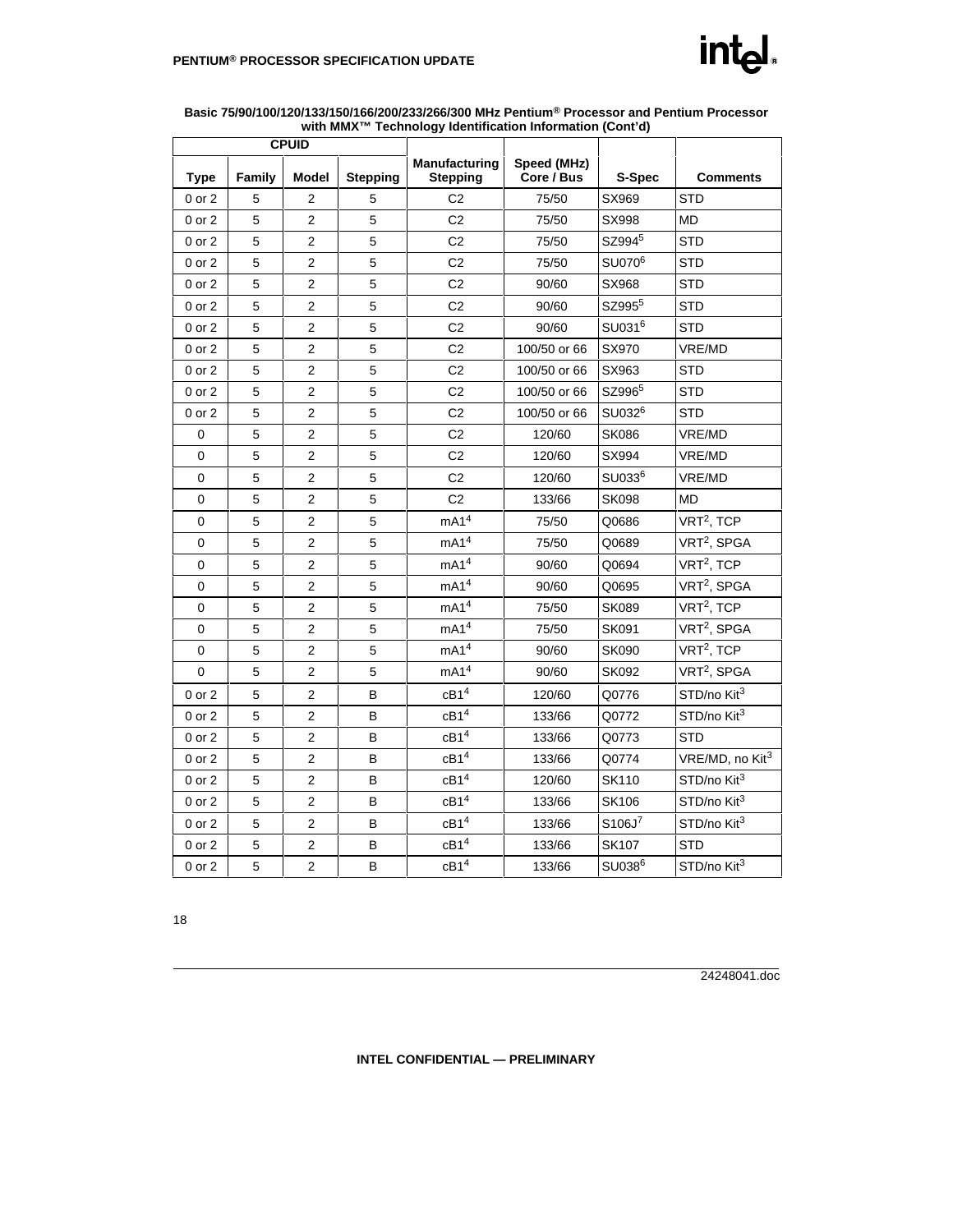## int<sub>el</sub>

|             |        | <b>CPUID</b>   |                 |                                         |                           |                           |                         |
|-------------|--------|----------------|-----------------|-----------------------------------------|---------------------------|---------------------------|-------------------------|
| <b>Type</b> | Family | <b>Model</b>   | <b>Stepping</b> | <b>Manufacturing</b><br><b>Stepping</b> | Speed (MHz)<br>Core / Bus | S-Spec                    | <b>Comments</b>         |
| $\mathbf 0$ | 5      | $\overline{2}$ | B               | mcB1 <sup>4</sup>                       | 100/66                    | Q0884                     | VRT <sup>2</sup> , TCP  |
| $\mathbf 0$ | 5      | $\overline{2}$ | B               | mcB1 <sup>4</sup>                       | 120/60                    | Q0779                     | VRT <sup>2</sup> , TCP  |
| 0           | 5      | $\overline{2}$ | B               | mcB1 <sup>4</sup>                       | 120/60                    | Q0808                     | 3.3V, SPGA              |
| 0           | 5      | $\overline{2}$ | B               | mcB1 <sup>4</sup>                       | 100/66                    | SY029                     | VRT <sup>2</sup> , TCP  |
| 0           | 5      | $\mathbf{2}$   | B               | mcB1 <sup>4</sup>                       | 120/60                    | <b>SK113</b>              | VRT <sup>2</sup> , TCP  |
| $\mathbf 0$ | 5      | 2              | B               | mcB1 <sup>4</sup>                       | 120/60                    | SK1187                    | VRT <sup>2</sup> , TCP  |
| $\mathbf 0$ | 5      | $\overline{2}$ | B               | mcB1 <sup>4</sup>                       | 120/60                    | SX999                     | 3.3V, SPGA              |
| 0 or 2      | 5      | $\overline{2}$ | C               | cC0                                     | 133/66                    | Q0843                     | STD/No Kit <sup>3</sup> |
| 0 or 2      | 5      | $\overline{2}$ | C               | cC0                                     | 133/66                    | Q0844                     | <b>STD</b>              |
| 0 or 2      | 5      | $\overline{2}$ | C               | cC0                                     | 150/60                    | Q0835                     | <b>STD</b>              |
| 0 or 2      | 5      | $\overline{2}$ | C               | cC0                                     | 150/60                    | Q0878                     | STD, PPGA <sup>9</sup>  |
| 0 or 2      | 5      | $\overline{2}$ | C               | cC0                                     | 150/60                    | SU122 <sup>6</sup>        | <b>STD</b>              |
| 0 or 2      | 5      | $\overline{2}$ | C               | cC0                                     | 166/66                    | Q0836                     | VRE/No Kit <sup>3</sup> |
| 0 or 2      | 5      | $\overline{2}$ | C               | cC0                                     | 166/66                    | SY055                     | VRE/No Kit <sup>3</sup> |
| $0$ or $2$  | 5      | $\overline{2}$ | C               | cC0                                     | 166/66                    | Q0841                     | <b>VRE</b>              |
| 0 or 2      | 5      | $\overline{2}$ | C               | cC0                                     | 166/66                    | Q0886                     | VRE, PPGA <sup>9</sup>  |
| $0$ or $2$  | 5      | $\overline{2}$ | $\mathsf{C}$    | cC0                                     | 166/66                    | Q0890                     | VRE, PPGA <sup>9</sup>  |
| 0           | 5      | $\overline{2}$ | C               | cC0                                     | 166/66                    | $\mathsf{Q}0949^8$        | VRE, PPGA <sup>9</sup>  |
| 0 or 2      | 5      | $\overline{2}$ | C               | cC0                                     | 200/66                    | Q0951F <sup>10</sup>      | VRE, PPGA <sup>9</sup>  |
| 0           | 5      | $\mathbf{2}$   | C               | cC0                                     | 200/66                    | $Q0951^8$                 | VRE, PPGA <sup>9</sup>  |
| 0           | 5      | 2              | C               | cC0                                     | 200/66                    | SL25H <sup>6, 8, 14</sup> | VRE, PPGA <sup>9</sup>  |
| $0$ or $2$  | 5      | $\overline{2}$ | C               | cC0                                     | 120/60                    | SL22M <sup>6</sup>        | <b>STD</b>              |
| 0 or 2      | 5      | $\overline{2}$ | C               | cC0                                     | 120/60                    | SL25J <sup>5</sup>        | <b>STD</b>              |
| 0 or 2      | 5      | $\overline{2}$ | C               | cC0                                     | 120/60                    | SY062                     | <b>STD</b>              |
| 0 or 2      | 5      | $\overline{2}$ | C               | cC0                                     | 133/66                    | SL22Q <sup>6</sup>        | <b>STD</b>              |
| 0 or 2      | 5      | $\overline{2}$ | C               | cC0                                     | 133/66                    | SL25L <sup>5</sup>        | <b>STD</b>              |
| 0 or 2      | 5      | $\overline{2}$ | C               | cC0                                     | 133/66                    | SY022                     | <b>STD</b>              |
| 0 or 2      | 5      | $\overline{2}$ | C               | cC0                                     | 133/66                    | SY023                     | STD/No Kit <sup>3</sup> |
| 0 or 2      | 5      | $\overline{2}$ | C               | cC0                                     | 133/66                    | SU073 <sup>6</sup>        | STD/No Kit <sup>3</sup> |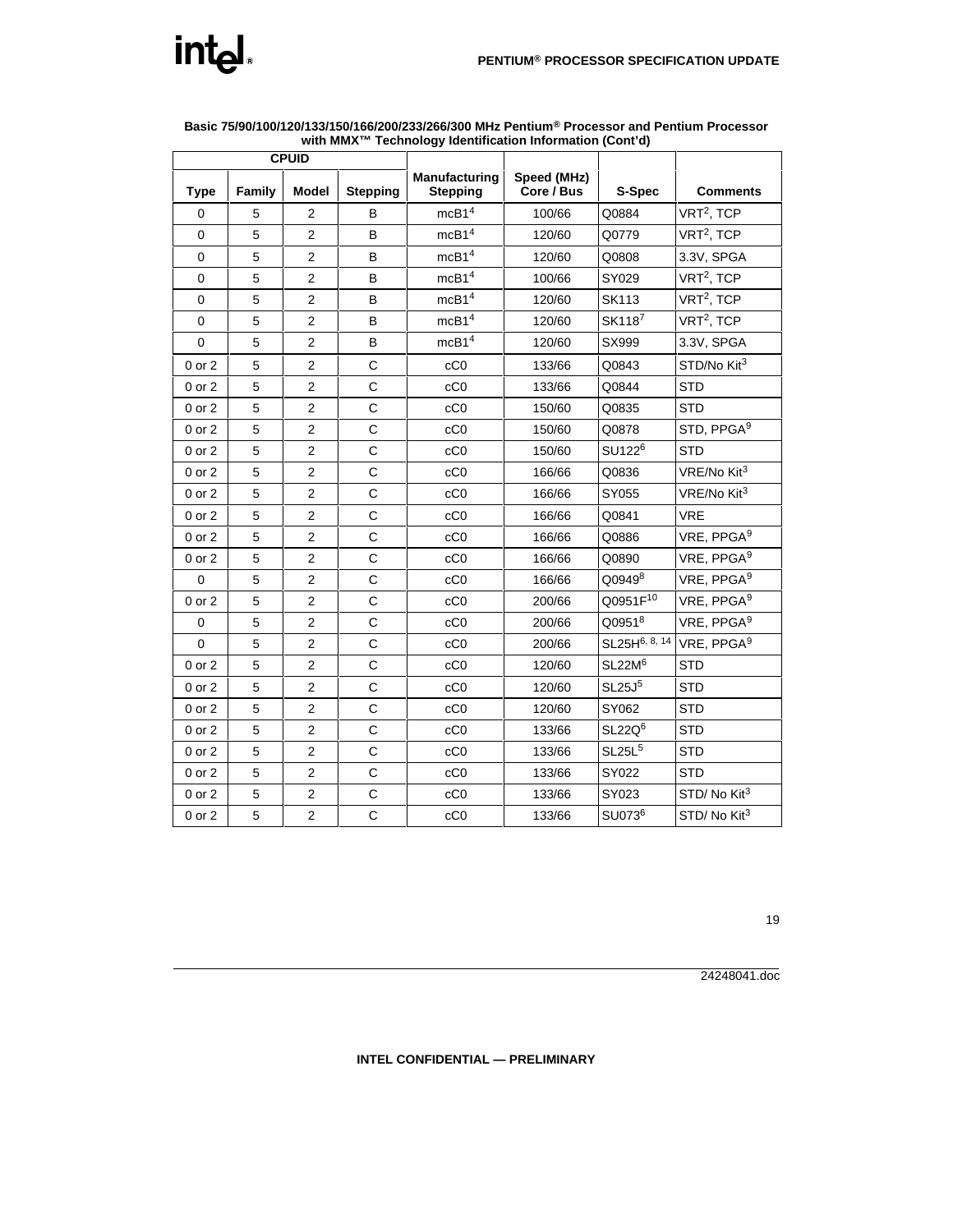

|             |        | <b>CPUID</b>   |                 | Manufacturing     | Speed (MHz) |                    |                                              |
|-------------|--------|----------------|-----------------|-------------------|-------------|--------------------|----------------------------------------------|
| <b>Type</b> | Family | Model          | <b>Stepping</b> | <b>Stepping</b>   | Core / Bus  | S-Spec             | <b>Comments</b>                              |
| 0 or 2      | 5      | $\overline{2}$ | C               | cC0               | 150/60      | SY015              | <b>STD</b>                                   |
| 0 or 2      | 5      | $\overline{2}$ | $\mathsf{C}$    | cC0               | 150/60      | SU071 <sup>6</sup> | <b>STD</b>                                   |
| 0 or 2      | 5      | $\overline{2}$ | C               | cC0               | 166/66      | SL <sub>24</sub> R | VRE, No Kit <sup>3,13</sup>                  |
| 0 or 2      | 5      | $\overline{2}$ | C               | cC0               | 166/66      | SY016              | VRE, No Kit <sup>3</sup>                     |
| 0 or 2      | 5      | $\overline{2}$ | $\mathsf{C}$    | cC0               | 166/66      | SY017              | <b>VRE</b>                                   |
| 0 or 2      | 5      | $\overline{2}$ | $\mathsf{C}$    | cC0               | 166/66      | SU072 <sup>6</sup> | VRE, No Kit <sup>3</sup>                     |
| 0           | 5      | $\overline{2}$ | C               | cC0               | 166/66      | SY0378             | VRE, PPGA <sup>9</sup>                       |
| 0 or 2      | 5      | 2              | C               | cC0               | 200/66      | SY044              | VRE. PPGA <sup>9</sup>                       |
| 0           | 5      | $\overline{2}$ | C               | cC0               | 200/66      | SY0458,15          | VRE, PPGA <sup>9</sup>                       |
| $\mathbf 0$ | 5      | $\mathbf{2}$   | C               | cC0               | 200/66      | SU1145,8, 14       | VRE, PPGA <sup>9</sup>                       |
| $\mathbf 0$ | 5      | $\overline{2}$ | $\mathsf{C}$    | cC0               | 200/66      | $SL24Q^8$          | VRE, PPGA <sup>9</sup> , No<br>$Kit^{3, 13}$ |
| $\mathbf 0$ | 5      | $\overline{7}$ | $\mathbf 0$     | mA4 <sup>4</sup>  | 75/50       | Q0848              | VRT <sup>2</sup> , TCP                       |
| 0           | 5      | $\overline{7}$ | $\Omega$        | mA4 <sup>4</sup>  | 75/50       | Q0851              | VRT <sup>2</sup> , SPGA                      |
| $\mathbf 0$ | 5      | $\overline{7}$ | $\mathbf 0$     | mA4 <sup>4</sup>  | 90/60       | Q0849              | VRT <sup>2</sup> , TCP                       |
| 0           | 5      | $\overline{7}$ | 0               | mA4 <sup>4</sup>  | 90/60       | Q0852              | VRT <sup>2</sup> , SPGA                      |
| 0           | 5      | $\overline{7}$ | 0               | mA4 <sup>4</sup>  | 100/66      | Q0850              | VRT <sup>2</sup> , TCP                       |
| $\mathbf 0$ | 5      | $\overline{7}$ | $\mathbf 0$     | mA4 <sup>4</sup>  | 100/66      | Q0853              | VRT <sup>2</sup> , SPGA                      |
| $\mathbf 0$ | 5      | $\overline{7}$ | $\pmb{0}$       | mA4 <sup>4</sup>  | 75/50       | <b>SK119</b>       | VRT <sup>2</sup> , TCP                       |
| 0           | 5      | $\overline{7}$ | 0               | mA4 <sup>4</sup>  | 75/50       | <b>SK122</b>       | VRT <sup>2</sup> , SPGA                      |
| $\mathbf 0$ | 5      | $\overline{7}$ | $\mathbf 0$     | mA4 <sup>4</sup>  | 90/60       | <b>SK120</b>       | VRT <sup>2</sup> , TCP                       |
| 0           | 5      | $\overline{7}$ | $\mathbf 0$     | mA4 <sup>4</sup>  | 90/60       | <b>SK123</b>       | VRT <sup>2</sup> , SPGA                      |
| 0           | 5      | $\overline{7}$ | 0               | mA4 <sup>4</sup>  | 100/66      | <b>SK121</b>       | VRT <sup>2</sup> , TCP                       |
| 0           | 5      | $\overline{7}$ | $\mathbf 0$     | mA4 <sup>4</sup>  | 100/66      | <b>SK124</b>       | VRT <sup>2</sup> , SPGA                      |
| 0           | 5      | $\overline{2}$ | C               | mcCO <sup>4</sup> | 100/66      | Q0887              | TCP/VRT <sup>2</sup>                         |
| 0           | 5      | $\overline{2}$ | C               | mcCO <sup>4</sup> | 120/60      | Q0879              | TCP/VRT <sup>2</sup>                         |
| $\pmb{0}$   | 5      | $\overline{2}$ | $\mathsf{C}$    | mcCO <sup>4</sup> | 120/60      | Q0880              | SPGA 3.1V                                    |
| 0           | 5      | 2              | $\mathsf{C}$    | mcCO <sup>4</sup> | 133/66      | Q0881              | TCP/VRT <sup>2</sup>                         |
| $\mathbf 0$ | 5      | $\overline{c}$ | C               | mcCO <sup>4</sup> | 133/66      | Q0882              | SPGA 3.1V                                    |
| $\mathbf 0$ | 5      | $\overline{2}$ | $\mathbf C$     | mcCO <sup>4</sup> | 150/60      | Q024               | TCP/VRT <sup>2</sup>                         |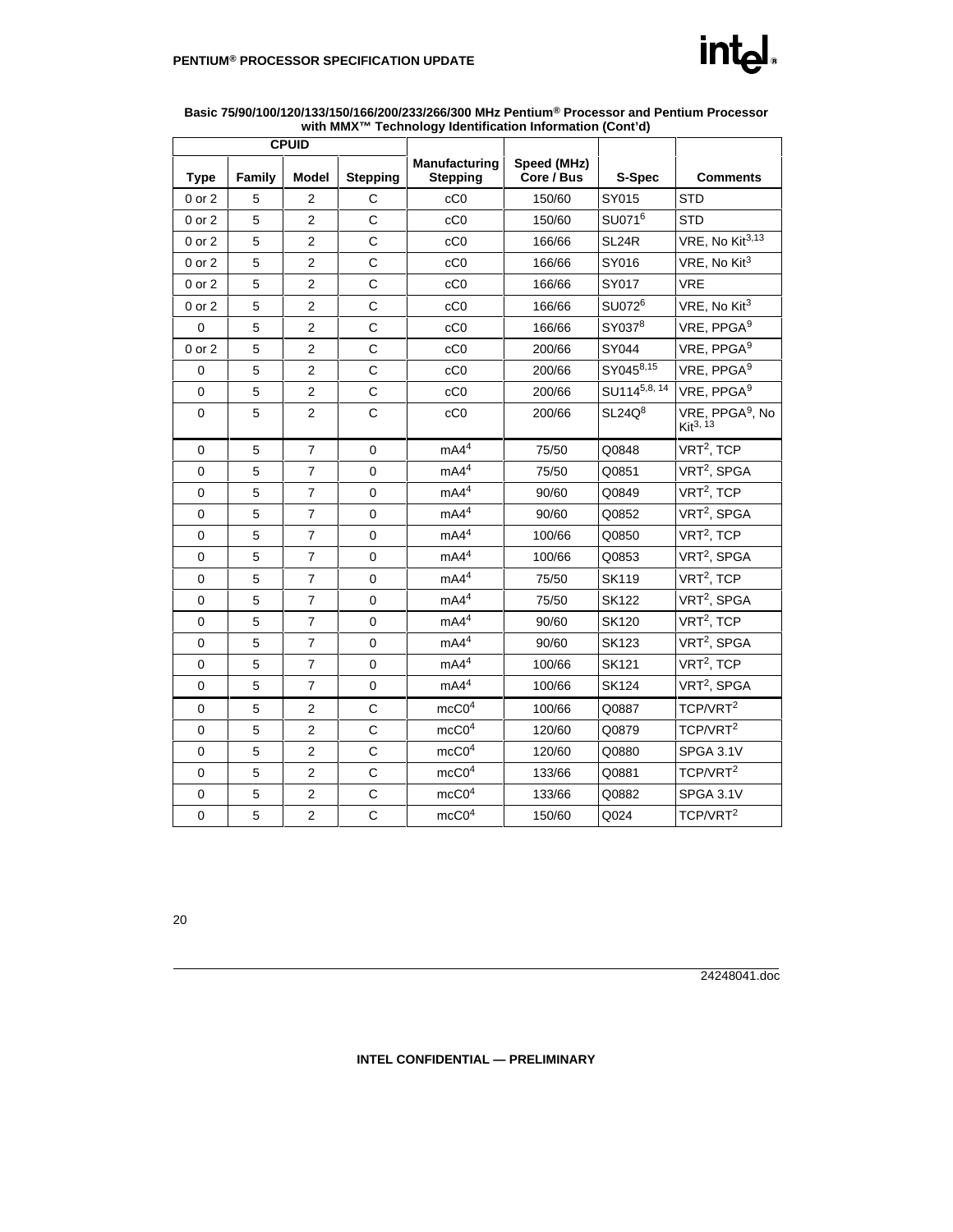|             |        | <b>CPUID</b>   |                 |                                  |                           |                      |                       |
|-------------|--------|----------------|-----------------|----------------------------------|---------------------------|----------------------|-----------------------|
| <b>Type</b> | Family | <b>Model</b>   | <b>Stepping</b> | Manufacturing<br><b>Stepping</b> | Speed (MHz)<br>Core / Bus | S-Spec               | <b>Comments</b>       |
| 0           | 5      | $\overline{2}$ | C               | mcCO <sup>4</sup>                | 150/60                    | Q0906                | <b>TCP 3.1V</b>       |
| 0           | 5      | $\overline{2}$ | C               | mcCO <sup>4</sup>                | 150/60                    | Q040                 | SPGA/VRT <sup>2</sup> |
| 0           | 5      | $\overline{2}$ | C               | mcCO <sup>4</sup>                | 75/50                     | SY056                | TCP/VRT <sup>2</sup>  |
| $\mathbf 0$ | 5      | $\overline{2}$ | C               | mcCO <sup>4</sup>                | 100/66                    | SY020                | TCP/VRT <sup>2</sup>  |
| 0           | 5      | $\overline{2}$ | C               | mcCO <sup>4</sup>                | 100/66                    | SY046                | SPGA 3.1V             |
| $\mathbf 0$ | 5      | 2              | C               | mcCO <sup>4</sup>                | 120/60                    | SY021                | TCP/VRT <sup>2</sup>  |
| $\Omega$    | 5      | $\overline{2}$ | C               | mcCO <sup>4</sup>                | 120/60                    | SY027                | SPGA 3.1V             |
| 0           | 5      | $\overline{2}$ | C               | mcCO <sup>4</sup>                | 120/60                    | SY030                | SPGA 3.3V             |
| $\Omega$    | 5      | $\overline{2}$ | C               | mcCO <sup>4</sup>                | 133/66                    | SY019                | TCP/VRT <sup>2</sup>  |
| 0           | 5      | $\overline{2}$ | C               | mcCO <sup>4</sup>                | 133/66                    | SY028                | SPGA 3.1V             |
| $\mathbf 0$ | 5      | $\overline{2}$ | C               | mcCO <sup>4</sup>                | 150/60                    | SY061                | TCP/VRT <sup>2</sup>  |
| 0           | 5      | $\overline{2}$ | C               | mcCO <sup>4</sup>                | 150/60                    | SY043                | <b>TCP 3.1V</b>       |
| 0           | 5      | $\overline{2}$ | C               | mcCO <sup>4</sup>                | 150/60                    | SY058                | SPGA/VRT <sup>2</sup> |
| $\Omega$    | 5      | $\overline{2}$ | 6               | E <sub>0</sub>                   | 75/50                     | Q0846                | <b>TCP Mobile</b>     |
| 0 or 2      | 5      | $\overline{2}$ | 6               | E <sub>0</sub>                   | 75/50                     | Q0837                | <b>STD</b>            |
| $0$ or $2$  | 5      | $\overline{2}$ | 6               | E <sub>0</sub>                   | 90/60                     | Q0783                | <b>STD</b>            |
| $0$ or $2$  | 5      | $\overline{2}$ | 6               | E <sub>0</sub>                   | 100/50 or 66              | Q0784                | <b>STD</b>            |
| $0$ or $2$  | 5      | $\overline{2}$ | 6               | E <sub>0</sub>                   | 120/60                    | Q0785                | <b>VRE</b>            |
| $\mathbf 0$ | 5      | $\overline{2}$ | 6               | E <sub>0</sub>                   | 75/50                     | SY009                | <b>TCP Mobile</b>     |
| $0$ or $2$  | 5      | $\overline{2}$ | 6               | E <sub>0</sub>                   | 75/50                     | SY005                | <b>STD</b>            |
| 0 or 2      | 5      | $\overline{2}$ | $\,6$           | E <sub>0</sub>                   | 75/50                     | SU097 <sup>5</sup>   | <b>STD</b>            |
| $0$ or $2$  | 5      | $\overline{2}$ | 6               | E <sub>0</sub>                   | 75/50                     | $SU098$ <sup>6</sup> | <b>STD</b>            |
| $0$ or $2$  | 5      | $\overline{2}$ | 6               | E <sub>0</sub>                   | 90/60                     | SY006                | <b>STD</b>            |
| $0$ or $2$  | 5      | $\overline{2}$ | 6               | E <sub>0</sub>                   | 100/50 or 66              | SY007                | <b>STD</b>            |
| $0$ or $2$  | 5      | $\overline{2}$ | 6               | E0                               | 100/50 or 66              | SU110 <sup>5</sup>   | <b>STD</b>            |
| $0$ or $2$  | 5      | $\overline{2}$ | 6               | E <sub>0</sub>                   | 100/50 or 66              | $SU099$ <sup>6</sup> | <b>STD</b>            |
| 0 or 2      | 5      | $\overline{2}$ | 6               | E <sub>0</sub>                   | 120/60                    | SY033                | <b>STD</b>            |
| $0$ or $2$  | 5      | $\overline{2}$ | 6               | E <sub>0</sub>                   | 120/60                    | SU100 <sup>6</sup>   | <b>STD</b>            |
| $0$ or $2$  | 5      | $\overline{2}$ | 6               | E <sub>0</sub>                   | 90/60                     | SL2WW                | <b>STD</b>            |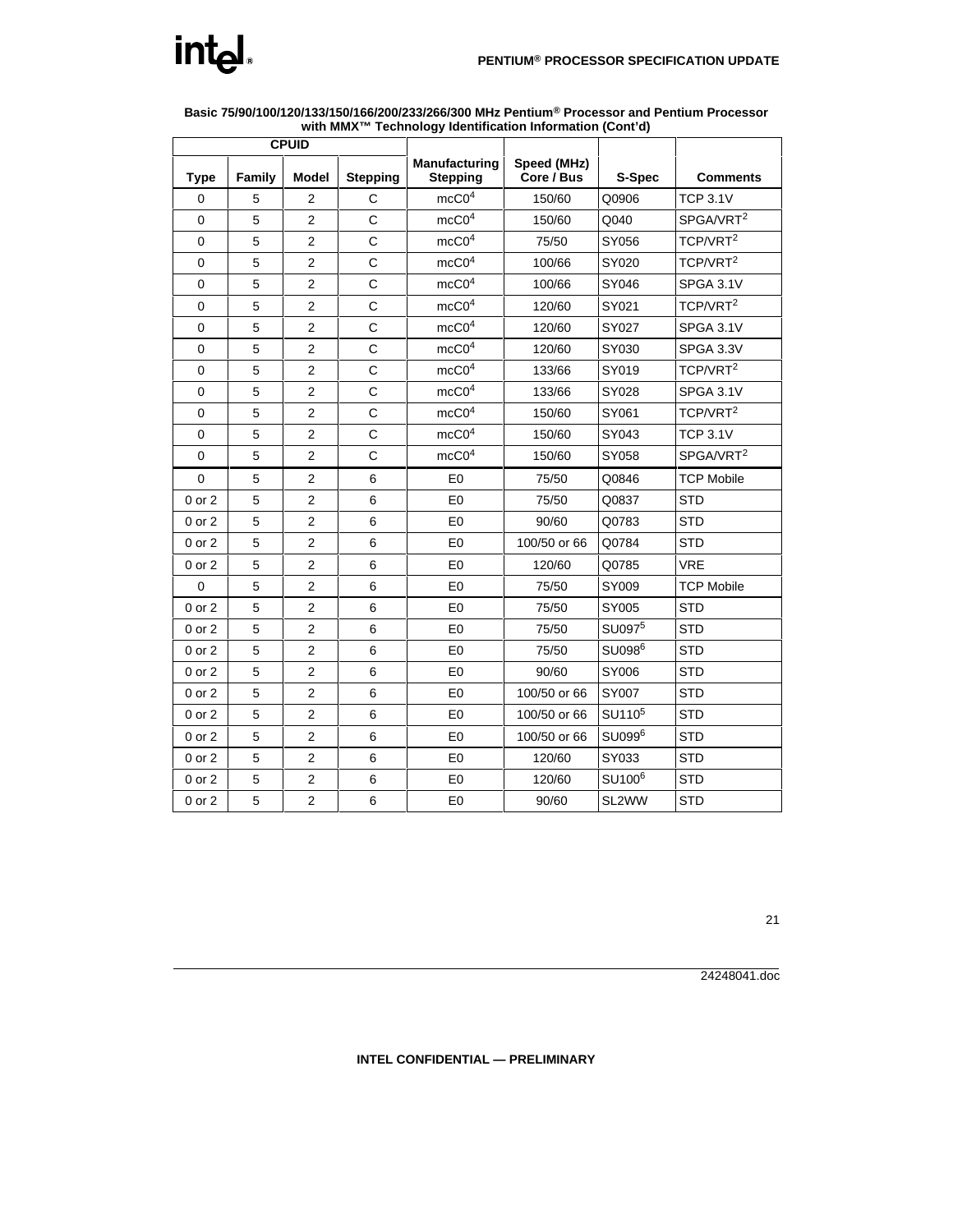

|             |        | <b>CPUID</b>   |                 | <b></b>                          |                           |                                 |                        |
|-------------|--------|----------------|-----------------|----------------------------------|---------------------------|---------------------------------|------------------------|
| <b>Type</b> | Family | <b>Model</b>   | <b>Stepping</b> | Manufacturing<br><b>Stepping</b> | Speed (MHz)<br>Core / Bus | S-Spec                          | <b>Comments</b>        |
| $0$ or $2$  | 5      | 4              | 4               | xA3                              | 150/60                    | Q020                            | ES, PPGA <sup>12</sup> |
| 0 or 2      | 5      | 4              | 4               | xA3                              | 166/66                    | Q019                            | ES, PPGA <sup>12</sup> |
| 0 or 2      | 5      | 4              | 4               | xA3                              | 200/66                    | Q018                            | ES, PPGA <sup>12</sup> |
| 0 or 2      | 5      | 4              | 4               | xA3                              | 166/66                    | SL23T <sup>6, 18</sup>          | SPGA <sup>12</sup>     |
| 0 or 2      | 5      | 4              | 4               | xA3                              | 166/66                    | SL23R <sup>5</sup>              | PPGA <sub>9,12</sub>   |
| 0 or 2      | 5      | 4              | 4               | xA3                              | 166/66                    | SL25M <sup>6</sup>              | PPGA <sub>9,12</sub>   |
| $0$ or $2$  | 5      | 4              | 4               | xA3                              | 166/66                    | SY059                           | PPGA <sup>12</sup>     |
| 0 or 2      | 5      | 4              | 4               | xA3                              | 166/66                    | SL <sub>2</sub> HU <sub>5</sub> | SPGA <sup>12</sup>     |
| 0 or 2      | 5      | 4              | 4               | xA3                              | 166/66                    | <b>SL239</b>                    | SPGA <sup>12</sup>     |
| 0 or 2      | 5      | 4              | 4               | xA3                              | 166/66                    | SL26V                           | SPGA12,13              |
| $0$ or $2$  | 5      | 4              | 4               | xA3                              | 166/66                    | SL26H                           | PPGA <sup>12,13</sup>  |
| 0 or 2      | 5      | $\overline{4}$ | 4               | xA3                              | 200/66                    | SL26J <sup>15</sup>             | PPGA <sup>12,13</sup>  |
| $0$ or $2$  | 5      | 4              | 4               | xA3                              | 200/66                    | SY060                           | PPGA <sup>12</sup>     |
| 0 or 2      | 5      | 4              | 4               | xA3                              | 200/66                    | SL26Q <sup>5</sup>              | PPGA9,12,13            |
| 0 or 2      | 5      | 4              | 4               | xA3                              | 200/66                    | SL2746                          | PPGA9,12,13            |
| $0$ or $2$  | 5      | 4              | 4               | xA3                              | 200/66                    | SL23S <sup>5</sup>              | PPGA <sub>9,12</sub>   |
| $0$ or $2$  | 5      | 4              | $\overline{4}$  | xA3                              | 200/66                    | SL25N <sup>6</sup>              | PPGA <sup>9,12</sup>   |
| 0           | 5      | 4              | 4               | mxA3                             | 150/60                    | Q016                            | ES, TCP <sup>11</sup>  |
| 0           | 5      | 4              | 4               | mxA3                             | 150/60                    | Q061                            | ES, PPGA <sup>11</sup> |
| 0           | 5      | 4              | 4               | mxA3                             | 166/66                    | Q017                            | ES, TCP <sup>11</sup>  |
| $\mathbf 0$ | 5      | $\overline{4}$ | 4               | mxA3                             | 166/66                    | Q062                            | ES, PPGA11             |
| 0           | 5      | 4              | 4               | mxA3                             | 150/60                    | <b>SL22G</b>                    | TCP <sup>11</sup>      |
| 0           | 5      | 4              | $\overline{4}$  | mxA3                             | 150/60                    | <b>SL246</b>                    | PPGA <sup>11</sup>     |
| 0           | 5      | 4              | 4               | mxA3                             | 166/66                    | SL <sub>22</sub> F              | TCP <sub>11</sub>      |
| 0           | 5      | 4              | 4               | mxA3                             | 166/66                    | <b>SL23Z</b>                    | PPGA <sub>11</sub>     |
| 0 or 2      | 5      | $\overline{4}$ | 3               | xB1                              | 166/66                    | Q125                            | ES, PPGA <sup>12</sup> |
| $0$ or $2$  | 5      | 4              | 3               | xB1                              | 166/66                    | Q126                            | ES, SPGA <sup>12</sup> |
| 0 or 2      | 5      | 4              | 3               | xB1                              | 200/66                    | Q124                            | ES, PPGA <sup>12</sup> |
| 0 or 2      | 5      | $\overline{4}$ | 3               | xB1                              | 200/66                    | Q430                            | $SPGA^{12}$            |
| $0$ or $2$  | 5      | 4              | 3               | xB1                              | 166/66                    | SL <sub>27</sub> H              | PPGA <sup>12</sup>     |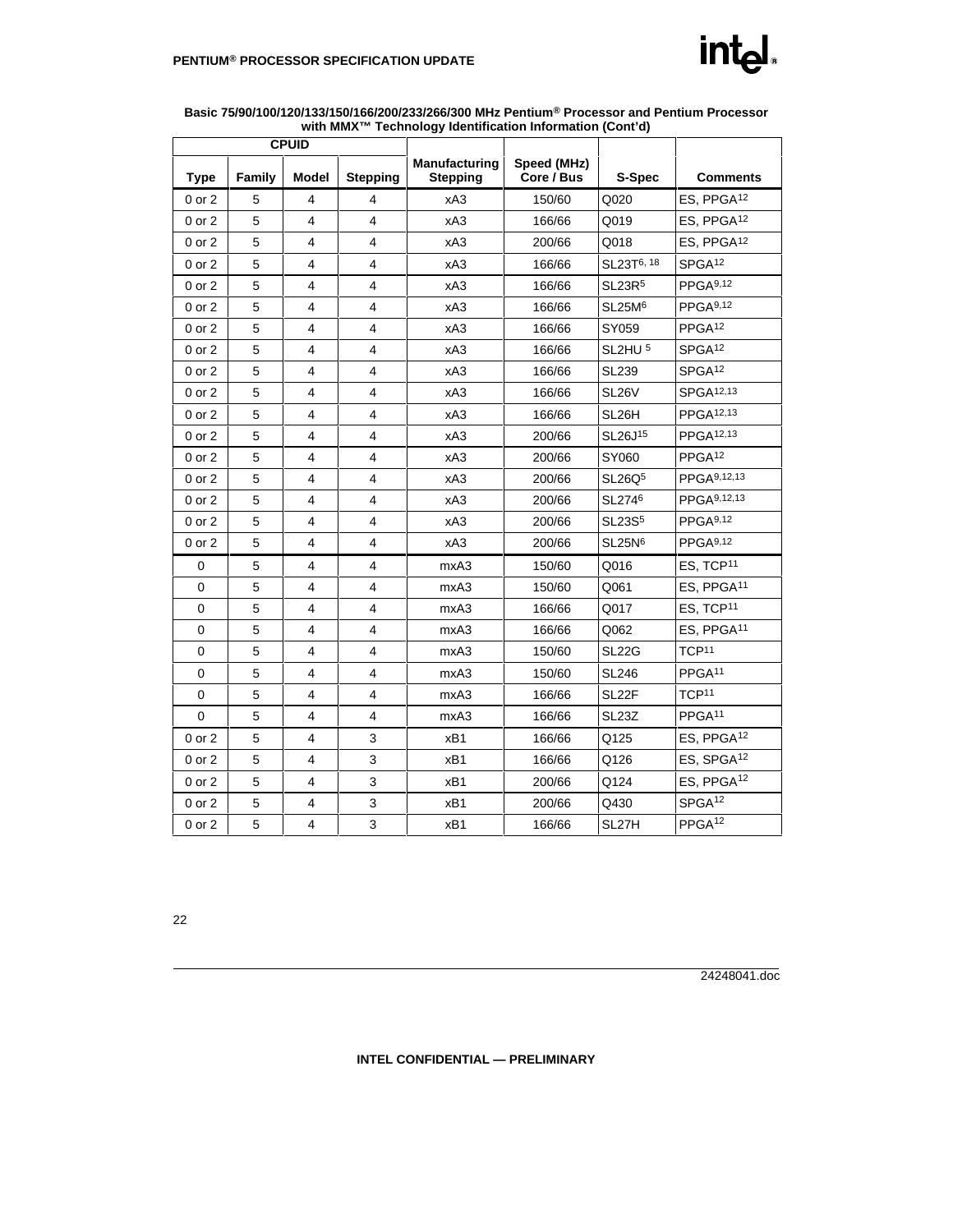|            |        | <b>CPUID</b> |          |                                         |                           |                                        |                                                         |
|------------|--------|--------------|----------|-----------------------------------------|---------------------------|----------------------------------------|---------------------------------------------------------|
| Type       | Family | Model        | Stepping | <b>Manufacturing</b><br><b>Stepping</b> | Speed (MHz)<br>Core / Bus | S-Spec                                 | <b>Comments</b>                                         |
| 0 or 2     | 5      | 4            | 3        | xB1                                     | 166/66                    | SL27K                                  | SPGA <sup>12</sup>                                      |
| $0$ or $2$ | 5      | 4            | 3        | xB1                                     | 166/66                    | $SL2HX^5$                              | SPGA <sup>12</sup>                                      |
| $0$ or $2$ | 5      | 4            | 3        | xB1                                     | 166/66                    | $\sf SL23X^{\rm s}$                    | $\ensuremath{\mathsf{SPGA}}^{\ensuremath{\mathsf{12}}}$ |
| 0 or 2     | 5      | 4            | 3        | xB1                                     | 166/66                    | SL2FP <sup>5</sup>                     | PPGA <sup>9, 12</sup>                                   |
| $0$ or $2$ | 5      | 4            | 3        | xB1                                     | 166/66                    | $SL23V^6$                              | PPGA <sup>9, 12</sup>                                   |
| $0$ or $2$ | 5      | 4            | 3        | xB1                                     | 200/66                    | SL <sub>27</sub> J                     | PPGA <sup>12</sup>                                      |
| $0$ or $2$ | 5      | 4            | 3        | xB1                                     | 200/66                    | SL2FO <sup>5</sup>                     | $PPGA^{9, 12}$                                          |
| $0$ or $2$ | 5      | 4            | 3        | xB1                                     | 200/66                    | $\mathsf{SL}23\mathsf{W}^{\mathsf{s}}$ | $PPGA^{9, 12}$                                          |
| $0$ or $2$ | 5      | 4            | 3        | xB1                                     | 200/66                    | SL2RY                                  | SPGA <sup>12</sup>                                      |
| 0 or 2     | 5      | 4            | 3        | xB1                                     | 200/66                    | SL2S9 <sup>6</sup>                     | $SPGA^{12}$                                             |
| 0 or 2     | 5      | 4            | 3        | xB1                                     | 233/66                    | SL <sub>27</sub> S                     | PPGA <sup>12</sup>                                      |
| $0$ or $2$ | 5      | 4            | 3        | xB1                                     | 233/66                    | SL2BM <sup>5</sup>                     | PPGA <sup>9, 12</sup>                                   |
| $0$ or $2$ | 5      | 4            | 3        | xB1                                     | 233/66                    | $\mathsf{SL}293^\circ$                 | $PPGA^{9, 12}$                                          |
| 0          | 5      | 4            | 3        | mxB1                                    | 120/60                    | Q230                                   | ES, TCP <sup>17</sup>                                   |
| 0          | 5      | 4            | 3        | mxB1                                    | 133/66                    | Q130                                   | ES, TCP <sup>11</sup>                                   |
| 0          | 5      | 4            | 3        | mxB1                                    | 133/66                    | Q129                                   | ES, PPGA <sup>11</sup>                                  |
| 0          | 5      | 4            | 3        | mxB1                                    | 150/60                    | Q116                                   | ES, TCP <sup>11</sup>                                   |
| 0          | 5      | 4            | 3        | mxB1                                    | 150/60                    | Q128                                   | ES, PPGA <sup>11</sup>                                  |
| 0          | 5      | 4            | 3        | mxB1                                    | 166/66                    | Q115                                   | ES, TCP <sup>11</sup>                                   |
| 0          | 5      | 4            | 3        | mxB1                                    | 166/66                    | Q127                                   | ES, PPGA <sup>11</sup>                                  |
| 0          | 5      | 4            | 3        | mxB1                                    | 200/66                    | Q586                                   | PPGA <sup>11</sup>                                      |
| 0          | 5      | 4            | 3        | mxB1                                    | 133/66                    | <b>SL27D</b>                           | TCP <sup>11</sup>                                       |
| 0          | 5      | 4            | 3        | mxB1                                    | 133/66                    | <b>SL27C</b>                           | PPGA <sup>11</sup>                                      |
| 0          | 5      | 4            | 3        | mxB1                                    | 150/60                    | SL26U                                  | TCP <sup>11</sup>                                       |
| 0          | 5      | 4            | 3        | mxB1                                    | 150/60                    | SL <sub>27</sub> B                     | PPGA <sup>11</sup>                                      |
| 0          | 5      | 4            | 3        | mxB1                                    | 166/66                    | SL <sub>26</sub> T                     | TCP <sup>11</sup>                                       |
| 0          | 5      | 4            | 3        | mxB1                                    | 166/66                    | SL <sub>27</sub> A                     | PPGA <sup>11</sup>                                      |
| 0          | 5      | 4            | 3        | mxB1                                    | 200/66                    | SL2WK                                  | PPGA <sup>11</sup>                                      |
| 0          | 5      | 8            | 1        | my <sub>A0</sub>                        | 166/66                    | Q255                                   | TCP <sup>16</sup>                                       |
| 0          | 5      | 8            | 1        | my <sub>A0</sub>                        | 166/66                    | Q252                                   | TCP <sup>16</sup>                                       |
| 0          | 5      | 8            | 1        | myA0                                    | 166/66                    | SL2N6                                  | TCP <sup>16</sup>                                       |
| 0          | 5      | 8            | 1        | my <sub>A0</sub>                        | 200/66                    | Q146                                   | TCP <sup>16</sup>                                       |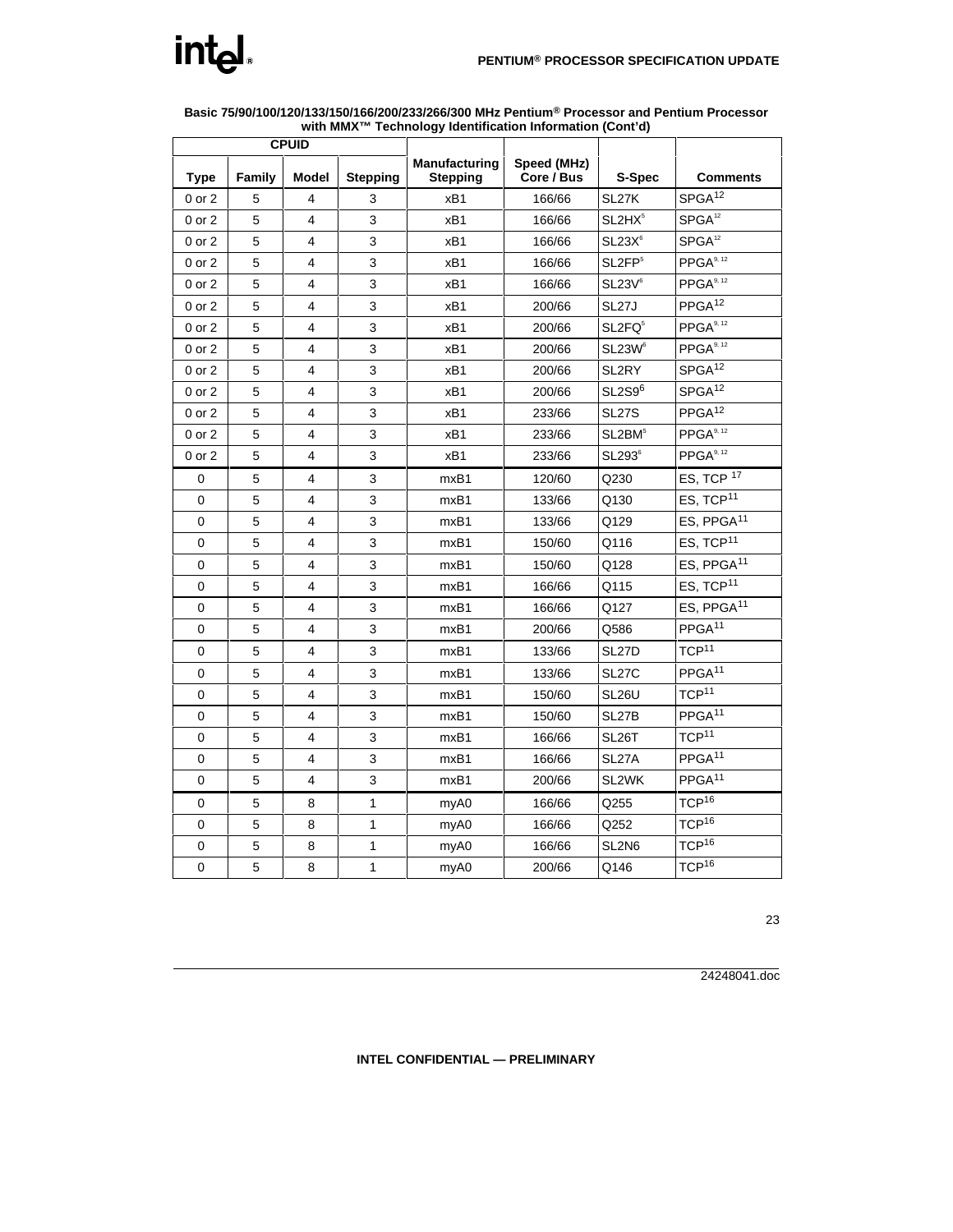

|          |        | <b>CPUID</b> |                 |                                         |                           |                    |                   |
|----------|--------|--------------|-----------------|-----------------------------------------|---------------------------|--------------------|-------------------|
| Type     | Family | Model        | <b>Stepping</b> | <b>Manufacturing</b><br><b>Stepping</b> | Speed (MHz)<br>Core / Bus | S-Spec             | <b>Comments</b>   |
| $\Omega$ | 5      | 8            | 1               | my <sub>A0</sub>                        | 233/66                    | Q147               | TCP <sup>16</sup> |
| 0        | 5      | 8            | 1               | my <sub>A0</sub>                        | 200/66                    | SL <sub>28</sub> P | TCP <sup>16</sup> |
| 0        | 5      | 8            | 1               | my <sub>A0</sub>                        | 233/66                    | SL <sub>28</sub> Q | TCP <sup>16</sup> |
| 0        | 5      | 8            | 1               | my <sub>A0</sub>                        | 266/66                    | Q250               | TCP <sup>19</sup> |
| 0        | 5      | 8            | 1               | my <sub>A0</sub>                        | 266/66                    | Q251               | TCP <sup>19</sup> |
| 0        | 5      | 8            | 1               | my <sub>A0</sub>                        | 266/66                    | SL <sub>2N5</sub>  | TCP <sup>19</sup> |
| $\Omega$ | 5      | 8            | 1               | my <sub>A0</sub>                        | 266/66                    | Q695               | TCP <sup>16</sup> |
| 0        | 5      | 8            | 1               | my <sub>A0</sub>                        | 266/66                    | SL <sub>2</sub> ZH | TCP <sup>16</sup> |
| $\Omega$ | 5      | 8            | $\overline{2}$  | myB <sub>2</sub>                        | 266/66                    | Q766               | TCP <sup>19</sup> |
| $\Omega$ | 5      | 8            | $\overline{2}$  | myB <sub>2</sub>                        | 266/66                    | Q767               | TCP <sup>16</sup> |
| 0        | 5      | 8            | $\overline{2}$  | myB <sub>2</sub>                        | 266/66                    | SL <sub>23</sub> M | TCP <sup>19</sup> |
| $\Omega$ | 5      | 8            | $\overline{2}$  | myB <sub>2</sub>                        | 266/66                    | SL <sub>23</sub> P | TCP <sup>16</sup> |
| $\Omega$ | 5      | 8            | 2               | myB <sub>2</sub>                        | 300/60                    | Q768               | TCP <sup>19</sup> |
| 0        | 5      | 8            | $\overline{2}$  | myB <sub>2</sub>                        | 300/66                    | SL34N              | TCP <sup>19</sup> |

#### **Basic 75/90/100/120/133/150/166/200/233/266/300 MHz Pentium® Processor and Pentium Processor with MMX™ Technology Identification Information (Cont'd)**

#### **NOTES:**

- For a definition of STD, VR, VRE, MD, VRE/MD, refer to Specification Change 18 and S-Spec 10 in this document. ES refers to Engineering Samples. DP indicates that this part can only be used as a dual processor. CPU Type of "2" or "0 or 2" indicates this part supports dual processing.
- The Type corresponds to bits [13:12] of the EDX register after RESET, bits [13:12] of the EAX register after the CPUID instruction is executed. This is shown as 2 different values based on the operation of the device as the primary processor or the dual processor upgrade.
- The Family corresponds to bits [11:8] of the EDX register after RESET, bits [11:8] of the EAX register after the CPUID instruction is executed.
- The Model corresponds to bits [7:4] of the EDX register after RESET, bits [7:4] of the EAX register after the CPUID instruction is executed.
- The Stepping corresponds to bits [3:0] of the EDX register after RESET, bits [3:0] of the EAX register after the CPUID instruction is executed.
- The absence of a package type in the comments column means the processor is SPGA by default.
- 1.  $T_{\text{CASE}} = 60^{\circ}C$ .
- 2. VRT Intel's Voltage Reduction Technology: The V<sub>CC</sub> for I/O is 3.3V, but the core V<sub>CC</sub>, accounting for about 90% of power usage, is reduced to 2.9V, to reduce power consumption and heating.
- 3. No Kit means that part meets the specifications but is not tested to support 82498/82493 and 82497/82492 cache timings.
- 4. STEPPING The cB1 stepping is logically equivalent to the C2-step, but on a different manufacturing process. The mcB1 step is logically equivalent to the cB1 step (except it does not support DP, APIC or FRC). The mcB1, mA1, mA4 and mcC0-steps also use Intel's VRT (Voltage Reduction Technology, see note 2 above) and are available in the TCP and/or SPGA package, primarily to support mobile applications. The mxA3 is logically equivalent to the xA3 stepping (except it does not support DP or APIC). All mobile steppings are distinguished by an additional "m" prefix, for "mobile". All steppings of the Pentium® processor with MMX™ technology are distinguished by an additional "x" prefix.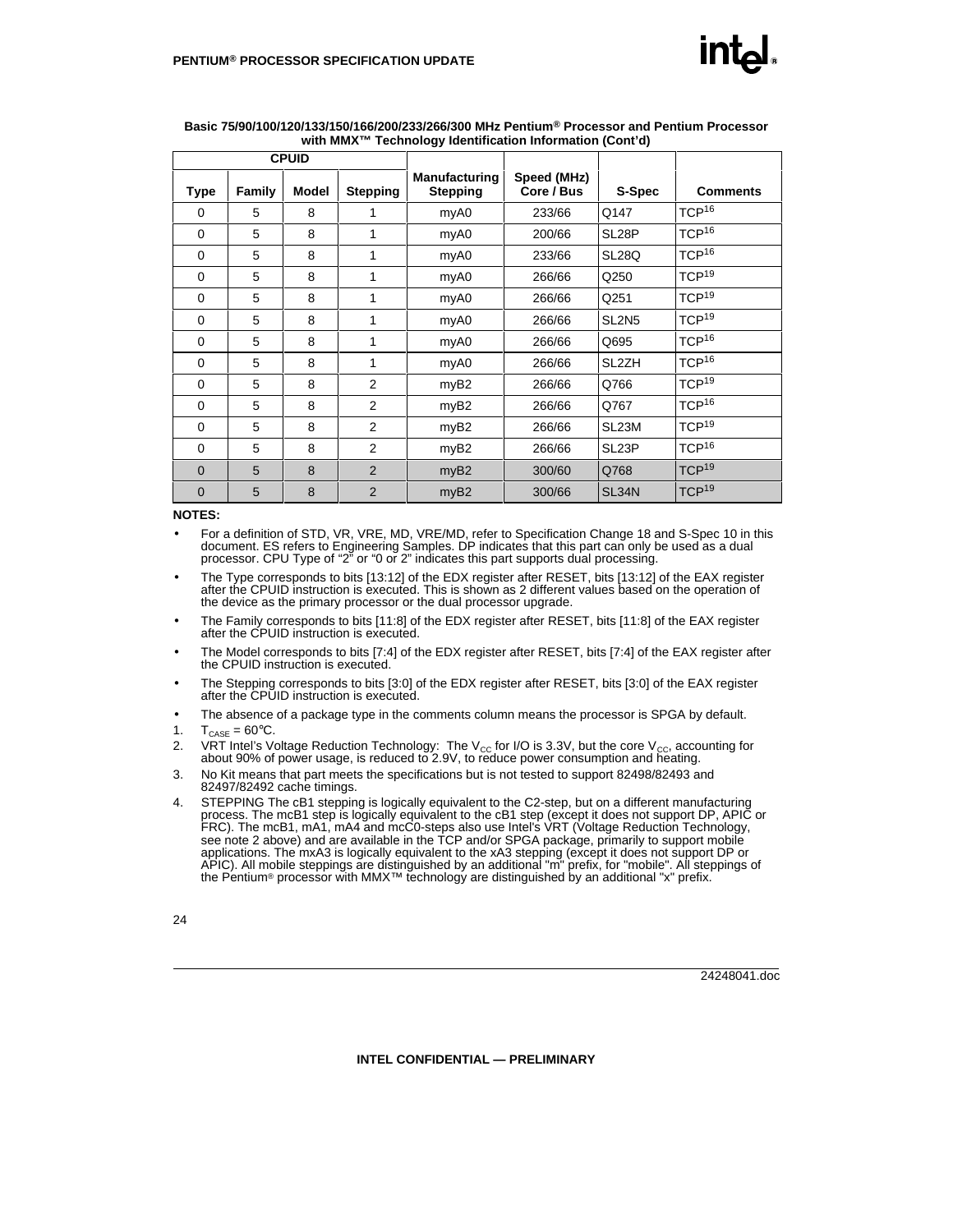## **inte**

- 5. This is a boxed Pentium processor without an attached fan heatsink.
- 6. This is a boxed Pentium processor with an attached fan heatsink.
- 7. These parts do not support boundary scan. S106J was previously marked (and is the same as) SK106J.
- 8. DP, FRC and APIC features are not supported on these parts.
- 9. These parts are packaged in the Plastic Pin Grid Array (PPGA) package. For additional specifications of this package, see specification clarifications 27 and 28.
- 10. Some Q0951F units are marked on the bottom side with spec number Q0951 and with an additional line immediately underneath spelling out "Full Feature" to properly identify the unit.
- 11. This is a mobile Pentium processor with MMX technology with a core operating voltage of 2.285V 2.665V.
- 12. This is a desktop Pentium processor with MMX technology with a core operating voltage of 2.7V 2.9V.
- 13. Max Freq means the part may run only at the maximum specified frequency. Specifically, a 200-MHz may be run at 200 MHz +0/–5 MHz (195 – 200 MHz) and a 166-MHz may be run at 166 MHz +0/–5 MHz (161 – 166 MHz).
- 14. SU114 and SL25H units are marked on the bottom side with a VMU code of "VSS". This is incorrect. The proper VMU code should read "VSU", since the units do not support DP, FRC or APIC features. This spec number has been discontinued and is replaced by spec number SY045.
- 15. This part also ships as a boxed processor with an unattached fan heatsink.
- 16. This is a mobile Pentium processor with MMX technology with a core operating voltage of 1.665V 1.935V and an I/O operating voltage of 2.375V – 2.625V.
- 17. This is a mobile Pentium processor with MMX technology with a core operating voltage of 2.10V 2.34V.
- 18. Some SL23T parts are incorrectly marked with "SSS" on the final line of the bottom side marking. The marking should read "2.8V" in this location. The incorrect marking does not affect the specification nor the operation of those units.
- 19. This is a mobile Pentium Processor with MMX technology with a core operating voltage of 1.850V 2.150V and an I/O operating voltage of 2.375V – 2.625V.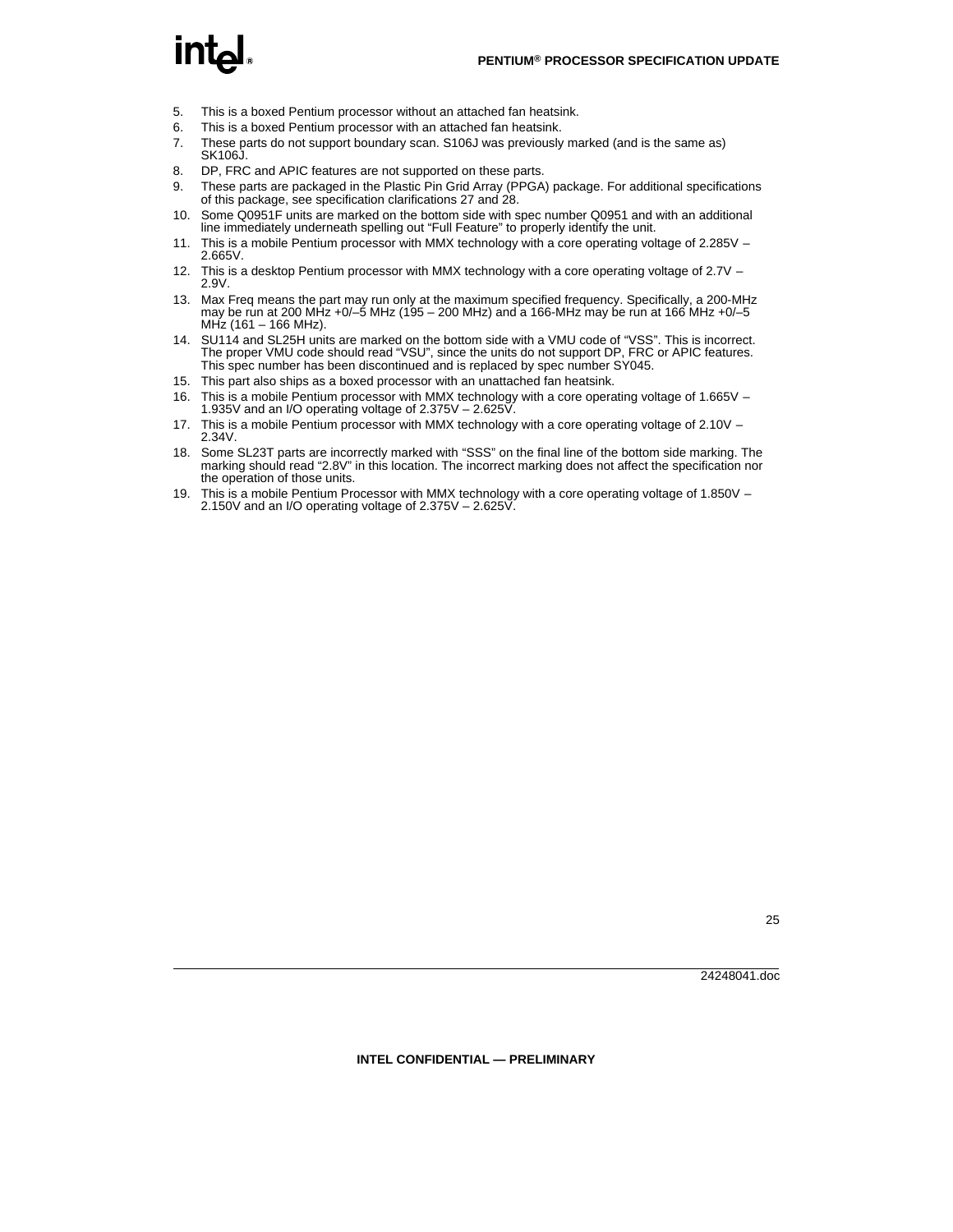

### **Summary Table of Changes**

The following table indicates the Specification Changes, S-Specs, Errata, Specification Clarifications or Documentation Changes, which apply to the listed 75/90/100/120/133/150/166/200/233/266/300 MHz Pentium processor and Pentium processor with MMX™ technology steppings. Intel intends to fix some of the errata in a future stepping of the component, and to account for the other outstanding issues through documentation or specification changes as noted. This table uses the following notations:

#### **CODES USED IN SUMMARY TABLE**

| X:                        | Erratum, Specification Change or Clarification that applies to this stepping.                          |
|---------------------------|--------------------------------------------------------------------------------------------------------|
| Doc:                      | Document change or update that will be implemented.                                                    |
| Fix:                      | This erratum is intended to be fixed in a future stepping of the component.                            |
| Fixed:                    | This erratum has been previously fixed.                                                                |
| NoFix:                    | There are no plans to fix this erratum.                                                                |
| (No mark) or (Blank Box): | This erratum is fixed in listed stepping or specification change does not apply to<br>listed stepping. |
| DP:                       | Dual processing related errata.                                                                        |
| AP:                       | APIC related errata.                                                                                   |
| TCP:                      | Applies to the listed stepping of a mobile Pentium processor in a TCP package<br>only.                 |
| Shaded:                   | This item is either new or modified from the previous version of the document.                         |

| No.            |   |   | <b>B1 B3 B5</b> |   |   |   | C2   mA1   cB1   mcB1   cC0   mA4   mcC0   E0   xA3   mxA3   xB1   mxB1   myA0   myB2 |                           |   |   |   |   |   |   |   |   |   | <b>Plans</b> | <b>SPECIFICATION CHANGES</b>                                       |
|----------------|---|---|-----------------|---|---|---|---------------------------------------------------------------------------------------|---------------------------|---|---|---|---|---|---|---|---|---|--------------|--------------------------------------------------------------------|
| 1              | X | X | $\times$        | X | X | X | X                                                                                     | $\boldsymbol{\mathsf{X}}$ | Χ | X | X | X | Χ | X | X | Χ | X | <b>Doc</b>   | IDT limit violation causes GP fault,<br>not interrupt 8            |
| $\overline{2}$ |   |   |                 |   |   |   |                                                                                       |                           |   | X |   |   |   |   |   |   |   | <b>Doc</b>   | 150 MHz active power dissipation<br>(typical) change               |
| 3              | X | Χ | X               | X | Χ | Χ | χ                                                                                     | X                         | χ | X | χ | X | χ | X | Χ | Χ | X | Doc          | Redundant timing spec: t <sub>42d</sub> for all<br>bus frequencies |
| 4              |   |   |                 |   |   |   |                                                                                       |                           |   |   |   |   |   |   | X |   |   | <b>Doc</b>   | Stop clock power                                                   |
| 5              |   |   |                 |   |   |   |                                                                                       |                           |   |   |   |   |   | X | Χ |   |   | <b>Doc</b>   | Max valid delay A3 - A31                                           |
| 6              |   |   |                 |   |   |   |                                                                                       |                           |   |   |   |   |   |   | Χ |   |   | <b>Doc</b>   | Max valid delay data bus D0 - D63                                  |
| 7              |   |   |                 |   |   |   |                                                                                       |                           |   |   |   |   |   |   | X |   |   | <b>Doc</b>   | Maximum Stop-Grant/AutoHALT<br>Power                               |
| 8              |   |   |                 |   |   |   |                                                                                       |                           |   |   |   |   |   |   | X |   |   | Doc          | TCK $V_{\parallel}$                                                |
| 9              |   |   |                 |   |   |   |                                                                                       |                           |   |   |   |   |   | Χ | X |   |   | <b>Doc</b>   | 2/7 bus fraction                                                   |
| 10             |   |   |                 |   |   |   |                                                                                       |                           |   |   |   |   |   | X |   |   |   | <b>Doc</b>   | 233-MHz $I_{CC}$ speciifications                                   |
| 11             |   |   |                 |   |   |   |                                                                                       |                           |   |   |   |   |   | X |   |   |   | Doc          | Active power                                                       |
| 12             |   |   |                 |   |   |   |                                                                                       |                           |   |   |   |   |   |   | X |   |   | <b>Doc</b>   | 133-MHz current and power<br>specifications                        |
| 13             |   |   |                 |   |   |   |                                                                                       |                           |   |   |   |   |   |   | Χ |   |   | <b>Doc</b>   | 1/2 bus fraction                                                   |
| 14             |   |   |                 |   |   |   |                                                                                       |                           |   |   |   |   |   |   | Χ |   |   | <b>Doc</b>   | Maximum thermal design power                                       |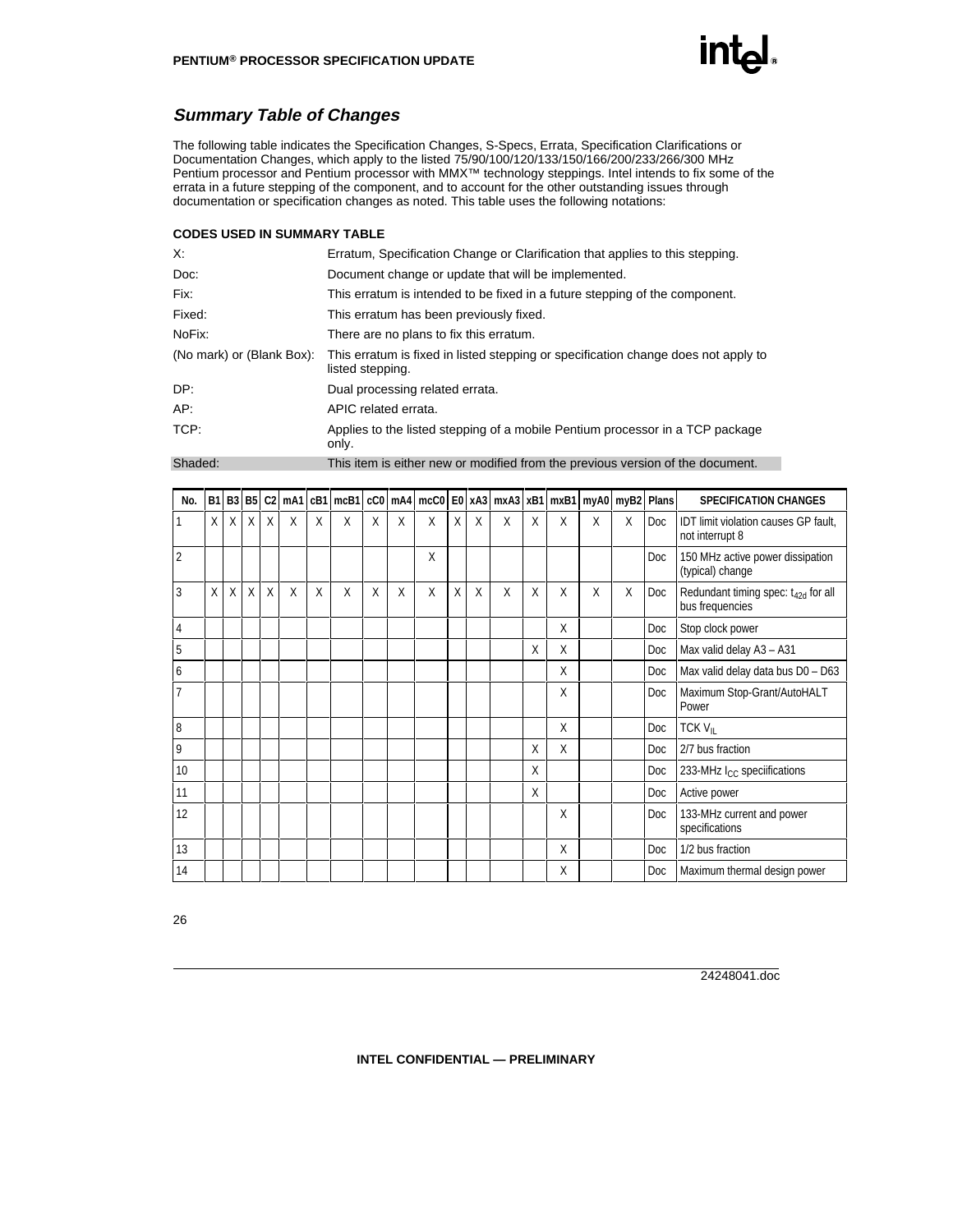| No. |   |         |   |         |                 |   | B1 B3 B5 C2 mA1 cB1 mcB1 cC0 mA4 mcC0 E0 xA3 mxA3 xB1 mxB1 myA0 myB2 |   |   |   |   |   |   |   |                                                                 |   | Plans      | <b>SPECIFICATION CHANGES</b><br>(Cont'd)                                                                                                                      |
|-----|---|---------|---|---------|-----------------|---|----------------------------------------------------------------------|---|---|---|---|---|---|---|-----------------------------------------------------------------|---|------------|---------------------------------------------------------------------------------------------------------------------------------------------------------------|
| 15  |   |         |   |         |                 |   |                                                                      |   |   |   | Χ |   | X |   |                                                                 |   | <b>Doc</b> | PCHK# Low state output current in<br>DP mode                                                                                                                  |
| 16  |   |         |   |         |                 |   |                                                                      |   |   |   | Χ | X | X | X |                                                                 |   | <b>Doc</b> | Absolute maximum rating for $V_{CC3}$                                                                                                                         |
| 17  |   |         |   |         |                 |   |                                                                      |   |   |   |   |   |   | X |                                                                 |   | <b>Doc</b> | 120/60 MHz $V_{CC}$ , $I_{CC}$ , power, DC<br>and AC specifications                                                                                           |
| 18  |   |         |   |         |                 |   |                                                                      |   |   |   |   |   |   |   | Χ                                                               | Χ | <b>Doc</b> | 166- and 266-MHz $V_{CC}$ , I <sub>CC</sub> and<br>power specifications                                                                                       |
| 19  |   |         |   |         |                 |   |                                                                      |   |   |   |   |   |   | X |                                                                 |   | <b>Doc</b> | Mobile 200/66 MHz on 0.35 micron<br>V <sub>CC2</sub> , I <sub>CC</sub> , T <sub>CASE</sub> and power<br>specifications                                        |
| 20  |   |         |   |         |                 |   |                                                                      |   |   |   |   |   |   |   | X                                                               | Χ | Doc        | Low voltage 266 MHz on 0.25<br>micron process technology (for TCP<br>only) V <sub>CC2</sub> , I <sub>CC</sub> , T <sub>CASE</sub> and power<br>specifications |
| 21  |   |         |   |         |                 |   |                                                                      |   |   |   |   |   |   |   |                                                                 | X | <b>Doc</b> | Mobile Pentium processor with<br>MMX technology on 0.25 micron<br>process at 300 MHz specifications                                                           |
| No. |   |         |   |         | B1 B3 B5 C2 mA1 |   | $cB1$ m $cB1$                                                        |   |   |   |   |   |   |   | $ CC0 $ mA4   mcC0   E0   xA3   mxA3   xB1   mxB1   myA0   myB2 |   | Plans      | <b>S-SPECS</b>                                                                                                                                                |
| 1   |   |         |   |         | Χ               |   |                                                                      |   | X |   |   |   |   |   |                                                                 |   | Fixed      | $t_{6a}$ , $t_{6b}$ , max valid delay A31 - A3,<br>BE7# - BE0#, ADS#, LOCK#                                                                                   |
| 2   |   |         |   |         | χ               |   |                                                                      |   | Χ |   |   |   |   |   |                                                                 |   |            | Fixed Minimum required voltage<br>separation between Vcc <sub>3</sub> and Vcc <sub>2</sub>                                                                    |
| 3   |   |         |   |         |                 | X | χ                                                                    |   |   |   |   |   |   |   |                                                                 |   |            | Fixed $V_{\text{IH}}$ for TRST#                                                                                                                               |
| 4   |   |         |   |         |                 |   | Χ                                                                    |   |   |   |   |   |   |   |                                                                 |   |            | Fixed $V_{IL}$ for BF and BF1 is reduced                                                                                                                      |
| 5   |   |         |   |         |                 |   |                                                                      |   |   | X |   |   |   |   |                                                                 |   |            | Fixed   Boundary scan timing changes                                                                                                                          |
| 6   |   |         |   |         |                 |   |                                                                      |   |   | X |   |   |   |   |                                                                 |   |            | Fixed SPGA Vcc <sub>2</sub> supply voltage change                                                                                                             |
| 7   |   |         |   |         | Χ               |   |                                                                      |   | Χ |   |   |   |   |   |                                                                 |   |            | Fixed   AC specifications for the Pentium<br>Processor with Voltage Reduction<br>Technology                                                                   |
| 8   |   |         |   |         |                 |   | X                                                                    |   |   | X |   |   |   |   |                                                                 |   |            | Fixed Reduced V <sub>IL</sub> for TCK                                                                                                                         |
| 9   | Χ | $\sf X$ | χ | $\sf X$ |                 | X |                                                                      |   |   |   |   |   |   |   |                                                                 |   |            | Fixed Mixing steppings in dual processing<br>mode                                                                                                             |
| 10  | X | Χ       | X | Χ       |                 | X |                                                                      | X |   |   |   |   |   |   |                                                                 |   |            | Fixed MD/VR/VRE specifications                                                                                                                                |
| 11  |   |         |   | X       |                 |   |                                                                      |   |   |   |   |   |   |   |                                                                 |   |            | Fixed 120-MHz and 133-MHz parts<br>(Q0707, Q0708, Q0711, Q0732,<br>Q0733, Q0751, Q0775, SK086,<br>SX994, SK098, SU033) do not<br>support dual processing      |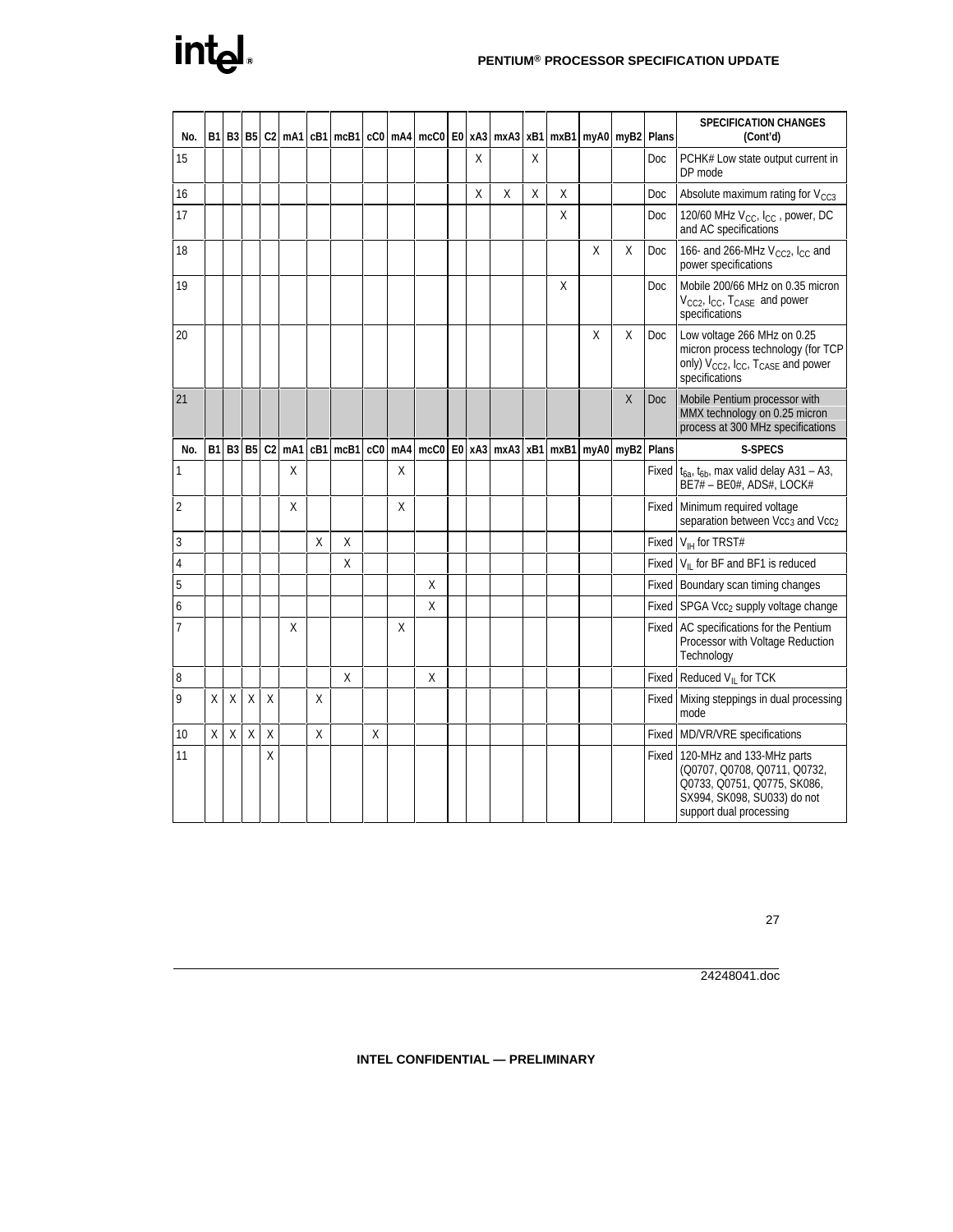| No.            | B <sub>1</sub> | B <sub>3</sub> | B <sub>5</sub> | C <sub>2</sub> | mA1           | cB1 | mcB1 | cC0 mA4 | mcCO         |                |   | $E0$ xA3 mxA3 xB1 mxB1 |   | myA0 myB2 | Plans        | S-SPECS (Cont'd)                                                                                                                  |
|----------------|----------------|----------------|----------------|----------------|---------------|-----|------|---------|--------------|----------------|---|------------------------|---|-----------|--------------|-----------------------------------------------------------------------------------------------------------------------------------|
| 12             |                |                |                | X              |               |     |      |         |              |                |   |                        |   |           | Fixed        | 120-MHz and 133-MHz parts<br>(Q0707, Q0708, Q0711, Q0733,<br>Q0751, Q0775, SK086, SK098) do<br>not support FRC                    |
| 13             |                |                |                | X              |               |     |      |         |              |                |   |                        |   |           | Fixed        | 120-MHz and 133-MHz parts<br>(Q0707, Q0708, Q0711, Q0733,<br>Q0751, Q0775, SK086, SK098)<br>$V_{CC}$ to CLK startup specification |
| 14             |                |                |                | X              |               |     |      |         |              |                |   |                        |   |           | Fixed        | 120-MHz and 133-MHz parts<br>(Q0707, Q0708, Q0711, Q0733,<br>Q0751, Q0775, SK086, SK098)<br>current leakage on PICD1 pin          |
| 15             |                |                |                |                |               |     |      |         |              |                |   | X                      |   |           | Fixed        | Mobile stop clock power                                                                                                           |
| 16             |                |                |                |                |               |     |      |         |              |                | Χ | Χ                      |   |           | Fixed        | I <sub>IH</sub> , input leakage current                                                                                           |
| 17             |                |                |                |                |               |     |      |         |              |                | Χ | X                      |   |           |              | NoFix Max valid delay A3 - A31<br>(Replaced by a Spec Change)                                                                     |
| 18             |                |                |                |                |               |     |      |         |              |                |   | X                      |   |           | Fixed        | Max valid delay ADS#                                                                                                              |
| 19             |                |                |                |                |               |     |      |         |              |                |   | Χ                      |   |           |              | Fixed   Max valid delay HITM#                                                                                                     |
| 20             |                |                |                |                |               |     |      |         |              |                |   | χ                      |   |           |              | NoFix Max valid delay data bus D0 - D63<br>(Replaced by a Spec Change)                                                            |
| 21             |                |                |                |                |               |     |      |         |              |                | Χ |                        |   |           | Fixed        | Desktop stop clock power                                                                                                          |
| 22             |                |                |                |                |               |     |      |         |              |                |   |                        | X |           | NoFix        | Min valid delay data bus D0 - D63                                                                                                 |
| No.            | B <sub>1</sub> | B <sub>3</sub> |                |                | B5 C2 mA1 cB1 |     | mcB1 |         | cC0 mA4 mcC0 | E <sub>0</sub> |   | xA3 mxA3 xB1 mxB1      |   | myA0 myB2 | <b>Plans</b> | <b>ERRATA</b>                                                                                                                     |
| 1              |                |                |                |                |               |     |      |         |              |                |   |                        |   |           |              |                                                                                                                                   |
|                | X              | Χ              | X              |                |               |     |      |         |              |                |   |                        |   |           | Fixed        | Branch trace messages during lock<br>cycles                                                                                       |
| $\overline{2}$ | Χ              | Χ              | χ              |                |               |     |      |         |              |                |   |                        |   |           | Fixed        | Breakpoint or single-step may be<br>missed for one instruction following<br><b>STI</b>                                            |
| 3              | Χ              | X              | χ              |                |               |     |      |         |              |                |   |                        |   |           | Fixed        | I/O restart does not function during<br>single stepping or data breakpoint<br>exceptions                                          |
| 4              | X              | Χ              | X              |                |               |     |      |         |              |                |   |                        |   |           | Fixed        | NMI or INIT in SMM with I/O restart<br>during single-stepping                                                                     |
| 5              | X              | X              | X              |                |               |     |      |         |              |                |   |                        |   |           | Fixed        | SMI# and FLUSH# during<br>shutdown                                                                                                |
| 6              | Χ              | Χ              | $\mathsf{X}$   |                |               |     |      |         |              |                |   |                        |   |           | Fixed        | No shutdown after IERR#                                                                                                           |
| $\overline{7}$ | X              | X              | X              |                |               |     |      |         |              |                |   |                        |   |           | Fixed        | FLUSH# with a breakpoint pending<br>causes false DR6 values                                                                       |
| 8              | Χ              |                |                |                |               |     |      |         |              |                |   |                        |   |           | Fixed        | Processor core may not serialize on<br>bus idle                                                                                   |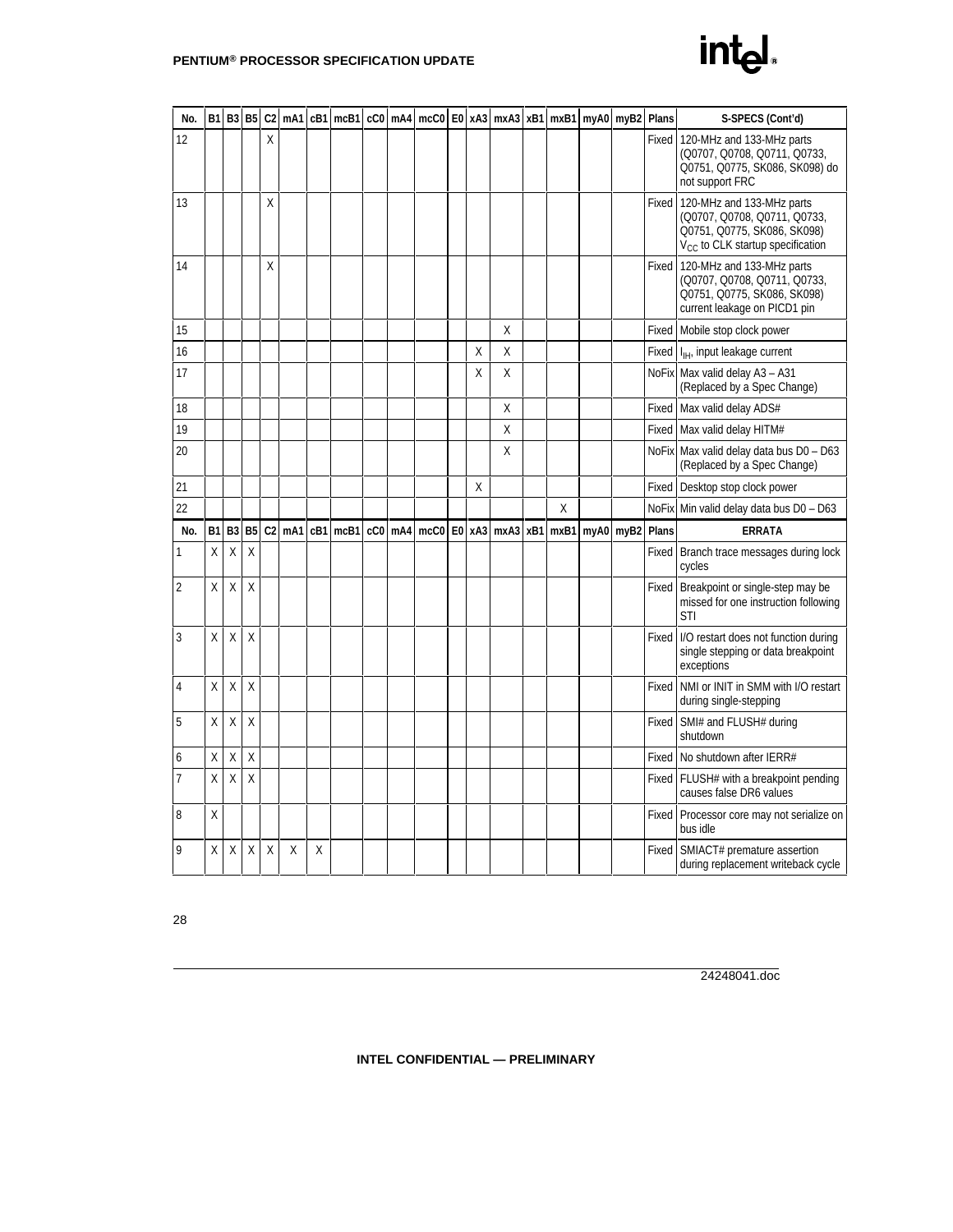| No. | <b>B1</b> |         |   |   |   |   |   |   |   | B3   B5   C2   mA1   cB1   mcB1   cC0   mA4   mcC0   E0   xA3   mxA3   xB1   mxB1   myA0   myB2   Plans |   |   |   |   |   |   |   |              | <b>ERRATA (Cont'd)</b>                                                                                    |
|-----|-----------|---------|---|---|---|---|---|---|---|---------------------------------------------------------------------------------------------------------|---|---|---|---|---|---|---|--------------|-----------------------------------------------------------------------------------------------------------|
| 10  |           |         |   |   |   |   |   |   |   | Superceded by a Specification Change                                                                    |   |   |   |   |   |   |   |              | STPCLK# deassertion not<br>recognized for 5 CLKs after BRDY#<br>returned                                  |
| 11  | X         | X       | χ |   |   |   |   |   |   |                                                                                                         |   |   |   |   |   |   |   | Fixed        | Future Pentium <sup>®</sup> OverDrive <sup>®</sup><br>processor FERR# contention in<br>two-socket systems |
| 12  | Χ         |         |   |   |   |   |   |   |   |                                                                                                         |   |   |   |   |   |   |   | Fixed        | Code cache lines are not<br>invalidated if snooped during<br>AutoHALT or Stop-Grant states                |
| 13  | Χ         |         |   |   |   |   |   |   |   |                                                                                                         |   |   |   |   |   |   |   |              | Fixed STPCLK# assertion during<br>execution of the HALT instruction<br>hangs system                       |
| 14  | Χ         | X       | X | X | X | X | X | X | X | X                                                                                                       | X | X | X | X | X | Χ | X | <b>NoFix</b> | NMI or INIT during HALT within<br>SMM may cause large amount of<br>bus activity                           |
| 15  | X         | Χ       | Χ | X | X | X | Χ | Χ | Χ | X                                                                                                       | X |   |   |   |   |   |   | Fixed        | <b>RUNBIST</b> restrictions when run<br>through boundary scan circuitry                                   |
| 16  | X         | Χ       | Χ | X |   | Χ |   | X |   |                                                                                                         | X |   |   |   |   |   |   | Fixed        | FRC mode miscompare due to<br>uninitialized internal register                                             |
| 17  |           |         |   |   |   |   |   |   |   | Superceded by a Specification Change                                                                    |   |   |   |   |   |   |   |              | STPCLK# restrictions during<br>EWBE#                                                                      |
| 18  | X         | χ       | Χ |   |   |   |   |   |   |                                                                                                         |   |   |   |   |   |   |   | Fixed        | Multiple allocations into branch<br>target buffer                                                         |
| 19  | Χ         | Χ       | Χ |   |   |   |   |   |   |                                                                                                         |   |   |   |   |   |   |   | Fixed        | 100-MHz REP MOVS speed path                                                                               |
| 20  | X         | $\sf X$ | X |   |   |   |   |   |   |                                                                                                         |   |   |   |   |   |   |   | Fixed        | Overflow undetected on some<br>numbers on FIST                                                            |
| 21  | X         | X       | X |   |   |   |   |   |   |                                                                                                         |   |   |   |   |   |   |   | Fixed        | Six operands result in unexpected<br><b>FIST</b> operation                                                |
| 22  | Χ         |         |   |   |   |   |   |   |   |                                                                                                         |   |   |   |   |   |   |   | Fixed        | Snoop with table-walk violation may<br>not invalidate snooped line                                        |
| 23  | X         | X       |   |   |   |   |   |   |   |                                                                                                         |   |   |   |   |   |   |   | Fixed        | Slight precision loss for floating-<br>point divides on specific operand<br>pairs                         |
| 24  | Χ         | X       | X |   |   |   |   |   |   |                                                                                                         |   |   |   |   |   |   |   | Fixed        | FLUSH#, INIT or machine check<br>dropped due to floating-point<br>exception                               |
| 25  | X         | χ       | Χ | X | Χ | χ | Χ |   | Χ |                                                                                                         |   |   |   |   |   |   |   | Fixed        | Floating-point operations may clear<br>alignment check bit                                                |
| 26  | Χ         | Χ       | χ | Χ | Χ | Χ | Χ |   | χ |                                                                                                         |   |   |   |   |   |   |   | Fixed        | CMPXCHG8B across page<br>boundary may cause invalid opcode<br>exception                                   |
| 27  | X         | χ       | Χ |   |   |   |   |   |   |                                                                                                         |   | X | Χ | X | X | X | Χ | <b>NoFix</b> | Single-step debug exception breaks<br>out of HALT                                                         |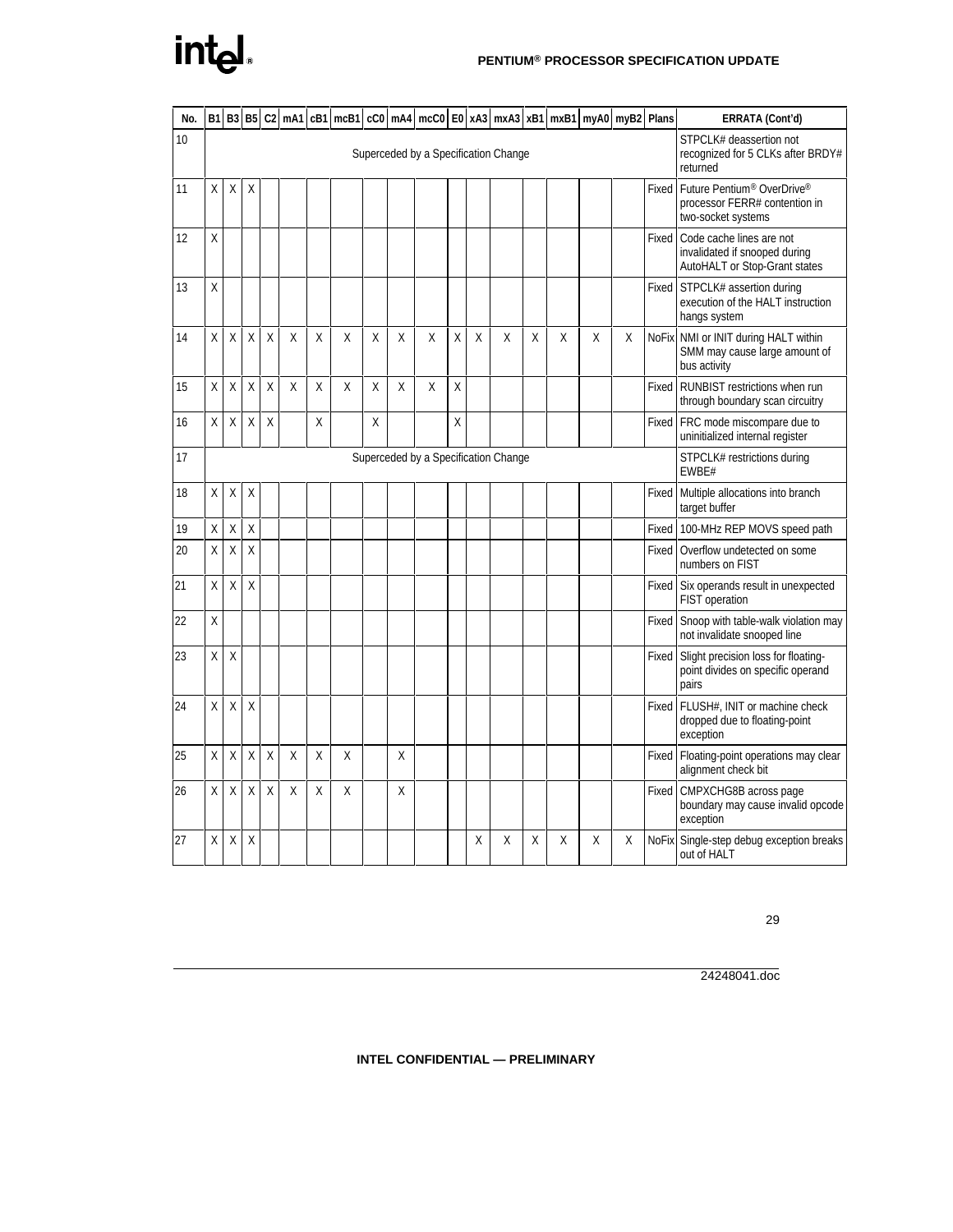

| No. | B <sub>1</sub>     | B <sub>3</sub> | <b>B5</b> | C <sub>2</sub>     | mA1          | cB1         | mcB1 | cC0 |         | mA4 mcC0 | E <sub>0</sub> |                         |         |                    |   | xA3 mxA3 xB1 mxB1 myA0 myB2 |   | Plans        | <b>ERRATA (Cont'd)</b>                                                                        |
|-----|--------------------|----------------|-----------|--------------------|--------------|-------------|------|-----|---------|----------|----------------|-------------------------|---------|--------------------|---|-----------------------------|---|--------------|-----------------------------------------------------------------------------------------------|
| 28  | X                  | Χ              | Χ         | $\mathsf{\chi}$    | X            | X           | X    | X   | X       | Χ        | $\mathsf{X}$   |                         |         |                    |   |                             |   |              | Fixed Branch trace message corruption                                                         |
| 29  | X                  | Χ              | χ         | X                  |              | X           |      |     |         |          |                |                         |         |                    |   |                             |   | Fixed        | FRC lock-step failure during APIC<br>write                                                    |
| 30  | X                  | X              | X         | X                  | X            | X           | X    |     | X       |          |                |                         |         |                    |   |                             |   | Fixed        | BE4# - BE0# sampled incorrectly<br>at min $V_{\text{IH}}$                                     |
| 31  | X                  | χ              | χ         | X                  |              | Χ           |      |     |         |          |                |                         |         |                    |   |                             |   | Fixed        | Incorrect PCHK# output during<br>boundary scan if in DP mode                                  |
| 32  | X                  | X              | Χ         | X                  | χ            | Χ           | X    |     | X       |          |                |                         |         |                    |   |                             |   | Fixed        | EIP altered after specific FP<br>operations followed by MOV Sreg,<br>Reg                      |
| 33  | X                  | Χ              | X         | X                  | χ            | Χ           | Χ    | Χ   | χ       | Χ        | X              |                         |         |                    |   |                             |   | Fixed        | WRMSR into illegal MSR does not<br>generate GP Fault                                          |
| 34  | X                  | X              | X         |                    |              |             |      |     |         |          |                |                         |         |                    |   |                             |   | Fixed        | Inconsistent data cache state from<br>concurrent snoop and memory write                       |
| 35  | X                  | X              | Χ         |                    |              |             |      |     |         |          |                |                         |         |                    |   |                             |   | Fixed        | $BE3# - BE0#$ not driven during<br>boundary scan if RESET high                                |
| 36  | $\pmb{\mathsf{X}}$ | χ              | χ         | $\pmb{\mathsf{X}}$ | Χ            | Χ           | χ    | Χ   | Χ       | Χ        | Χ              |                         |         |                    |   |                             |   | Fixed        | Incorrect FIP after RESET                                                                     |
| 37  | X                  | X              | χ         | X                  | X            | X           | X    | Χ   | X       | Χ        | X              | Χ                       | X       | Χ                  | X | Χ                           | X |              | NoFix Second assertion of FLUSH# not<br>ignored                                               |
| 38  | X                  | Χ              | χ         | Χ                  | Χ            | Χ           | X    | Χ   | X       | X        | Χ              | Χ                       | χ       | Χ                  | X | χ                           | Χ |              | NoFix Segment limit violation by FPU<br>operand may corrupt FPU state                         |
| 39  | X                  | X              | Χ         | X                  | χ            | X           | X    | Χ   | X       | X        | X              | Χ                       | X       | Χ                  | X | Χ                           | χ | <b>NoFix</b> | FP exception inside SMM with<br>pending NMI hangs system                                      |
| 40  | X                  | X              | X         | X                  | χ            | X           | X    |     |         |          |                |                         |         |                    |   |                             |   | Fixed        | Current in Stop Clock state exceeds<br>specification                                          |
| 41  | X                  | X              | Χ         | X                  | χ            | Χ           | X    |     | X       |          | X              |                         |         |                    |   |                             |   |              | Fixed STPCLK# buffer samples<br>incorrectly during boundary scan<br>testing                   |
| 42  | X                  | X              | Χ         | X                  | χ            | χ           | X    |     |         |          |                |                         |         |                    |   |                             |   | Fixed        | Incorrect decode of certain OF<br>instructions                                                |
| 43  | Χ                  | χ              | Χ         | $\pmb{\mathsf{X}}$ | $\mathsf{X}$ | $\mathsf X$ | Χ    | Χ   | $\sf X$ | $\sf X$  | $\mathsf{X}$   | $\mathsf{\overline{X}}$ | $\sf X$ | $\pmb{\mathsf{X}}$ | χ | X                           | Χ | <b>NoFix</b> | Data breakpoint deviations                                                                    |
| 44  | X                  | X              | X         | X                  | χ            | χ           | X    | Χ   | X       | Χ        | X              | Χ                       | X       | X                  | X | X                           | χ |              | NoFix Event monitor counting<br>discrepancies                                                 |
| 45  | X                  | X              | X         | X                  | X            | Χ           | X    | X   | X       | X        | X              | X                       | X       | X                  | X | Χ                           | X | <b>NoFix</b> | VERR type instructions causing<br>page fault task switch with T bit set<br>may corrupt CS:EIP |
| 46  | X                  | Χ              | Χ         | Χ                  | Χ            | Χ           | X    | Χ   | Χ       | X        | X              | Χ                       | X       | Χ                  | X | Χ                           | Χ |              | NoFix BUSCHK# interrupt has wrong<br>priority                                                 |
| 47  | X                  | Χ              | Χ         | X                  | X            |             |      |     | X       |          | X              |                         |         |                    |   |                             |   |              | Fixed BF and CPUTYP buffers sample<br>incorrectly during boundary scan<br>testing             |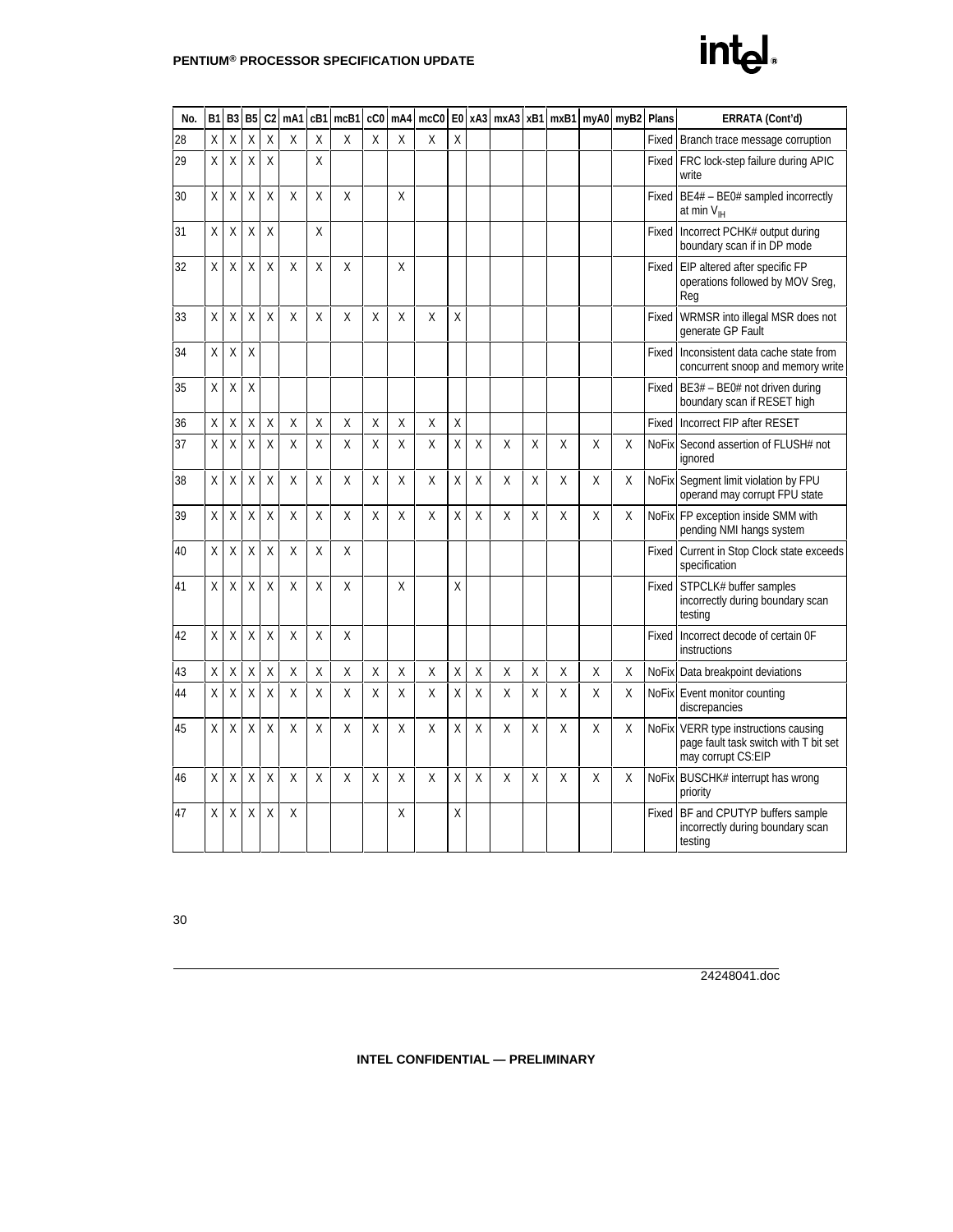#### **PENTIUM® PROCESSOR SPECIFICATION UPDATE**

| No. | B1 | B <sub>3</sub> | <b>B5</b> | C <sub>2</sub> | mA1 | cB1         | mcB1 | cc0 | mA4 | mcC0 | E <sub>0</sub> | xA3 | mxA3 | xB1 | mxB1 | myA0 | myB <sub>2</sub> | <b>Plans</b> | <b>ERRATA (Cont'd)</b>                                                                                         |
|-----|----|----------------|-----------|----------------|-----|-------------|------|-----|-----|------|----------------|-----|------|-----|------|------|------------------|--------------|----------------------------------------------------------------------------------------------------------------|
| 48  | X  | X              | X         | X              | X   | X           | X    | X   | X   | X    | X              | Χ   | X    | Χ   | X    | X    | Χ                |              | NoFix Matched but disabled data<br>breakpoint can be lost by STPCLK#<br>assertion                              |
| 49  | X  | Χ              | χ         | Χ              | Χ   | X           | Χ    | χ   | Χ   | Χ    | X              | Χ   | Χ    | Χ   | X    | Χ    | Χ                |              | NoFix STPCLK# ignored in SMM when<br>INIT or NMI pending                                                       |
| 50  | X  | Χ              | X         | X              | X   | X           | Χ    | X   | Χ   | Χ    | X              |     |      | Χ   | X    |      |                  |              | Fixed STPCLK# pullup not engaged at<br><b>RESET</b>                                                            |
| 51  | X  | Χ              | X         | X              | Χ   | X           | Χ    | X   | Χ   | Χ    | X              | X   | X    | Χ   | X    | Χ    | X                |              | NoFix A fault causing a page fault can<br>cause an instruction to execute<br>twice                             |
| 52  | X  | X              | X         | X              | X   | X           | X    | X   | X   | X    | $\sf X$        | X   | X    | X   | X    | Χ    | X                |              | NoFix Machine check exception pending,<br>then HLT, can cause skipped or<br>incorrect instruction, or CPU hang |
| 53  | X  | X              | Χ         | X              | X   | X           | X    | X   | X   | X    | $\sf X$        | X   | X    | X   | X    | X    | $\sf X$          |              | NoFix FBSTP stores BCD operand<br>incorrectly If address wrap and FPU<br>error both occur                      |
| 54  | Χ  | Χ              | Χ         | X              | X   | X           | Χ    | X   | Χ   | Χ    | X              | X   | X    | Χ   | X    | Χ    | X                |              | NoFix V86 interrupt routine at illegal<br>privilege level can cause spurious<br>pushes to stack                |
| 55  | X  | Χ              | χ         | X              | X   | X           | Χ    | X   | Χ   | Χ    | X              | Χ   | X    | Χ   | X    | Χ    | χ                |              | NoFix Corrupted HLT flag can cause<br>skipped or incorrect instruction, or<br>CPU hang                         |
| 56  | X  | Χ              | χ         | Χ              | Χ   | χ           | Χ    | χ   | χ   | χ    | X              | Χ   | Χ    | Χ   | X    | χ    | Χ                |              | NoFix Benign exceptions can erroneously<br>cause double fault                                                  |
| 57  | X  | X              | $\sf X$   | X              | X   | X           | Χ    | χ   | Χ   | Χ    | X              | Χ   | X    | Χ   | X    | χ    | χ                |              | NoFix Double fault counter may not<br>increment correctly                                                      |
| 58  |    |                |           |                | X   |             | X    |     | X   | X    |                |     |      |     |      |      |                  | Fixed        | Some input pins may float high<br>when core $V_{CC}$ powers up after I/O<br>$V_{CC}$ (mobile CPU)              |
| 59  | X  | Χ              | $\sf X$   | X              | Χ   | $\mathsf X$ | Χ    | Χ   | χ   | Χ    | $\mathsf{X}$   | X   | χ    | Χ   | Χ    | Χ    | Χ                |              | NoFix Short form of mov EAX / AX / AL<br>may not pair                                                          |
| 60  | X  | Χ              | Χ         | X              | Χ   | X           | Χ    | X   | X   | Χ    | X              | Χ   | X    | Χ   | X    | χ    | X                |              | NoFix Turning off paging may result in<br>prefetch to random location                                          |
| 61  | X  | Χ              | Χ         | Χ              | Χ   | χ           | Χ    | χ   | χ   | χ    | χ              | Χ   | Χ    | Χ   | X    | χ    | Χ                |              | NoFix STPCLK#, FLUSH# or SMI# after<br>STI                                                                     |
| 62  | X  | Χ              | X         | X              | Χ   | X           | Χ    | χ   | Χ   | Χ    | X              | Χ   | X    | X   | X    | X    | X                |              | NoFix REP string instruction not<br>interruptable by STPCLK#                                                   |
| 63  | Χ  | X              | X         | X              | Χ   | X           | X    | X   | Χ   | X    | X              | Χ   | X    | Χ   | X    | χ    | X                |              | NoFix Single step may not be reported on<br>first instruction after FLUSH#                                     |
| 64  | X  | Χ              | χ         | X              |     | X           |      | X   |     |      | X              | Χ   | Χ    | Χ   | X    | Χ    | Χ                |              | NoFix Double fault may generate illegal<br>bus cycle                                                           |
| 65  | Χ  | Χ              | Χ         | Χ              | Χ   | Χ           | Χ    | Χ   | χ   | χ    | Χ              | Χ   | Χ    | Χ   | χ    | Χ    | χ                |              | NoFix TRST# not asynchronous                                                                                   |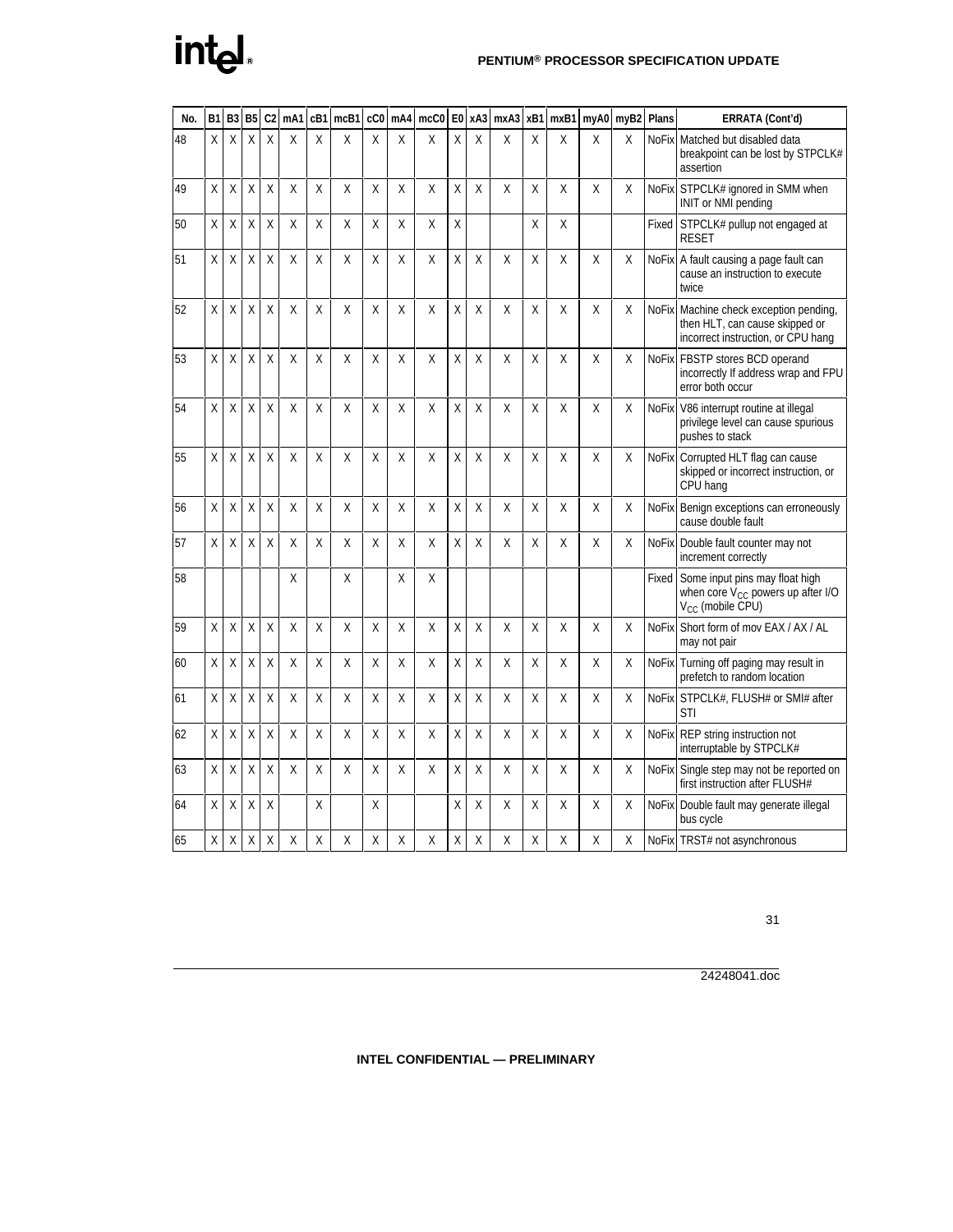| No. | B <sub>1</sub> |         | <b>B3 B5</b> | C <sub>2</sub>  | mA1 |         | cB1 mcB1 |              |   | cC0   mA4   mcC0   E0   xA3   mxA3   xB1   mxB1   myA0   myB2 |              |   |   |   |   |   |   | Plans        | <b>ERRATA (Cont'd)</b>                                                                             |
|-----|----------------|---------|--------------|-----------------|-----|---------|----------|--------------|---|---------------------------------------------------------------|--------------|---|---|---|---|---|---|--------------|----------------------------------------------------------------------------------------------------|
| 66  | Χ              | X       | X            | X               | Χ   | X       | Χ        | X            | Χ | X                                                             | X            | Χ | X | X | X | Χ | X |              | NoFix STPCLK# on RSM to HLT causes<br>non-normal behavior                                          |
| 67  | X              | X       | X            | X               | Χ   | χ       | X        | χ            | X | X                                                             | X            | Χ | X | Χ | X | X | Χ |              | NoFix Code cache dump may cause<br>wrong IERR#                                                     |
| 68  | X              | X       | X            | X               | Χ   | χ       | X        | χ            | X | X                                                             | X            | Χ | X | X | X | χ | χ |              | NoFix Asserting TRST# pin or issuing<br>JTAG instructions does not exit<br>TAP Hi-Z state          |
| 69  | X              | X       | X            | X               | Χ   | χ       | Χ        | χ            | X | X                                                             | X            | Χ | X | X | X | X | χ | <b>NoFix</b> | ADS# may be delayed after HLDA<br>deassertion                                                      |
| 70  | Χ              | Χ       | Χ            | Χ               | Χ   | Χ       | Χ        | Χ            | χ | Χ                                                             | Χ            | Χ | X | Χ | χ | Χ | Χ |              | NoFix Stack underflow in IRET gives #GP,<br>not #SS                                                |
| 71  | Χ              | Χ       | X            | Χ               | Χ   | χ       | χ        | χ            | χ | Χ                                                             | Χ            | Χ | Χ | Χ | X | χ | χ |              | NoFix Performance monitoring pins<br>PM[1:0] may count the events<br>incorrectly                   |
| 72  |                |         |              |                 |     |         |          |              |   |                                                               |              | X | Χ |   |   |   |   | Fixed        | <b>BIST</b> is disabled                                                                            |
| 73  |                |         |              |                 |     |         |          |              |   |                                                               |              | X | X | X | X | Χ | X |              | NoFix Branch trace messages may cause<br>system hang                                               |
| 74  |                |         |              |                 |     |         |          |              |   |                                                               |              | Χ | X |   |   |   |   |              | Fixed Enabling RDPMC in CR4 and also<br>using SMM may cause shutdown                               |
| 75  |                |         |              |                 |     |         |          |              |   |                                                               |              | Χ | X |   |   | X | Χ | Fixed        | Event monitor counting<br>discrepancies (fix)                                                      |
| 76  |                |         |              |                 |     |         |          |              |   |                                                               |              | X | χ | Χ | X | Χ | X |              | NoFix Event monitor counting<br>discrepancies (Nofix)                                              |
| 77  |                |         |              |                 |     |         |          |              |   |                                                               |              | X | X |   |   |   |   | Fixed        | INVD may leave valid entries in the<br>cache due to snoop interaction                              |
| 78  |                |         |              |                 |     |         |          |              |   |                                                               |              | X | X | Χ | X | X | Χ |              | NoFix TLB update is blocked after a<br>specific sequence of events with a<br>misaligned descriptor |
| 79  | X              | X       | X            | X               | X   | X       | X        | X            | X | X                                                             | X            | X | X | Χ | X | Χ | X |              | NoFix Erroneous debug exception on<br>POPF/IRET instructions with a GP<br>fault                    |
| 80  |                |         |              |                 |     |         |          |              |   |                                                               |              | Χ | χ | Χ | X | Χ | X |              | NoFix CR2 and CR4 Content upon Return<br>from SMM                                                  |
| 81  | X              | X       | X            | X               | Χ   | X       | Χ        | X            | Χ | Χ                                                             | X            | Χ | X | Χ | X | χ |   | Fixed        | Invalid operand with locked<br><b>CMPXCHG8B instruction</b>                                        |
| 82  | $\mathsf X$    | $\sf X$ | $\mathsf X$  | $\mathsf{\chi}$ | Χ   | $\sf X$ | Χ        | $\mathsf{X}$ | Χ | $\sf X$                                                       | $\mathsf{X}$ | X | χ | Χ | Χ | χ |   |              | Fixed Event monitor counting discrepancy                                                           |
| 83  | X              | X       | X            | X               | X   | χ       | Χ        | X            | Χ | X                                                             | X            | X | X | X | X | Χ | X |              | NoFix FBSTP instruction incorrectly sets<br>Accessed and Dirty bits of Page<br>Table entry         |
| 1DP | X              | X       | X            |                 |     |         |          |              |   |                                                               |              |   |   |   |   |   |   | Fixed        | Problem with external snooping<br>while two cycles are pending on the<br>bus                       |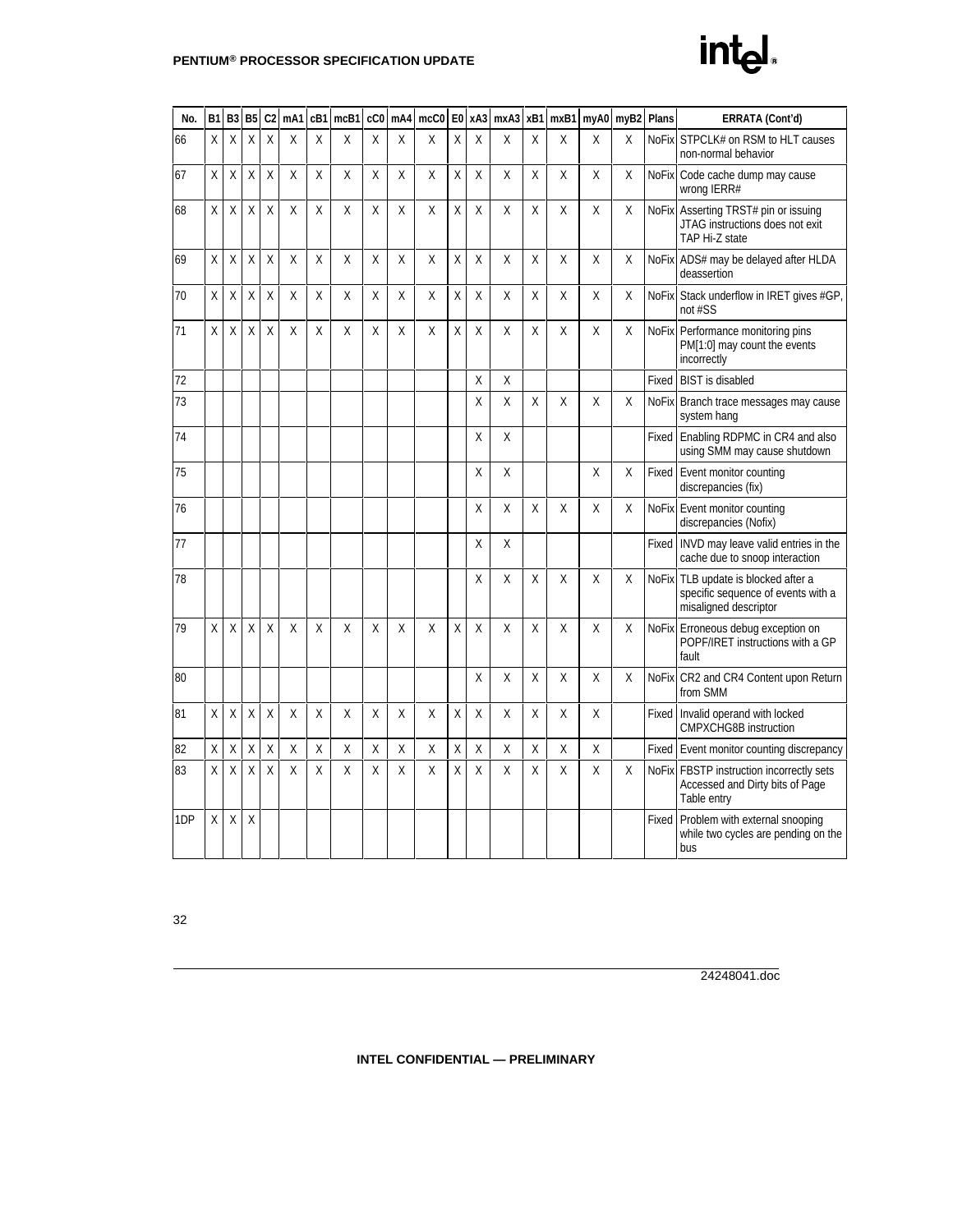### **PENTIUM® PROCESSOR SPECIFICATION UPDATE**

| No.  | B <sub>1</sub> | B <sub>3</sub> | <b>B5</b> |                         |   |   | C2  mA1 cB1  mcB1 cC0  mA4  mcC0  E0  xA3  mxA3  xB1  mxB1  myA0  myB2  Plans |   |   |   |  |       | <b>ERRATA (Cont'd)</b>                                                                             |
|------|----------------|----------------|-----------|-------------------------|---|---|-------------------------------------------------------------------------------|---|---|---|--|-------|----------------------------------------------------------------------------------------------------|
| 2DP  | Χ              | X              | X         |                         |   |   |                                                                               |   |   |   |  |       | Fixed STPCLK# assertion and the Stop-<br>Grant bus cycle                                           |
| 3DP  | X              | X              | X         |                         |   |   |                                                                               |   |   |   |  |       | Fixed External snooping with AHOLD<br>asserted may cause processor to<br>hang                      |
| 4DP  | Χ              | Χ              | Χ         |                         |   |   |                                                                               |   |   |   |  |       | Fixed   Address parity check not supported<br>in dual processing mode                              |
| 5DP  | X              | X              |           |                         |   |   |                                                                               |   |   |   |  |       | Fixed Inconsistent cache state may result<br>from interprocessor pipelined READ<br>into a WRITE    |
| 6DP  | X              | X              | χ         |                         |   |   |                                                                               |   |   |   |  |       | Fixed Processors hang during Zero WS,<br>pipelined bus cycles                                      |
| 7DP  | X              | X              | χ         |                         |   |   |                                                                               |   |   |   |  |       | Fixed Bus lock-up problem in a specific<br>dual processing mode sequence                           |
| 8DP  | X              | X              | X         | X                       | X |   |                                                                               |   |   |   |  | Fixed | Incorrect assertion of PHITM#<br>without PHIT#                                                     |
| 9DP  | Χ              | χ              | Χ         | χ                       | Χ |   |                                                                               |   |   |   |  |       | Fixed Double issuance of read cycles                                                               |
| 10DP | $\mathsf X$    | X              | $\sf X$   | X                       | X |   |                                                                               |   |   |   |  |       | Fixed Line invalidation may occur on read<br>or prefetch cycles                                    |
| 11DP | Χ              | X              | Χ         | $\mathsf{\overline{X}}$ | χ | Χ |                                                                               | X |   |   |  | Fixed | EADS# or floating ADS# may cause<br>extra invalidates                                              |
| 12DP | X              | X              | X         | X                       | X |   |                                                                               |   |   |   |  |       | Fixed HOLD and BOFF# during APIC<br>cycle may cause dual processor<br>arbitration problem          |
| 13DP | Χ              | Χ              | Χ         | $\sf X$                 | X |   |                                                                               |   |   |   |  |       | Fixed System hang after hold during local<br>APIC second INTA cycle                                |
| 14DP | Χ              | χ              | Χ         | X                       | X | χ |                                                                               | X |   |   |  |       | Fixed External snoop can be incorrectly<br>invalidated                                             |
| 15DP | Χ              | Χ              | Χ         | X                       | χ | X |                                                                               | X | X | Χ |  |       | NoFix STPCLK# re-assertion recognition<br>constraint with DP                                       |
| 16DP | X              | X              | X         | Χ                       | X | X |                                                                               | X | Χ | Χ |  |       | NoFix Second assertion of FLUSH#<br>during flush acknowledge cycle may<br>cause hang               |
| 17DP |                |                |           |                         |   |   |                                                                               |   |   | Χ |  |       | NoFix Asserting FLUSH# may cause a<br>processor deadlock in a DP system<br>with a 2/7 bus fraction |
| 1AP  | X              | X              | X         |                         |   |   |                                                                               |   |   |   |  | Fixed | Remote read message shows valid<br>status after a checksum error                                   |
| 2AP  | X              | $\mathsf X$    | X         |                         |   |   |                                                                               |   |   |   |  | Fixed | Chance of clearing an unread error<br>in the error register                                        |
| 3AP  | X              | χ              | X         |                         |   |   |                                                                               |   |   |   |  |       | Fixed Writes to error register clears<br>register                                                  |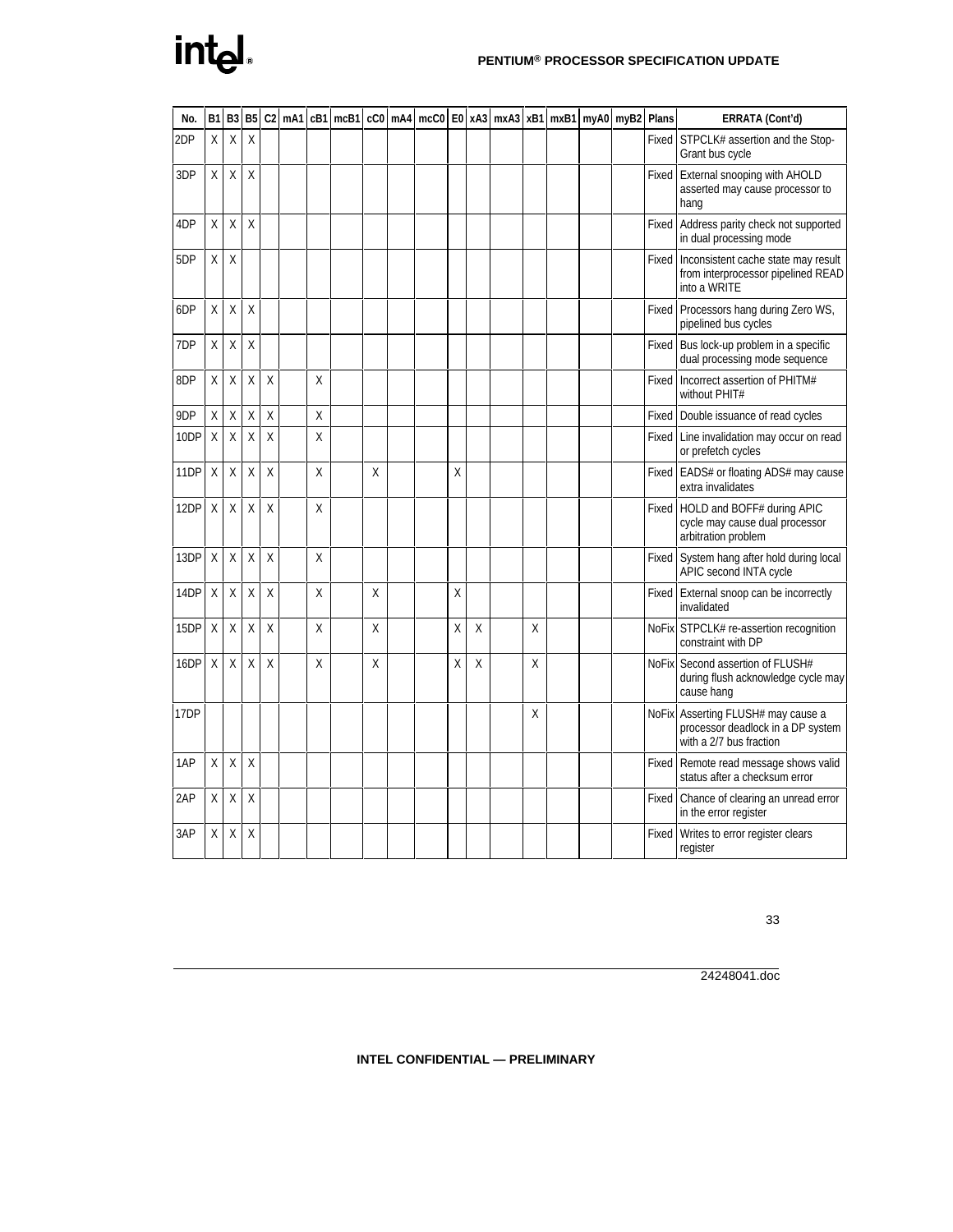

| No.  | B1                 | B <sub>3</sub> | <b>B5</b> | C <sub>2</sub> | $mA1$ cB1       |   | mcB1 |   | cC0 mA4 | mcC <sub>0</sub> | E <sub>0</sub> | xA3 | mxA3 xB1 |   | mxB1 |   | myA0 myB2 | Plans | <b>ERRATA (Cont'd)</b>                                                                             |
|------|--------------------|----------------|-----------|----------------|-----------------|---|------|---|---------|------------------|----------------|-----|----------|---|------|---|-----------|-------|----------------------------------------------------------------------------------------------------|
| 4AP  | Χ                  | Χ              | Χ         |                |                 |   |      |   |         |                  |                |     |          |   |      |   |           | Fixed | Three interrupts of the same priority<br>causes lost local interrupt                               |
| 5AP  | X                  | X              | X         |                |                 |   |      |   |         |                  |                |     |          |   |      |   |           |       | Fixed APIC bus synchronization lost due<br>to checksum error on a remote read<br>message           |
| 6AP  | X                  | X              | X         |                |                 |   |      |   |         |                  |                |     |          |   |      |   |           |       | Fixed   HOLD during a READ from local<br>APIC register may cause incorrect<br>PCHK#                |
| 7AP  | X                  | X              | X         |                |                 |   |      |   |         |                  |                |     |          |   |      |   |           |       | Fixed   HOLD during an outstanding<br>interprocessor pipelined APIC cycle<br>hangs processor       |
| 8AP  | X                  | Χ              | Χ         |                |                 |   |      |   |         |                  |                |     |          |   |      |   |           |       | Fixed   PICCLK reflection may cause an<br>APIC checksum error                                      |
| 9AP  | X                  | χ              | X         | X              |                 | X |      | X |         |                  | X              |     |          |   |      |   |           | Fixed | Spurious interrupt in APIC through<br>local mode                                                   |
| 10AP | $\pmb{\mathsf{X}}$ | Χ              | Χ         |                |                 |   |      |   |         |                  |                |     |          |   |      |   |           | Fixed | Potential for lost interrupts while<br>using APIC in through Local mode                            |
| 11AP | $\sf X$            | $\mathsf{X}$   | X         | X              |                 | X |      |   |         |                  |                |     |          |   |      |   |           |       | Fixed Back to back assertions of HOLD or<br>BOFF# may cause lost APIC write<br>cycle               |
| 12AP | X                  | X              | X         | X              |                 | X |      | X |         |                  |                |     |          |   |      |   |           |       | Fixed System hangs when BOFF# is<br>asserted during second internal<br><b>INTA cycle</b>           |
| 13AP | X                  | X              | X         | X              |                 | X |      | X |         |                  | X              |     |          |   |      |   |           |       | Fixed APIC pipeline cycle during cache<br>linefill causes restarted cycle to lose<br>its attribute |
| 14AP | X                  | X              | X         | X              |                 | X |      | X |         |                  | X              | X   |          | X |      | Χ | Χ         |       | NoFix INIT and SMI via the APIC three-<br>wire bus may be lost                                     |
| 15AP |                    |                |           |                |                 |   |      | X |         |                  | X              |     |          |   |      |   |           |       | Fixed IERR# in FRC lock-step mode<br>during APIC write                                             |
| 16AP | $\sf X$            | $\mathsf X$    | X         | $\mathsf{x}$   | $\mathsf{\chi}$ | Χ | X    | Χ |         |                  | $\sf X$        |     |          |   |      |   |           |       | Fixed Inadvertent BRDY# during external<br>INTA cycle with BOFF#                                   |
| 17AP | $\pmb{\mathsf{X}}$ | X              | Χ         | X              |                 | Χ |      | Χ |         |                  | X              |     |          |   |      |   |           | Fixed | APIC read cycle may not complete<br>upon assertion of BOFF# and<br>HOLD                            |
| 18AP | X                  | X              | Χ         | $\mathsf{x}$   |                 | Χ |      | Χ |         |                  | X              | Χ   |          | Χ |      | Χ | X         |       | NoFix PICCLK must toggle for at least<br>twenty cycles before RESET                                |
| 19AP |                    |                |           |                |                 |   |      |   |         |                  |                | Χ   |          |   |      |   |           |       | Fixed   APIC ID can not be changed                                                                 |
| 1TCP | X                  |                |           |                |                 |   |      |   |         |                  |                |     |          |   |      |   |           | Fixed | CPU may not reset correctly due to<br>floating FRCMC# pin                                          |
| 2TCP | X                  |                |           | Χ              | Χ               |   | X    |   | Χ       | Χ                | χ              |     |          |   |      |   |           |       | Fixed   BRDY# does not have buffer<br>selection capability                                         |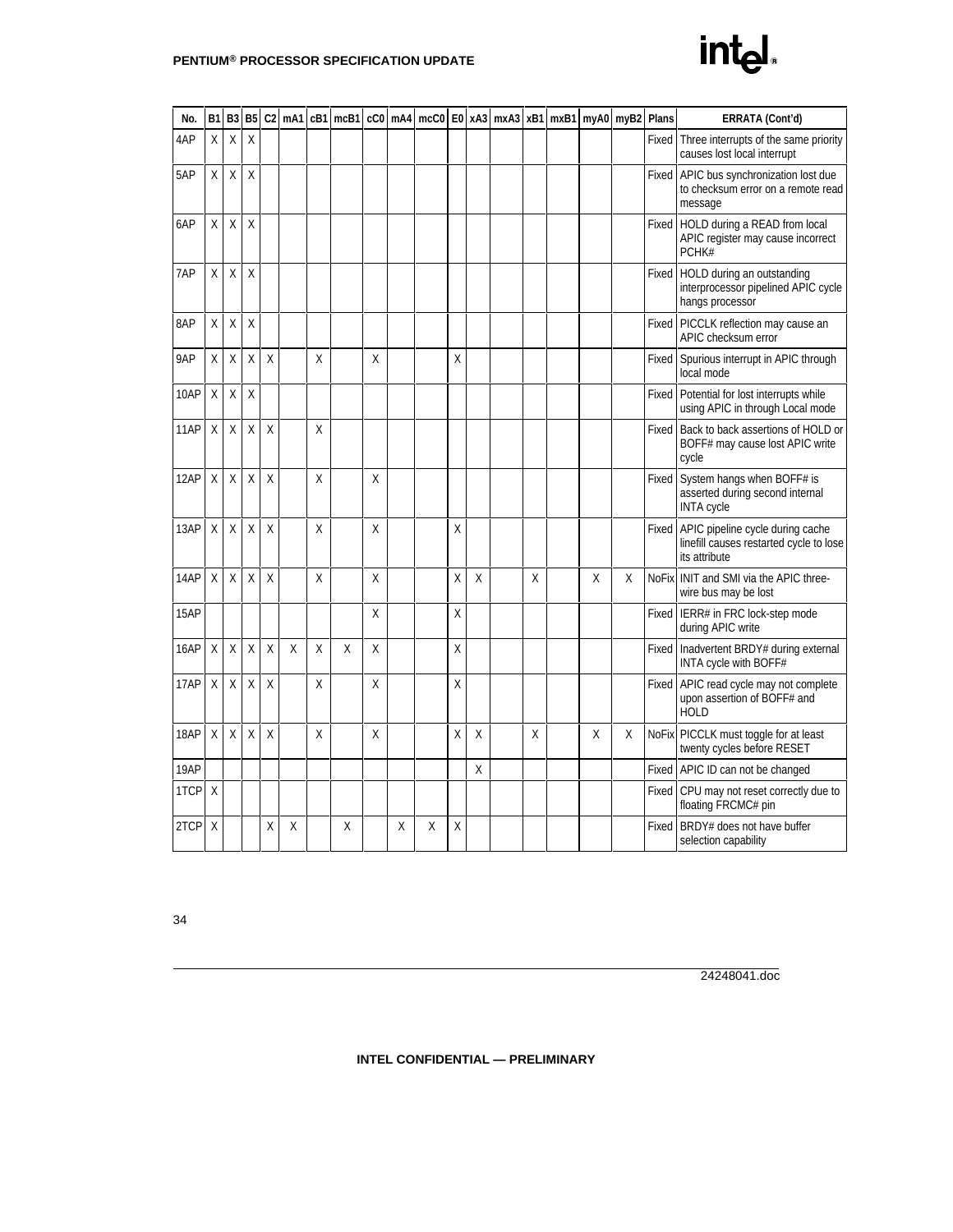### **PENTIUM® PROCESSOR SPECIFICATION UPDATE**

| No.            | <b>B1</b> | B <sub>3</sub>     | <b>B5</b> | C <sub>2</sub> | mA1 | cB1 | mcB1 | cC0 | mA4 | mcC0 | E <sub>0</sub> | xA3 | mxA3 xB1 |   | mxB1 | myA0 | myB <sub>2</sub> | <b>Plans</b> | <b>SPECIFICATION</b><br><b>CLARIFICATIONS</b>                                             |
|----------------|-----------|--------------------|-----------|----------------|-----|-----|------|-----|-----|------|----------------|-----|----------|---|------|------|------------------|--------------|-------------------------------------------------------------------------------------------|
| $\vert$ 1      | X         | X                  | X         | X              |     | X   |      | X   |     |      | X              | X   |          | X |      |      |                  | Doc          | Pentium processor's response to<br>startup and init IPIs                                  |
| $\overline{2}$ | Χ         | χ                  | Χ         |                |     |     |      |     |     |      |                |     |          |   |      |      |                  | <b>Doc</b>   | APIC timer use clarification                                                              |
| $\overline{3}$ | $\sf X$   | X                  | X         |                |     |     |      |     |     |      |                |     |          |   |      |      |                  | Fixed        | PICCLK reflection may cause APIC<br>checksum errors and dropped IPIs                      |
| 4              | X         | X                  | Χ         |                |     |     |      |     |     |      |                |     |          |   |      |      |                  | Fixed        | Boundary scan RUNBIST register<br>requires initialization prior to use                    |
| 5              | X         | X                  | X         | X              | X   | X   | X    | X   | X   | X    | X              | X   | X        | X | X    | X    | X                | <b>Doc</b>   | Only one SMI# can be latched<br>during SMM                                                |
| 6              | Χ         | χ                  | Χ         | $\sf X$        |     | X   |      | X   |     |      | Χ              | Χ   | Χ        | X | Χ    | Χ    | Χ                | <b>Doc</b>   | APIC 8-bit access                                                                         |
| $\overline{7}$ | X         | Χ                  | Χ         | Χ              |     | Χ   |      | χ   |     |      | Χ              | Χ   | Χ        | Χ | Χ    | X    | Χ                | Doc          | <b>LOCK prefix excludes APIC</b><br>memory space                                          |
| 8              | X         | X                  | X         | X              | X   | X   | X    | X   | X   | X    | X              | X   | Χ        | X | Χ    | X    | Χ                | <b>Doc</b>   | SMI# activation may cause a<br>nested NMI handling                                        |
| $\overline{9}$ | X         | X                  | X         | X              | X   | X   | X    | X   | X   | Χ    | X              | X   | X        | X | Χ    | X    | X                | <b>Doc</b>   | Code breakpoints set on<br>meaningless prefixes not<br>quaranteed to be recognized        |
| 10             | Χ         | Χ                  | Χ         | Χ              | χ   | Χ   | Χ    | Χ   | χ   | Χ    | Χ              | Χ   | χ        | Χ | Χ    | X    | Χ                | Doc          | Resume flag should be set by<br>software                                                  |
| 11             | X         | Χ                  | Χ         | Χ              | X   | X   | X    | Χ   | X   | Χ    | X              | X   | Χ        | X | Χ    | X    | X                | <b>Doc</b>   | Data breakpoints on INS delayed<br>one iteration                                          |
| 12             | X         | X                  | X         | X              | X   | χ   | X    | Χ   | X   | X    | X              | Χ   | Χ        | X | Χ    | X    | X                | Doc          | When L1 cache disabled, inquire<br>cycles are blocked                                     |
| 13             | X         | X                  | X         | $\sf X$        | X   | X   | X    | X   | X   | X    | X              | X   | X        | X | X    | X    | X                | Doc          | Serializing operation required when<br>one CPU modifies another CPU's<br>code             |
| 14             | X         | χ                  | Χ         | Χ              | χ   | Χ   | X    | Χ   | X   | Χ    | X              | X   | Χ        | Χ | Χ    | X    | Χ                | Doc          | For correct translations, the TLB<br>should be flushed after the PSE bit<br>in CR4 is set |
| 15             | X         | X                  | X         | X              |     | χ   |      | χ   |     |      | X              | Χ   |          | X |      |      |                  | <b>Doc</b>   | When APIC enabled, its 4K block<br>should not be used in regular<br>memory                |
| 16             | X         | X                  | Χ         | X              | X   | X   | X    | Χ   | X   | Χ    | X              | X   | X        | X | Χ    | X    | X                | <b>Doc</b>   | Extra code break can occur on I/O<br>or HLT instruction if SMI coincides                  |
| 17             |           |                    |           |                |     |     |      |     |     |      |                | X   | Χ        | X | X    | X    | X                | <b>Doc</b>   | LRU maybe updated for non-<br>cacheable cycles                                            |
| 18             | X         | X                  | X         | X              | X   | X   | X    | X   | X   | Χ    | X              | X   | Χ        | X | Χ    | X    | X                | <b>Doc</b>   | FYL2XP1 does not generate<br>exceptions for X out of range                                |
| 19             | X         | $\pmb{\mathsf{X}}$ | χ         | Χ              | χ   | X   | X    | X   | X   | Χ    | Χ              | X   | Χ        | X | Χ    | X    | X                | <b>Doc</b>   | Enabling NMI inside SMM                                                                   |
| 20             | X         | X                  | Χ         | X              | X   | X   | X    | X   | X   | X    | X              | X   | X        | X | X    | X    | Χ                | Doc          | BF[1:0] must not change values<br>while RESET is active                                   |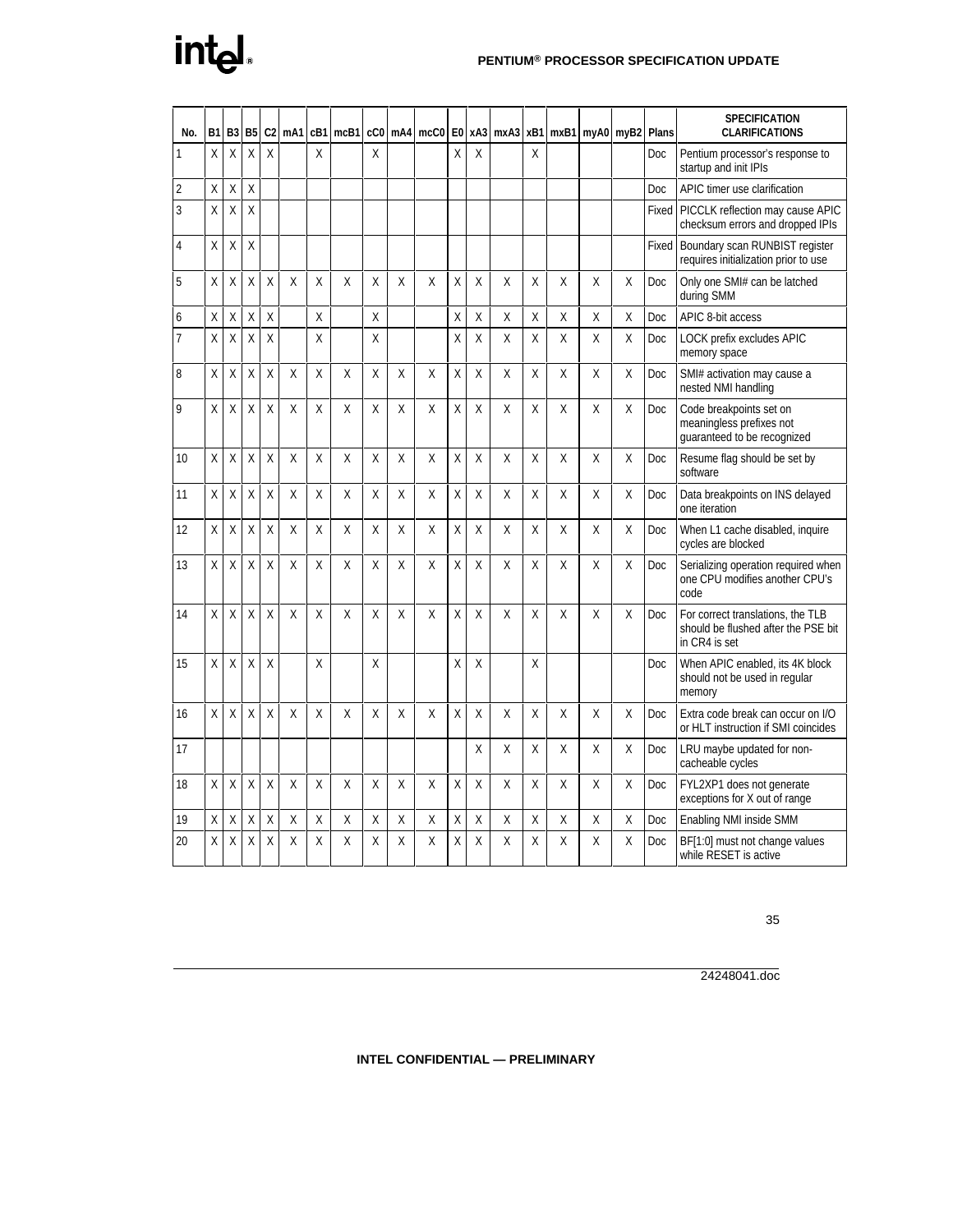| No.            |   | <b>B1 B3</b> | B <sub>5</sub> | C <sub>2</sub> | mA1          |     | cB1 mcB1 |     | cC0 mA4 | mcC0   E0   xA3   mxA3   xB1   mxB1   myA0   myB2 |                |   |   |   |   |                                   |   | Plans      | <b>SPECIFICATION</b><br><b>CLARIFICATIONS (Cont'd)</b>                                              |
|----------------|---|--------------|----------------|----------------|--------------|-----|----------|-----|---------|---------------------------------------------------|----------------|---|---|---|---|-----------------------------------|---|------------|-----------------------------------------------------------------------------------------------------|
| 21             | X | Χ            | X              | X              | X            | X   | X        | X   | X       | X                                                 | X              | X | X | X | X | X                                 | X | <b>Doc</b> | Active A20M# during SMM                                                                             |
| 22             | X | X            | $\sf X$        | Χ              | χ            | X   | X        | X   | Χ       | X                                                 | X              | Χ | X | X | X | Χ                                 | Χ | <b>Doc</b> | POP[ESP] with 16-bit stack size                                                                     |
| 23             |   |              |                |                |              |     |          |     |         |                                                   |                |   |   |   |   | X                                 | X | <b>Doc</b> | Pin #11 and pin #190 (TCP<br>package) connection                                                    |
| 24             | X | Χ            | $\mathsf{X}$   | $\pmb{\chi}$   | X            | X   | Χ        | X   | Χ       | X                                                 | X              | Χ | X | X | X | Χ                                 | X | <b>Doc</b> | Line fill order optimization revision                                                               |
| 25             | Χ | X            | $\sf X$        | X              | χ            | X   | X        | X   | X       | X                                                 | $\sf X$        | Χ | X | X | X | Χ                                 | X | <b>Doc</b> | Test parity check mechanism<br>clarification                                                        |
| No.            |   | <b>B1 B3</b> | <b>B5</b>      | C <sub>2</sub> | mA1          | cB1 | mcB1     | cc0 | mA4     | mcC <sub>0</sub>                                  | E <sub>0</sub> |   |   |   |   | xA3 mxA3 xB1 mxB1 myA0 myB2 Plans |   |            | <b>DOCUMENTATION CHANGES</b>                                                                        |
| 1              | X | X            | X              | X              | X            | X   | X        | X   | X       | Χ                                                 | X              | X | X | Χ | X | X                                 | X | Doc        | JMP cannot do a nested task<br>switch, Volume 3, page 13-12                                         |
| $\sqrt{2}$     |   |              |                |                | X            |     | X        |     | X       | X                                                 |                |   |   |   |   |                                   |   | <b>Doc</b> | Incorrect TCP pinout                                                                                |
| 3              | X | X            | X              | X              | X            | X   | X        | X   | X       | X                                                 | X              | X | X | X | X | X                                 | X | Doc        | Interrupt sampling window,<br>Volume 3, page 23-39                                                  |
| 4              | X | X            | X              | X              | X            | X   | X        | X   | X       | X                                                 | X              | X | X | Χ | X | X                                 | X | <b>Doc</b> | FSETPM is like NOP, not like<br><b>FNOP</b>                                                         |
| 5              | X | X            | $\sf X$        | X              | Χ            | X   | X        | X   | X       | Χ                                                 | X              | X | X | X | Χ | X                                 | X | <b>Doc</b> | Errors in three tables of special<br>descriptor types                                               |
| 6              |   |              |                |                |              |     |          |     |         |                                                   |                | X |   | χ |   |                                   |   | Doc        | iCOMP <sup>®</sup> index 2.0 rating correction                                                      |
| $\overline{1}$ |   |              |                |                |              |     |          |     |         |                                                   |                | Χ |   | X |   |                                   |   | <b>Doc</b> | Default setting for BF1-0 on a<br>Pentium processor with MMX™<br>technology                         |
| 8              | X | Χ            | X              | X              | Χ            | X   | X        | X   | X       | Χ                                                 | X              | Χ | X | X | X | Χ                                 | Χ | Doc        | FPU exceptions cause branch trace<br>messages                                                       |
| 9              |   |              |                |                |              |     |          |     |         |                                                   |                |   | X |   | X |                                   |   | Doc        | 1/3 bus fraction                                                                                    |
| 10             |   |              |                |                |              |     |          |     |         |                                                   |                |   |   |   | X |                                   |   | Doc        | Die size reduction                                                                                  |
| 11             |   |              |                |                |              |     |          |     |         |                                                   |                | Χ | X | Χ | X |                                   |   | <b>Doc</b> | Absolute maximum rating for $V_{CC3}$                                                               |
| 12             | X | X            | X              | X              | X            | X   | X        | X   | X       | X                                                 | X              | X | X | X | X | X                                 | X | <b>Doc</b> | Invalid arithmetic operations and<br>masked responses to them relative<br>to FIST/FISTP instruction |
| 13             | X | X            | $\sf X$        | X              | $\mathsf{x}$ | X   | X        | X   | X       | X                                                 | X              | X | X | X | X | X                                 | X | <b>Doc</b> | Incorrect sequence of registers<br>stored in PUSHA/PUSHAD                                           |
| 14             | Χ | Χ            | Χ              | Χ              | χ            | Χ   | Χ        | χ   | Χ       | Χ                                                 | X              | Χ | Χ | Χ | X | Χ                                 | Χ | Doc        | One-byte opcode map correction                                                                      |
| 15             |   |              |                |                |              |     |          |     |         |                                                   |                | Χ | χ | Χ | Χ |                                   |   | <b>Doc</b> | Boundary scan chain order revision                                                                  |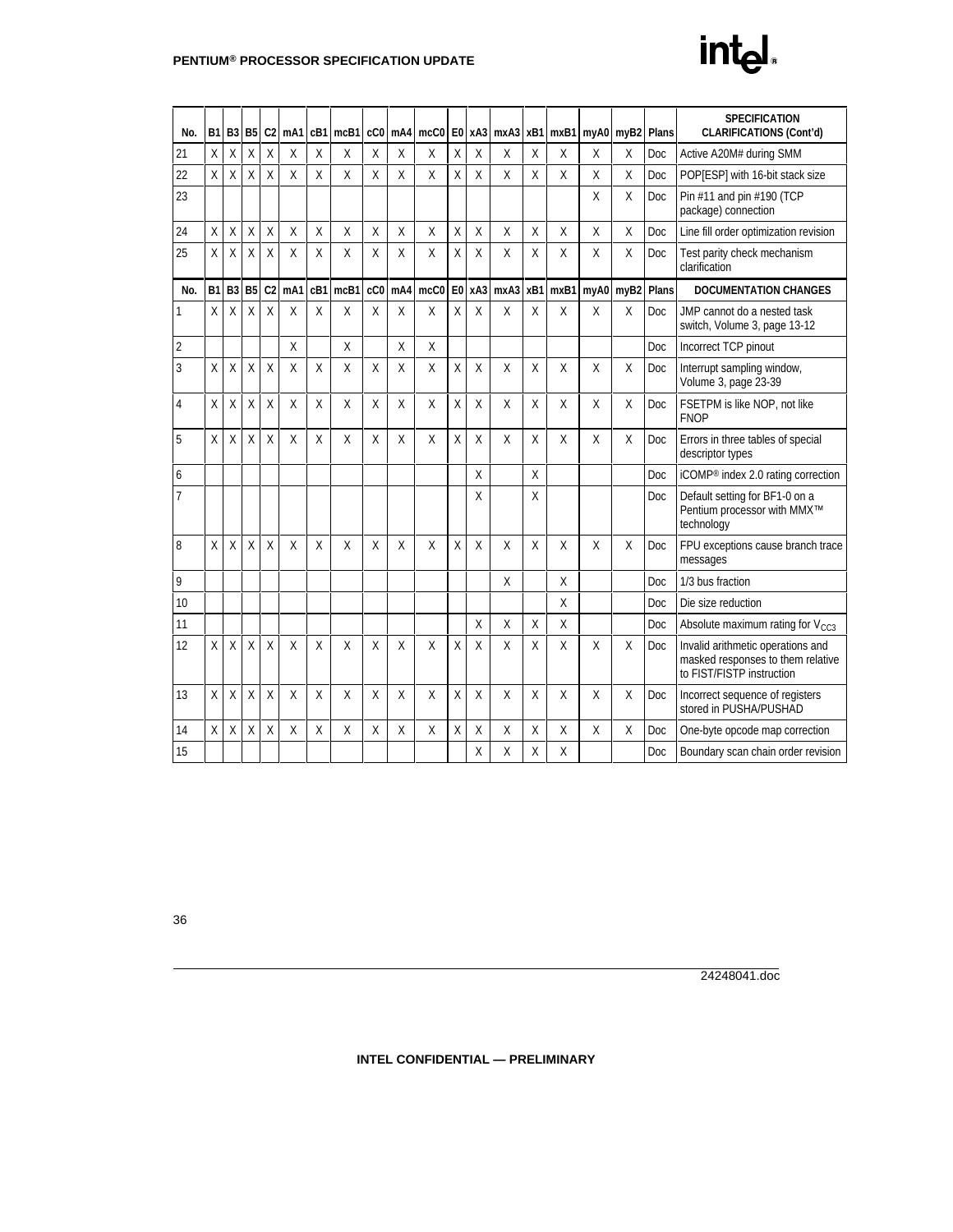# **SPECIFICATION CHANGES**

The Specification Changes listed in this section apply to the Pentium® Processor Family Developer's Manual, (Order Number 241428), the Intel Architecture Software Developer's Manual, Volume 1: Basic Architecture (Order Number 243190); Volume 2: Instruction Set Reference Manual (Order Number 243191), the Pentium® Processor at iCOMP® index 610\75 MHz, 735\90 MHz, 815\100 MHz, 1000\120 MHz, 1110\133 MHz datasheet, (Order Number 241997), or the Pentium<sup>®</sup> Processor with MMX<sup>™</sup> Technology datasheet (Order Number 243185). Specification Changes may be incorporated into future versions of the appropriate document(s).

# **1. IDT Limit Violation Causes GP Fault, Not Interrupt 8**

The last sentence in Section 9.3 of the Pentium<sup>®</sup> Processor Family Developer's Manual, Volume 3, says about exception handling in Real Mode: "If an interrupt occurs and its entry in the interrupt table is beyond the limit stored in the IDTR register, a double-fault exception is generated." In fact, in the Pentium® processor, there is no difference between Real and Protected Mode when an IDT limit violation occurs. It generates interrupt 13: General Protection Fault in both modes.

# **2. 150 MHz Active Power Dissipation (typical) Change**

These new specifications for Pentium processors at 150 MHz active power dissipation (typical) apply ONLY to the mcC0 stepping (mobile specific) TCP parts. The previous, preliminary range giving typical power (3.8 to 5.0 W) for  $V_{CC}$  Core of 2.9V has been reduced to the range (3.4 to 4.5 W). Parts with a  $V_{CC}$  Core of 3.1V are specified to have a typical power range (3.8 to 5.0 W).

| <b>Parameter</b>      | <b>Previous Value (Watts)</b> | <b>Current Value (Watts)</b> |
|-----------------------|-------------------------------|------------------------------|
| 150 MHz Active Power  | N/A                           | $3.8 - 5.0$ W @ $3.1$ V      |
| (typical) Dissipation | $3.8 - 5.0$ W @ 2.9V          | $3.4 - 4.5$ W @ 2.9V         |

# **3. Redundant Timing Specification: t42d for All Bus Frequencies (50, 60 and 66 MHz)**

 $t_{42d}$  is the minimum hold time required when BRDYC# is used as a configuration signal and when RESET is driven synchronously with CLK. This timing specification is redundant because it is a subset of  $t_{21}$ , hold time for BRDYC# with respect to CLK. Therefore,  $t_{42d}$  will be removed from all future documentation.

# **4. Stop Clock Power**

This is the new specification condition for the maximum stop clock power dissipation for the mobile Pentium processor with MMX technology. This will replace both the original specification in the Mobile Pentium<sup>®</sup> Processor with MMX<sup>™</sup> Technology datasheet as well as S-Spec 15, mobile stop clock power.

| <b>Parameter</b>                     | <b>Previous Power</b> | <b>New Power</b> |
|--------------------------------------|-----------------------|------------------|
| Maximum Stop Clock Power Dissipation | 50 mW                 | 50 mW $(1)$      |

**NOTES:**

1. Maximum stop clock power dissipation is measured at  $50^{\circ}$ C. At maximum temperature of 95 $^{\circ}$ C, parts will typically draw 90mW.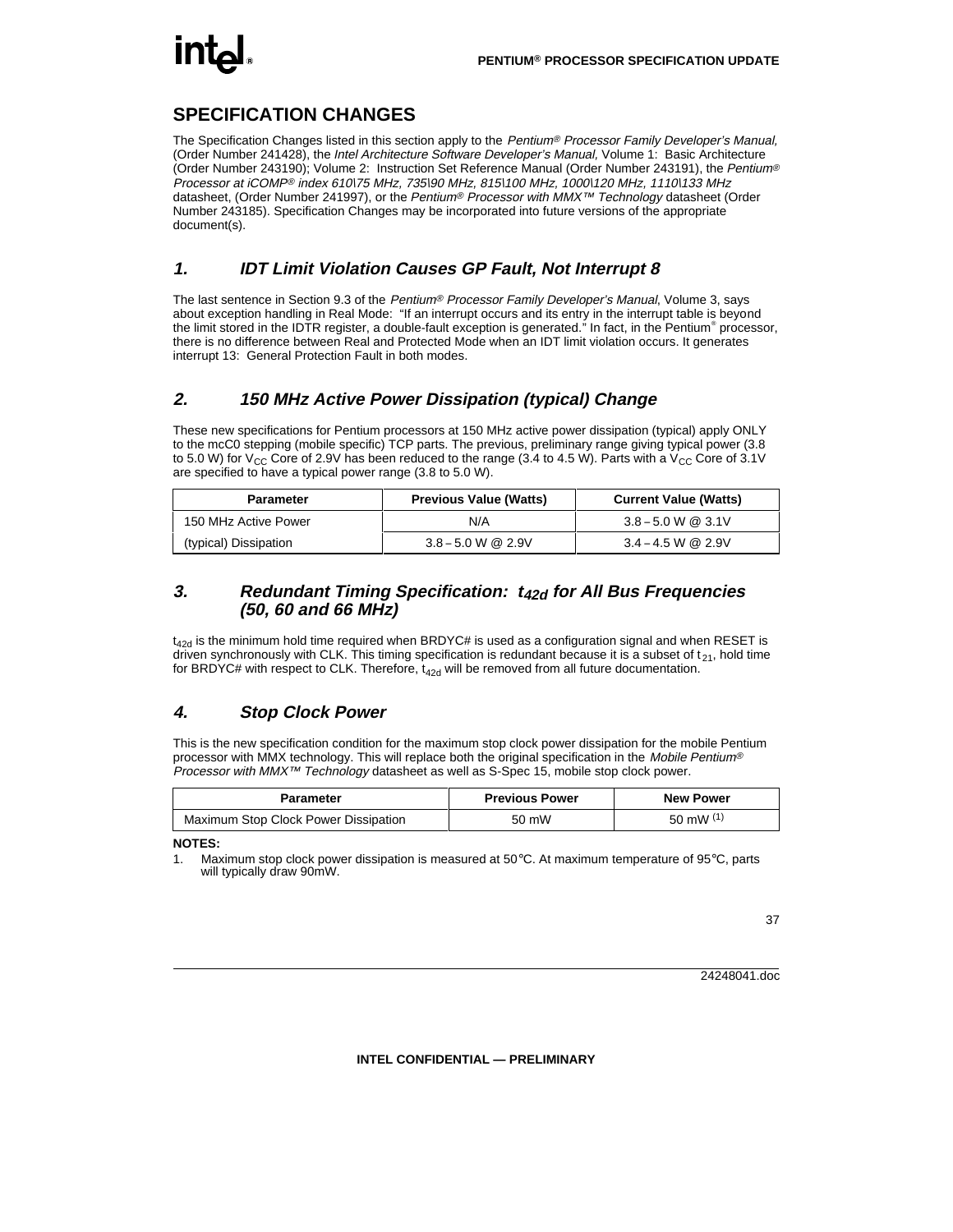# **5. Max Valid Delay A3** *–* **A31**

These are the new specifications for the maximum valid delay for  $t_{6e}$  of the Pentium processor with MMX technology. This will replace both the original specifications of t<sub>6e</sub> in the Pentium<sup>®</sup> Processor with MMX<sup>™</sup> Technology datasheet as well as S Spec 17, mobile max valid delay A3 – A31.

| Symbol          | <b>Parameter</b> | <b>Bus Frequency</b> | <b>Previous Max Valid</b><br>Delay | <b>New Max Valid</b><br>Delay |
|-----------------|------------------|----------------------|------------------------------------|-------------------------------|
| t <sub>6e</sub> | $A3 - A31$       | 60 MHz (mobile only) | $6.3$ ns                           | 7.0 ns                        |
| $t_{6e}$        | $A3 - A31$       | 66 MHz               | $6.3$ ns                           | 6.6 ns                        |

# **6. Max Valid Delay Data Bus D0** *–* **D63**

These are the new specifications for the maximum valid delay for  $t_{12}$  of mobile Pentium processor with MMX technology. This will replace both the original specifications for  $t_{12}$  in the Mobile Pentium® Processor with  $MMX^{TM}$  Technology datasheet as well as S Spec 20, mobile max valid delay D0 - D63.

| <b>Symbol</b>   | <b>Parameter</b> | <b>Bus Frequency</b> | <b>Previous Max Valid</b><br>Delay | <b>New Max Valid</b><br>Delav |
|-----------------|------------------|----------------------|------------------------------------|-------------------------------|
| ւ <sub>12</sub> | $D0 - D63$       | 60 MHz               | $7.5$ ns                           | $8.3$ ns                      |
| ւ <sub>12</sub> | $D0 - D63$       | 66 MHz               | $7.5$ ns                           | $8.0$ ns                      |

# **7. Maximum Stop-Grant/AutoHALT Power**

These are the new specifications for the maximum Stop-Grant Power/AutoHALT dissipation for mobile Pentium processor with MMX technology. These will replace the original specifications in the Mobile Pentium<sup>®</sup> Processor with MMX<sup>™</sup> Technology datasheet.

When in Stop-Grant/AutoHALT Power Down mode, the B-step mobile Pentium processor with MMX technology has a new power-savings feature which allows it to Power Down additional internal circuitry compared to the A-step. This enables even lower power dissipation while in the Stop-Grant/AutoHALT Power Down mode when this feature is enabled. In order to enable this feature, TR12 bit 21 must be set to 1 (the default is 0 or disabled).

| <b>Parameter</b>                  | Core/Bus<br><b>Frequency</b> | <b>Previous</b><br>Power <sup>(1)</sup> | <b>New</b><br>Power $^{(2)}$ |
|-----------------------------------|------------------------------|-----------------------------------------|------------------------------|
| Maximum Stop-Grant/AutoHALT Power | 133/66 MHz                   | N/A                                     | 0.86W                        |
| Maximum Stop-Grant/AutoHALT Power | 150/60 MHz                   | 1.60 W                                  | 0.93W                        |
| Maximum Stop-Grant/AutoHALT Power | 166/66 MHz                   | 1.75 W                                  | 1 <sub>W</sub>               |

#### **NOTES:**

- 1. This corresponds to the default state which has bit TR12.21 cleared.
- 2. This corresponds to the state with bit TR12.21 set.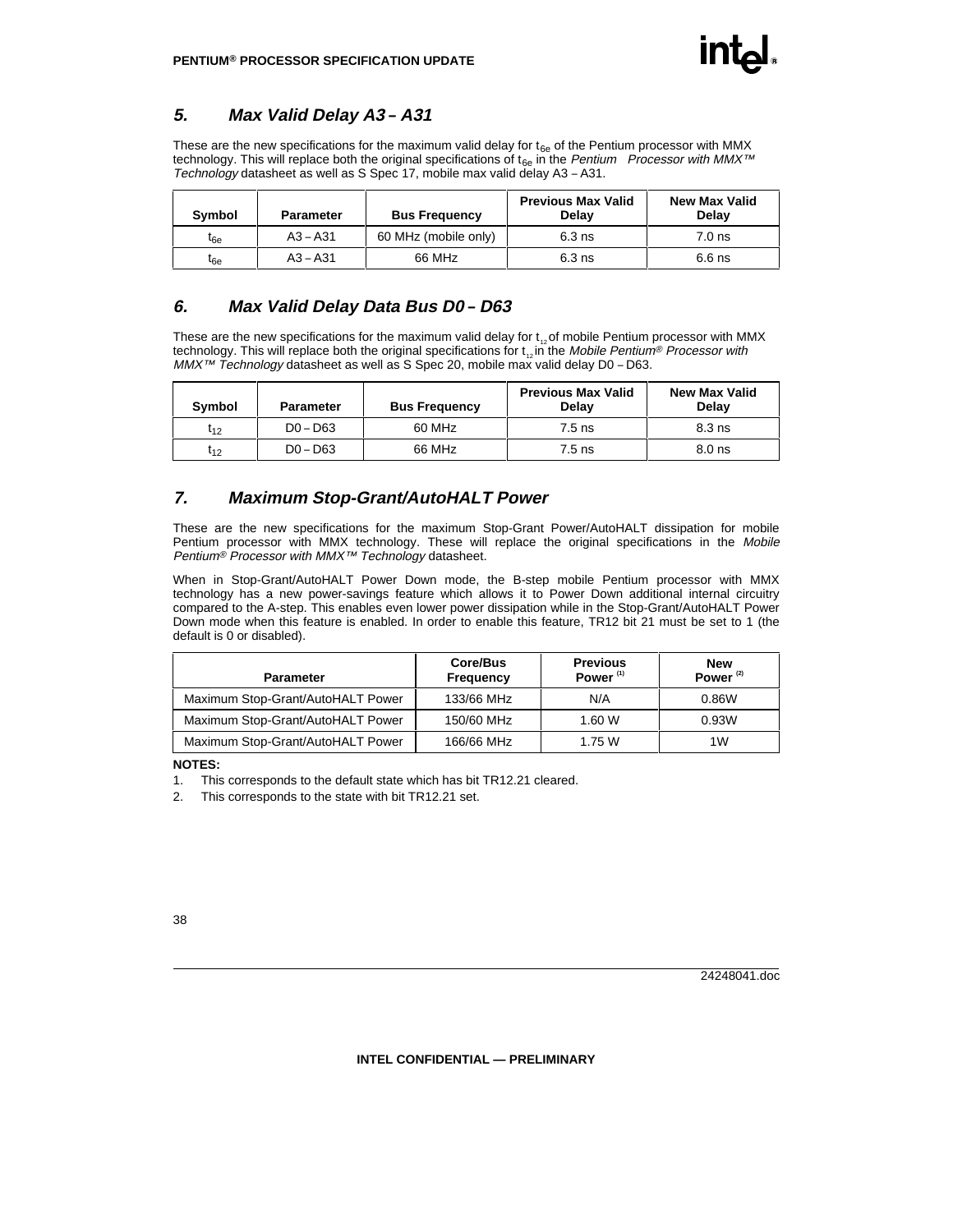# <u>int</u>

# **8. TCK VIL**

This is the new specification for the  $V_{II}$  of TCK on the mobile Pentium processor with MMX technology. This will replace the original specification in the Mobile Pentium® Processor with MMX™ Technology datasheet.

| <b>Symbol</b> | <b>Parameter</b> | Previous $V_{IL}$ | New V <sub>IL</sub> |
|---------------|------------------|-------------------|---------------------|
| VIL           | $T\cap V$<br>◡∩  | $0.8\vee$         | 0.6V                |

# **9. 2/7 Bus Fraction**

| BF <sub>1</sub> | <b>BF0</b> | <b>Bus/Core</b><br>Ratio | <b>Max Bus/Core</b><br><b>Frequency (MHz)</b> | <b>Min Bus/Core</b><br><b>Frequency (MHz)</b> |  |  |
|-----------------|------------|--------------------------|-----------------------------------------------|-----------------------------------------------|--|--|
|                 |            | 1/3                      | 66/200                                        | 33/100                                        |  |  |
| 0               | 0          | 2/5                      | 66/166                                        | 33/83                                         |  |  |
|                 | 0          | 1/2(1)                   | 66/133                                        | 33/66                                         |  |  |
|                 |            | 2/7                      | 66/233                                        | 33/116                                        |  |  |

#### **Bus Frequency Selections**

#### **NOTES:**

1. This is the default bus to core ratio for the Pentium® processor with MMX™ technology. If the BF pins are left floating, the processor will be configured for the 1/2 bus to core frequency ratio.

# **10. 233-MHz ICC Specifications**

#### **Specifications** (Measured at  $Vcc_2 = 2.9V$  and  $Vcc_3 = 3.6V$ )

| Symbol           | <b>Parameter</b>            | Min | Max  | Unit | <b>Notes</b>           |
|------------------|-----------------------------|-----|------|------|------------------------|
| $_{\text{ICC2}}$ | Power Supply Current        |     | 6500 | mA   | 233 MHz <sup>(1)</sup> |
| I <sub>CC3</sub> | <b>Power Supply Current</b> |     | 750  | mA   | 233 MHz $(1)$          |

#### **NOTES:**

1. This value should be used for power supply design. It was determined using a worst case instruction mix and maximum  $V_{\text{CC}}$ . Power supply transient response and decoupling capacitors must be sufficient to handle the instantaneous current changes occurring during transitions from Stop Clock to full Active modes.

# **11. Active Power**

| <b>Power Dissipation Requirements for Thermal Design</b>     |
|--------------------------------------------------------------|
| (Measured at $\text{Vcc}_2$ = 2.8V and $\text{Vcc}_3$ = 3.3V |

| Parameter           | Typical <sup>(1)</sup>            | $Max^{(2)}$ | Unit  | <b>Notes</b> |
|---------------------|-----------------------------------|-------------|-------|--------------|
| <b>Active Power</b> | $\mathbf{z}$ $\bigcap$ $(3)$<br>ర | $7.0^{(4)}$ | Watts | 233 MHz      |

#### **NOTES:**

1. This is the typical power dissipation in a system. This value is expected to be the average value that will be measured in a system using a typical device at  $Vcc<sub>2</sub> = 2.8V$  running typical applications. This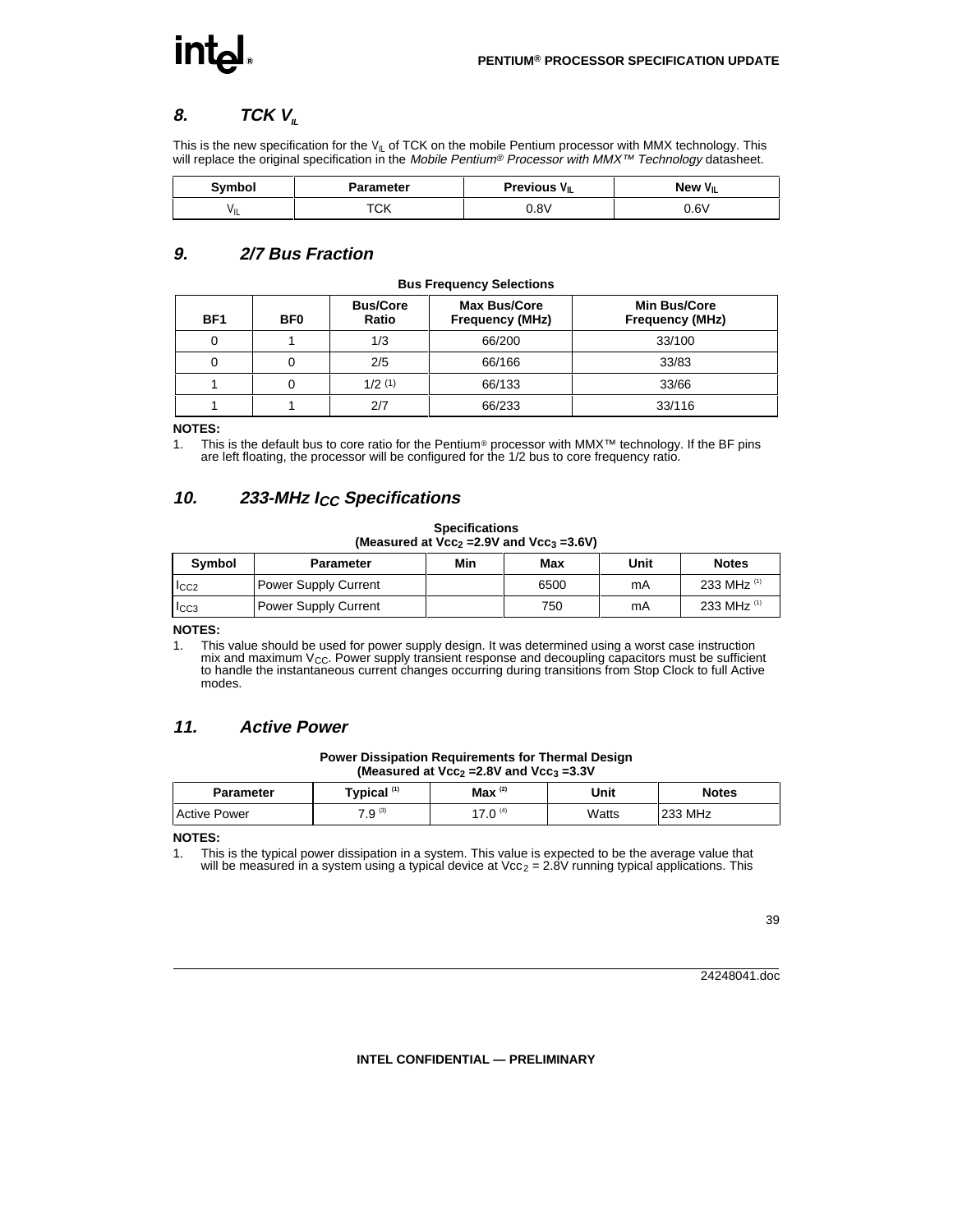

value is highly dependent upon the specific system configuration. Typical power specifications are not tested.

- 2. Systems must be designed to thermally dissipate the maximum active power dissipation. It is determined using worst case instruction mix with  $Vcc_2 = 2.8V$  and  $Vcc_3 = 3.3$  and also takes into account the thermal time constants of the package.
- 3. Active Power (typ) is the average power measured in a system using a typical device running typical applications under normal operating conditions at nominal  $V_{CC}$  and room temperature.
- 4. Active Power (max) is the maximum power dissipation under normal operating conditions at nominal Vcc2, worst-case temperature, while executing the worst case power instruction mix. Active power (max) is equivalent to Thermal Design Power (max).

# **12. 133-MHz Current and Power Specifications**

These are the new power specifications for the unannounced 133 MHz-mobile Pentium processor with MMX technology. These specifications will be part of the *Mobile Pentium<sup>®</sup> Processor with MMX<sup>™</sup> Technology* datasheet.

|  | I <sub>CC</sub> Specifications |
|--|--------------------------------|
|--|--------------------------------|

| Symbol           | <b>Parameter</b>            | Min | Max | Unit | <b>Notes</b> |
|------------------|-----------------------------|-----|-----|------|--------------|
| I <sub>CC2</sub> | <b>Power Supply Current</b> |     | 3.3 |      |              |
| ICC <sub>3</sub> | <b>Power Supply Current</b> |     | 0.4 |      |              |

#### **NOTES:**

1. This value should be used for power supply design. It was determined using a worst case instruction mix and maximum  $V_{\text{CC}}$ . Power supply transient response and decoupling capacitors must be sufficient to handle the instantaneous current changes occurring during transitions from Stop Clock to full Active modes.

| <b>Parameter</b>            | <b>Typical</b> | Max  | Unit  | <b>Notes</b> |
|-----------------------------|----------------|------|-------|--------------|
| <b>Thermal Design Power</b> | $N/A$ (6)      | 7.8  | Watts |              |
| <b>Active Power</b>         | 4.4            | N/A  | Watts | 2, 5         |
| Stop-Grant/AutoHALT Power   | N/A            | 0.86 | Watts |              |
| Stop Clock Power            | 0.02           | 0.05 | Watts |              |

#### **Power Dissipation Requirements for Thermal Design**

#### **NOTES:**

- 1. This is the typical power dissipation in a system. This value is expected to be the average value that will be measured in a system using a typical device at  $Vcc_2 = 2.45V$  and  $Vcc_3 = 3.3V$  running typical applications. This value is highly dependent upon the specific system configuration. Typical power specifications are not tested.
- 2. Systems must be designed to thermally dissipate the maximum active power dissipation. It is determined using a worst-case instruction mix with  $Vcc_2 = 2.45V$  and  $Vcc_3 = 3.3V$ . The use of nominal  $V_{\text{cc}}$  in this measurement takes into account the thermal time constant of the package.
- 3. Stop-Grant/AutoHALT Power Down Power Dissipation is determined by asserting the STPCLK# pin or executing the HALT instruction. To achieve these, bit TR12.21 must be set.
- 4. Stop Clock Power Dissipation is determined at 50°C by asserting the STPCLK# pin and then removing the external CLK input. At maximum temperature of 95°C, parts will typically draw 90 mW.
- 5. Active Power is the average power measured in a system using a typical device running typical applications under normal operating conditions at nominal  $V_{CC}$  and room temperature.
- 6. For TDP (typ) refer to the Mobile Design Considerations application note.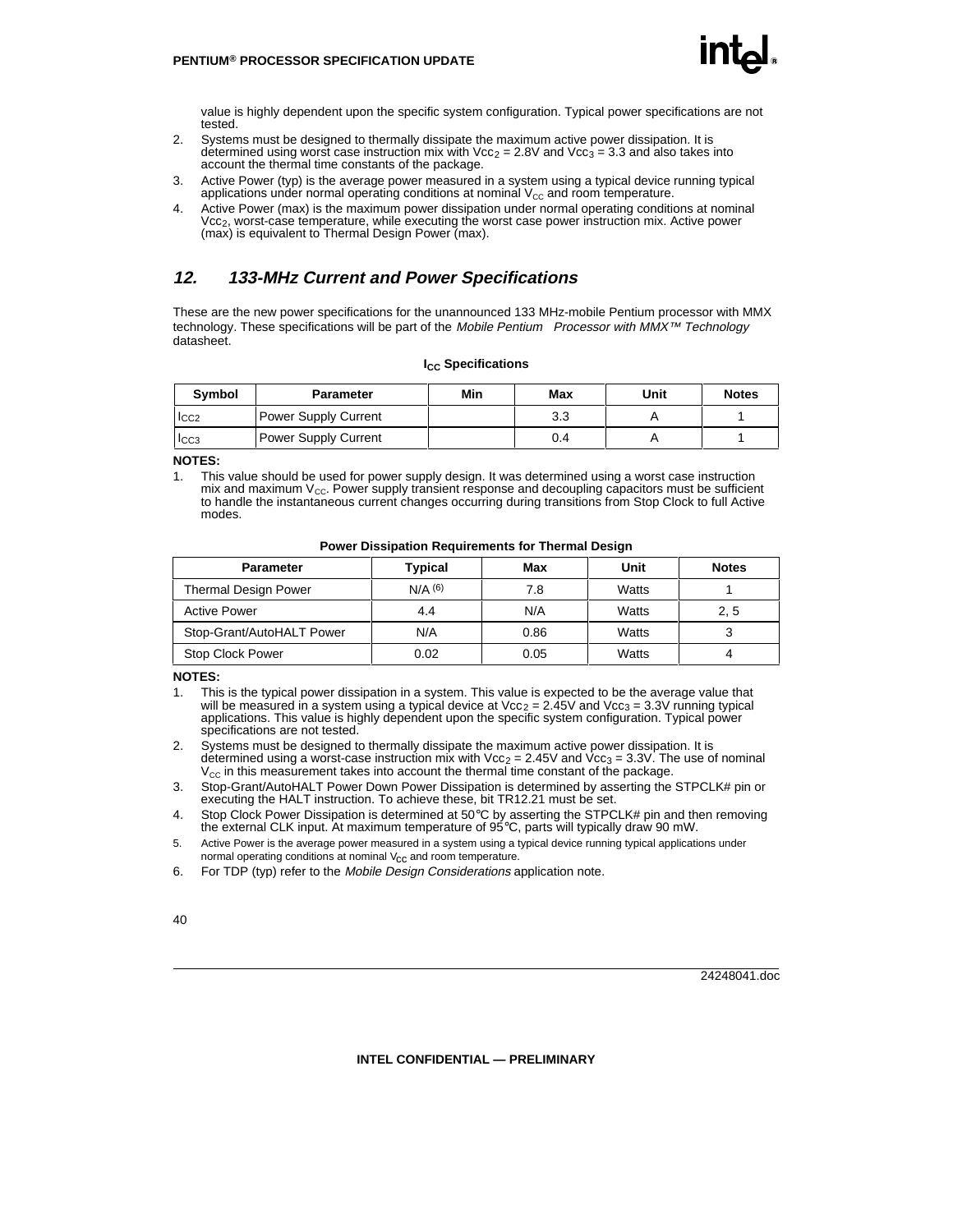# **13. 1/2 Bus Fraction**

The 1/2 Bus Fraction is supported for the 133/66 MHz mobile Pentium processor with MMX technology. This will be added to Table 6 in the Mobile Pentium<sup>®</sup> Processor with MMX<sup>TM</sup> Technology datasheet.

#### **Mobile Bus Frequency Selections**

| BF <sub>1</sub> | BF <sub>0</sub> | <b>Bus/Core Ratio</b> | <b>Max Bus/Core</b><br><b>Frequency (MHz)</b> | <b>Min Bus/Core</b><br><b>Frequency (MHz)</b> |
|-----------------|-----------------|-----------------------|-----------------------------------------------|-----------------------------------------------|
|                 |                 | $1/2^{(1)}$           | 66/133                                        | 33/66                                         |

#### **NOTES:**

1. This is the default bus to core ratio for the Pentium® processor with MMX™ technology. If the BF pins are left floating, the processor will be configured for the 1/2 bus to core frequency ratio.

# **14. Maximum Thermal Design Power**

This is the new power specification for the 166 MHz (B-Step) mobile Pentium processor with MMX technology.

| <b>Parameter</b>            | Typical <sup>(1)</sup> | $Max^{(2)}$ | Unit  | <b>Notes</b>   |
|-----------------------------|------------------------|-------------|-------|----------------|
| <b>Thermal Design Power</b> | $N/A$ <sup>(3)</sup>   | 9.5         | Watts | 166 MHz A-Step |
| <b>Thermal Design Power</b> | $N/A$ <sup>(3)</sup>   | 9.0         | Watts | 166 MHz B-Step |

#### **Power Dissipation Requirements for Thermal Design**

#### **NOTES:**

- 1. This is the typical power dissipation in a system. This value is expected to be the average value that will be measured in a system using a typical device at  $Vcc_2 = 2.45V$  and  $Vcc_3 = 3.3V$  running typical applications. This value is highly dependent upon the specific system configuration. Typical power specifications are not tested.
- 2. Systems must be designed to thermally dissipate the maximum active power dissipation. It is determined using a worst-case instruction mix with  $Vcc_2 = 2.45V$  and  $Vcc_3 = 3.3V$ . The use of nominal  $V_{CG}$  in this measurement takes into account the thermal time constant of the package.
- 3. For typical Thermal Design Power refer to the Mobile Design Considerations application note.

# **15. PCHK# Low State Output Current in DP Mode**

In the Pentium<sup>®</sup> Processor with MMX<sup>™</sup> Technology datasheet, Note 4 on page 31 should be modified. Specifically, the PCHK# in a DP system should be changed from 14 mA to 13 mA. The new note should read:

4. "In dual processing systems, up to a 9 mA load from the second processor may be observed on the PCHK# signal. Based on silicon characterization data, VOL3 of PCHK# will remain less than 400 mV even with a 9 mA load. PCHK# VOL3 will increase to approximately 500 mV with a 13 mA load (worst case for a DP system with a 4 mA system load)."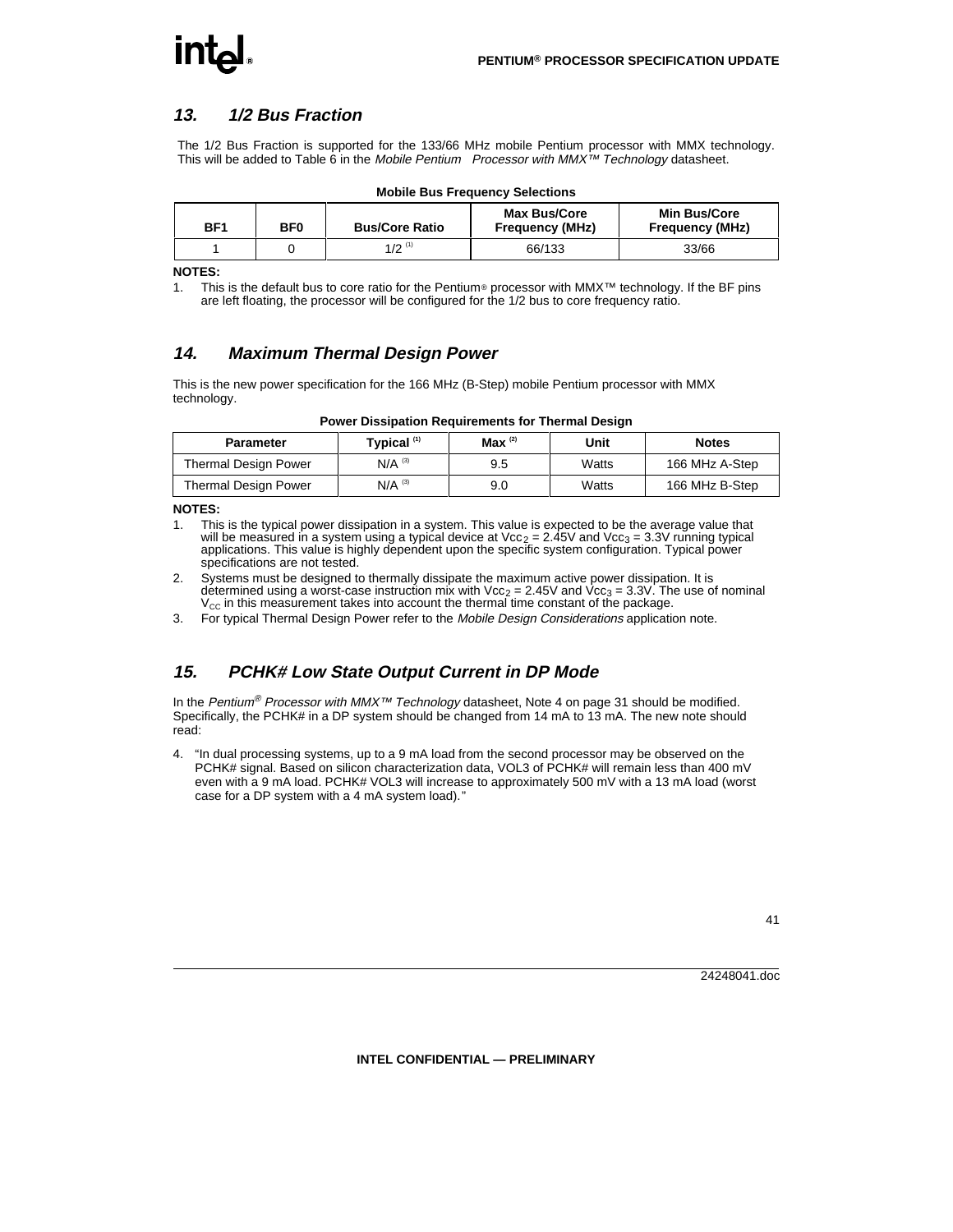# **16.** Absolute Maximum Rating for V<sub>CC3</sub>

In the 1997 Pentium<sup>®</sup> Processor Family Developer's Manual, Section 7.2, Table 7-1, it states the maximum  $V<sub>CC3</sub>$  is 4.6V. This applies to the Pentium processor 75/90/100/120/133/150/166/200 only. The maximum  $V_{CC3}$  for the Pentium processor with MMX technology is 4.0V.

# **17. 120/60 MHz VCC, ICC, Power, DC and AC Specifications**

These are the new  $V_{\text{cc}}$ ,  $I_{\text{cc}}$ , power dissipation, DC and AC specifications for the 120/60 MHz mobile Pentium processor with MMX technology. All other specifications are identical to the 150/60 MHz mobile Pentium processor with MMX technology.

| Symbol          | <b>Parameter</b>    | <b>Nominal</b> | Max    | Unit  |
|-----------------|---------------------|----------------|--------|-------|
| CC <sub>2</sub> | Core Supply Voltage | 2.22           | ±0.120 | Volts |
| $^\circ$ CC3    | I/O Supply Voltage  | 3.30           | ±0.165 | Volts |

#### **V** Specifications

#### **I<sub>cc</sub>** Specifications

| Symbol          | <b>Parameter</b>            | Min | Max  | Unit |
|-----------------|-----------------------------|-----|------|------|
| CC <sub>2</sub> | <b>Power Supply Current</b> |     | 2600 | mA   |
| "CC3            | <b>Power Supply Current</b> |     | 370  | mA   |

#### **Power Dissipation Requirements for Thermal Design**

| <b>Parameter</b>                         | Typical     | Max  | Unit  |
|------------------------------------------|-------------|------|-------|
| Thermal Design Power                     |             | 5.70 | Watts |
| <b>Active Power</b>                      | $3.4^{(1)}$ |      | Watts |
| Stop-Grant/AutoHALT Power <sup>(2)</sup> |             | 0.67 | Watts |

#### **NOTES:**

1. Active power (typ) is the average power measured in a system using a typical device running typical applications under normal operating conditions at nominal  $V_{CC}$  and room temperature.

2. To achieve this, TR12.21 must be set.

#### **3.3V DC Specifications**

| Symbol        | Parameter                 | Min | Max | Unit  |
|---------------|---------------------------|-----|-----|-------|
| $\ast$<br>IL3 | Input Low Voltage TCK Pin |     | U.J | Volts |

\*TTL Level

#### **AC Specifications**

| Symbol            | <b>Parameter</b>       | Min | Max | Unit |
|-------------------|------------------------|-----|-----|------|
| t6a               | D/C#, SCYC Valid Delay | 0.8 |     | ns   |
| t6e               | A3-A31 Valid Delay     | 0.6 |     | ns   |
| t <sub>10</sub> b | HITM# Valid Delay      | 0.7 |     | ns   |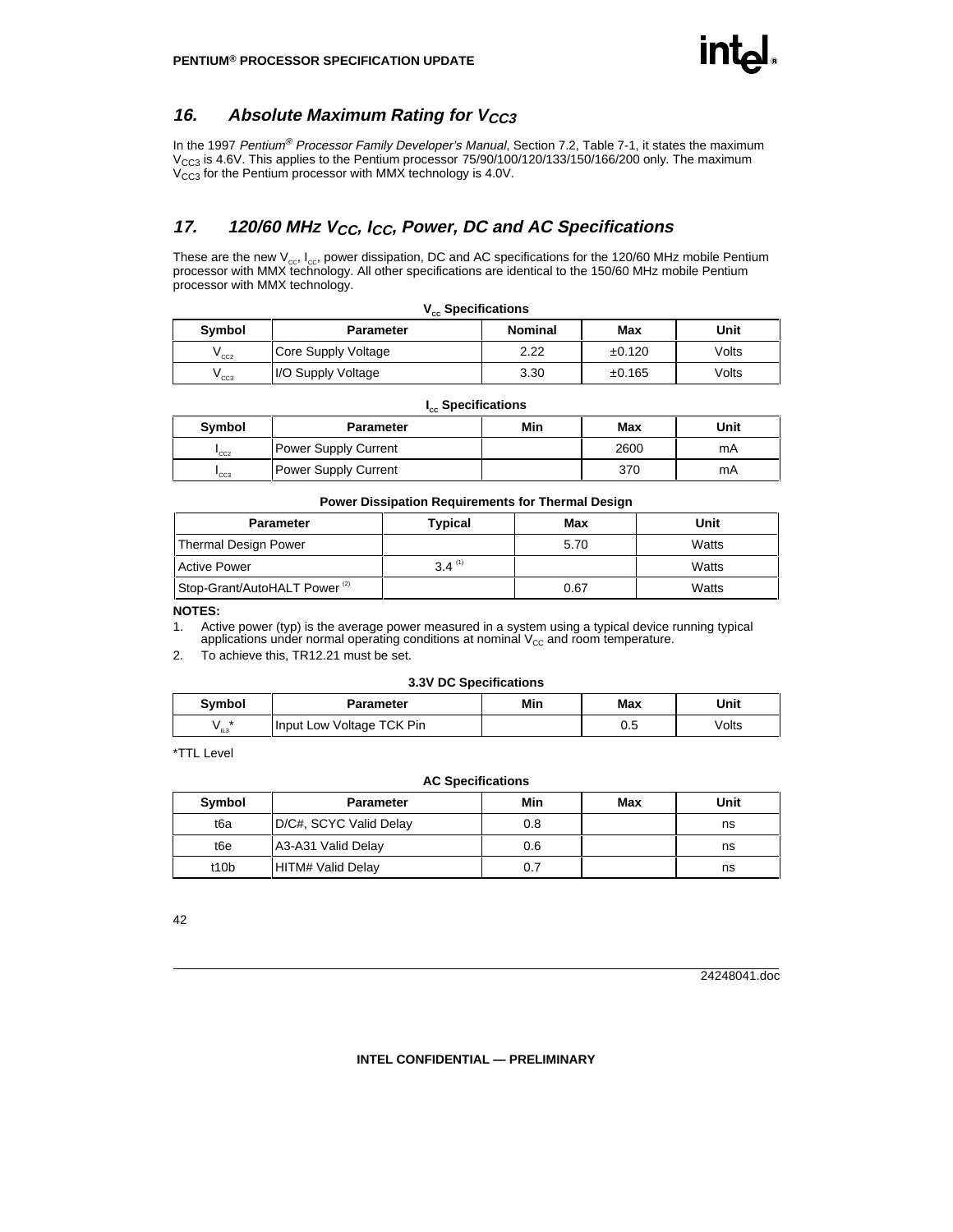# **18. 166- and 266-MHz VCC2, ICC2 and Power Specifications**

These are the new V<sub>cc2</sub>, I<sub>cc2</sub> and power dissipation specifications for the 166- and 266-MHz mobile Pentium<br>processor with MMX technology with 0.25 micron process. All other specifications are identical to the 200 MHz mobile Pentium processor with MMX technology with 0.25 micron process.

| $V_{\rm ce}$ Specifications                                   |                     |  |      |        |  |              |  |
|---------------------------------------------------------------|---------------------|--|------|--------|--|--------------|--|
| Min<br>Unit<br>Max<br>Symbol<br><b>Tolerance</b><br>Parameter |                     |  |      |        |  | <b>Notes</b> |  |
| $^{\prime}$ CC <sub>2</sub>                                   | Core Supply Voltage |  | 2.15 | ±0.150 |  | @ 266 MHz    |  |

#### **I<sub>cc</sub>** Specifications **Symbol Parameter Min Max Unit Notes**  $I_{cc2}$  Power Supply Current (1)  $\vert$  2.35 4.00 A A @ 166 MHz @ 266 MHz  $I_{\text{cc3}}$  Power Supply Current  $I_{\text{cc3}}$  0.38 A @ 266 MHz

### **V<sub>cc</sub> Specifications**

#### **NOTES:**

1. This value should be used for power supply design. It was determined using a worst case instruction mix and a maximum V<sub>cc</sub> at T<sub>case</sub> = 0°C. Power supply transient response and decoupling capacitors<br>must be sufficient to handle the instantaneous current changes which occur during transition from Stop Clock to full Active modes.

#### **Power Dissipation Requirements for Thermal Design**

| <b>Parameter</b>                                        | Typical | Max          | Unit           | <b>Notes</b>           |
|---------------------------------------------------------|---------|--------------|----------------|------------------------|
| <b>Thermal Design Power</b>                             |         | 4.10<br>7.60 | Watts<br>Watts | @ 166 MHz<br>@ 266 MHz |
| Stop-Grant/AutoHALT Power<br>Down power dissipation (1) |         | 0.42<br>0.70 | Watts<br>Watts | @ 166 MHz<br>@ 266 MHz |
| <b>Stop Clock Power</b>                                 |         | 0.06         | Watts          | @ 266 MHz              |

#### **NOTES:**

1. Stop-Grant/AutoHALT Power Down power dissipation is determined by asserting the STPCLK# pin or executing the HALT instruction. When in this mode, the processor has a new feature which allows it to power down additional circuitry to enable lower power dissipation. This is the power without snooping at  $\rm V_{ccc2}$  = 1.8 V and with TR12 bit 21 set. In order to enable this feature, TR12 bit 21 must be set to 1 (the<br>default is 0 or disabled). Stop-Grant/AutoHALT Power Down power dissipation without TR12 bit 21 set may be higher. The maximum rating may be changed in a future specification update.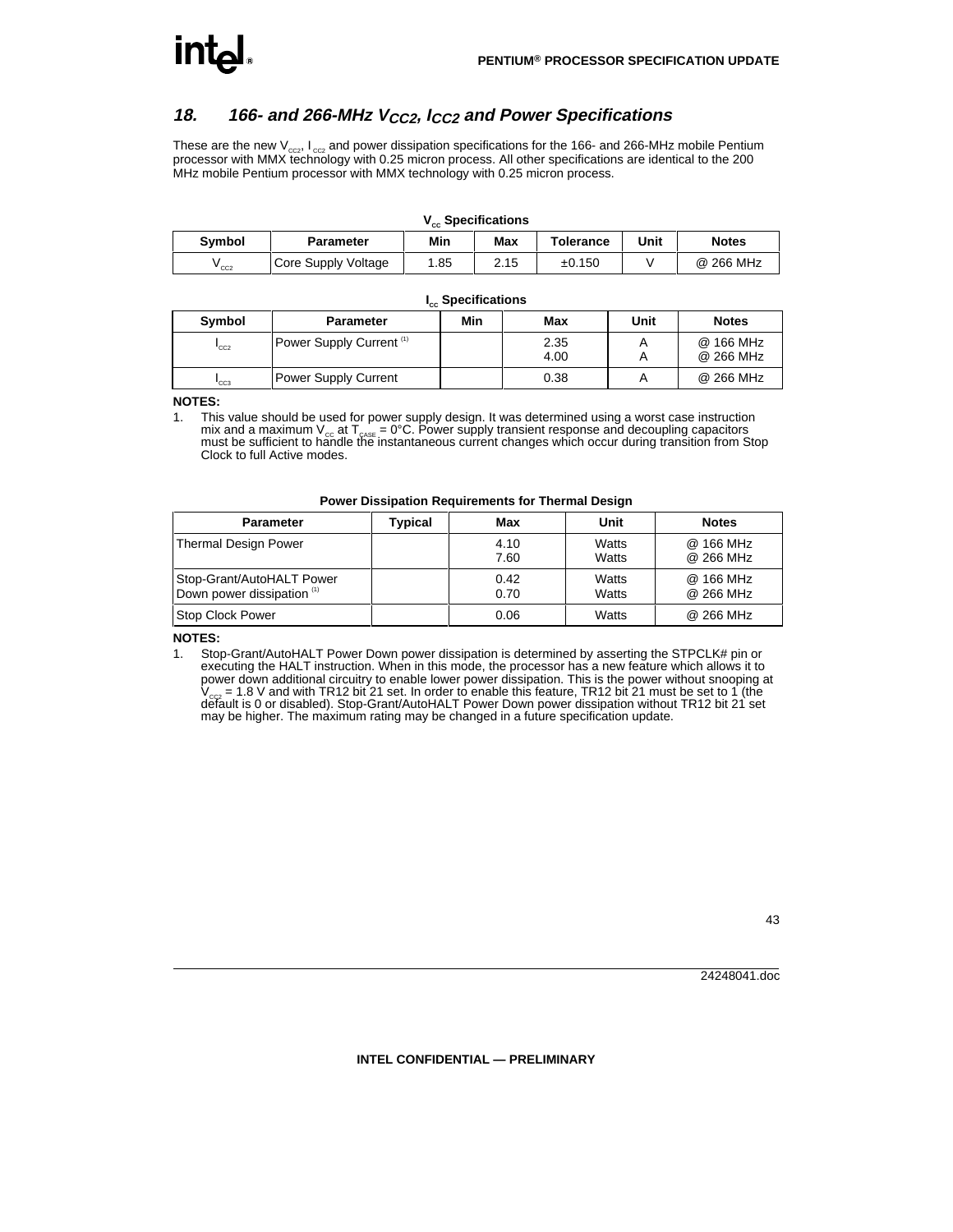

| BF2 <sup>(1)</sup> | BF <sub>1</sub> | BF <sub>0</sub> | <b>Bus/Core Ratio</b> | <b>Bus/Core Frequency</b> |
|--------------------|-----------------|-----------------|-----------------------|---------------------------|
|                    |                 |                 | 2/5                   | 66/166                    |
|                    |                 |                 | 1/3                   | 66/200                    |
|                    |                 |                 | 1/2                   | 66/133                    |
|                    |                 |                 | 2/7                   | 66/233                    |
|                    |                 |                 | 1/4                   | 66/266                    |
|                    |                 |                 | Reserved              | N/A                       |
|                    |                 |                 | Reserved              | N/A                       |
|                    |                 |                 | Reserved              | N/A                       |

#### **Bus/Core (Speed) Ratio Pins on Mobile Pentium® Processor with MMX™ Technology with 0.25 micron Process**

#### **NOTES:**

1. The mobile Pentium® processor with MMX<sup>™</sup> technology with 0.25 micron process uses BF0, BF1 and BF2 pins to determine the bus-to-core frequency ratio. Each processor must be externally configured with the BF2–0 pins to operate in the specific bus fraction mode. Operation out of specification is not supported. For example, a 200 MHz processor only supports a 1/3 bus fraction and not 2/5, 1/2, 2/7 or  $1/\dot{4}$  modes.

### **19. Mobile 200/66 MHz on 0.35 micron VCC, ICC, TCASE and Power Specifications**

These are the new  $V_{\text{cc}}$ ,  $I_{\text{cc}}$  and power dissipation specifications for the 200 MHz mobile Pentium processor with MMX technology. All other specifications are identical to the 166 MHz mobile Pentium processor with MMX technology.

#### **Bus Frequency Selection**

| BF′ | BF0 | <b>Bus/Core Ratio</b> | Max Bus/Core Frequency (MHz) |
|-----|-----|-----------------------|------------------------------|
|     |     |                       | 66/200                       |

#### **V<sub>cc</sub>** and T<sub>CASE</sub> Specifications

| Package/Version | CASE                | Supply                    | <b>Min Voltage</b> | <b>Max Voltage</b> | <b>Voltage Tolerance</b> |
|-----------------|---------------------|---------------------------|--------------------|--------------------|--------------------------|
| <b>PPGA</b>     | 0 to $85^{\circ}$ C | $\mathsf{v}_{\text{cc2}}$ | 2.285V             | 2.665V             | $2.45 + 0.215/- 0.165$   |
|                 |                     | $^{\prime}$ CC3           | 3.135V             | 3.465V             | $3.3V + 5%$              |

#### **DC Specifications**

| Symbol              | <b>Parameter</b>     | Min | Max  | Unit | <b>Notes</b>    |
|---------------------|----------------------|-----|------|------|-----------------|
| $1$ CC <sub>3</sub> | Power Supply Current |     | 0.56 |      | $@$ 200 MHz (1) |
| $\mathsf{CC}2$      | Power Supply Current |     | 5.0  |      | $@$ 200 MHz (1) |

#### **NOTES:**

1. This value should be used for power supply design. It was determined using a worst case instruction mix and maximum V<sub>cc</sub> at T<sub>case</sub> = 0°C. Power supply transient response and decoupling capacitors must<br>be sufficient to handle the instantaneous current changes occurring during transitions from Stop Clock to full Active modes.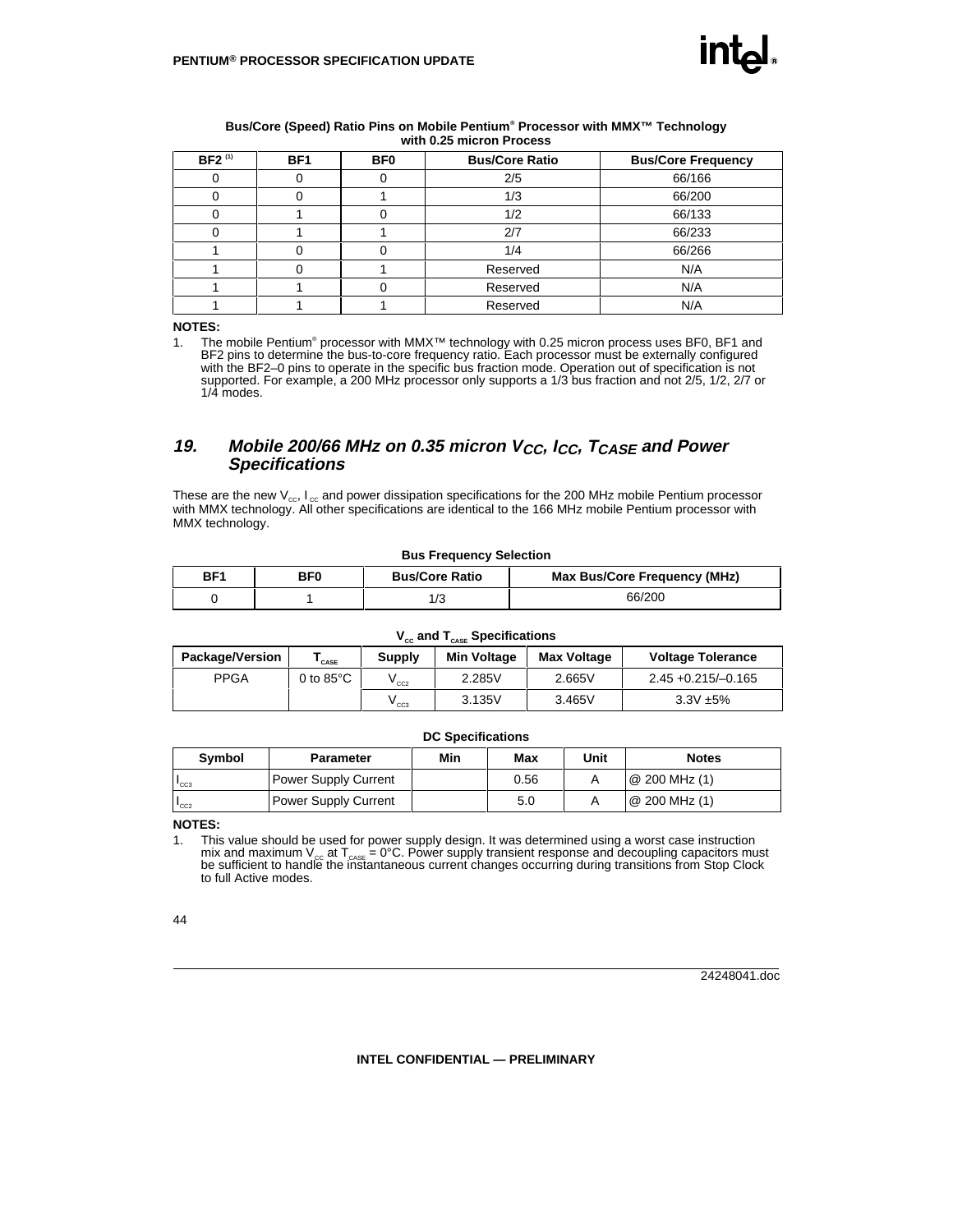| i ower Dissipation Requirements for Thermal Design            |               |             |       |                    |  |  |
|---------------------------------------------------------------|---------------|-------------|-------|--------------------|--|--|
| <b>Parameter</b>                                              | Typical $(1)$ | $Max^{(2)}$ | Unit  | <b>Notes</b>       |  |  |
| <b>Thermal Design Power</b>                                   | N/A           | 11.70       | Watts | @ 200 MHz $(6, 7)$ |  |  |
| <b>Active Power</b>                                           | 6.6           | N/A         | Watts | @ 200MHz $(5)$     |  |  |
| StopGrant and AutoHALT Power Down<br><b>Power Dissipation</b> | TBD           | 1.20        | Watts | @ 200 MHz $^{(3)}$ |  |  |
| Stop Clock Power Dissipation                                  | 0.02          | 0.05        | Watts | @ 200 MHz $(4)$    |  |  |

#### **Power Dissipation Requirements for Thermal Design**

#### **NOTES:**

- 1. This is the typical power dissipation in a system. This value is expected to be the average value that will be measured in a system using a typical device at VCC = 2.45V running typical applications. This value is highly dependent upon the specific system configuration.
- 2. Systems must be designed to thermally dissipate the maximum thermal design power unless the system uses thermal feedback to limit maximum power. The maximum thermal design power is determined using a worst case instruction mix with VCC2 = 2.45V and also takes into account the thermal time constants of the package.
- 3. Stop-Grant/AutoHALT Power Down Power Dissipation is determined by asserting the STPCLK# pin or executing the HALT instruction.
- 4. Stop Clock Power Dissipation is determined by asserting the STPCLK# pin and then removing the external CLK input. This is specified at a  $T_{\text{case}}$  of 50°C.
- 5. Active Power is the average power measured in a system using a typical device running typical applications under normal operating conditions at nominal  $\mathsf{V}_{\mathrm{cc}}$  and room temperature.
- 6. For TDP (typ), refer to the Mobile Design Considerations application note.
- 7. Thermal design power is referenced at nominal DC supply voltage normal values as shown (VCC2=2.45, VCC3=3.3V). System designers may choose to operate anywhere within the allowable VCC2 range (2.285V to 2.665V) as long as adequate decoupling is used to maintain the voltage tolerance within this range.

Common power supply voltages include:  $VCC2 = 2.45V + 0.215V - 0.165V$  and  $VCC3 = 3.3V + 5%$ .

The actual TDP value will be higher as the VCC2 nominal voltage is increased above a target value of 2.45V. Likewise, the actual TDP value will decrease as VCC2 is lowered below the target value of 2.45V. For example, a VCC2 of 2.5V will increase TDP(typ) by 300 mW.

# **20. Low Voltage 266 MHz on 0.25 micron Process Technology (for TCP only) VCC, ICC, TCASE and Power Specifications**

These are the  $V_{CC}$ ,  $I_{CC}$  and power dissipation specifications for the low voltage 266 MHz Pentium processor with MMX technology on 0.25 micron process technology.

#### **Bus Frequency Selection**

| BF2 | BF1 | BF0 | <b>Bus/Core Ratio</b> | Max Bus/Core Frequency (MHz) |
|-----|-----|-----|-----------------------|------------------------------|
|     |     |     |                       | 66/266                       |

| ີ<br><u>urul</u>       |                     |              |        |                           |                          |  |  |
|------------------------|---------------------|--------------|--------|---------------------------|--------------------------|--|--|
| <b>Package/Version</b> | <sup>I</sup> CASE   | Supply       |        | Min Voltage   Max Voltage | <b>Voltage Tolerance</b> |  |  |
| TCP                    | 0 to $95^{\circ}$ C | $\rm ^v$ CC2 | 1.665V | 1.935V                    | $1.8V + 7.5%$            |  |  |
|                        |                     | ∨ссз         | 2.375V | 2.625V                    | $2.5V \pm 5%$            |  |  |

#### **V<sub>cc</sub> and T<sub>oAse</sub> Specification**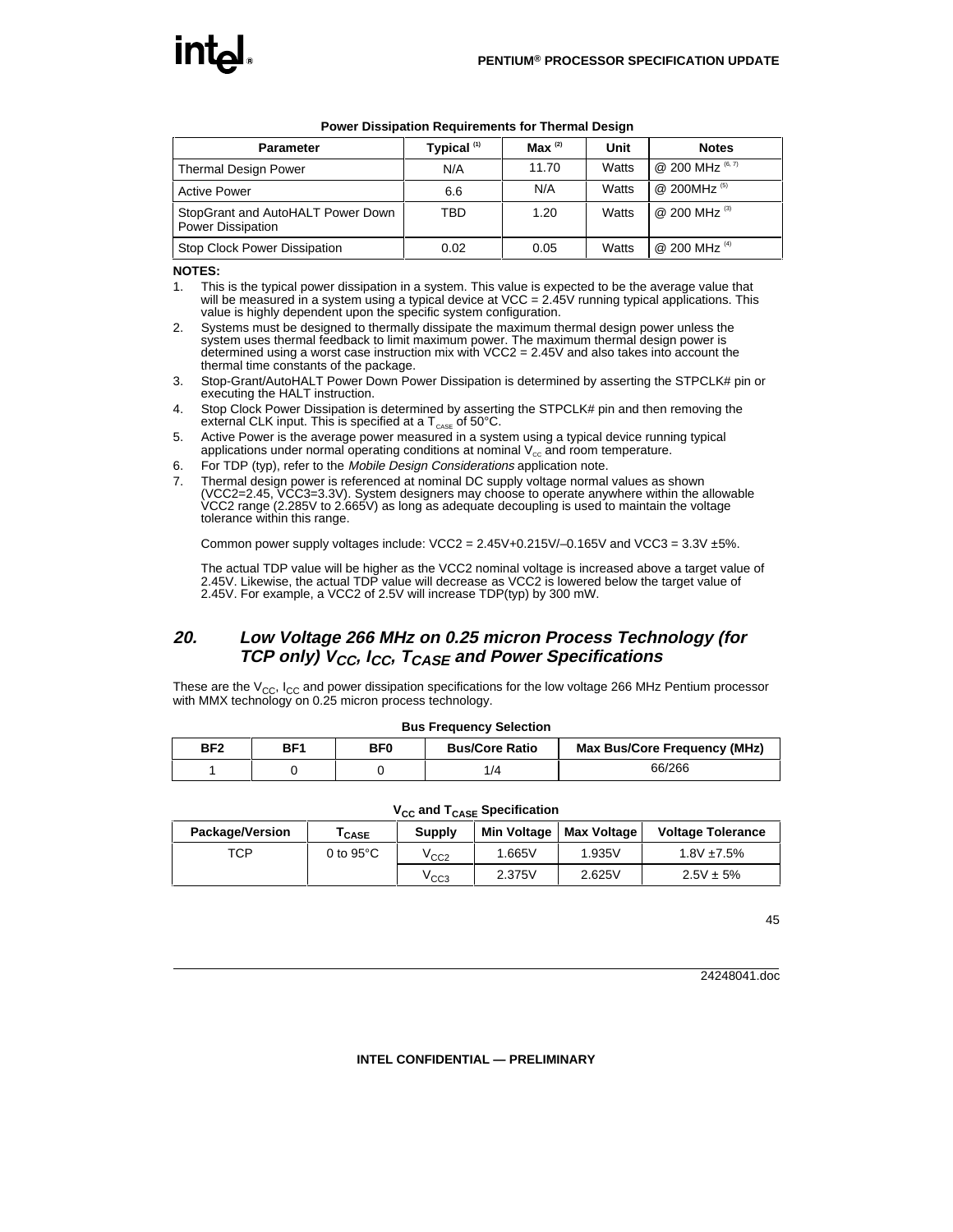

#### **DC Specifications**

| Symbol           | <b>Parameter</b>     | Min | Max | Units | <b>Notes</b>  |
|------------------|----------------------|-----|-----|-------|---------------|
| <sup>I</sup> CC2 | Power Supply Current |     | 3.5 |       | @ 266 MHz (1) |
| 'cсз             | Power Supply Current |     | 380 | mA    | @ 266 MHz (1) |

#### **NOTES:**

1. This value should be used for power supply design. It was determined using a worst case instruction mix and maximum V $_{\rm CC}$  at T $_{\rm CASE}$  = 0°C. Power supply transient response and decoupling capacitors<br>must be sufficient to handle the instantaneous current changes occurring during transitions from Stop Clock to full Active modes.

| <b>Parameter</b>                                        | Typical (1) | Max(2) | <b>Units</b> | <b>Notes</b>    |
|---------------------------------------------------------|-------------|--------|--------------|-----------------|
| <b>Thermal Design Power</b>                             | N/A         | 6.0    | Watts        | @ 266 MHz (6,7) |
| <b>Active Power</b>                                     | 3.4         | N/A    | Watts        | @ 266 MHz (5)   |
| Stop-Grant and AutoHALT Power<br>Down Power Dissipation | TBD         | 0.55   | Watts        | @ 266 MHz (3)   |
| Stop Clock Power Dissipation                            | TBD         | 0.60   | Watts        | @ 266 MHz (4)   |

#### **Power Dissipation Requirements for Thermal Design**

#### **NOTES:**

- 1. This is the typical power dissipation in a system. This value is expected to be the average value that will be measured in a system using a typical device at V<sub>CC</sub> = 1.8V running typical applications. This value is highly dependent upon the specific system configuration.
- 2. Systems must be designed to thermally dissipate the maximum thermal design power unless the system uses thermal feedback to limit maximum power. The maximum thermal design power is determined using worst case instruction mix with  $\rm V_{CC2}$  = 1.8V and also takes into account the thermal time constants of the package.
- 3. Stop-Grant/AutoHALT Power Down Power Dissipation is determined by asserting the STPCLK# pin or executing the HALT instruction.
- 4. Stop Clock Power Dissipation is determined by asserting the STPCLK# pin and then removing the external CLK input. This is specified at a  $T_{CASF}$  of 50°C.
- 5. Active Power is the average power measured in a system using a typical device running typical applications under normal operating conditions at nominal  $\mathsf{V}_{\mathsf{CC}}$  and room temperature.
- 6. For TDP (typ) refer to the Mobile Design Considerations application note.
- 7. Thermal design power is referenced at nominal DC supply voltage normal values at shown (V<sub>CC2</sub> = 1.8V, V<sub>CC3</sub> = 2.5V). System designers may choose to operate anywhere within the allowable V<sub>CC2</sub><br>range (1.75V to 2.04V) as long as adequate decoupling is used to maintain the voltage tolerance within this range.

Common power supply voltages include  $V_{CC2} = 1.8V \pm 7.5\%$  and  $V_{CC3} = 2.5V \pm 5\%$ .

Actual TDP value will be higher as  $V_{CC2}$  nominal voltage is increased above target value of 1.8V. Likewise, TDP value will decrease as  $\mathbb{V}_{\text{CC2}}$  is lowered below the target value of 1.8V.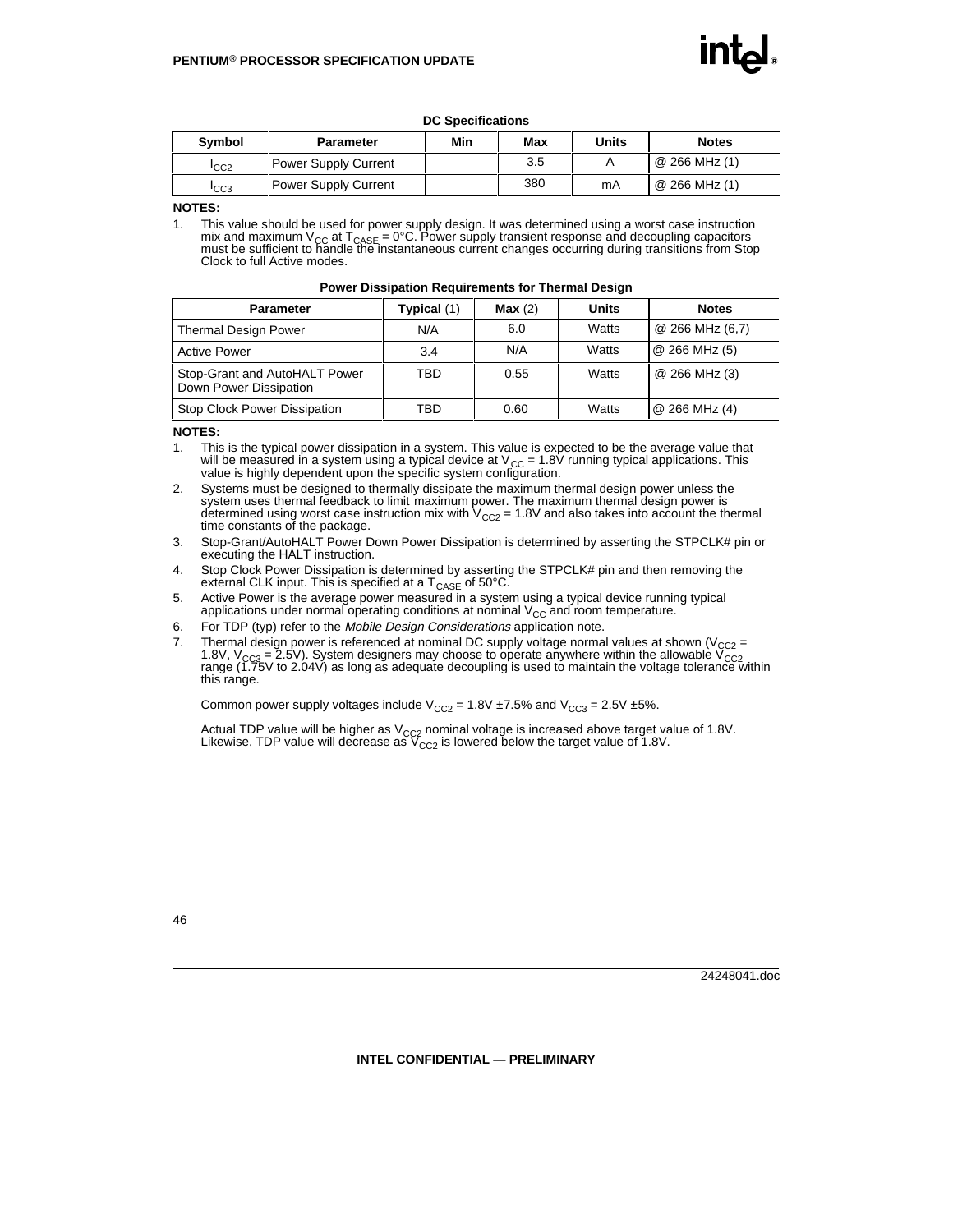# int

### **21. Mobile Pentium® Processor with MMX™ Technology on 0.25 micron Process at 300 MHz Specifications**

Following are the specifications for the 300 MHz mobile Pentium processor with MMX technology on 0.25 micron process. All other specifications remain the same as published in the Mobile Pentium® Processor with MMX<sup>™</sup> Technology on 0.25 micron Process datasheet (Order Number 243468).

#### **Bus Fraction (1)**

| BF <sub>2</sub> | BF1 | <b>BF0</b> | <b>Bus/Core Ratio</b> | Max Bus/Core Frequency (MHz) |
|-----------------|-----|------------|-----------------------|------------------------------|
|                 |     |            | 2/9                   | 66/300                       |

#### **NOTES:**

1. Each processor must be externally configured with the BF0–2 pins to operate in the specified bus fraction mode. Operation out of this specification is not supported.

| Symbol           | <b>Parameter</b>                                    | Min    | Max                                           | Unit |
|------------------|-----------------------------------------------------|--------|-----------------------------------------------|------|
|                  | Storage Temperature                                 | $-65$  | 150                                           | °C   |
|                  | Case Temperature Under Bias                         | $-65$  | 110                                           | °C   |
| V <sub>CC3</sub> | 2.5V Supply Voltage with respect to $V_{\text{eq}}$ | $-0.5$ | 3.2                                           |      |
| V <sub>CC2</sub> | 2.0V Supply Voltage with respect to Vss             | $-0.5$ | 2.8                                           |      |
| $V_{IN3}$        | 2.5V Only Buffer DC Input Voltage                   | $-0.5$ | $V_{CC3}$ +0.5 not to<br>exceed $V_{CC3}$ max |      |

#### **Absolute Maximum Ratings**

Following are the DC specifications:

#### **V<sub>cc</sub>** and T<sub>case</sub> Specifications

| Package/<br><b>Version</b> | CASE                | <b>Supply</b>    | Min    | Max    | Voltage<br><b>Tolerance</b> |
|----------------------------|---------------------|------------------|--------|--------|-----------------------------|
| TCP                        | 0 to $95^{\circ}$ C | V <sub>CC2</sub> | 1.850V | 2.150V | $2.0V + 7.5%$               |
|                            |                     | V <sub>CC3</sub> | 2.375V | 2.625V | $2.5V + 5%$                 |

#### **DC Specifications**

(See Table 4-3 for  $V_{CC}$  and  $T_{CASE}$  assumptions.)

| Symbol           | <b>Parameter</b>            | Min             | Max        | Unit | <b>Notes</b>     |
|------------------|-----------------------------|-----------------|------------|------|------------------|
| $V_{IL3}$        | Input Low Voltage           | $-0.3$          | 0.5        | V    |                  |
| $V_{IH3}$        | Input High Voltage          | $V_{CC3} - 0.7$ | $VCC3+0.3$ | V    | <b>TTL Level</b> |
| $V_{OL3}$        | <b>Output Low Voltage</b>   |                 | 0.4        | V    | TTL Level (1)    |
| V <sub>OH3</sub> | Output High Voltage         | $V_{CC3} -0.4$  |            | V    | TTL Level (2)    |
|                  |                             | $V_{CC3} - 0.2$ |            | V    | TTL Level $(3)$  |
| ICC3             | <b>Power Supply Current</b> |                 | 0.38       | A    | @ 300 MHz (4)    |
| ICC2             | Power Supply Current        |                 | 4.50       | A    | @ 300 MHz (4)    |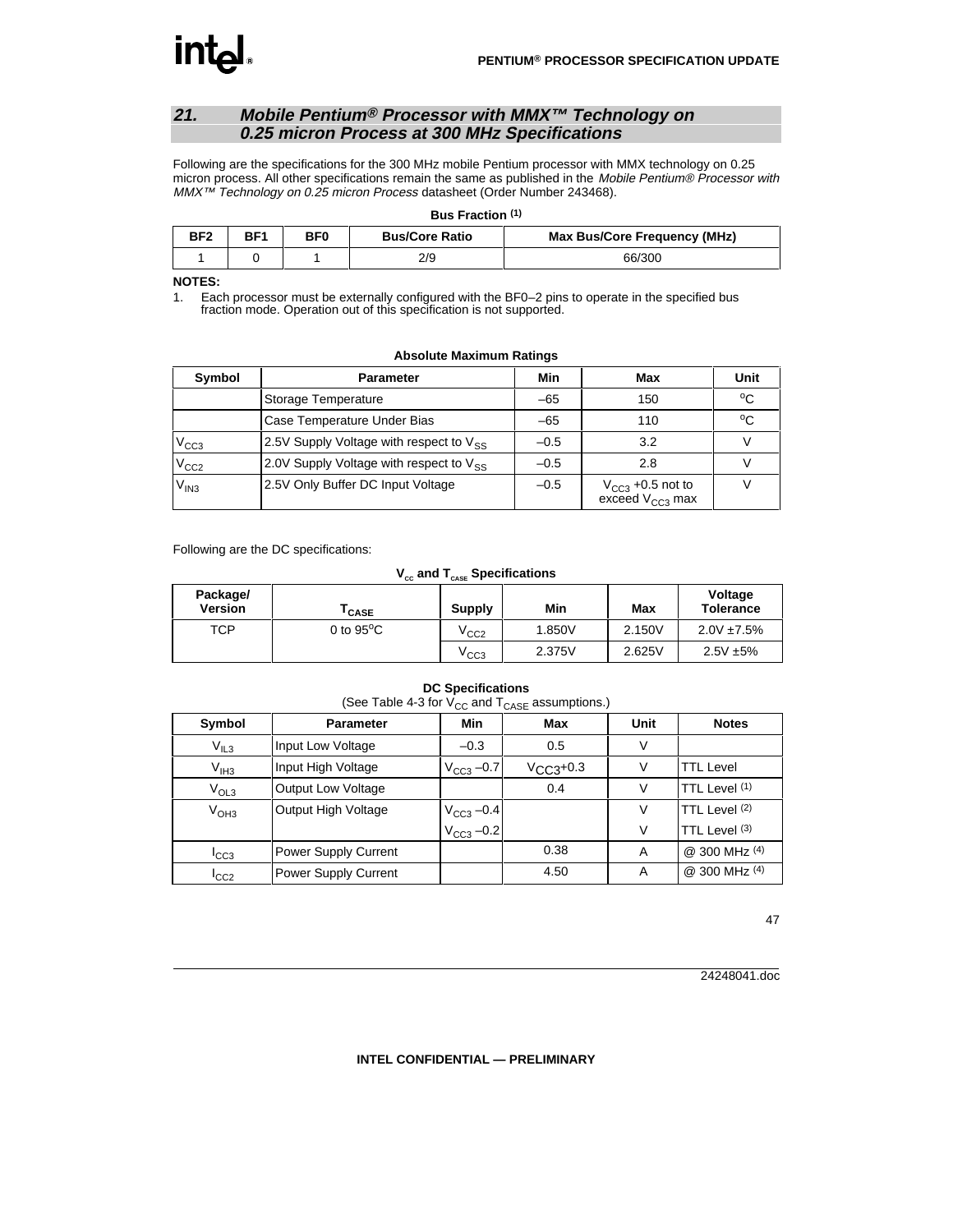#### **NOTES:**

- 1. Parameter measured at –4 mA.
- 2. Parameter measured at 3 mA
- 3. Parameter measured at 1 mA. Not 100% tested. Guaranteed by design.
- 4. This value should be used for power supply design. It was determined using a worst case instruction mix and maximum  $V_{CC}$  at  $T_{CAS}E = 0$ <sup>o</sup>C. Power supply transient response and decoupling capacitors must be sufficient to handle the instantaneous current changes occurring during transitions from Stop Clock to full Active modes.

Following are the power dissipation requirements:

#### **Parameter Typical (1) Max (2) Unit Notes** Thermal Design Power N/A | 8.4 | Watts | @ 300 MHz Active Power 5.1 N/A Watts @ 300 MHz Stop-Grant/AutoHALT Power Down Power Dissipation (3) TBD 0.75 Watts @ 300 MHz Stop Clock Power Dissipation (4) TBD 0.06 Watts @300 MHz

#### **Power Dissipation Requirements for Thermal Design**

#### **NOTES:**

- 1. This is the typical power dissipation in a system. This value is expected to be the average value that will be measured in a system using a typical device at V<sub>CC</sub> = 2.0V running typical applications. This<br>value is highly dependent upon the specific system configuration.
- 2. Systems must be designed to thermally dissipate the maximum thermal design power unless the system uses thermal feedback to limit maximum power of the Pentium® processor with MMX™ technology on 0.25µ process. The maximum thermal design power is determined using worst case instruction mix with V $_{\rm CC2}$  = 2.0V and also takes into account the thermal time constants of the package.
- 3. Stop-Grant/AutoHALT Power Down power dissipation is determined by asserting the STPCLK# pin or executing the HALT instruction. This is the power without snooping at V<sub>CC2</sub> = 2.0V and with TR12 bit 21<br>set. Stop-Grant/AutoHALT Power Down dissipation without TR12 bit 21 set may be higher. The Max rating may be changed in a later revision of this document.
- 4. Stop Clock power dissipation is determined by asserting the STPCLK# pin and then removing the external CLK input. This is specified at a  $T_{\text{CASE}}$  of 50°C.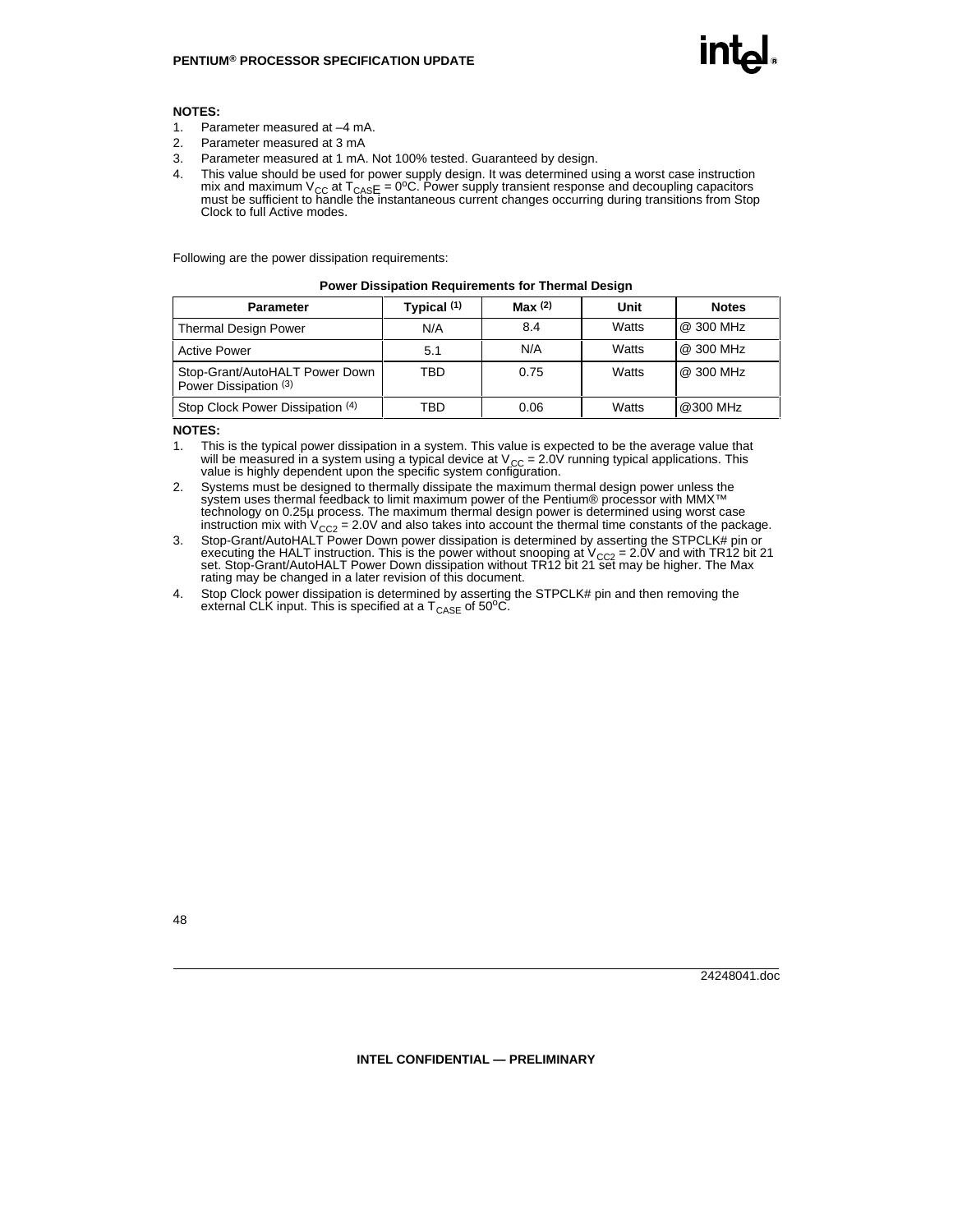# **S-SPECS**

# **1** *–* **21. Refer to Appendix A of the 1997 Pentium® Processor Family Developer's Manual (Order Number 241428)**

# **22. Min Valid Delay Data Bus D0** *–* **D63**

These are the new S Specs for the minimum valid delay for  $t_{12}$  of mobile Pentium processor with MMX technology.

| Symbol        | <b>Parameter</b> | <b>Bus Frequency</b> | <b>Normal Min Valid</b><br>Delay | <b>S-Spec Min</b><br><b>Valid Delav</b> |
|---------------|------------------|----------------------|----------------------------------|-----------------------------------------|
| •12           | $D0 - D63$       | 60 MHz               | $1.3$ ns                         | $1.1$ ns                                |
| $\frac{1}{2}$ | $D0 - D63$       | 66 MHz               | $1.3$ ns                         | 1.1 ns                                  |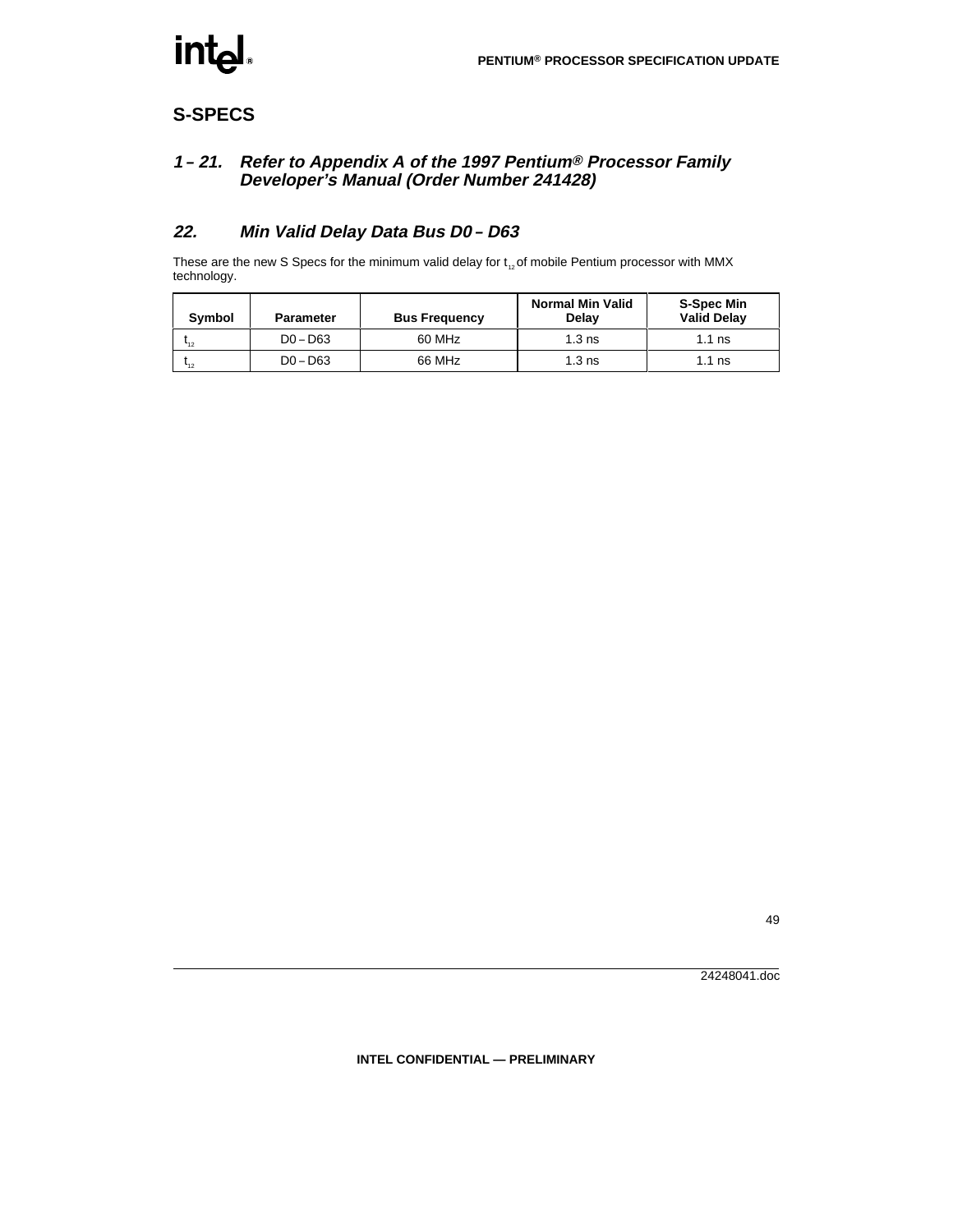# **ERRATA**

### **1** *–* **60. Refer to Appendix A of the 1997 Pentium® Processor Family Developer's Manual (Order Number 241428)**

# **61. REVISED ERRATUM: STPCLK#, FLUSH# or SMI# After STI**

**PROBLEM:** The STI specification says that external interrupts are enabled at the end of the next instruction after STI. However, external interrupts may be enabled before the next instruction is executed following STI if a STPCLK#, FLUSH# or SMI# is asserted and serviced before the instruction boundary of this next instruction.

**IMPLICATION:** External interrupts which are assumed blocked until after the instruction following STI may be recognized before this instruction executes.

**WORKAROUND:** None identified at this time.

**STATUS:** For the steppings affected, see the Summary Table of Changes at the beginning of this section.

### **62** *–* **78. Refer to Appendix A of the 1997 Pentium® Processor Family Developer's Manual (Order Number 241428)**

#### **79. Erroneous Debug Exception on POPF/IRET Instructions with a GP Fault**

**PROBLEM:** An erroneous debug exception can occur due to execution of a POPF or IRET instruction in virtual 8086 mode, if there is a data breakpoint set on the address pointed to by SS:ESP, and the POPF or IRET triggers a general protection fault. This occurs in virtual 8086 mode when the IOPL < 3, causing POPF and IRET to trap to the GP fault without accessing the stack. The data breakpoint set on the stack should not be triggered, but in fact it is incorrectly triggered as soon as the GP fault handler is entered.

**IMPLICATION:** This results in an invalid debug exception where the saved state (CS:EIP in the stack, or in the TSS in the case of a task-switch for interrupt 1) points to the first instruction of the GP Fault handler. This may confuse the debug monitor which expects to find a pointer to an instruction accessing the stack. Note this erratum only occurs during debugging and does not affect normal execution.

**WORKAROUND:** The debug monitor could be revised to detect this erratum, and to only perform an IRET when this erratum is detected as the cause of entry into the debugger.

**STATUS:** For the steppings affected see the Summary Table of Changes at the beginning of this section.

# **80. CR2 and CR4 Content upon Return from SMM**

**PROBLEM:** Control registers CR2 and CR4 should maintain values across breakpoints or interrupts. CR2 contains the page fault linear address. CR4 is used in protected mode to control operations such as virtual-8086 support, enabling I/O breakpoints, page size extension and machine check exceptions. If CR2 or CR4 are modified in SMM, the original contents of CR2 and CR4 prior to entering SMM are not restored when exiting SMM.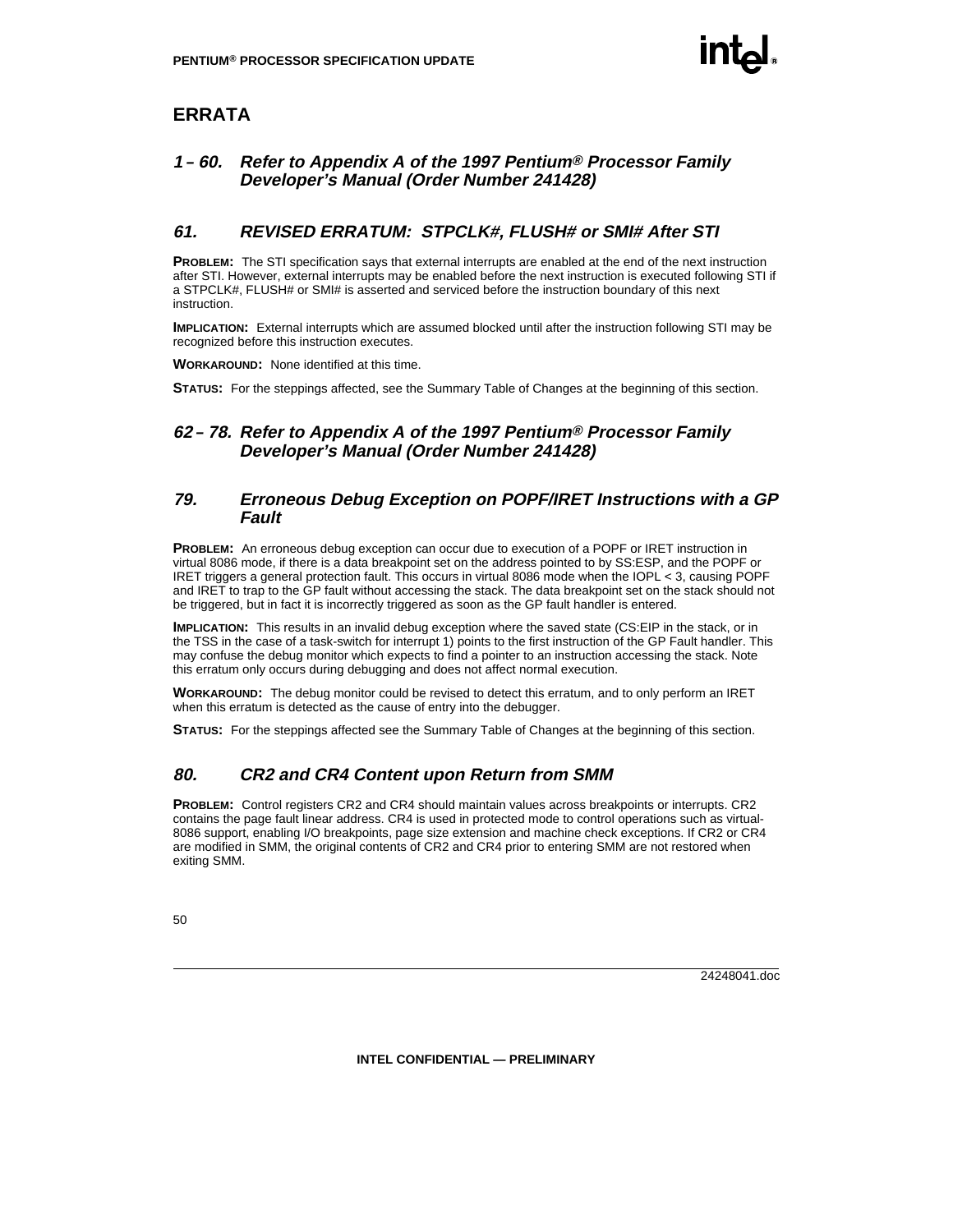# **inte**

**IMPLICATION:** If either CR2 or CR4 is modified during the execution of the SMM handler, the modified values will remain after a resume from the SMM handler. The new values in CR2 or CR4 may be unexpected.

**WORKAROUND:** If the SMM handler needs to modify CR2 or CR4, the handler should store the values of CR2 and CR4 upon entering the SMM handler and restore the values prior to the RSM instruction.

**STATUS:** For the steppings affected, see the Summary Table of Changes at the beginning of this section.

# **81. Invalid Operand with Locked CMPXCHG8B Instruction**

**PROBLEM:** The CMPXCHG8B instruction compares an 8 byte value in EDX and EAX with an 8 byte value in memory (the destination operand). The only valid destination operands for this instruction are memory operands. If the destination operand is a register the processor should generate an invalid opcode exception, execution of the CMPXCHG8B instruction should be halted and the processor should execute the invalid opcode exception handler. This erratum occurs if the LOCK prefix is used with the CMPXCHG8B instruction with an (invalid) register destination operand. In this case, the processor may not start execution of the invalid opcode exception handler because the bus is locked. This results in a system hang.

**IMPLICATION:** If an (invalid) register destination operand is used with the CMPXCHG8B instruction and the LOCK prefix, the system may hang. No memory data is corrupted and the user can perform a system reset to return to normal operation. Note that the specific invalid code sequence necessary for this erratum to occur is not normally generated in the course of programming nor is such a sequence known by Intel to be generated by commercially available software.

This erratum only applies to Pentium processors, Pentium processors with MMX technology, Pentium OverDrive® processors and Pentium OverDrive processors with MMX technology. Pentium Pro processors, Pentium II processors and i486<sup>™</sup> and earlier processors are not affected.

**WORKAROUND:** There are two workarounds for this erratum for protected mode operating systems. Both workarounds generate a page fault when the invalid opcode exception occurs. In both cases, the page fault will be serviced before the invalid opcode exception and thus prevent the lock condition from occurring. The implementation details will differ depending on the operating system. Use one of the following:

1. The first part of this workaround sets the first 7 entries (0-6) of the Interrupt Descriptor Table (IDT) in a non-writeable page. When the invalid opcode exception (exception 6) occurs due to the locked CMPXCHG8B instruction with an invalid register destination (and only then), the processor will generate a page fault if it does not have write access to the page containing entry 6 of the IDT. The second part of this workaround modifies the page fault handler to recognize and correctly dispatch the invalid opcode exceptions that are now routed through the page fault handler.

Part I, IDT Page Access:

- a. Mark the page containing the first seven entries (0-6) of the IDT as read only by setting bit 1 of the page table entry to zero. Also set CR0.WP (bit 16) to 1. Now when the invalid opcode exception occurs on the locked CMPXCHG8B instruction, the processor will check for write access due to the lock prefix and trigger a page fault since it does not have write access to the page containing entry 6 of the IDT. This page fault prevents the bus lock condition and gives the OS complete control to process the invalid operand exception as appropriate. Note that exception 6 is the invalid opcode exception, so with this scheme an OS has complete control of any program executing an invalid CMPXCHG8B instruction.
- b. Optional: If updates to entries 7-255 of the IDT occur during the course of normal operation, page faults should be avoided on writes to these IDT entries. These page faults can be avoided by aligning the IDT across a 4KB page boundary such that the first seven entries (0-6) of the IDT are on the first read only page and the remaining entries are on a read/writeable page.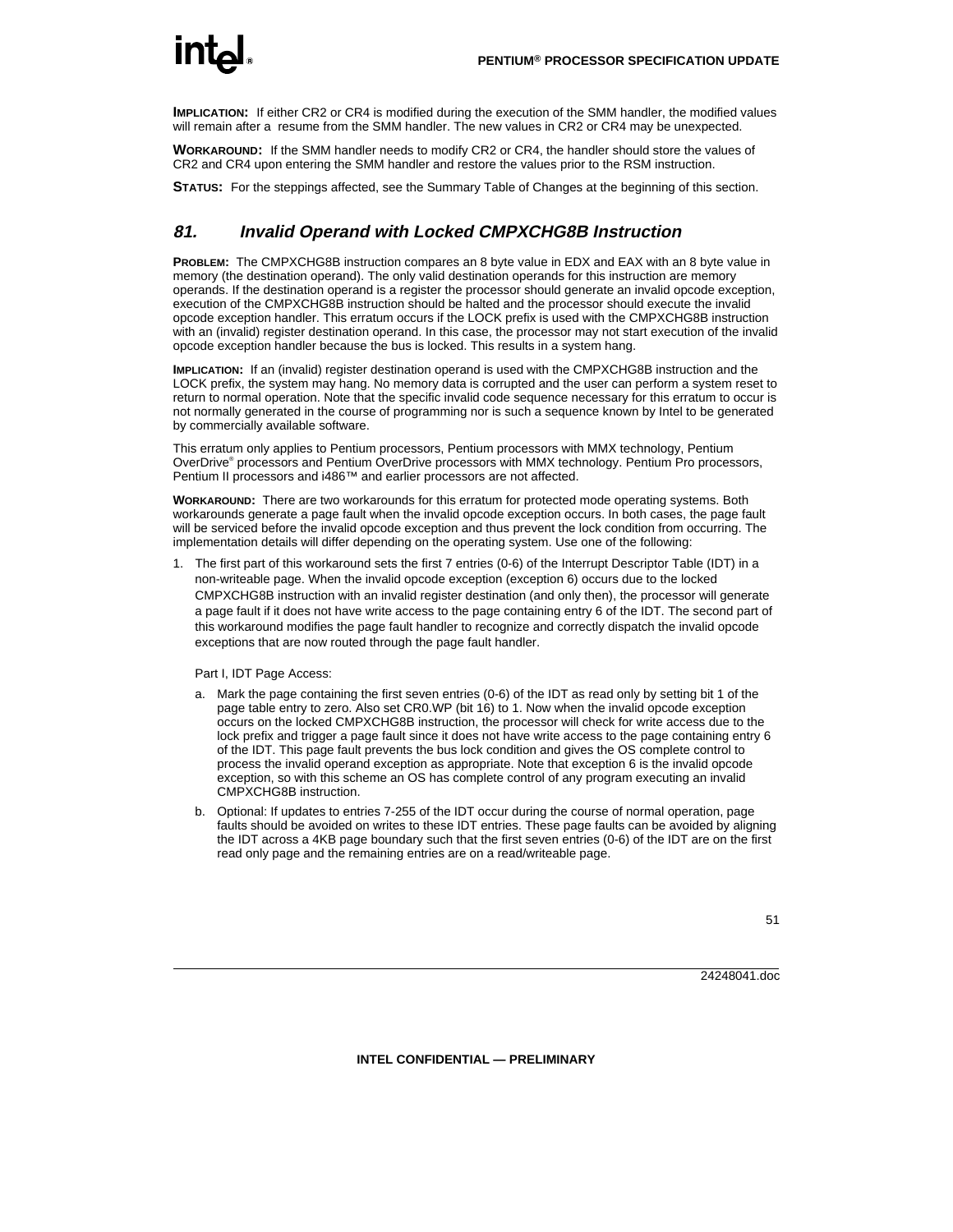- II, Page Fault Handler Modifications:
- a. Modify the page fault handler to calculate which exception caused the page fault using the fault address in CR2. If the error code on the stack indicates the exception occurred from ring 0 and if the address corresponds to the invalid opcode exception, then pop the error code off the stack and jump to the invalid opcode exception handler. Otherwise continue with the normal page fault handler.

OR

2. This workaround has two parts. First, the Interrupt Descriptor Table (IDT) is aligned such that any invalid opcode exception will cause a page fault (due to the page not being present). Second, the page fault handler is modified to recognize and correctly dispatch the invalid opcode exception and certain other exceptions that are now routed through the page fault handler.

Part I, IDT Alignment:

- a. Align the Interrupt Descriptor Table (IDT) such that it spans a 4KB page boundary by placing the first entry starting 56 bytes from the end of the first 4KB page. This places the first seven entries (0-6) on the first 4KB page, and the remaining entries on the second page.
- b. The page containing the first seven entries of the IDT must not have a mapping in the OS page tables. This will cause any of exceptions 0-6 to generate a page not present fault. A page fault prevents the bus lock condition and gives the OS complete control to process these exceptions as appropriate. Note that exception 6 is the invalid opcode exception, so with this scheme an OS has complete control of any program executing an invalid CMPXCHG8B instruction.

Part II, Page Fault Handler Modifications:

- a. Recognize accesses to the first page of the IDT by testing the fault address in CR2. Page not present faults on other addresses can be processed normally.
- b. For page not present faults on the first page of the IDT, the OS must recognize and dispatch the exception which caused the page not present fault. Before proceeding, test the fault address in CR2 to determine if it is in the address range corresponding to exceptions 0-6.
- c. Calculate which exception caused the page not present fault from the fault address in CR2.
- d. Depending on the operating system, certain privilege level checks and adjustments to the interrupt stack may be required before jumping to the normal exception handler in Step e below. If you are an operating system vendor, please contact your local Intel representative for more information.
- e. Jump to the normal handler for the appropriate exception.

Both workarounds should only be implemented on Intel processors that return Family=5 via the CPUID instruction.

# **82. Event Monitor Counting Discrepancy**

**PROBLEM:** The Pentium processor contains two registers which can count the occurrence of specific events used to measure and monitor various parameters that contribute to the performance of the processor. There is one condition where the counter does not operate as specified:

The "Stall on write to E or M state line" (event 011011) event counts the number of clocks the processor is stalled on a memory write to an E or M state line, while the write buffers are not empty, or EWBE# is negated. In order for event 011011 to accurately count stalled clocks cycles, it must ignore all other stall cases, such as TLB-miss. However, if data resides in the top 4 Kbyte of the physical address space, some stalls due to TLB-miss were also counted.

**IMPLICATION:** The event monitor counters report an inaccurate count for event 011011.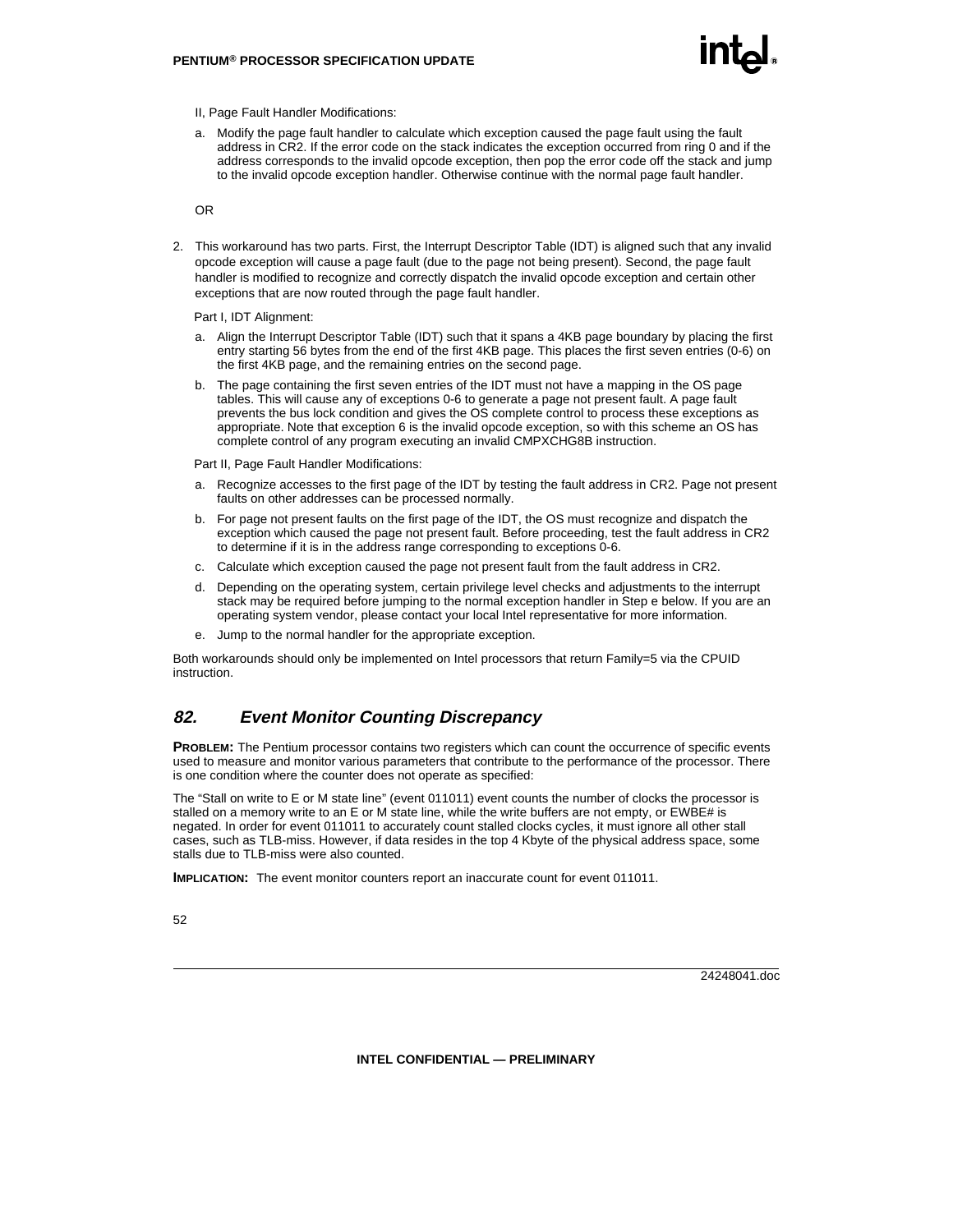# **inte**

**WORKAROUND:** Avoid mapping to the top 4 Kbytes of the address space, or physical page '0xFFFFF.

**STATUS:** For the steppings affected see the Summary Table of Changes at the beginning of this section.

# **83. FBSTP Instruction Incorrectly Sets Accessed and Dirty Bits of Page Table Entry**

**PROBLEM:** This erratum occurs only if a program does all of the following:

- 1. Paging is enabled.
- 2. The program uses 16-bit addressing inside a USE32 segment (requiring the 67H addressing override prefix) in order to wrap addresses at offsets above 64K back to the bottom of the segment.
- 3. The 10-byte BCD operand written to memory by the FBSTP instruction must actually straddle the 64K boundary. If all 10 bytes are either above or below 64K, the wrap works normally.

The result is that Accessed and Dirty bits of a Page Table entry are sometimes incorrectly set by the FBSTP instruction in case of a 16-bit address wraparound (Prefix 67H) within a 32-bit code segment. FBSTP does the wraparound, but the attributes of the next sequential Page Table entry are also set as if the page was accessed and written to.

**IMPLICATION:** An incorrectly set Accessed bit may cause a non-used page to be kept in memory. An incorrectly set Dirty bit may cause unnecessary disk write-back cycles.

**WORKAROUND:** None.

# **1DP** *–* **16DP. Refer to Appendix A of the Pentium® Processor Family Developer's Manual (Order Number 241428)**

# **17DP. Asserting FLUSH# May Cause a Processor Deadlock in a DP System with a 2/7 Bus Fraction**

**PROBLEM:** In a Dual Processing (DP) system, when FLUSH# is asserted by the system, the bus ownership is first transferred from the primary to the secondary processor. With ownership of the bus, the secondary processor starts to flush its L1 cache. Upon completion of the flush, the secondary processor then returns the bus ownership to the primary processor. Next, the secondary processor will go into a waiting loop until the primary processor finishes flushing its cache and generates the flush acknowledge special cycle. Finally, upon sampling the flush acknowledge special cycle from the primary processor, the secondary processor exits the waiting loop and both processors return to the normal DP mode.

However, FLUSH# may not function correctly due to an internal cycle alignment issue in DP mode when operating with a 2/7 bus fraction. Due to this erratum, the secondary processor fails to wait for the primary processor to release the bus, and initiates a new bus request before the primary processor finishes flushing its L1 cache. In this case, the primary processor does not have access to the bus and therefore cannot finish flushing its cache and cannot generate the flush acknowledgment special cycle; at the same time, the secondary processor has the bus but cannot resume operation until the primary processor issues the flush acknowledgement special cycle.

**IMPLICATION:** In a DP system which operates at 2/7 bus fraction, the usage of FLUSH# may cause primary and secondary processors to end up in a dead-lock situation.

**WORKAROUND:** While using the processors in 2/7 bus fractions and DP mode, do not use FLUSH#.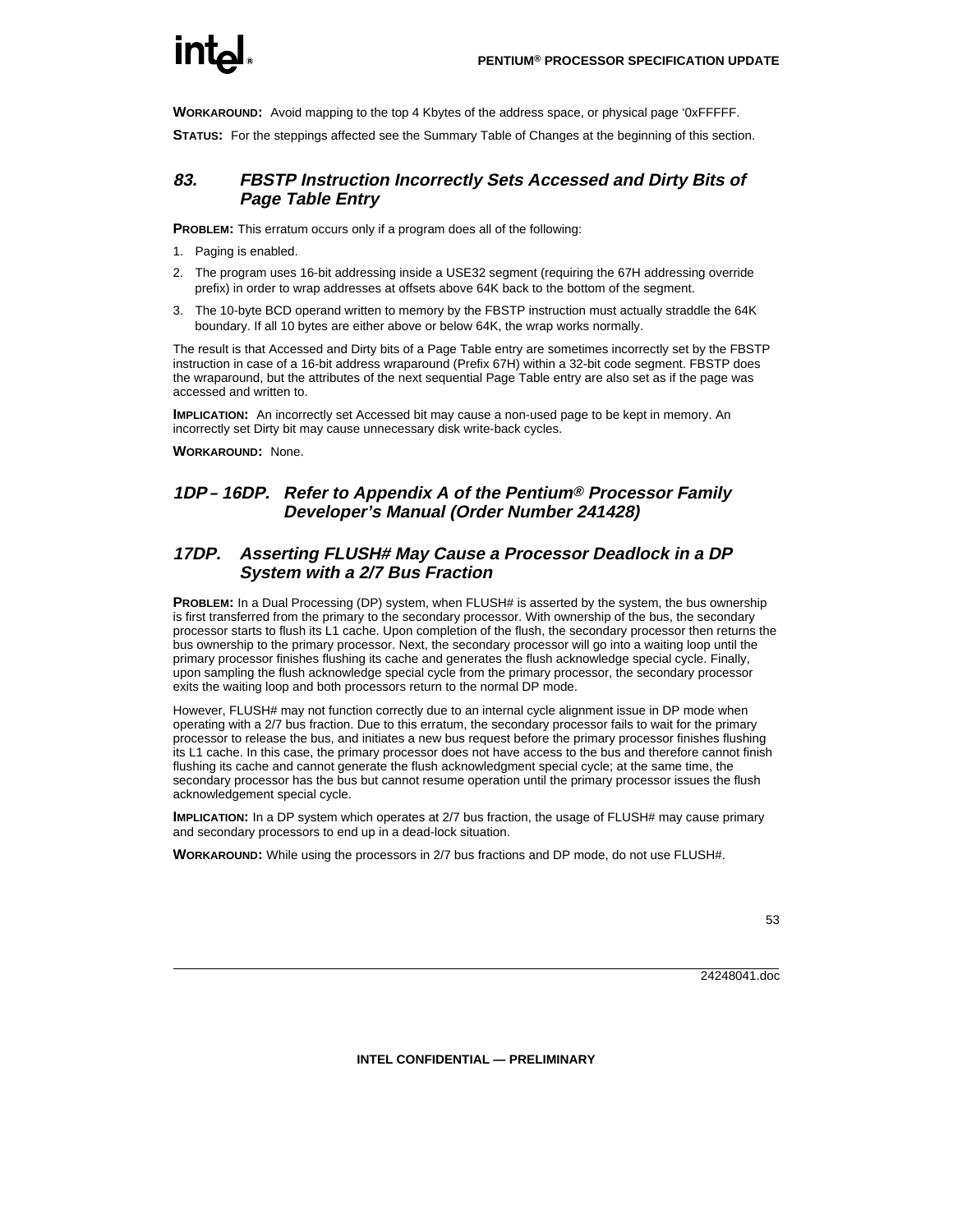

- **1AP** **19AP. Refer to Appendix A of the Pentium® Processor Family Developer's Manual (Order Number 241428)**
- **1TCP** **2TCP. Refer to Appendix A of the Pentium® Processor Family Developer's Manual (Order Number 241428)**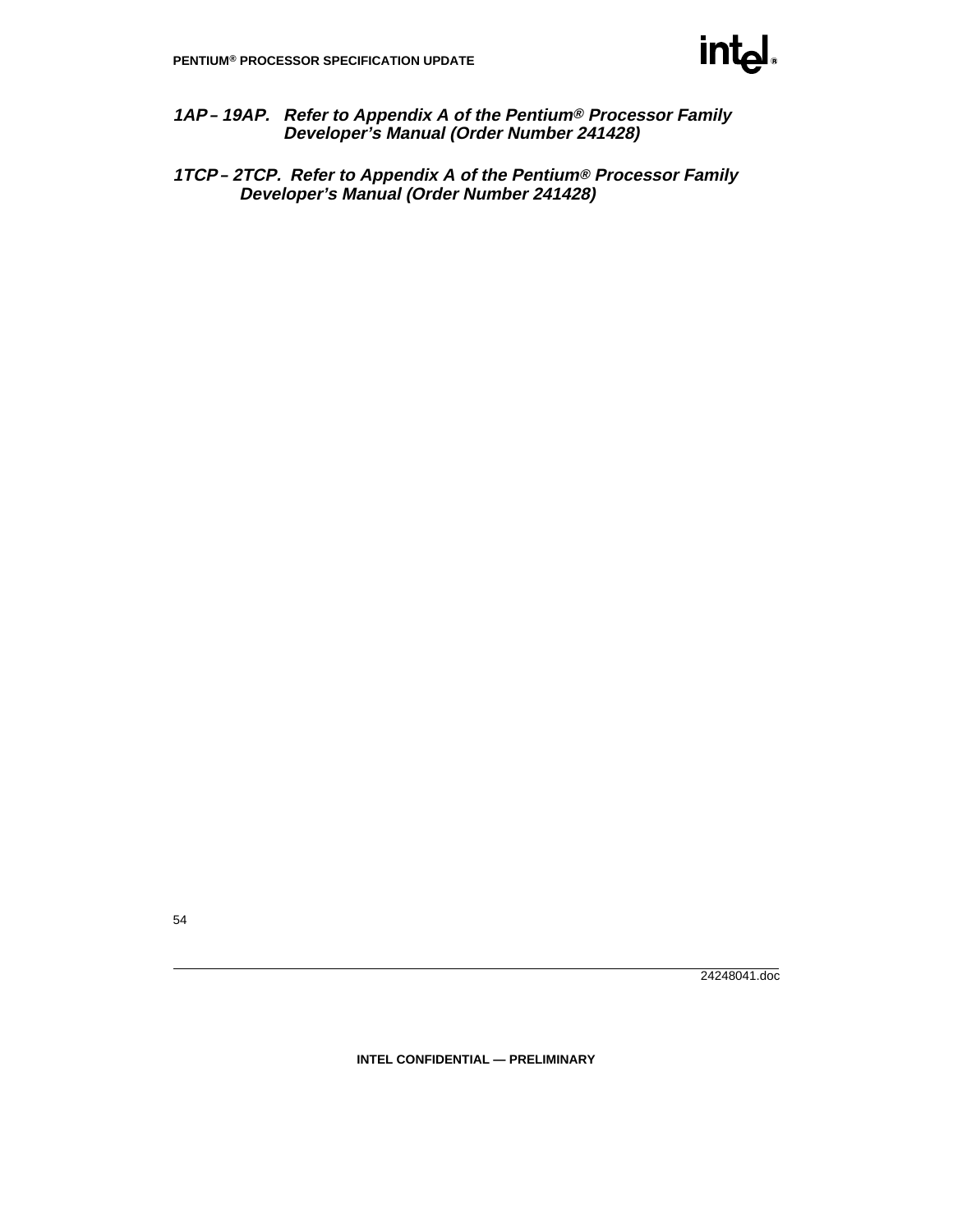# **SPECIFICATION CLARIFICATIONS**

# **1. Pentium® Processor's Response to Startup and Init IPIs**

The Pentium processor when used as a dual processor upgrade component, will require a STARTUP IPI to wake up this part after the following two situations:

1. After any assertion of RESET.

Or

2. After any assertion of INIT.

(The assertion of INIT could come from toggling the INIT pin or though an APIC IPI.)

In either case, the dual processor upgrade component will not jump to the RESET Vector, it will instead go into a halt state. If an INIT IPI is then sent to the halted upgrade component, it will be latched and kept pending until a STARTUP IPI is received. From the time the STARTUP IPI is received the CPU will respond to further INIT IPIs but will ignore any STARTUP IPIs. It will not respond to future STARTUP IPIs until a RESET assertion or an INIT assertion (INIT Pin or INIT IPI) happens again.

The Pentium processor when used as a primary processor, will never respond to a STARTUP IPI at any time. It will ignore the STARTUP IPI with no effects.

To shutdown the processors the operating system should only use the INIT IPI, STARTUP IPIs should never be used once the processors are running.

The following pseudo-code shows the generic algorithm for waking up Pentium processors, including 82489DX based systems, dual processor systems and multi-processor systems. The algorithm will work with future processors too.

```
BSP sends AP an INIT IPI
BSP DELAYs (10mSec)
If (APIC VERSION is not an 82489DX)
{
   BSP sends AP a STARTUP IPI
   BSP DELAYs (200uSec)
   BSP sends AP a STARTUP IPI
   BSP DELAYs (200uSec)
}
BSP verifies synchronization with executing AP
```
For additional information please refer to the Intel Multiprocessor Specification, Version 1.4 (Order Number 242016).

# **2. APIC Timer Use Clarification**

The APIC Timer functions correctly, but there is one timer "tick" that is a different pulse width than the other timer "ticks". The countdown performs correctly regardless of the divisor that is programmed, each of these ticks is of the same pulse width, but the last tick is held for just one single timer clock regardless of the divisor programmed. This results in a slightly inaccurate timer. This last tick pulse width is shown in the top diagram. The lower diagram shows how the accuracy of the timer will be corrected in a future stepping. This phenomenon occurs when the timer is used as a single shot generator as well.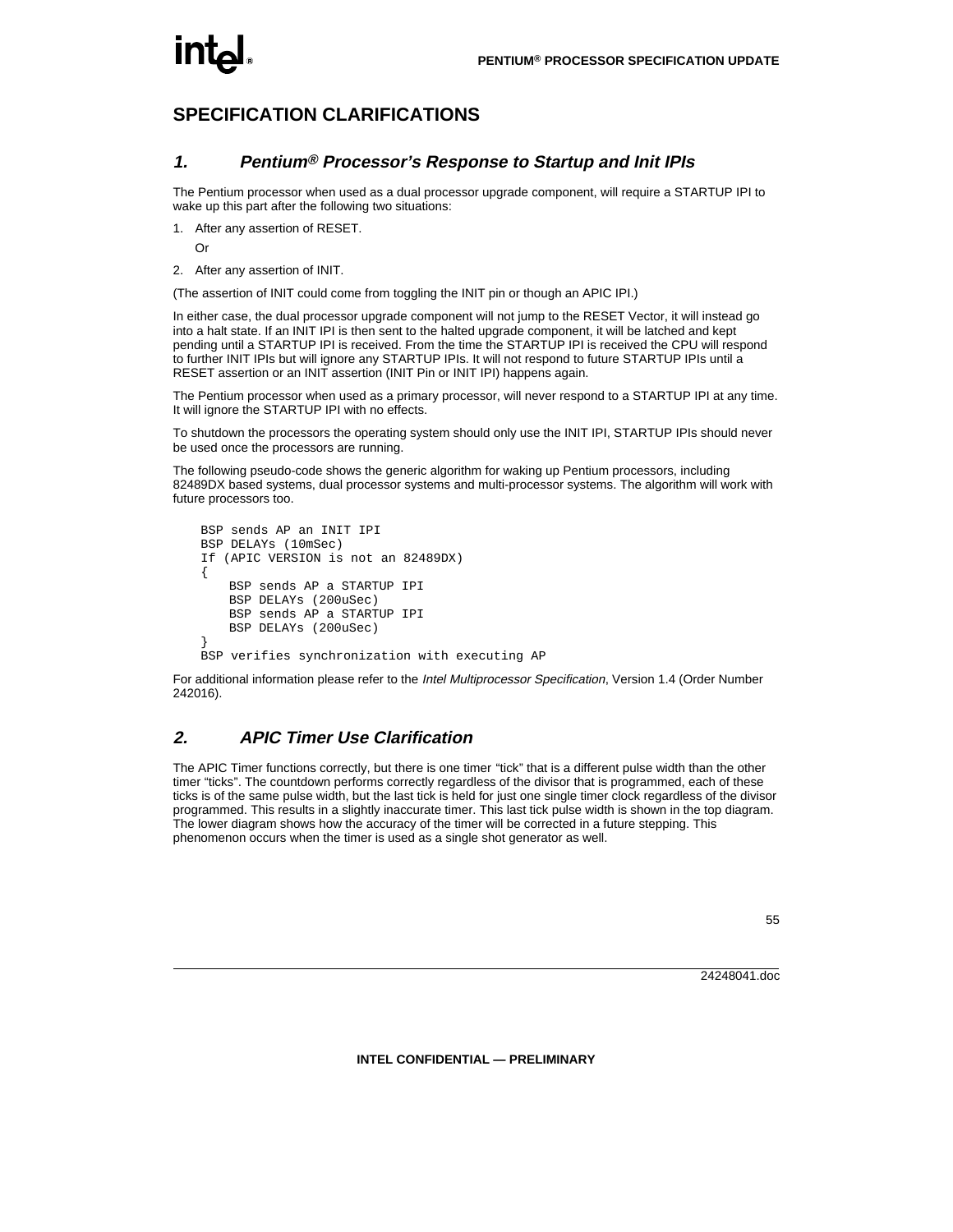

#### **NOTE**

The CPU Bus clock in which the CCR is loaded from the ICR occurs one clock after the ICR is loaded.



# **3. PICCLK Reflection May Cause APIC Checksum Errors and Dropped IPIs**

Many of the APIC errors that are listed in the erratum concern checksum errors on the APIC bus. This specification clarification is to address the elimination of checksum errors on the APIC bus. Doing so would reduce the error rate and would eliminate the possibility of dropping of Interprocessor Interrupts (IPI) due to multiple data errors on the same APIC message. Getting a single checksum error does not typically pose a problem, because the error will cause the APIC message will be resent, but if there is a high error rate then there is a possibility that the retries of the APIC messages may take up the bandwidth of the APIC bus some may be rescheduled or accidentally dropped. A system that performs in this manner has a fundamental design problem that needs to be corrected.

Most of the checksum errors observed are a result of the PICCLK not crossing the threshold cleanly, this can be tracked down to two possible issues: (1) PICCLK marginally meeting rise/fall time specification, and (2) reflections causing PICCLK to re-cross the threshold. Both of the problems are fairly easily solved, and a robust system design will typically show zero checksum errors in a 24 hour period during stress testing.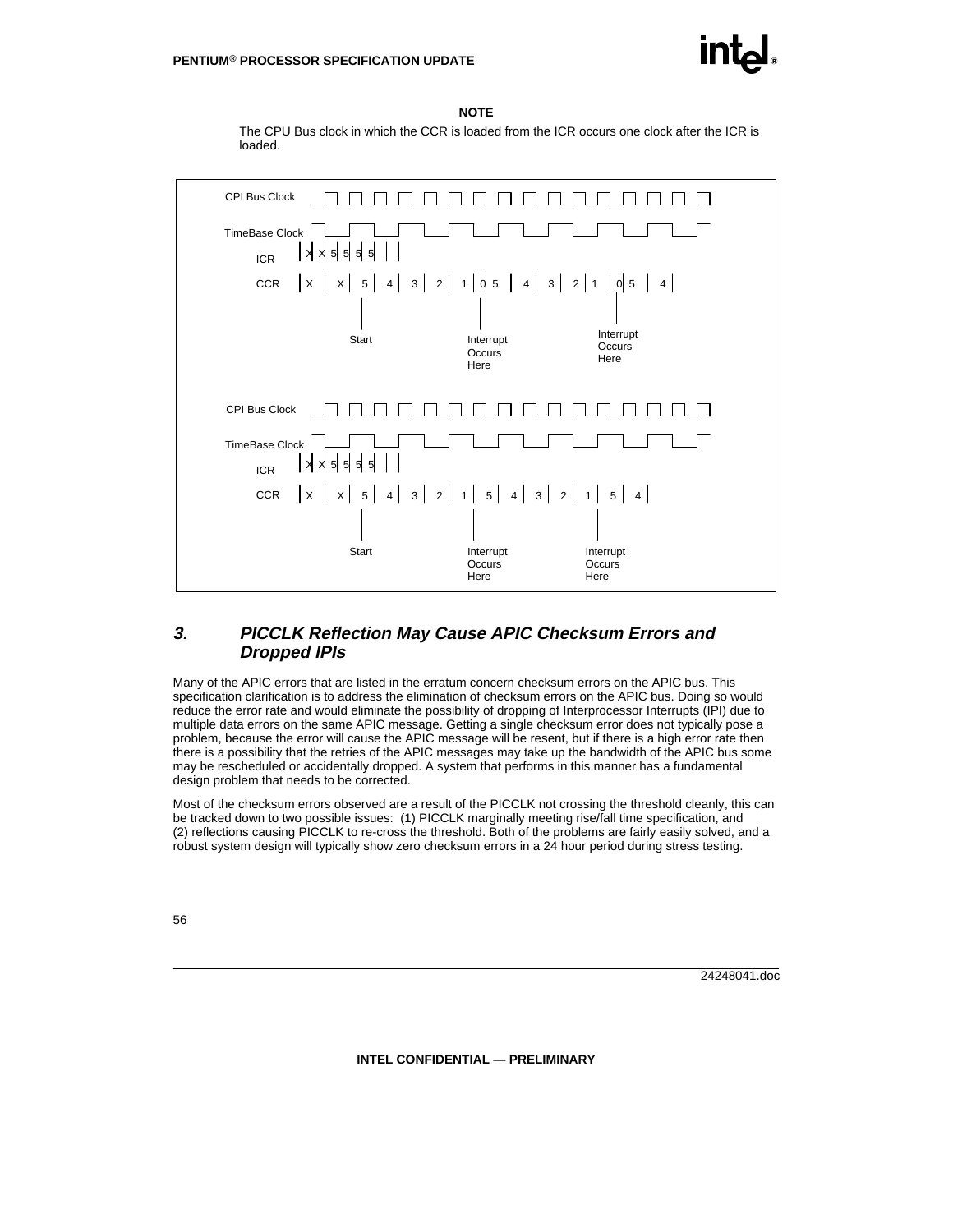The current specification for the rise/fall time of the PICCLK signal is shown in the timing tables as t<sub>60e</sub> and  $t_{\alpha}$  for all frequencies. This rise/fall time must be met to quarantee correct operation of the device. This rise/fall time should be verified at all receivers of the PICCLK signal. If a daisy chain type route is used with a large series termination resistor the rise/fall time at the devices near the driver end of the net are the most critical and should be checked. The high and low time specifications also need to be verified to meet the specification.

There is also a good chance that in a system using daisy chain route topologies that there will be reflections seen by receivers located close to the driver. It would be recommended to use a balanced star type route on clock signals like PICCLK to ensure there are no reflections that may re-cross any trip thresholds on the inputs to the CPU. The correct balanced route is based on both the length of the traces and the relative input capacitance loading presented by each device. It is also important to verify the selection of the correct series terminating resistors to dampen out any reflections on this line.

The values of the series resistances should be chosen using the following guidelines:

Single Receiver:

- 1. Driver and receiver on opposite ends of the trace.
- 2. R driver + R terminator =  $Z_0$ .

#### Multiple Receivers:

- 1. Trace has 1 branch per receiver, branches are of equal equivalent capacitive loads.
- 2. Branch as close as possible to the Driver.
- 3. For single termination resistor (n branches):
	- a. Place terminator as close to driver as possible.
	- b. R driver + R terminator =  $Zo / n$

4. For multiple termination resistors (n branches):

- a. Place terminators on each branch, as close to the branch point as possible.
- b.  $R_d$ river + R\_terminator / n = Zo / n

Even though PICCLK is a lower frequency clock this clock is still critical and should be routed with care and reflections at each node should be eliminated. More detailed clock routing techniques are available in the AP-479 Pentium™ Processor Clock Design application note (Order Number 241574).

#### **4. Boundary Scan RUNBIST Register Requires Initialization Prior to Use**

It has been found that the Reset cell of the Boundary Scan register is not correctly initialized prior to use. There is a failing result reported from running the RUNBIST Command through the Boundary Scan circuitry.

The IEEE 1149.1-1990 specification states, "Where a test data register (other than the Boundary Scan register) must be initialized prior to execution of the self-test this must occur at the start of the self-test without any requirement to shift data into the component."

To execute the TAP RUNBIST instruction:

- 1. Select "Sample/Preload" TAP instruction (XXXXXXXXX0001) and load the RESET BSCAN cell (cell #52) with '0'.
- 2. Shift in the "Runbist" TAP instruction move to and wait in the "run-test-idle" state for 2<sup>19</sup> clocks.
- 3. Examine the pass/fail status by advancing to the "shift-dr" state to read the runbist register.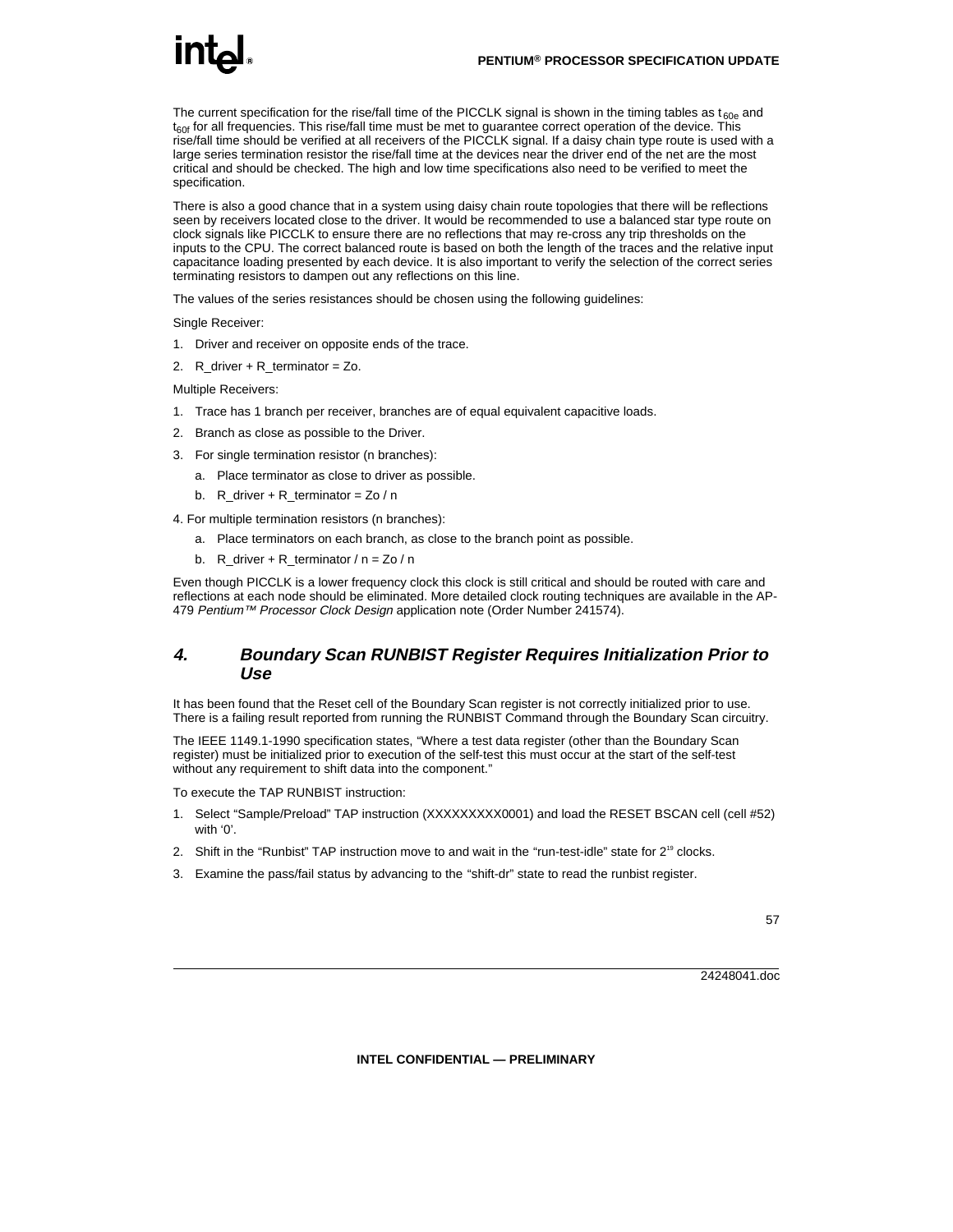

# **5. Only One SMI# Can Be Latched During SMM**

Section 20.1.4.2 of Volume 3 of the Pentium® Processor Family Developer's Manual correctly states that only one SMI# can be latched by the CPU while it is in SMM (end of second paragraph). However, Section 5.1.50 of Volume 1 of the manual in the SMI# pin definition incorrectly implies by the use of the plural that more than one SMI# request may be held pending during SMM. Thus the following changes will be implemented in the next revision of the Manual:

Section 20.1.4.2 of Volume 3, next to last sentence in the second paragraph, will have the underlined phrase added: "The first SMI# interrupt request that occurs while the processor is in SMM **(i.e. after SMIACT# has been asserted)** is latched, and serviced when the processor exits SMM with the RSM instruction."

Section 5.1.50 of Volume 1: The second paragraph of the Signal Description, that refers to SMI# requests held pending during SMM, will be replaced with the entire second paragraph of Section 20.1.4.2 of Volume 3.

# **6. APIC 8-Bit Access**

The following should be added to the Pentium**®** Processor Family Developer's Manual, Volume 3, Section 19.3.1.4. The APIC supports 32 bit sized, 32 bit aligned, read and write cycles to its registers. Therefore, all APIC registers should be accessed using 32-bit loads and stores. If a 32-bit APIC register is accessed with an 8 or 16 bit write cycle the result may be unpredictable. This implies that to modify a field, the entire 32-bit register should be read, the field modified, and the entire 32 bits written back.

# **7. LOCK Prefix Excludes APIC Memory Space**

In the Pentium**®** Processor Family Developer's Manual, Volume 3, page 25-216, the LOCK prefix is described. A line should be added at the end of the description as follows: The LOCK prefix has no effect on instructions that address the APIC memory space. Therefore, LOCK# is not asserted.

# **8. SMI# Activation May Cause a Nested NMI Handling**

In the Pentium**®** Processor Family Developer's Manual, Volume 3, Section 20.1.4.4, the following note should be added just before the last paragraph.

During NMI interrupt handling NMI interrupts are disabled. NMI interrupts are serviced and completed with IRET one at a time. When the processor enters SMM from the NMI interrupt handler, the processor saves the SMRAM State Save Map (e.g. contents of status registers) but does not save the attribute to keep NMI interrupts disabled. Potentially a NMI could be latched (while in SMM or upon exit) and serviced upon exit of SMM even though the previous NMI handler has still not completed. One or more NMI's could be nested in the first NMI handler. The interrupt handler should take this into consideration.

### **9. Code Breakpoints Set on Meaningless Prefixes Not Guaranteed to be Recognized**

The following should be added to the Pentium**®** Processor Family Developer's Manual, Volume 3, Section 17.3.1.1 (Instruction-Breakpoint Fault).

Code breakpoints set on meaningless instruction prefixes (a prefix which has no logical meaning for that instruction, e.g. a segment override prefix on an instruction that does not access memory) are not guaranteed to be recognized.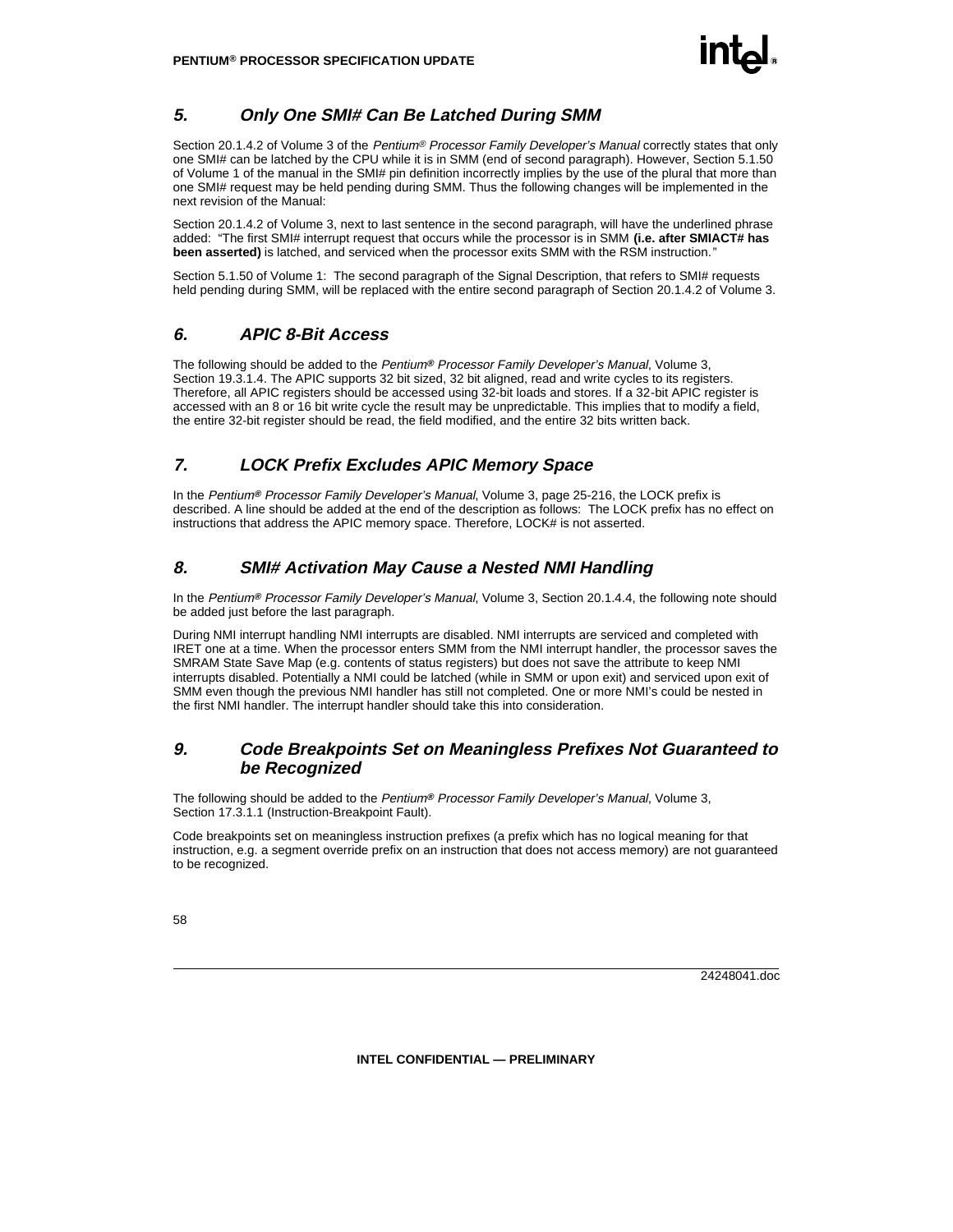Code breakpoints should be set on the instruction opcode, not on a meaningless prefix.

In the Pentium**®** Processor Family Developer's Manual, Volume 3, Sections 3-4 (Instruction Format) and 25.2 (Instruction Format), after "For each instruction one prefix may be used from each group. The effect of redundant prefixes (more than on prefix from a group) is undefined and may vary from processor to processor." The following should be added:

Some prefixes when attached to specific instructions have no logical meaning (e.g. a segment override prefix on an instruction that does not access memory). The effect of attaching meaningless prefixes to instructions is undefined and may vary from processor to processor.

# **10. Resume Flag Should Be Set by Software**

The lead-in sentences and first bullet of Section 14.3.3 in the Pentium**®** Processor Family Developer's Manual, Volume 3 should be replaced with the following:

The RF (Resume Flag) in the EFLAGS register should be used during debugging to avoid servicing an instruction breakpoint fault multiple times. RF works as follows:

The debug handler (interrupt #1) should set the RF bit in the EFLAGS image on the stack whenever it is servicing an instruction breakpoint fault (rather than a data breakpoint trap), and the breakpoint is being left in place. If this is not done, the CPU will return to execute the instruction, fault on the breakpoint again to interrupt #1, and so on.

The following should be added as fifth and sixth bullets:

- If a fault type breakpoint coincides with another fault (the instruction accesses a not present page, violates a general protection rule, etc.) one spurious repetition of the breakpoint will occur after the second fault is handled, even though the debug handler sets RF. As an optional debugging convenience, to avoid this occasional confusion, all interrupt handlers that could interact during debugging in this way can be modified by having them also set the RF bit in the EFLAGS image on their stack<sup>-</sup>
- The CPU, in branching to fault handlers under some circumstances, will set the RF bit in the EFLAGS image on the stack by hardware action. Exactly when the CPU does this is implementation specific and should not be relied upon by software. No problem is caused by setting this bit again if it is already set.

# **11. Data Breakpoints on INS Delayed One Iteration**

The Pentium**®** Processor Family Developer's Manual, Volume 3, last paragraph and sentence of Section 17.3.1.2 states, "Repeated INS and OUTS instructions generate a memory breakpoint debug exception trap after the iteration in which the memory address breakpoint location is accessed."

The sentence should read, "Repeated OUTS instructions generate a memory breakpoint debug exception trap after the iteration in which the memory address breakpoint location is accessed. Repeated INS instructions generate the memory breakpoint debug exception trap one iteration later".

# **12. When L1 Cache Disabled, Inquire Cycles are Blocked**

The last line in Table 18-2 in the Pentium**®** Processor Family Developer's Manual, Volume 3 presently reads "Invalidation is inhibited". This is part of the description of L1 cache behavior when it is "disabled" by setting CR0 bits CD = NW = 1. This line will be clarified to read "Inquire cycles (triggered by EADS# active) and resulting invalidation and any APCHK# assertions are inhibited."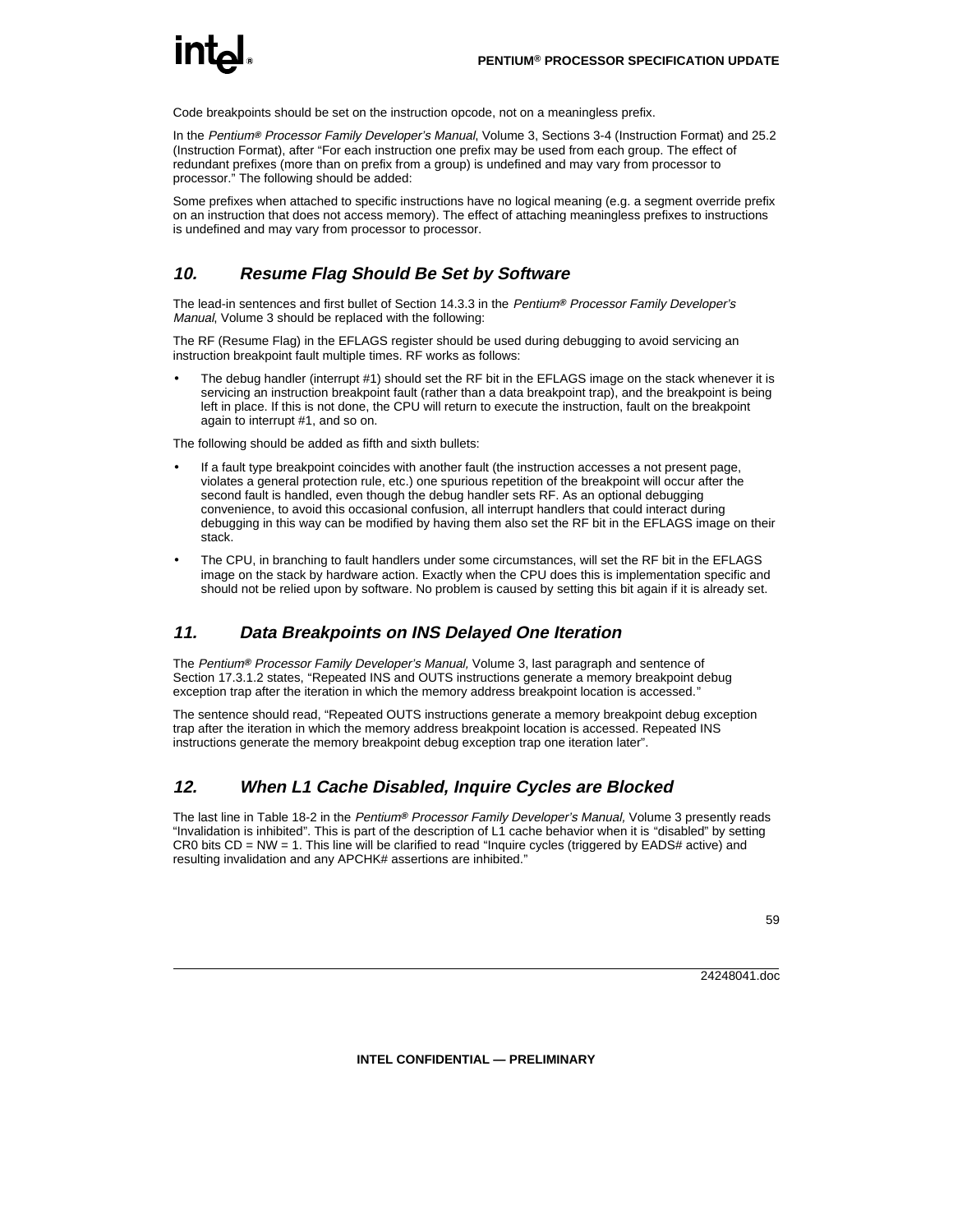### **13. Serializing Operation Required When One CPU Modifies Another CPU's Code**

A new subsection, 19.2.1, will be added to the Pentium**®** Processor Family Developer's Manual, Volume 3, titled Processor Modifying Another Processor's Code**,** and it will be referenced in the current subsection 18.2.3 on self modifying code.

A particular problem in memory access ordering occurs in a multiprocessing system if one processor (CPU1) modifies the code of another (CPU2). This obviously requires a semaphore check by CPU2 before executing in the area being modified, to assure that CPU1 is finished with the changes before CPU2 begins executing the changed code. In addition, it is necessary for CPU2 to execute a serializing operation after the semaphore allows access but before the modified code is executed. This is needed because the external snoops into CPU2 caused by the code modification by CPU1 will invalidate any matching lines in CPU2's code cache, but not in its prefetch buffers or execution pipeline. Note that this is different from the situation described in Section 18.2.3 on self-modifying code. When the CPU modifies its own code, the prefetch buffers and pipeline as well as the code cache are checked and invalidated if necessary.

### **14. For Correct Translations, the TLB Should be Flushed After the PSE Bit in CR4 Is Set**

Memory mapping tables may be changed by setting the page size extension bit in CR4 (bit 4). However if the TLB is not flushed after the CR4.PSE bit is set, it may provide an erroneous 4 Kbyte page translation rather than a new 4 Mbyte page translation, or the other way around. Therefore for correct translations, the TLB should be flushed by writing to CR3 after the CR4.PSE bit is set.

This will be added to the Pentium**®** Processor Family Developer's Manual, Volume 3, Sections 10.1.3 and 11.3.5.

### **15. When APIC Enabled, its 4K Block Should Not be Used in Regular Memory**

When the local APIC is enabled, it uses a 4 Kbyte memory mapped address block starting at 0FEE00000H for its control and status registers. Obviously one can't use the 4K block at 0FEE00000H in regular memory for data, because reads and writes would always go to the APIC registers instead. Not obviously, code placed in this location in memory usually is fetched correctly, because the bus unit normally distinguishes code fetches from APIC reads and puts the code fetches on the external bus. Nonetheless, this 4K block should not be used for code either, because in a case when the code fetch is backed off, the bus unit directs the recovered code fetch cycle to the APIC, resulting in interrupt 6, or unpredictable execution.

The following NOTE will be added as the last text in Section 19.3.1.4 in the Pentium**®** Processor Family Developer's Manual, Volume 3: "When the APIC is enabled, the 4K page in regular memory that overlays the 4K block assigned to the APIC should not be used, for either code or data."

### **16. Extra Code Break Can Occur on I/O or HLT Instruction if SMI Coincides**

If a code breakpoint is set on an I/O instruction, as usual the breakpoint will be taken before the I/O instruction is executed. If the I/O instruction is also used as part of an I/O restart protocol, I/O restart is enabled, and executing the instruction triggers SMI, RSM from the SMI handler will return to the start of the I/O instruction, and the code breakpoint will be taken again before the I/O instruction is executed a second time.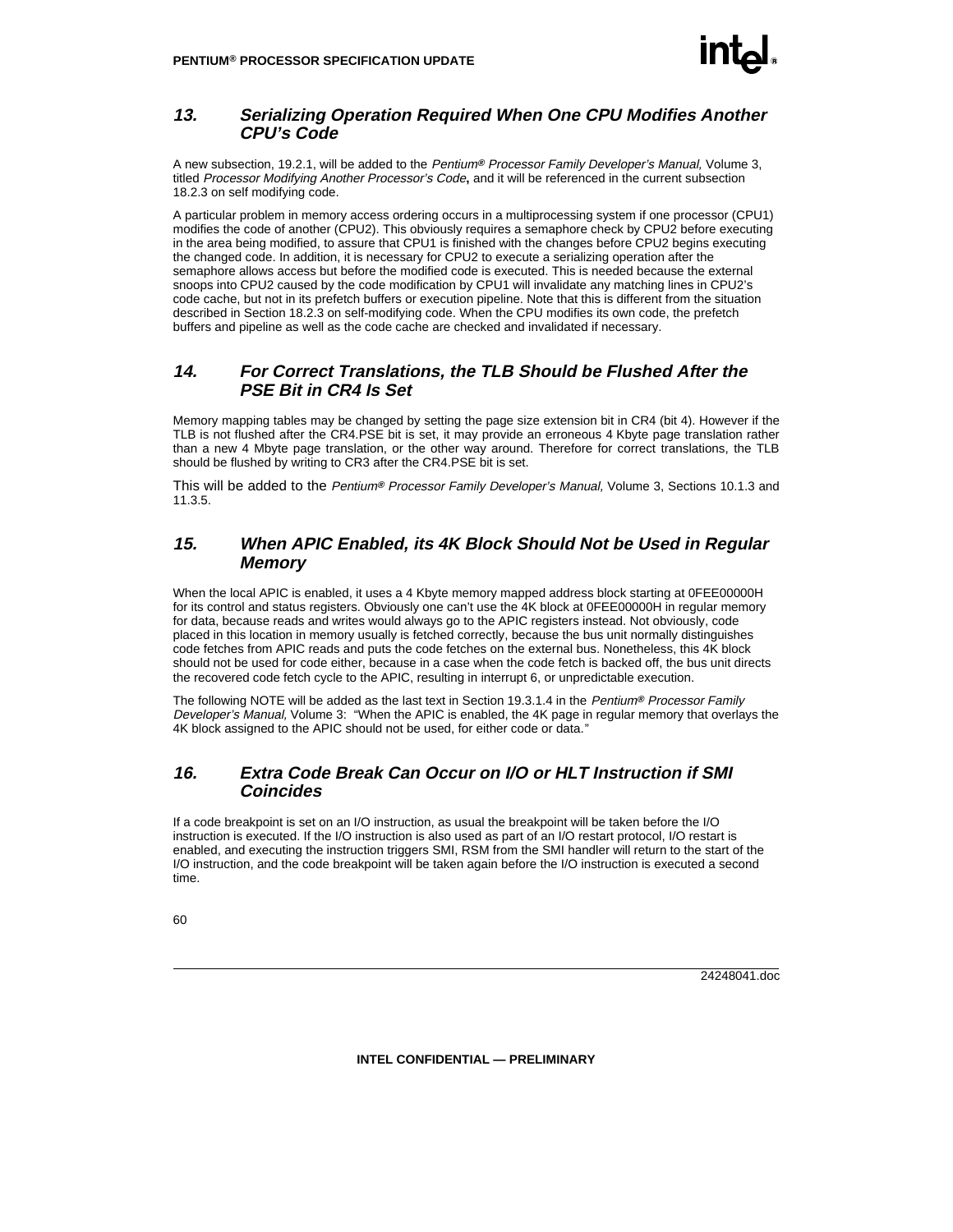Similarly, if a code breakpoint is set on an HLT instruction, the breakpoint will be taken before the processor enters the HLT state. If SMI occurs during this state, and the SMI handler chooses to RSM to the HLT instruction (the usual choice, for SMI to be transparent), the code breakpoint will be taken again before the HLT state is re-entered. In this case, other problems can occur, because an internal HLT flag remains set incorrectly. These problems are documented in Erratum # 55, case 2.

This information will be added to the end of Section 17.3.1.1, on "Instruction-Breakpoint Faults," in the Pentium**®** Processor Family Developer's Manual, Volume 3.

# **17. LRU May Be Updated for Non-cacheable Cycles**

The following will be added to the Pentium**®** Processor Family Developer's Manual, Volume 3, page 18-7:

Memory reads may update the LRU bits in the Pentium processor with MMX technology even if the cycle is non-cacheable. The LRU replacement mechanism is implementation specific and may vary between processors.

# **18. FYL2XP1 Does Not Generate Exceptions for X Out of Range**

The FYL2XP1 instruction is intended to be used only for taking the log of numbers very close to one, to provide improved accuracy. For X values outside of the FYL2XP1 instruction's valid range, the FYL2X instruction should be used instead. The present documentation of what happens when  $\bar{X}$  is outside of the FYL2XP1 instruction's valid range is inconsistent. For FYL2XP1, out of range behavior will be replaced by "If the ST operand is outside of its acceptable range, the result is undefined, and software should not rely on an exception being generated. Under some circumstances exceptions may be generated when ST is out of range, but this behavior is implementation specific and not guaranteed." The information on pages 7-15 and 25-161 of the Pentium**®** Processor Family Developer's Manual, Volume 3 will be clarified.

# **19. Enabling NMI Inside SMM**

Page 20-11 of the Pentium**®** Processor Family Developer's Manual Volume 3 states "Although NMI requests are blocked when the CPU enters SMM, they may be enabled through software by invoking a dummy interrupt and vectoring to an Interrupt Service Routine." This will be changed to: "Although NMI requests are blocked when the CPU enters SMM, they may be enabled by first enabling interrupts through INTR by setting the IF flag, and then by triggering INTR. Also, for the Pentium processor, exceptions that invoke a trap or fault handler will enable NMI inside of SMM. This behavior of exceptions enabling NMI within SMM is not part of the Intel Architecture, and is implementation specific".

# **20. BF[1:0] Must Not Change Values While RESET is Active**

Table 4-3 and page 2-49 of the Pentium**®** Processor Family Developer's Manual states that BF[1:0] must not change values while RESET is active. Page 5-18 of the Pentium**®** Processor Family Developer's Manual also states that BF[1:0] must meet a 1 mS setup time to the falling edge of RESET. Since RESET has to be active for at least 1ms, the setup time spec of 1mS is a subset of the specification in Table 4-3 and will be removed. t43a (BF[1:0] 1 mS setup time to the falling edge of RESET) will also be removed from Tables 7-8, 7-10, 7-12 and page 2-49.

The following will also be added to the "When Sampled/Driven" section on page 5-18:

Additionally, BF[1:0] must not change values while RESET is active.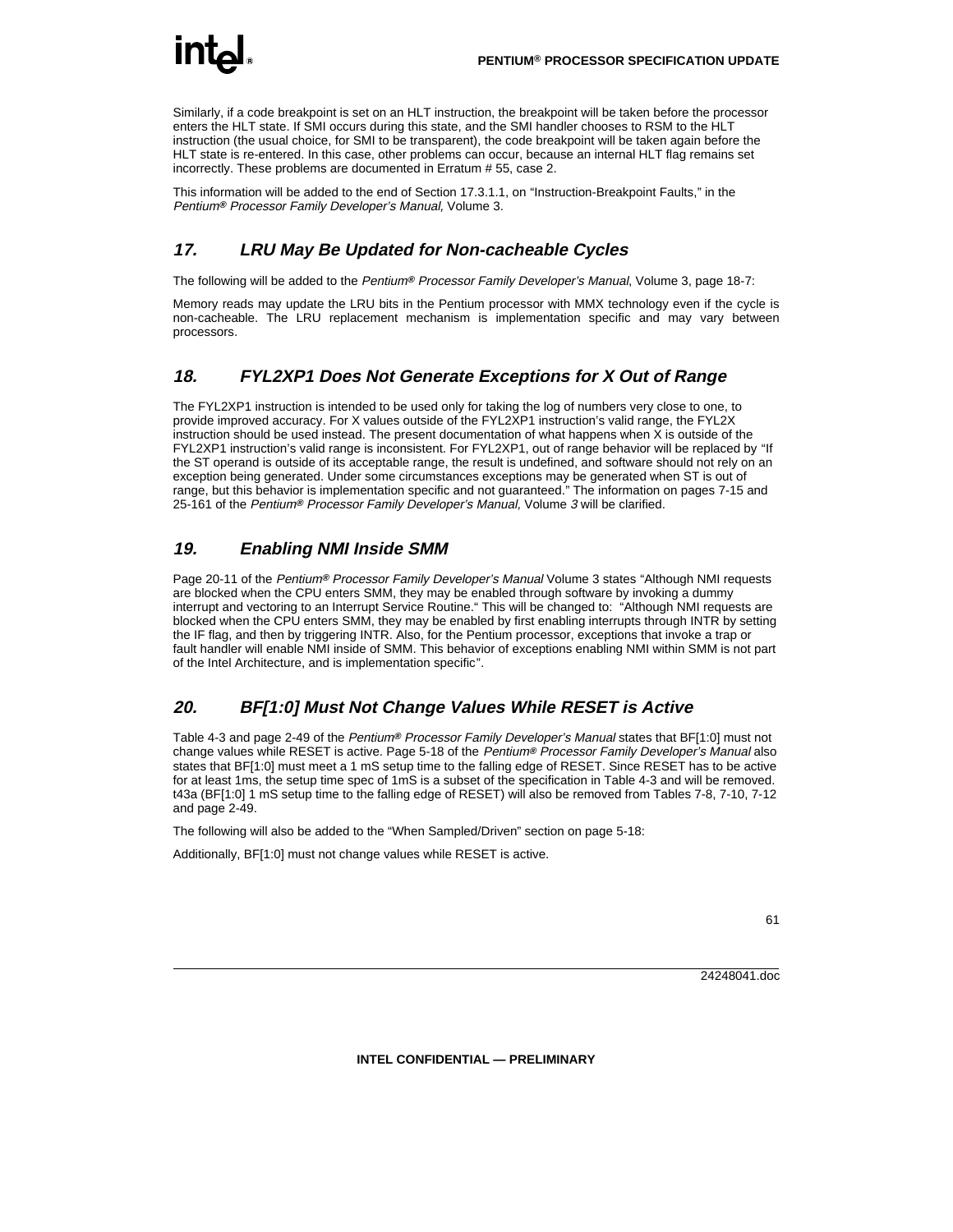

The following will be added to the end of the first paragraph on page 5-17 and to note 22 on page 7-27:

In order to override the internal defaults and guarantee that the BF[1:0] inputs remain stable while RESET is active, these pins should be strapped directly to or through a pullup/pulldown resistor to Vcc<sub>3</sub> or ground. Driving these pins with active logic is not recommended unless stability during RESET can be guaranteed.

On pages 3-1 and 5-80, the sentence starting with "During power up, RESET must be asserted while  $V_{cc}$ ..." will be modified as follows:

During power up, RESET should be asserted prior to or ramped simultaneously with the core voltage supply to the processor.

### **21. Active A20M# During SMM**

Section 14.3.3. of the 1997 Pentium**®** Processor Family Developer's Manual describes two considerations when using the A20M# input and SMM when SMRAM is relocated above 1 Megabyte. The system designer must ensure that A20M# is de-asserted on entry into SMM. A20M# must be driven inactive before the first cycle of the SMM state save, and must be returned to its original level after the last cycle of the SMM state restore. This can be done by blocking the assertion of A20M# whenever SMIACT# is active.

The following will be added to the end of Section 14.3.3:

In addition to blocking the assertion of A20M# whenever SMIACT# is active, the system must also quarantee that A20M# is de-asserted at least one I/O clock prior to the assertion of SMIACT#. The processor may start the SMM state save as soon as SMIACT# is asserted. Processors faster than 200 MHz may not have enough time to recognize the de-assertion of A20M# before starting the SMM state save. As a result, this may cause the processor to start the first few cycles of the SMM state save with A20M# asserted. To avoid this, the system designer can use either of the following:

- 1. When relocating the SMRAM above 1 Megabyte, ensure that the SMRAM does not coincide with any odd megabyte addresses. (Note that systems which use A20M# and SMM but do not relocate SMRAM above 1 Megabyte are not affected.)
- 2. Use external logic to prevent the assertion of SMI to the processor until A20M# is de-asserted (and guarantee that A20M# remains de-asserted while in SMM).

Note that the A20M# input must also meet setup and hold times in order to be recognized in a specific clock.

# **22. POP[ESP] with 16-bit Stack Size**

In the Pentium<sup>®</sup> Pro Family Developer's Manual, Volume 2: Programmer's Reference Manual and the Intel Architecture Software Developer's Manual, Volume 2: Instruction Set Reference, the section regarding "POP–Pop a Value from the Stack", the following note in incomplete:

"If the ESP register is used as a base register for addressing a destination operand in memory, the POP instruction computes the effective address of the operand after it increments the ESP register."

It should read as follows:

"If the ESP register is used as a base register for addressing a destination operand in memory, the POP instruction computes the effective address of the operand after it increments the ESP register. In the case of a 16-bit stack where ESP wraps to 0h as a result of the POP instruction, the resulting location of the memory write is processor family specific."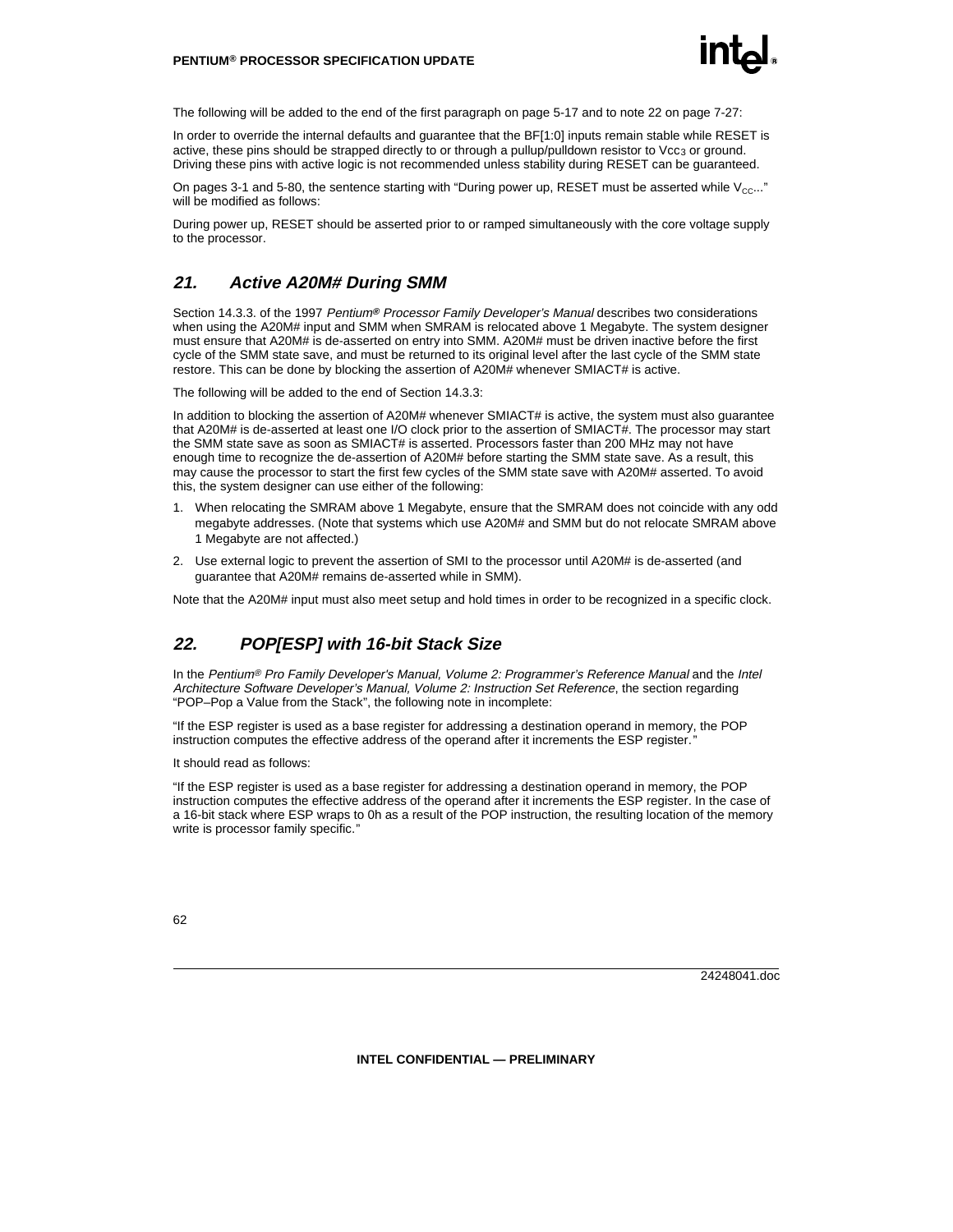# **inte**

In Section 15.12.1. of the Pentium® Pro Family Developer's Manual, Volume 3: Operating System Writer's Guide and Section 17.23.1. of the Intel Architecture Software Developer's Manual, Volume 3: System Programming Guide, add a new section:

#### **A POP-to-memory instruction, which uses the stack pointer (ESP) as a base register.**

For a POP-to-memory instruction that meets the following conditions:

- 1. The stack segment size is 16-bit,
- 2. Any 32-bit addressing form with the SIB byte specifying ESP as the base register, and
- 3. The initial stack pointer is FFFCh(32-bit operand) or FFFEh (16-bit operand) and will wrap around to 0h as a result of the POP operation,

The result of the memory write is processor family specific. For example, in Pentium II and Pentium Pro processors, the result of the memory write is to SS:0h plus any scaled index and displacement. In Pentium and Intel486 processors, the result of the memory write may be either a stack fault (real mode or protected mode with a stack segment size of 64 Kbytes), or write to SS:10000h plus any scaled index and displacement (protected mode and stack segment size exceeds 64 Kbytes).

# **23. Pin #11 and Pin #190 (TCP Package) Connection**

Design Consideration for mobile Pentium processor with MMX technology on 0.25 micron process only:

Pin #11 ( $V_{CC2}$ ) and pin #190 ( $V_{CC2}$ ) on the mobile Pentium processor with MMX technology on 0.25 micron process can be connected to either  $V_{CC2}$  or  $V_{CC3}$ .

When connected to  $V_{CC2}$ , there is a minor increase in leakage current (up to 300 µA) on pin #11 and pin #190. To avoid the incremental leakage current, it is recommended to connect these pins to  $V_{cc3}$ . In addition, for future low power offerings of mobile Pentium processors with MMX technology, pin #11 and pin #190 should be tied to  $V_{CC3}$  to allow for maximum margin in the  $V_{\text{H}}$  spec.

# **24. Line Fill Order Optimization Revision**

In Section 3.5.3 of the *Intel Architecture Optimization Manual*, the following passage is incomplete:

"For Pentium processors with MMX technology, Pentium Pro and Pentium II processors, data is available for use in the order that it arrives from memory. If an array of data is being read serially, it is preferable to access it in sequential order so that each data item will be used as it arrives from memory. On Pentium processors, the first 8-byte section is available immediately, but the rest of the cache line is not available until the entire line is read from memory."

Instead, it should read as follows:

"For Pentium processors with MMX technology, Pentium Pro and Pentium II processors, data is available for use in the order that it arrives from memory. On these processors, if an array of data is being read serially, it is preferable to access it in sequential order so that each data item will be used as it arrives from memory. On Pentium processors, the first 8-byte section is available immediately after it arrives from memory, but the rest of the cache line is not available until the entire line is read from memory. If an array of data is being read serially, it is often preferable to pre-fetch portions of the array mapping to other cache lines. The first 8-byte section of the other cache line will be available for use immediately after it arrives from memory. This technique can be used to effectively hide the latency associated with accessing the last three 8-byte sections of the cache line."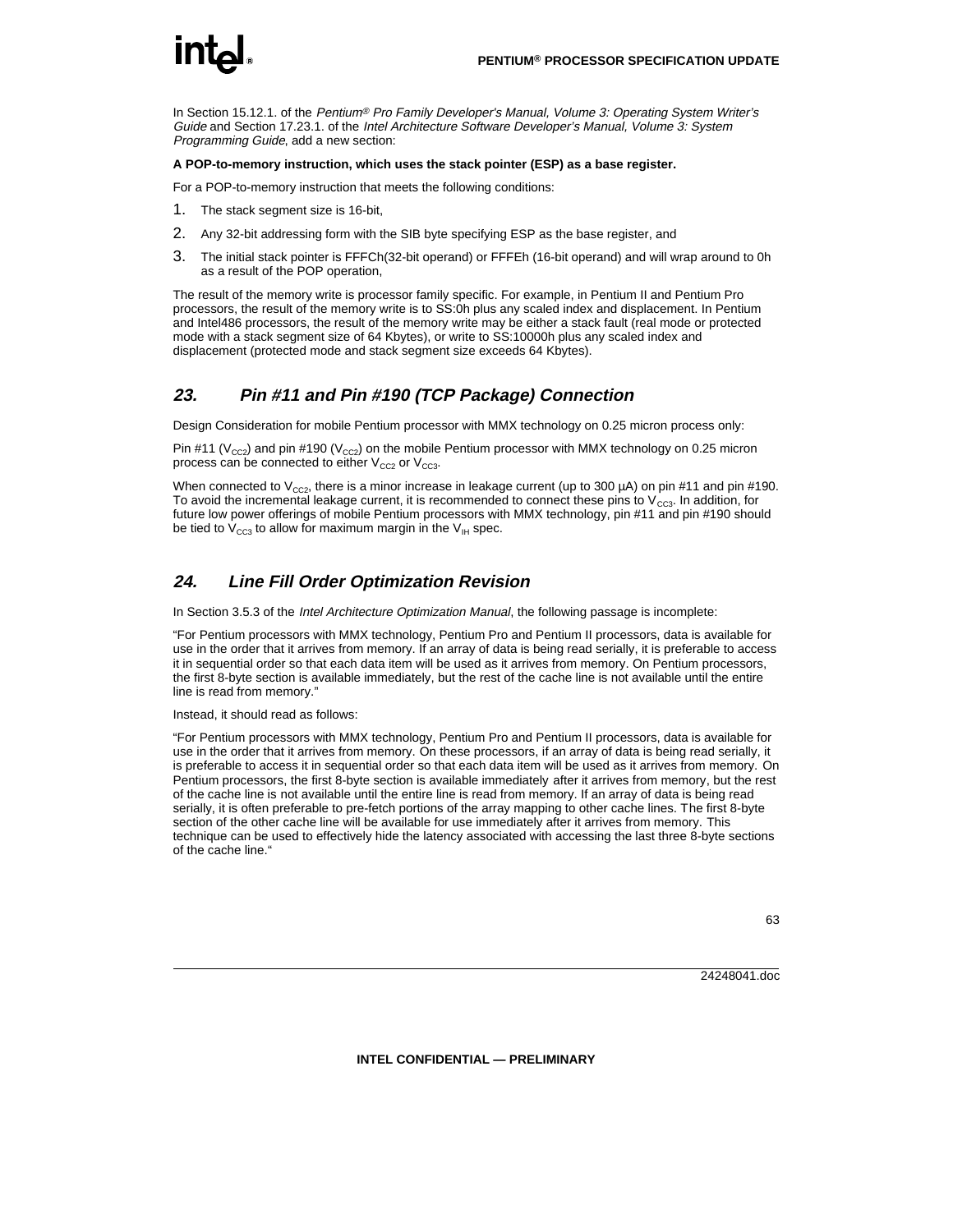# **25. Test Parity Check Mechanism Clarification**

In the Pentium**®** Processor Family Developer's Manual, Section 16.2.1.4 on Test Parity Check, the sentence, "For the microcode, bad parity may be forced on a read by setting the PRR.MC bit to 1." Is incorrect. The correct wording should be as follows:

"For the microcode, bad parity may be forced on a read by a transition of the PRR.MC bit from 0 to 1. No bad parity will be forced by setting the PRR.MC bit to 1 if the bit was already set as 1."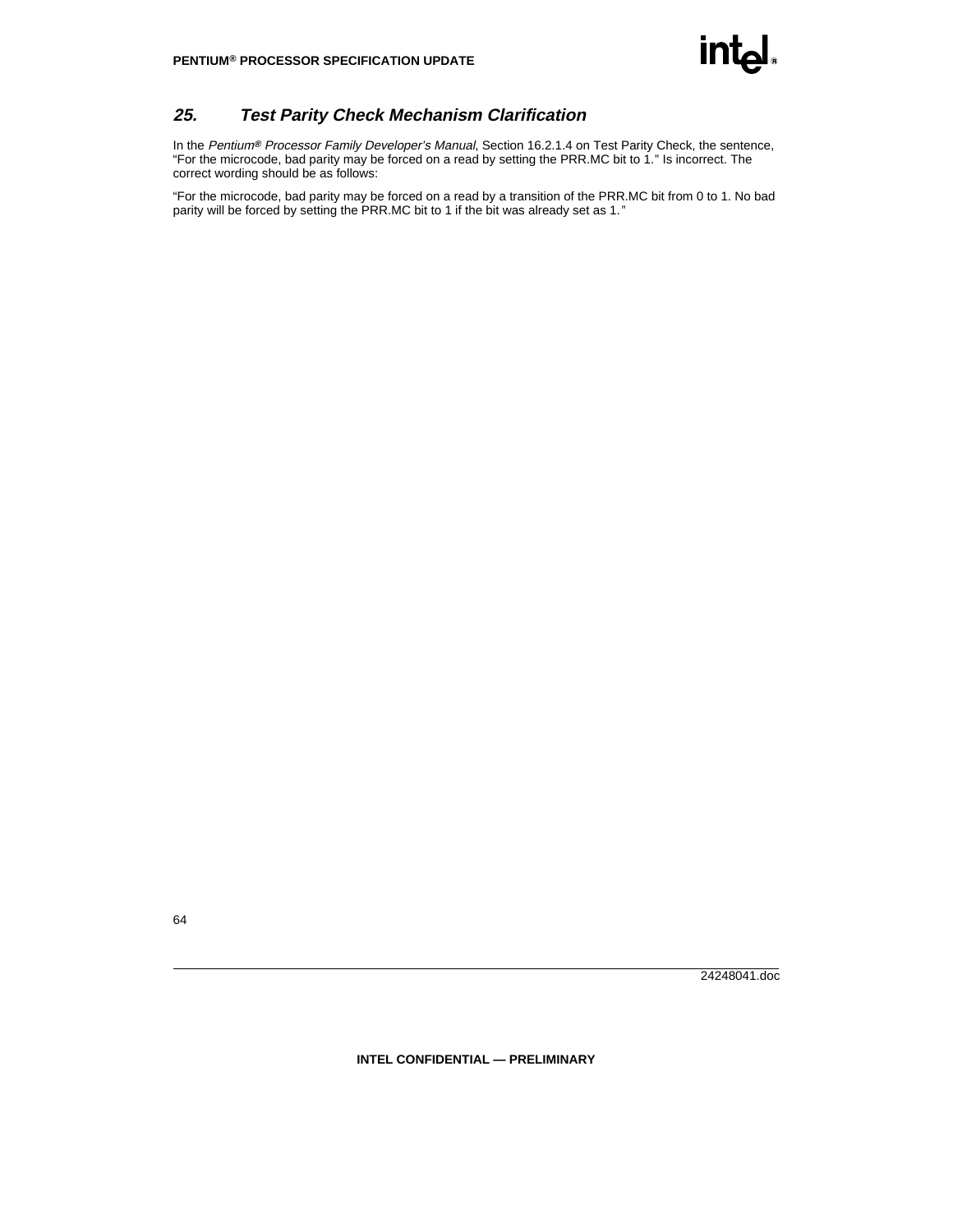# inte

## **DOCUMENTATION CHANGES**

The Documentation Changes listed in this section apply to the Pentium**®** Processor Family Developer's Manual, Volumes 1 and 3. All Documentation Changes will be incorporated into a future version of the appropriate Pentium processor documentation.

## **1. JMP Cannot Do a Nested Task Switch, Volume 3, Page 13-12**

In the Pentium**®** Processor Family Developer's Manual, Volume 3, Section 13.6, the sentence "When an interrupt, exception, jump, or call causes a task switch..." incorrectly includes the **jump** in the list of actions that can cause a **nested** task switch. The word "jump" will be removed from the sentence. The Table 13-2 correctly shows the effects of task switches via jumps vs. Task switches via CALL's or interrupts, on the NT flag and the Link field of the TSS.

## **2. Incorrect TCP Pinout Drawing**

The TCP pinout drawing on page 8 of the Pentium Processor with Voltage Reduction Technology datasheet was inadvertently rotated. The correct orientation is shown below.

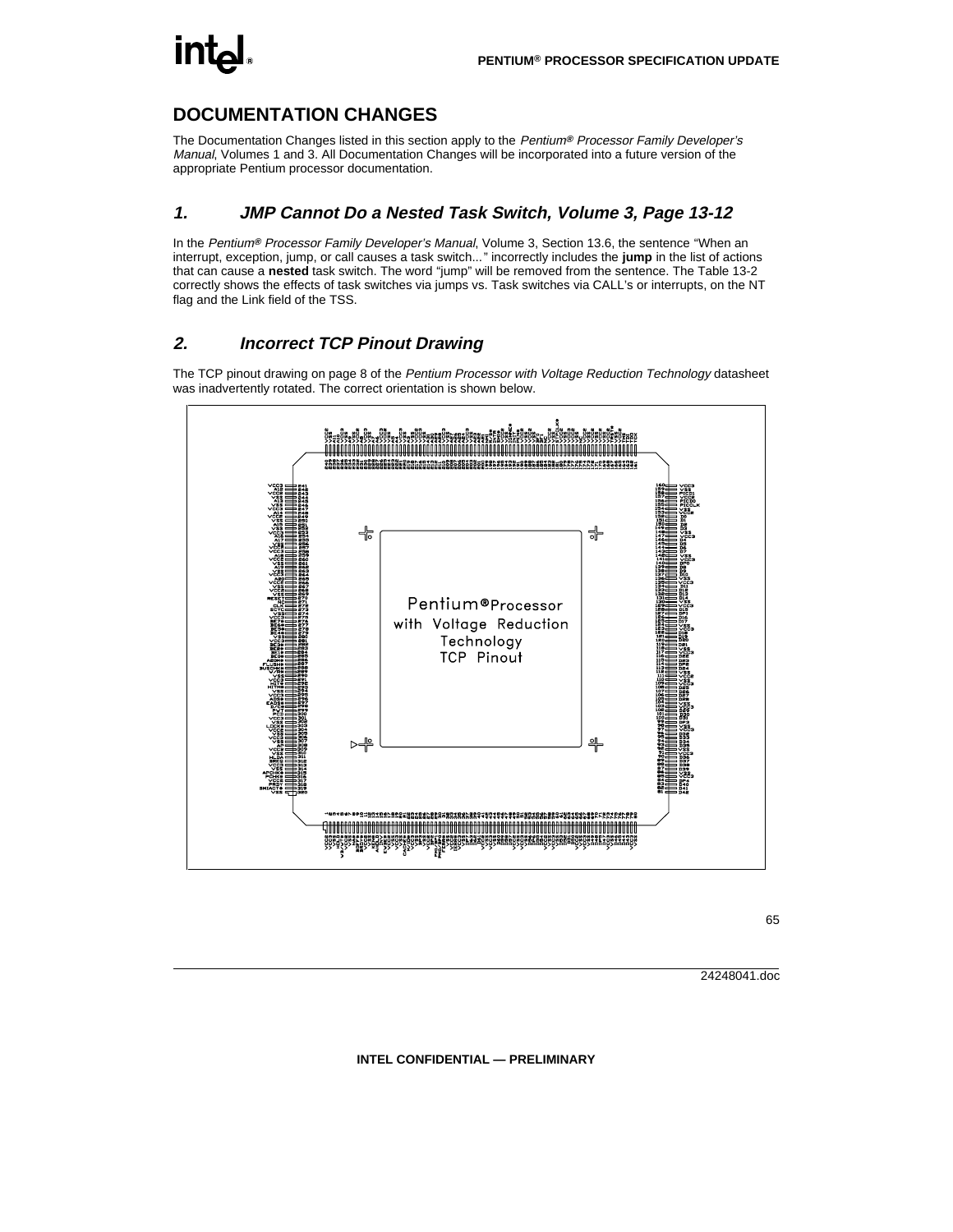

## **3. Interrupt Sampling Window, Volume 3, Page 23-39**

In the Pentium**®** Processor Family Developer's Manual, Volume 3, Section 23.3.7 the first sentence of the second paragraph "The Pentium processor... asserts the FERR# pin." Should be replaced with the following:

The Pentium processor and the Intel486 processor implement the "No-Wait" Floating-Point instructions (See Section 6.3.7) in the DOS-Compatibility mode  $(CRO.NE = 0)$  in the following manner:

In the event of a pending unmasked numeric exception, the "No-Wait" class of instructions asserts the FERR# pin.

## **4. FSETPM Is Like NOP, Not Like FNOP**

In the Pentium**®** Processor Family Developer's Manual, Volume 3, page 23-37 in the Section 23.3.4 on Instructions, the 80287 instruction FSETPM is described as being equivalent to an FNOP when executed in the Intel387 math coprocessor and the Intel486 and Pentium processors. In fact, FSETPM is treated as a NOP in these processors, as is correctly explained (along with the difference between FNOP and NOP) on the next page in Section 23.3.6. "FNOP" will be changed to "NOP" in the FSETPM description.

## **5. Errors in Three Tables of Special Descriptor Types**

In the Pentium**®** Processor Family Developer's Manual, Volume 3 on page 25-199 and on page 25-222, in the descriptions of the **LAR** and **LSL** instructions respectively, tables are given of the special segment and gate descriptor types and names, with indication of which ones are valid with the given instruction. The same two pairs of descriptor types are interchanged in these two tables. Descriptor type 6 is the 16-bit interrupt gate, not trap gate, and type 7 is the 16-bit trap gate, not interrupt gate. Similarly, descriptor type 0Eh is the 32-bit interrupt gate, and 0Fh is the 32-bit trap gate. Table 12-1 gives a completely correct listing of the special descriptor types, but in the same chapter, Table 12-3 (page 12-22) incorrectly indicates that the 16-bit gates are not valid for the **LSL** instruction (this table does have the correct types for the interrupt and trap gates that it shows).

## **6. iCOMP® Index 2.0 Rating Correction**

The 200 MHz Pentium processor with MMX technology has an iCOMP® index 2.0 Rating of 182. The table at the top of page i of the Pentium**®** Processor Family Developer's Manual lists the iCOMP Index 2.0 Rating of the 200 MHz Pentium processor with MMX technology incorrect as 183.

## **7. Default Setting for BF1-0 on a Pentium® Processor with MMX™ Technology**

In the Pentium**®** Processor Family Developer's Manual, Section 5.1.10 page 5-18, the sentence" If BF[1:0] are left unconnected on the Pentium processor with MMX technology, the bus-to-core ratio defaults to 2/5." should be " If BF[1:0] are left unconnected on the Pentium processor with MMX technology, the bus-to-core ratio defaults to 1/2".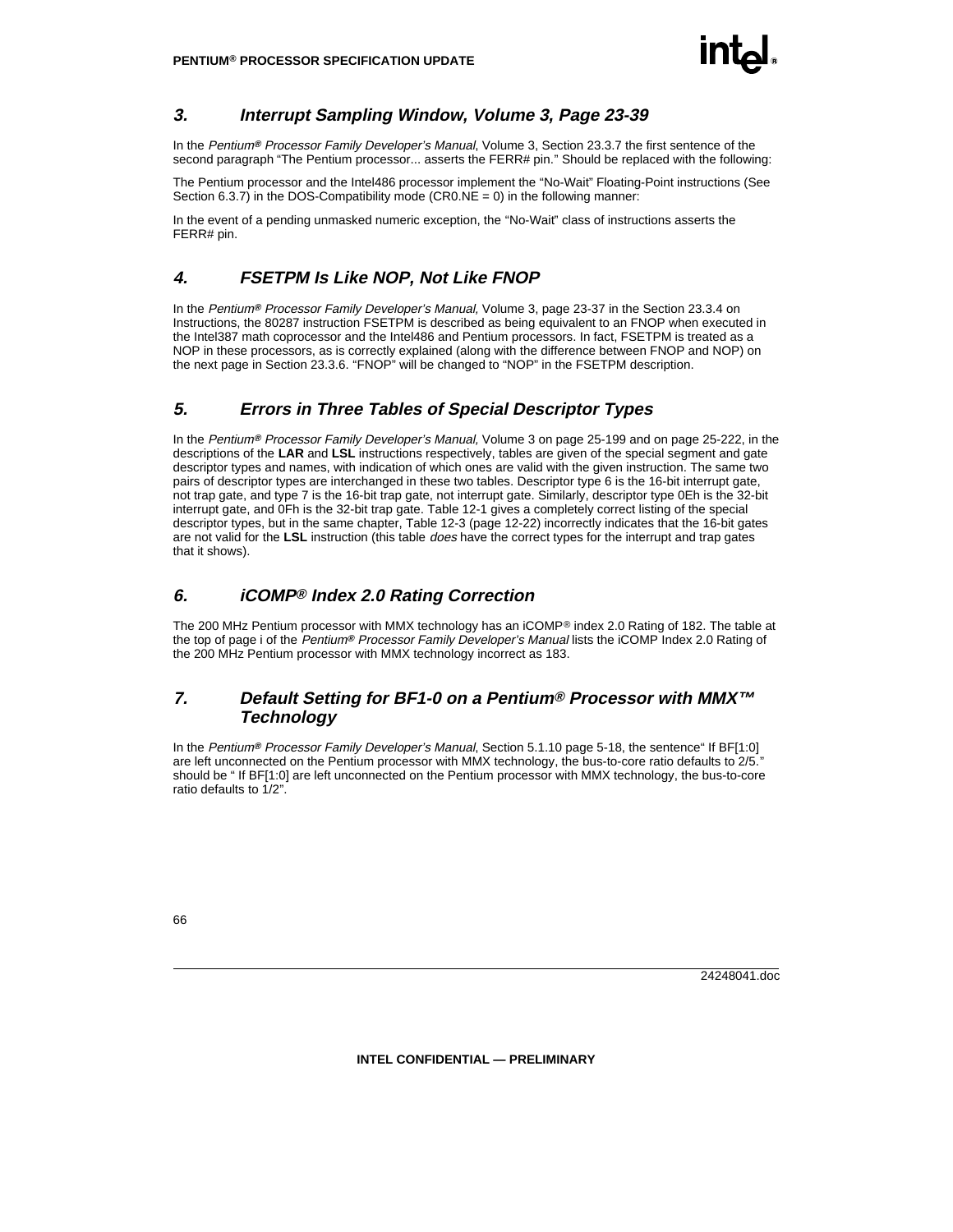# <u>int</u>

## **8. FPU Exceptions Cause Branch Trace Messages**

In the Pentium**®** Processor Family Developer's Manual, Section 13.1.0 page 13-2, the sentence "Masked floating point exceptions and all other exceptions that invoke a trap or fault handler" should be changed to "certain Floating point exceptions (both masked and un-masked) and all other exceptions that invoke a trap or fault handler".

## **9. 1/3 Bus Fraction**

In Section 3.6 of the Mobile Pentium® Processor with MMX<sup>™</sup> Technology datasheet, Table 6, "Bus Frequency Selections," incorrectly states the 1/3 Bus Fraction. Table 6 is amended as follows:

| BF1 | BF <sub>0</sub> | <b>Bus/Core Ratio</b> | <b>Max Bus/Core</b><br><b>Frequency (MHz)</b> | <b>Min Bus/Core</b><br><b>Frequency (MHz)</b> |
|-----|-----------------|-----------------------|-----------------------------------------------|-----------------------------------------------|
|     |                 | $1/3$ <sup>(1)</sup>  | $N/A$ <sup>(1)</sup>                          | $N/A$ <sup>(1)</sup>                          |

## **Mobile Bus Frequency Selections**

#### **NOTES:**

1. This bus ratio is currently not supported in mobile Pentium® processor products.

### **10. Die Size Reduction**

The B-Step Die size has been reduced to the following dimensions:

```
Die Length = 12.238 mm, Die Width = 10.579 mm
```
## **11. PICD0-1 External Capacitance Requirement**

In the 1997 Pentium<sup>®</sup> Processor Family Developer's Manual, Section 7.4.3, Table 7-13, Note 28 states, "This assumes an external pullup resistor to  $V_{CC}$  and a lumped capacitive load. The pullup resistor must be between 300 ohms and 1k ohms, the capacitance must be between 20 pF and 240 pF, and the RC product must be between 6 ns and 36 ns.  $V_{\Omega}$  for PICD0-1 is 0.55 V."

This should be replaced with the following:

28. "This assumes an external pullup resistor to  $V_{CC}$  and a lumped capacitive load. The pullup resistor must be between 300 ohms and 1k ohms, the capacitance must be between 20 pF and 120 pF, and the RC product must be between 6 ns and 36 ns.  $V_{OL}$  for PICD0-1 is 0.55 V."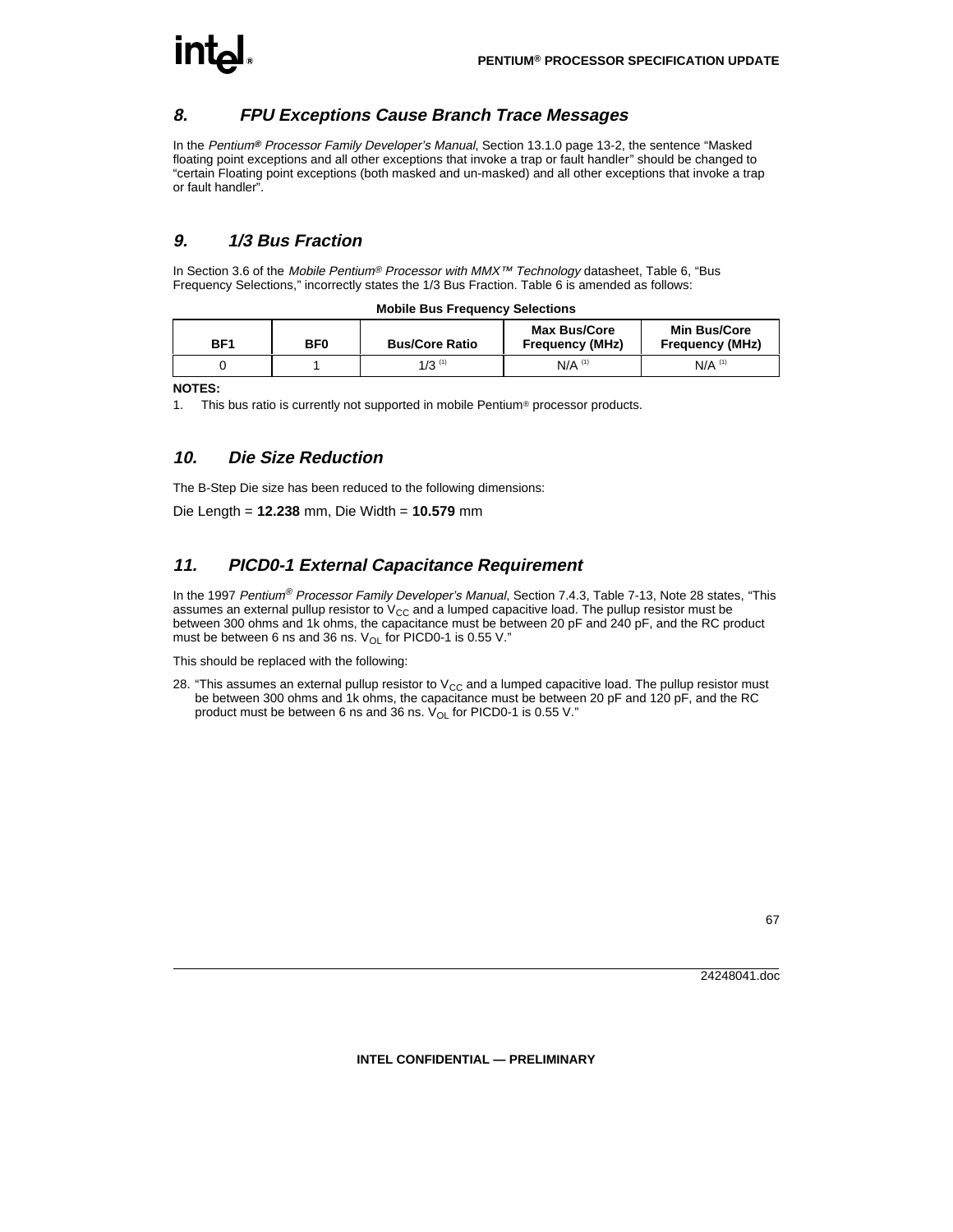

### **12. Invalid Arithmetic Operations and Masked Responses to Them Relative to FIST/FISTP Instruction**

The Pentium<sup>®</sup> Pro Family Developer's Manual, Volume 2: Programmer's Reference Manual, Table 7-20 and the Intel Architecture Software Developer's Manual, Volume 1, Table 7-20 show "Invalid Arithmetic Operations and the Masked Responses to Them." The table entry corresponding to the FIST/FISTP condition is missing, and is shown below:

| Condition                                                                            | <b>Masked Response</b>                |
|--------------------------------------------------------------------------------------|---------------------------------------|
| FIST/FISTP instruction when input operand <><br>MAXINT for destination operand size. | Return MAXNEG to destination operand. |

## **13. Incorrect Sequence of Registers Stored in PUSHA/PUSHAD**

In the Intel Architecture Software Developer's Manual, Volume 2, the section on PUSHA/PUSHAD–Push All General Purpose Registers, the sentence, "The registers are stored on the stack in the following order: EAX, ECX, EDX, EBX, EBP, ESP (original value), EBP, ESI and EDI (if the current operand-size attribute is 32)… " incorrectly states the sequence of the registers stored on the stack. The sentence should state, "The registers are stored on the stack in the following order: EAX, ECX, EDX, EBX, ESP (original value), EBP, ESI and EDI (if the current operand-size attribute is 32)…".

## **14. One-Byte Opcode Map Correction**

In the Intel Architecture Software Developer's Manual, Volume 2, there are two corrections that need to be made to the Opcode Map:

- 1. In Appendix A, Opcode Map, Table A-1, Row 9, Column 8, only CBW is indicated. It should indicate both CBW and CWDE.
- 2. In Appendix A, Opcode Map, Table A-1, Row 9, Column A, the operand is defined as "aP". It should be defined as "Ap". Operand "Ap" selects a pointer, 32-/48-bits in size without specifying a MOD R/M byte.

## **15. Boundary Scan Chain Order Revision**

In the Pentium® Processor Family Developer's Manual, Section 11.3.2, the bit order of the Pentium processor with MMX technology Boundary Scan Register (left to right, top to bottom):

TDI → Reserved, Reserved, Reserved, …, STPCLK#, Reserved, …, PICD0, PICD1, Disapsba\* → TDO

is reversed. The correct bit order is as follows (left to right, top to bottom):

TDI → Disapsba\*, PCD1, PICD0, Reserved, …, Reserved, STPCLK#, Reserved, …, Reserved → TDO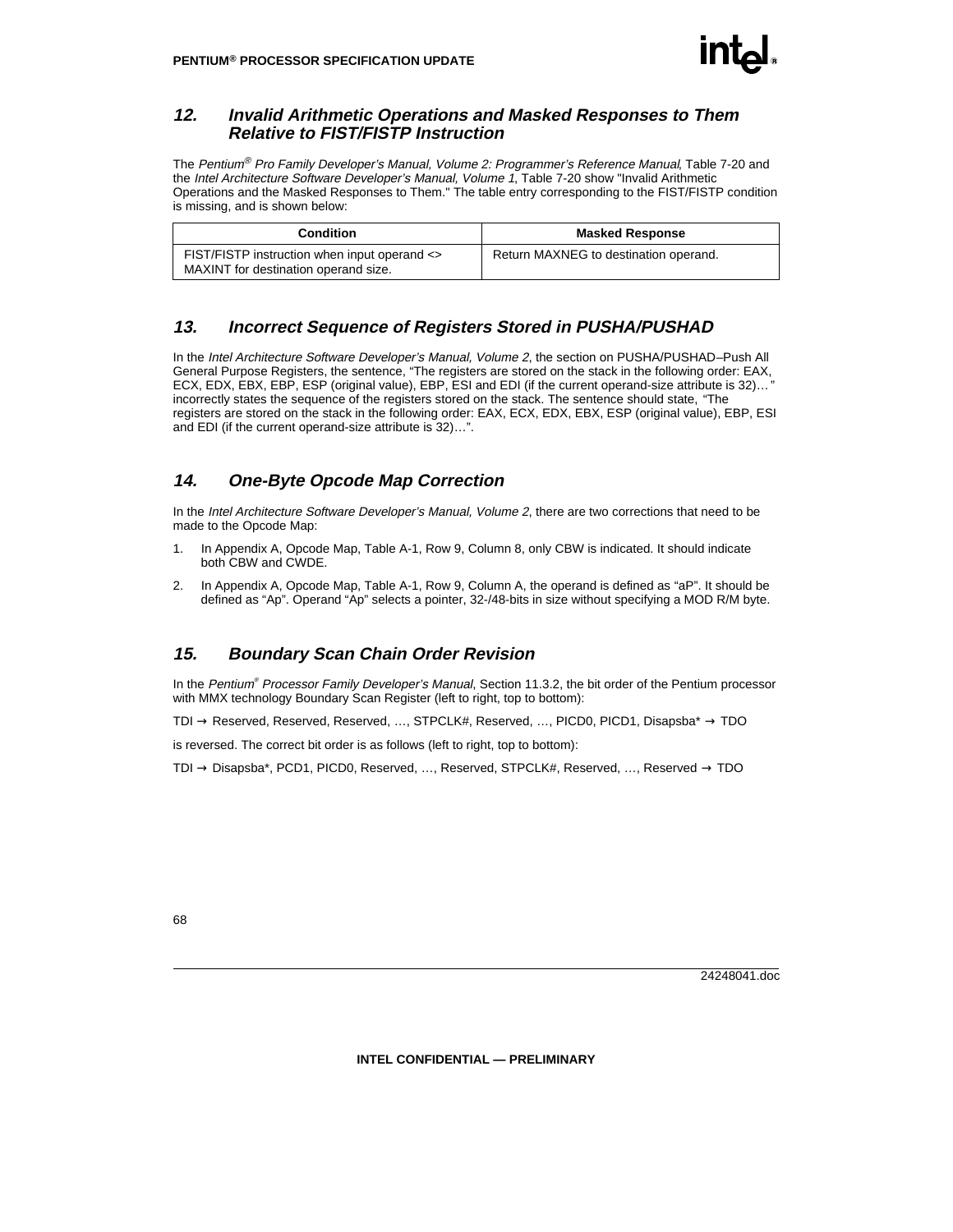## **Part II:**

**Specification Update for Pentium® OverDrive® Processors**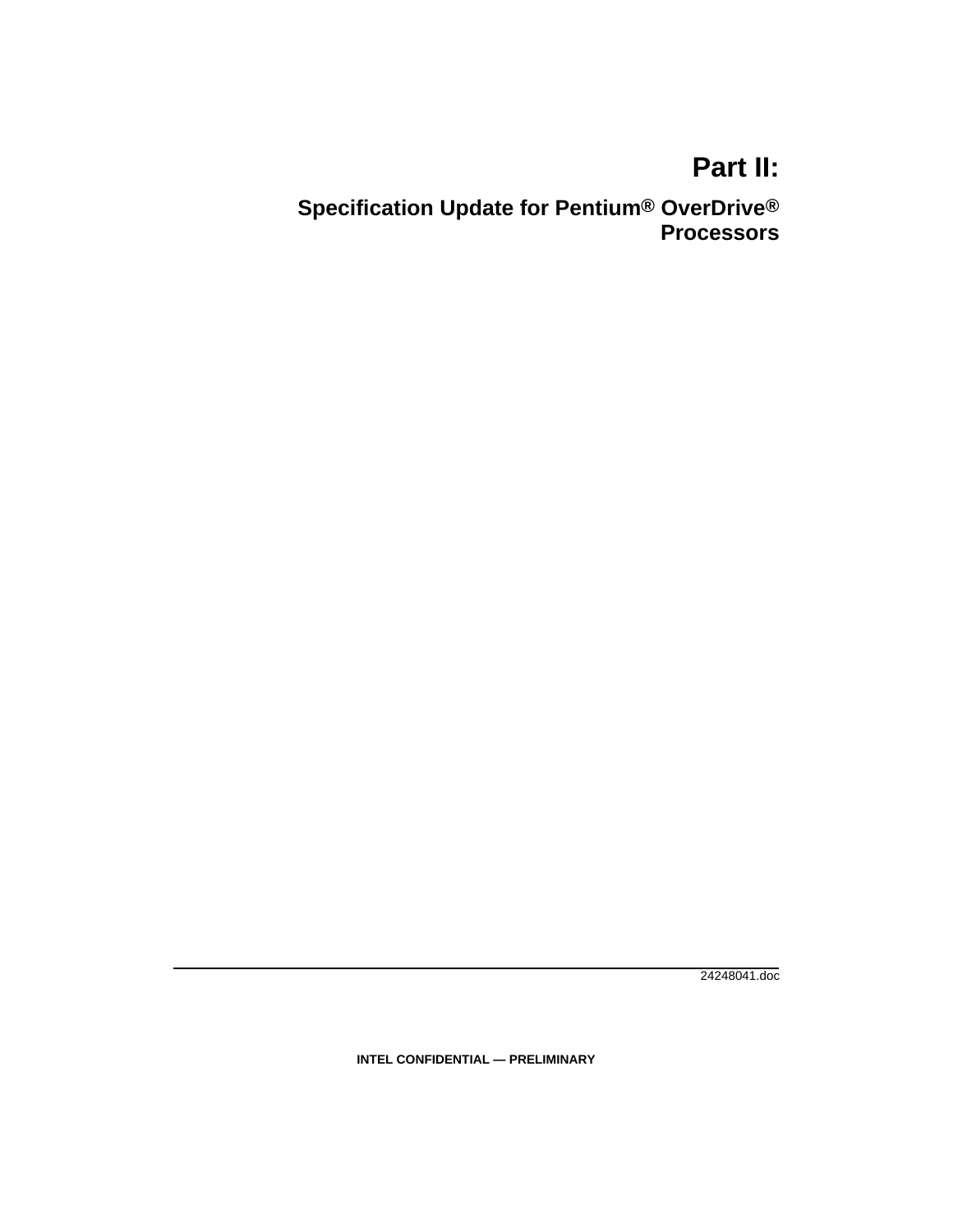# int<sub>e</sub>

## **GENERAL INFORMATION**

This section covers the various Pentium OverDrive processors.

The 63- and 83-MHz Pentium OverDrive processors are Pentium processor technology upgrades for Intel486 processor-based systems. For more information on the 63- and 83-MHz Pentium OverDrive processors, please refer to the *Intel Pentium<sup>®</sup> OverDrive® Processor* datasheet (Order Number 290544).

The 120/133-MHz Pentium OverDrive processor is a Pentium processor technology upgrade for 60/66-MHz Pentium processor-based systems. The 125-, 150- and 166-MHz Pentium OverDrive processors are Pentium processor technology upgrades for 75-, 90- and 100-MHz Pentium processor-based systems. For more information on the Pentium OverDrive processors for Pentium processor based systems, please refer to the Pentium® OverDrive® Processors for Pentium Processor-Based Systems datasheet, (Order Number 290579).

The 125/150/166/180- and 200-MHz Pentium OverDrive processors with MMX technology are upgrades for 75-, 90- and 100-MHz Pentium processor-based systems. In addition to normal increased performance from running faster than the original Pentium processor in the system, these OverDrive processors enable endusers to experience the benefits of MMX technology.

## **Top Markings**

The Pentium OverDrive processor can be identified by the number on the base of the heat sink, under the integrated fan. To remove the fan, squeeze the retaining clips in the upper left corner of the chip and lift up. The figure below shows the laser mark found on the heatsink base of the processor. A marking is also used to indicate the speed of the part and is located in the upper right of the package.



63- and 83-MHz Pentium® OverDrive® Processors for Intel486™ Processor-based Systems



120/133-, 125-, 150- and 166-MHz Pentium® OverDrive® Processors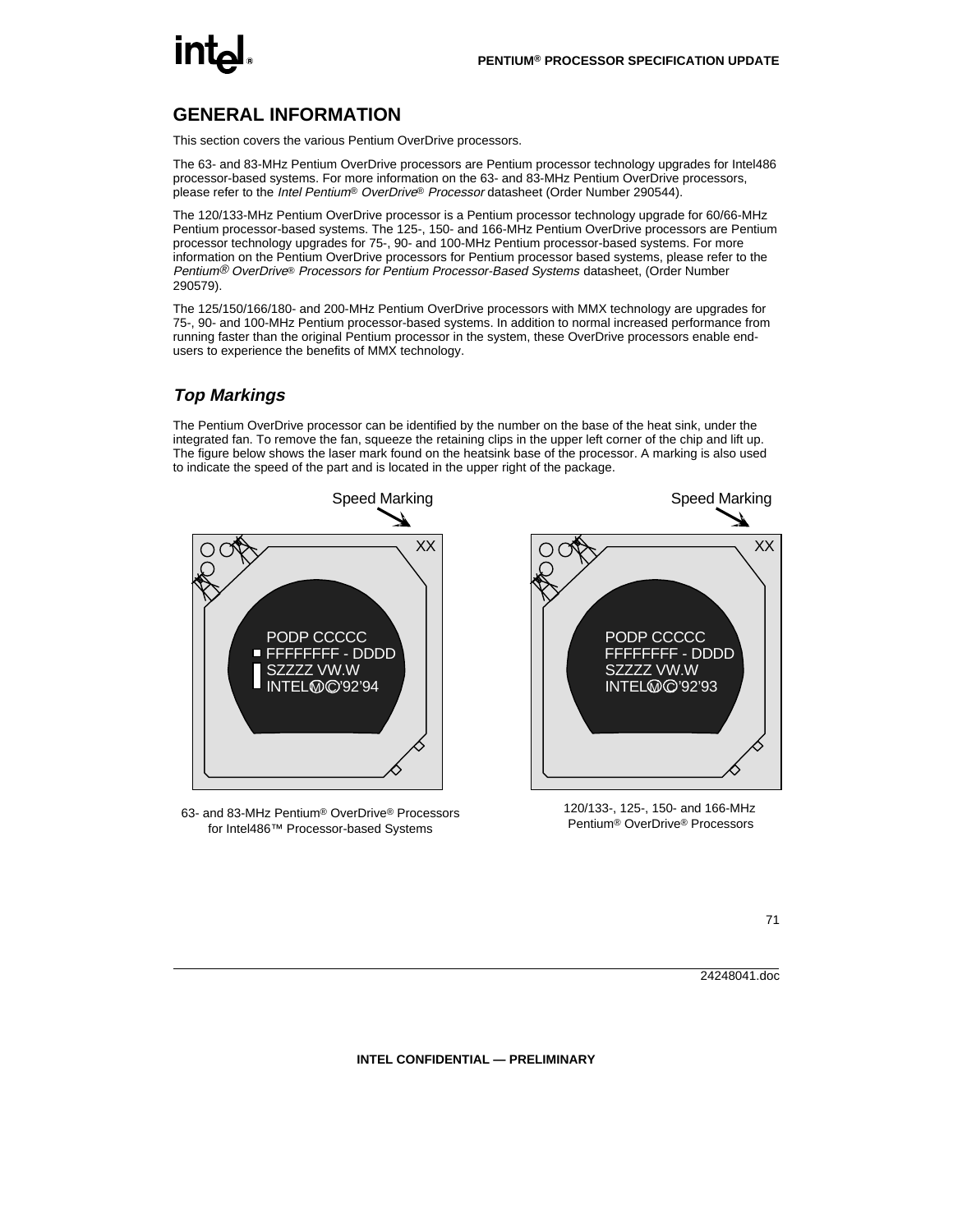## intal.



125/150/166/180- and 200-MHz Pentium® OverDrive® Processors with MMX™ Technology

#### **NOTES:**

- $XX$  or  $XXX = Core Speed (MHz)$ .
- CCCCC or CCCCCC= Product Code.
- FFFFFFFF = FPO  $#$  (Test Lot Traceability  $#$ ).
- DDDD = Serialization Code.
- SZZZZ = Spec number.
- $\bullet$  VW.W = Version number.
- The FPO Serial Number is unique for every Pentium® OverDrive® processors.
- The Version Number is used to easily identify major processor steppings: it applies to OverDrive processors only.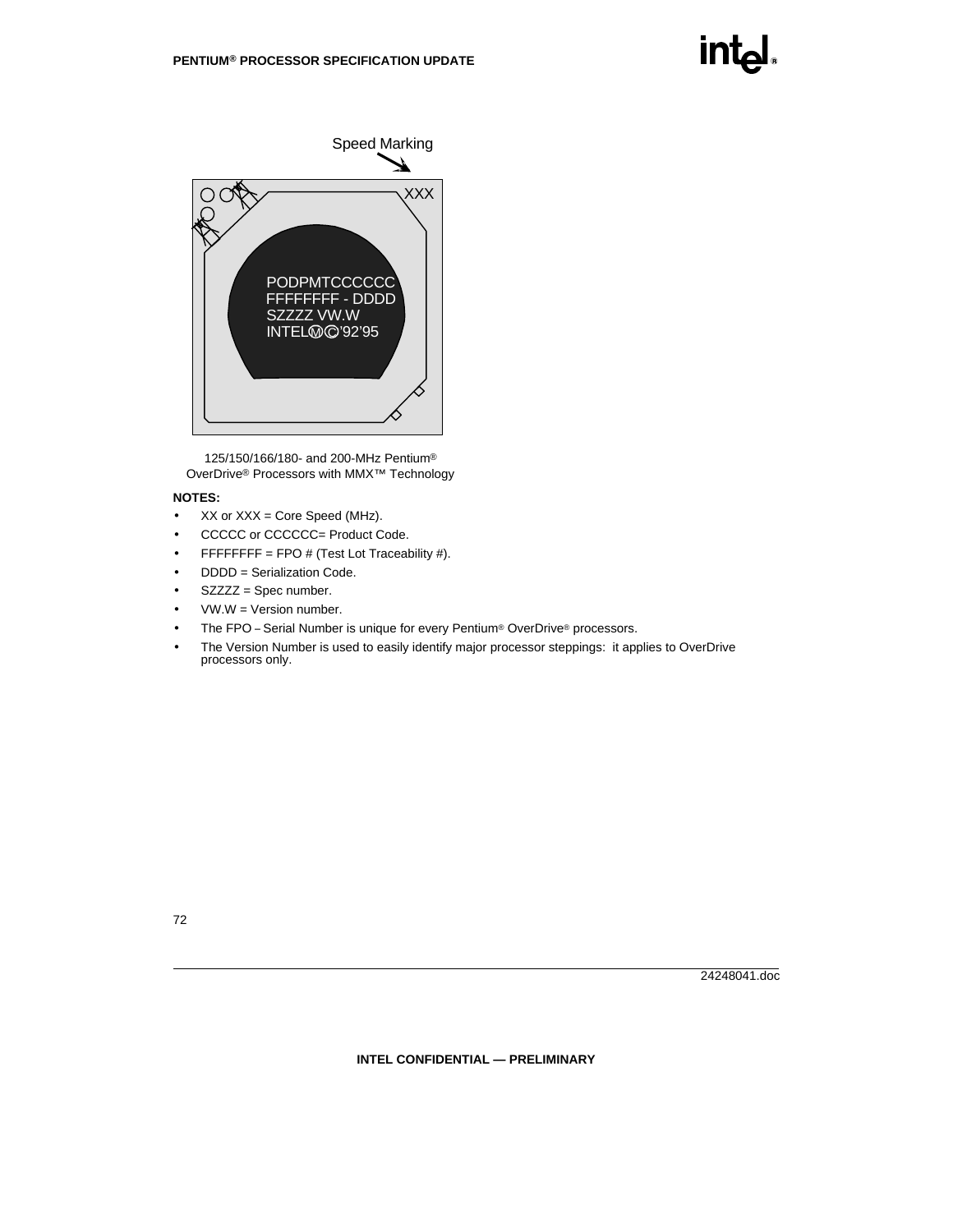# int

|                     |             | <b>CPUID</b> |                |                 |                               |                           |                    |                |              |
|---------------------|-------------|--------------|----------------|-----------------|-------------------------------|---------------------------|--------------------|----------------|--------------|
| <b>Product Code</b> | <b>Type</b> | Family       | Model          | <b>Stepping</b> | Mfg.<br>Stepping <sup>1</sup> | Speed (MHz)<br>Core / Bus | S-Spec             | <b>Version</b> | <b>Notes</b> |
| PODP5V63            | 1           | 5            | 3              | 1               | <b>B1</b>                     | 63/25                     | SZ953              | 1.0            |              |
| PODP5V63            | 1           | 5            | 3              | 1               | <b>B2</b>                     | 63/25                     | SZ990              | 1.1            |              |
| PODP5V63            | 1           | 5            | 3              | 1               | C0                            | 63/25                     | SU013              | 1.0            |              |
| PODP5V83            | 1           | 5            | 3              | $\overline{2}$  | C <sub>0</sub>                | 83/33                     | SU014              | 2.1            |              |
| PODP5V133           | 0           | 5            | 1              | A               | tA0                           | 120/60,133/66             | <b>SU082</b>       | 1.0            | 1, 2         |
| PODP3V125           | 0           | 5            | $\overline{2}$ | C               | aC0                           | 125/50                    | <b>SU081</b>       | 1.0            | 1, 3         |
| PODP3V150           | 0           | 5            | $\overline{2}$ | C               | aC0                           | 150/60                    | <b>SU083</b>       | 1.0            | 1, 3         |
| PODP3V166           | 0           | 5            | $\overline{2}$ | C               | aC0                           | 166/66                    | <b>SU084</b>       | 1.0            | 1, 3         |
| PODPMT60X150        | 1           | 5            | 4              | 4               | oxA3                          | 125/50,150/60             | SL <sub>24</sub> V | 1.0            | 3, 4         |
| PODPMT66X166        | 1           | 5            | 4              | 4               | oxA3                          | 166/66                    | SL <sub>24</sub> W | 1.0            | 3, 4         |
| PODPMT60X180        | 1           | 5            | 4              | 3               | oxB1                          | 180/60                    | SL <sub>2</sub> FE | 2.0            | 3.4          |
| PODPMT66X200        | 1           | 5            | 4              | 3               | oxB1                          | 200/66                    | SL <sub>2</sub> FF | 2.0            | 3.4          |

**Basic Pentium® OverDrive® Processor Identification Information**

#### **NOTES:**

- The Type corresponds to bits [13:12] of the EDX register after RESET, bits [13:12] of the EAX register after the CPUID instruction is executed.
- The Family corresponds to bits [11:8] of the EDX register after RESET, bits [11:8] of the EAX register after the CPUID instruction is executed.
- The Model corresponds to bits [7:4] of the EDX register after RESET, bits [7:4] of the EAX register after the CPUID instruction is executed.
- The Stepping corresponds to bits [3:0] of the EDX register after RESET, bits [3:0] of the EAX register after the CPUID instruction is execute.
- 1. Manufacturing steppings prefixed with a lower-case "t" refer to the 120/133-MHz Pentium® OverDrive® processor for 60/66-MHz Pentium processor-based systems. Steppings prefixed with a lower-case "a" refer to the 125-, 150- and 166-MHz Pentium OverDrive processors for 75-, 90- and 100-MHz Pentium processor-based systems. Steppings without a prefix refer to the 63/83-MHz Pentium OverDrive processors for Intel486™ processor-based system.
- 2. The  $V_{\text{cc}}$  operating voltage for these parts is 4.75 5.40.
- 3. The  $V_{CC}$  operating voltage for these parts is  $3.135 3.6V$ .<br>4. Manufacturing steppings prefixed with a lower-case "ox" re
- 4. Manufacturing steppings prefixed with a lower-case "ox" refer to the 125/150/166/180- and 200-MHz Pentium OverDrive processors with MMX technology for 75-, 90- and 100-MHz Pentium processorbased systems.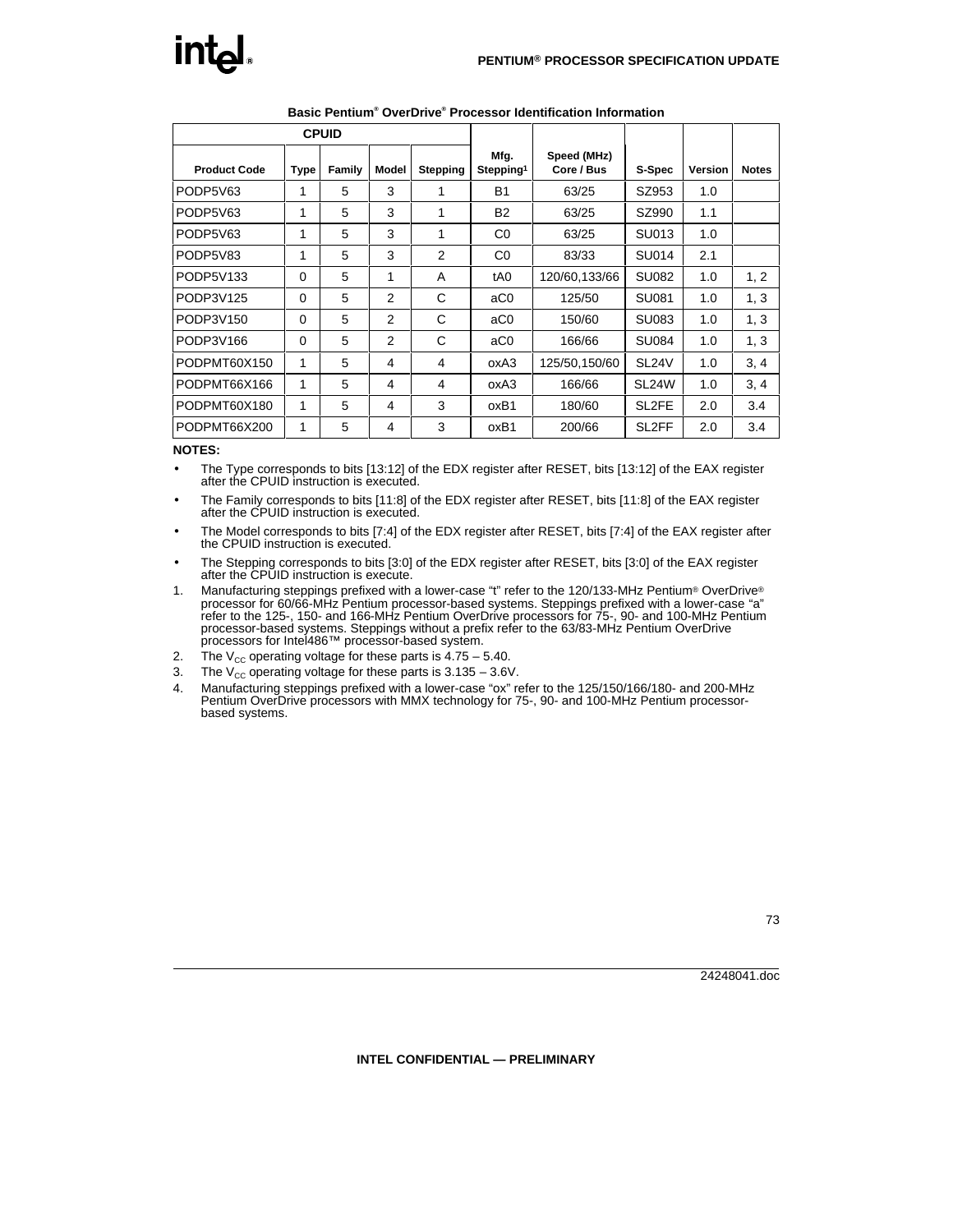## **Summary Table of Changes**

The following table indicates the Specification Changes, Errata, Specification Clarifications, or Documentation Changes which apply to the listed Pentium OverDrive processor steppings. Intel intends to correct some of the errata in a future stepping of the component, and to account for the other outstanding issues through documentation or specification changes as noted. Any items that are shaded are new for this revision of the document. This table uses the following notations:

#### **CODES USED IN SUMMARY TABLE**

| Х.                        | Erratum, Specification Change or Clarification that applies to this stepping.                                                                                              |
|---------------------------|----------------------------------------------------------------------------------------------------------------------------------------------------------------------------|
| Doc:                      | Document change or update that will be implemented.                                                                                                                        |
| Fix:                      | This erratum is intended to be fixed in a future stepping of the component.                                                                                                |
| Fixed:                    | This erratum has been previously fixed.                                                                                                                                    |
| NoFix:                    | There are no plans to fix this erratum.                                                                                                                                    |
| (No mark) or (Blank Box): | This erratum is fixed in listed stepping or specification change does not apply to<br>listed stepping.                                                                     |
| PP##                      | Please refer to Part I: Specification Update for 75/90/100/120/133/150/166/<br>200/233 MHz Pentium® Processors and Pentium Processors with MMX <sup>™</sup><br>Technology. |

Shaded: This item is either new or modified from the previous version of the document.

| No.            | <b>B1</b> | <b>B2</b> | C <sub>0</sub> | tA0 | aC0 | oxA3 | oxB1 | Refer to        | <b>Plans</b> | <b>SPECIFICATION CHANGES</b>                                                           |
|----------------|-----------|-----------|----------------|-----|-----|------|------|-----------------|--------------|----------------------------------------------------------------------------------------|
| 1              | X         | X         | X              |     |     |      |      |                 | <b>Doc</b>   | Clock low time $(t_3)$ change                                                          |
| $\overline{2}$ |           | X         | X              |     |     |      |      |                 | <b>Doc</b>   | Removal of $V_{CC}$ pin A4                                                             |
| 3              |           | X         | X              |     |     |      |      |                 | Doc          | Minimum operating temperature                                                          |
| $\overline{4}$ | X         | X         | X              |     |     | X    | X    | PP <sub>1</sub> | <b>Doc</b>   | IDT limit violation causes GP fault, not<br>interrupt 8                                |
| 5              | X         | X         | X              |     |     |      |      |                 | Doc          | Maximum $I_{CC}$ values                                                                |
| 6              |           |           |                |     |     | X    | X    |                 | <b>Doc</b>   | Min case temperature under bias with fan<br>attached                                   |
| $\overline{7}$ | X         | X         | X              | X   | X   | X    | X    | PP <sub>3</sub> | <b>Doc</b>   | Redundant timing spec: $t_{42d}$ for all bus<br>frequencies                            |
| No.            | <b>B1</b> | <b>B2</b> | C <sub>0</sub> | tA0 | aC0 | oxA3 | oxB1 | Refer to        | <b>Plans</b> | <b>ERRATA</b>                                                                          |
| 1              | X         | X         | X              |     |     |      |      | PP <sub>1</sub> | Fixed        | Branch trace messages during lock cycles                                               |
| $\overline{2}$ | X         | X         | X              |     |     |      |      | PP <sub>2</sub> | Fixed        | Breakpoint or single-step may be missed for<br>one instruction following STI           |
| 3              | X         | X         | X              |     |     |      |      | PP <sub>3</sub> | Fixed        | I/O restart does not function during single-<br>stepping or data breakpoint exceptions |
| $\overline{4}$ | X         | X         | X              |     |     |      |      | PP <sub>4</sub> | Fixed        | NMI or INIT in SMM with I/O restart during<br>single-stepping                          |
| 5              | X         | X         | X              |     |     |      |      | PP <sub>5</sub> | Fixed        | SMI# and FLUSH# during shutdown                                                        |
| 6              | X         | X         |                |     |     | X    | X    |                 | <b>Fix</b>   | <b>BIST</b> disabled                                                                   |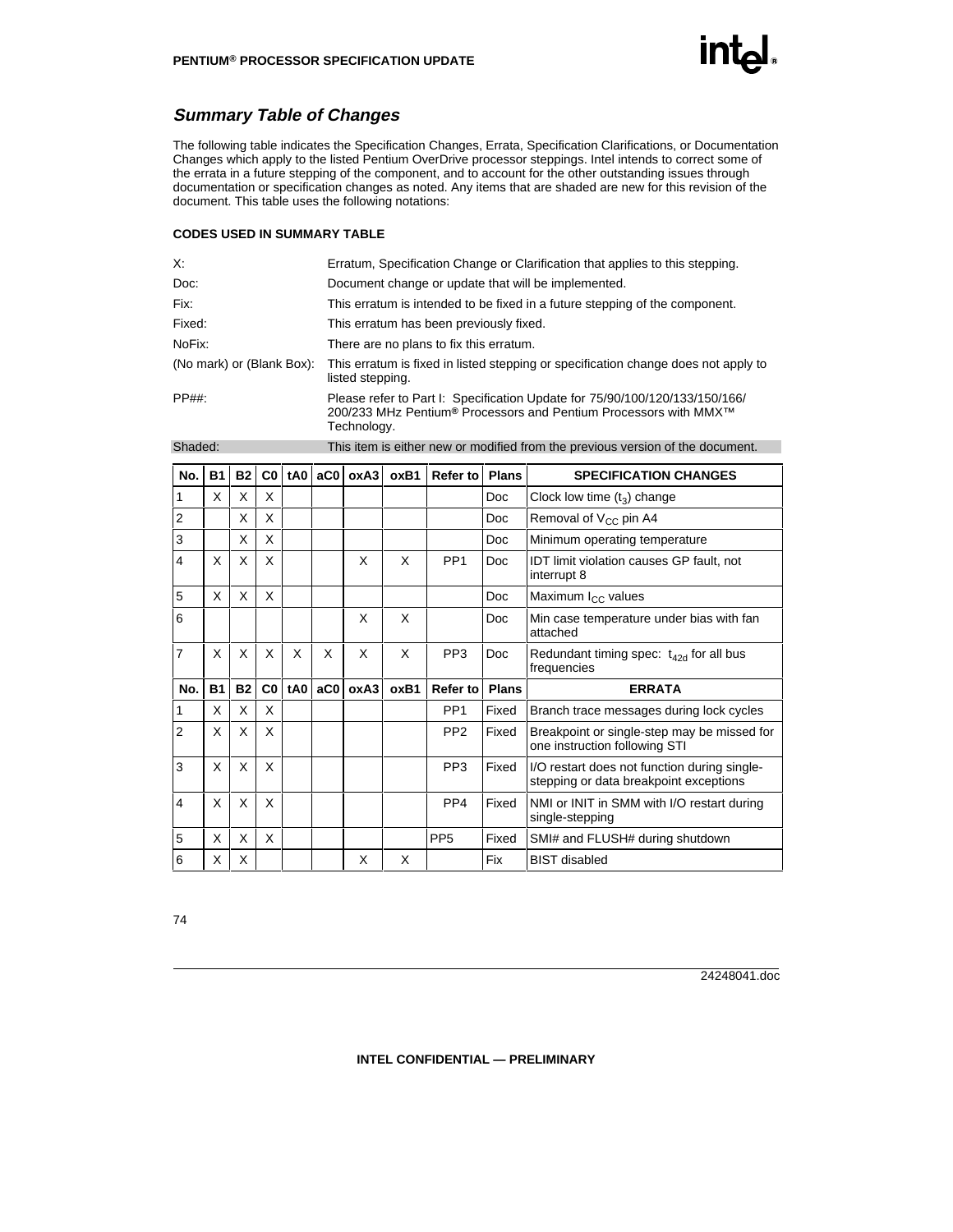| No. | <b>B1</b> | <b>B2</b> | C <sub>0</sub> | tA0 | aC0 | oxA3 | oxB1 | Refer to                             | <b>Plans</b> | <b>ERRATA (Cont'd)</b>                                                                  |  |
|-----|-----------|-----------|----------------|-----|-----|------|------|--------------------------------------|--------------|-----------------------------------------------------------------------------------------|--|
| 7   |           |           |                |     |     |      |      |                                      |              | Maximum $I_{CC}$ usage (Refer to Spec Change<br>5)                                      |  |
| 8   | X         | х         | X              |     |     |      |      | PP <sub>6</sub>                      | Fixed        | No shutdown after internal error                                                        |  |
| 9   | X         | X         | X              |     |     |      |      | PP7                                  | Fixed        | FLUSH# with a breakpoint pending causes<br>false DR6 values                             |  |
| 10  |           |           |                |     |     |      |      | Superseded by a Specification Change |              | STPCLK# deassertion not recognized for 5<br>CLKs after BRDY# returned                   |  |
| 11  | X         | X         | X              | X   | X   | X    | X    | <b>PP14</b>                          | <b>NoFix</b> | NMI or INIT during HALT within SMM may<br>cause large amount of bus activity            |  |
| 12  |           |           |                |     |     |      |      | Superseded by a Specification Change |              | STPCLK# restrictions during EWBE#                                                       |  |
| 13  | x         | X         |                |     |     |      |      |                                      | Fixed        | CLK required for UP# to be driven                                                       |  |
| 14  | X         | X         |                |     |     |      |      | <b>PP18</b>                          | Fixed        | Multiple allocations into branch target buffer                                          |  |
| 15  | X         | X         | X              |     |     |      |      | <b>PP24</b>                          | Fixed        | FLUSH#, INIT or Machine Check dropped<br>due to floating-point exception                |  |
| 16  | Χ         | X         | X              |     |     |      |      | <b>PP25</b>                          | Fixed        | Floating-point operations may clear<br>Alignment Check bit                              |  |
| 17  | X         | X         | X              |     |     |      |      | <b>PP26</b>                          | Fixed        | CMPXCHG8B across page boundary may<br>cause invalid opcode exception                    |  |
| 18  | X         | X         | X              |     |     | X    | X    | <b>PP27</b>                          | <b>NoFix</b> | Single-step debug exception breaks out of<br><b>HALT</b>                                |  |
| 19  | Χ         | Χ         | X              |     |     |      |      | <b>PP28</b>                          | Fixed        | Branch trace message corruption                                                         |  |
| 20  | X         | X         | X              |     |     |      |      | PP32                                 | Fixed        | EIP altered after specific FP operations<br>followed by MOV Sreg. Reg                   |  |
| 21  | X         | X         | X              | X   | X   |      |      | PP33                                 | Fixed        | WRMSR into illegal MSR does not generate<br><b>GP</b> fault                             |  |
| 22  | х         | X         | X              |     |     |      |      | PP34                                 | Fixed        | Inconsistent data cache state from<br>concurrent snoop and memory write                 |  |
| 23  | X         | X         | X              | X   | X   |      |      | PP36                                 | Fixed        | Incorrect FIP after RESET                                                               |  |
| 24  | X         |           |                |     |     |      |      |                                      | Fixed        | Errors in least significant bit of an FMUL<br>instruction result with specific operands |  |
| 25  | X         | X         | X              | X   | X   | X    | X    | PP37                                 | <b>NoFix</b> | Second assertion of FLUSH# not ignored                                                  |  |
| 26  | X         | X         | X              |     |     |      |      | PP <sub>9</sub>                      | Fixed        | SMIACT# premature assertion during<br>replacement writeback cycle                       |  |
| 27  | х         | X         | X              | X   | X   | X    | X    | <b>PP38</b>                          | <b>NoFix</b> | Segment limit violation by FPU operand may<br>corrupt FPU state                         |  |
| 28  | х         | X         | X              | X   | X   | X    | X    | PP39                                 | NoFix        | FP exception inside SMM with pending NMI<br>hangs system                                |  |
| 29  | х         | X         | X              |     |     |      |      | PP40                                 | Fixed        | Current in Stop Clock state exceeds<br>specification                                    |  |
| 30  | X         | X         | X              | X   | X   | X    | X    | PP43                                 | <b>NoFix</b> | Data breakpoint deviations                                                              |  |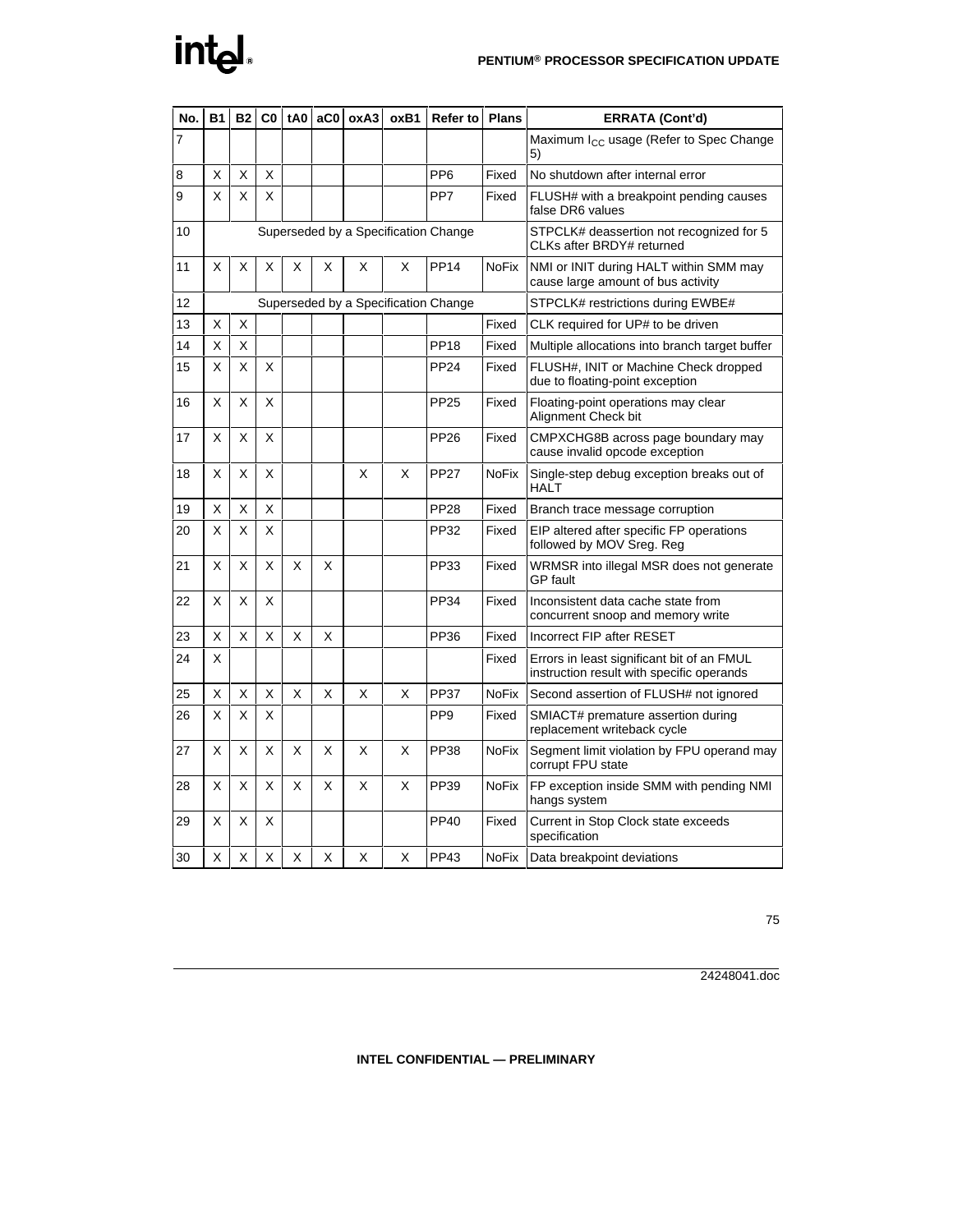| No. | <b>B1</b> | <b>B2</b> | CO | tA0 |   | $ac0$ oxA3 | oxB1 | <b>Refer to</b> | <b>Plans</b> | <b>ERRATA (Cont'd)</b>                                                                                   |  |
|-----|-----------|-----------|----|-----|---|------------|------|-----------------|--------------|----------------------------------------------------------------------------------------------------------|--|
| 31  | X         | X         | X  | X   | X | X          | X    | <b>PP44</b>     | NoFix        | Event monitor counting discrepancies                                                                     |  |
| 32  | X         | X         | X  | X   | X | X          | X    | PP45            | NoFix        | VERR type instructions causing page fault<br>task switch with T bit set may corrupt CS:EIP               |  |
| 33  | X         | X         | X  |     | X | X          | X    | <b>PP48</b>     | <b>NoFix</b> | Matched but disabled data breakpoint can be<br>lost by STPCLK# assertion                                 |  |
| 34  | X         | Χ         | Χ  |     | X | X          | X    | <b>PP49</b>     | <b>NoFix</b> | STPCLK# ignored in SMM when INIT or NMI<br>pending                                                       |  |
| 35  | X         | X         | Χ  | X   | X | X          | X    | <b>PP51</b>     | <b>NoFix</b> | A fault causing a page fault can cause an<br>instruction to execute twice                                |  |
| 36  | X         | X         | Χ  | X   | X | X          | X    | <b>PP53</b>     | NoFix        | FBSTP stores BCD operand incorrectly if<br>address wrap & FPU error both occur                           |  |
| 37  | X         | X         | X  | X   | X | X          | X    | <b>PP54</b>     | <b>NoFix</b> | V86 interrupt routine at illegal privilege level<br>can cause spurious pushes to stack                   |  |
| 38  | X         | X         | X  | X   | X | X          | X    | <b>PP55</b>     | <b>NoFix</b> | Corrupted HLT flag can cause skipped or<br>incorrect instruction, or CPU hang                            |  |
| 39  | X         | X         | X  | X   | X | X          | X    | <b>PP56</b>     | <b>NoFix</b> | Benign exceptions can erroneously cause<br>double fault                                                  |  |
| 40  | X         | X         | X  | X   | X | X          | X    | <b>PP57</b>     | <b>NoFix</b> | Double fault counter may not increment<br>correctly                                                      |  |
| 41  | X         | Χ         | Χ  | X   | X | Χ          | X    | <b>PP59</b>     | <b>NoFix</b> | Short form of mov EAX/ AX/ AL may not pair                                                               |  |
| 42  | X         | X         | X  | X   | X | X          | X    | <b>PP60</b>     | <b>NoFix</b> | Turning off paging may result in prefetch to<br>random location                                          |  |
| 43  | X         | X         | X  | X   | X | Χ          | X    | <b>PP61</b>     | <b>NoFix</b> | STPCLK#, FLUSH# or SMI# after STI                                                                        |  |
| 44  | X         | X         | X  |     | X | X          | X    | <b>PP62</b>     | NoFix        | REP string instruction not interruptable by<br>STPCLK#                                                   |  |
| 45  | X         | X         | X  | X   | X | X          | X    | PP63            | <b>NoFix</b> | Single step may not be reported on first<br>instruction after FLUSH#                                     |  |
| 46  | X         | X         | X  | X   | X | X          | X    | PP66            | <b>NoFix</b> | STPCLK# on RSM to HLT causes non-<br>normal behavior                                                     |  |
| 47  |           |           |    | X   | X |            |      | <b>PP15</b>     | Fixed        | RUNBIST restrictions when run through<br>boundary scan circuitry                                         |  |
| 48  |           |           |    | X   | X | X          | X    | <b>PP46</b>     | <b>NoFix</b> | BUSCHK# interrupt has wrong priority                                                                     |  |
| 49  |           |           |    |     | X |            |      | <b>PP50</b>     | Fixed        | STPCLK# pullup not engaged at RESET                                                                      |  |
| 50  |           |           |    | X   | X | X          | X    | <b>PP52</b>     | <b>NoFix</b> | Machine check exception pending, then HLT,<br>can cause skipped or incorrect instruction, or<br>CPU hang |  |
| 51  |           |           |    | X   |   | X          | X    | <b>PP64</b>     | <b>NoFix</b> | Double fault may generate illegal bus cycle                                                              |  |
| 52  |           |           |    | X   | X | X          | X    | <b>PP65</b>     | NoFix        | TRST# not asynchronous                                                                                   |  |
| 53  |           |           |    | X   |   |            |      |                 | <b>NoFix</b> | I/O Buffer Leakage                                                                                       |  |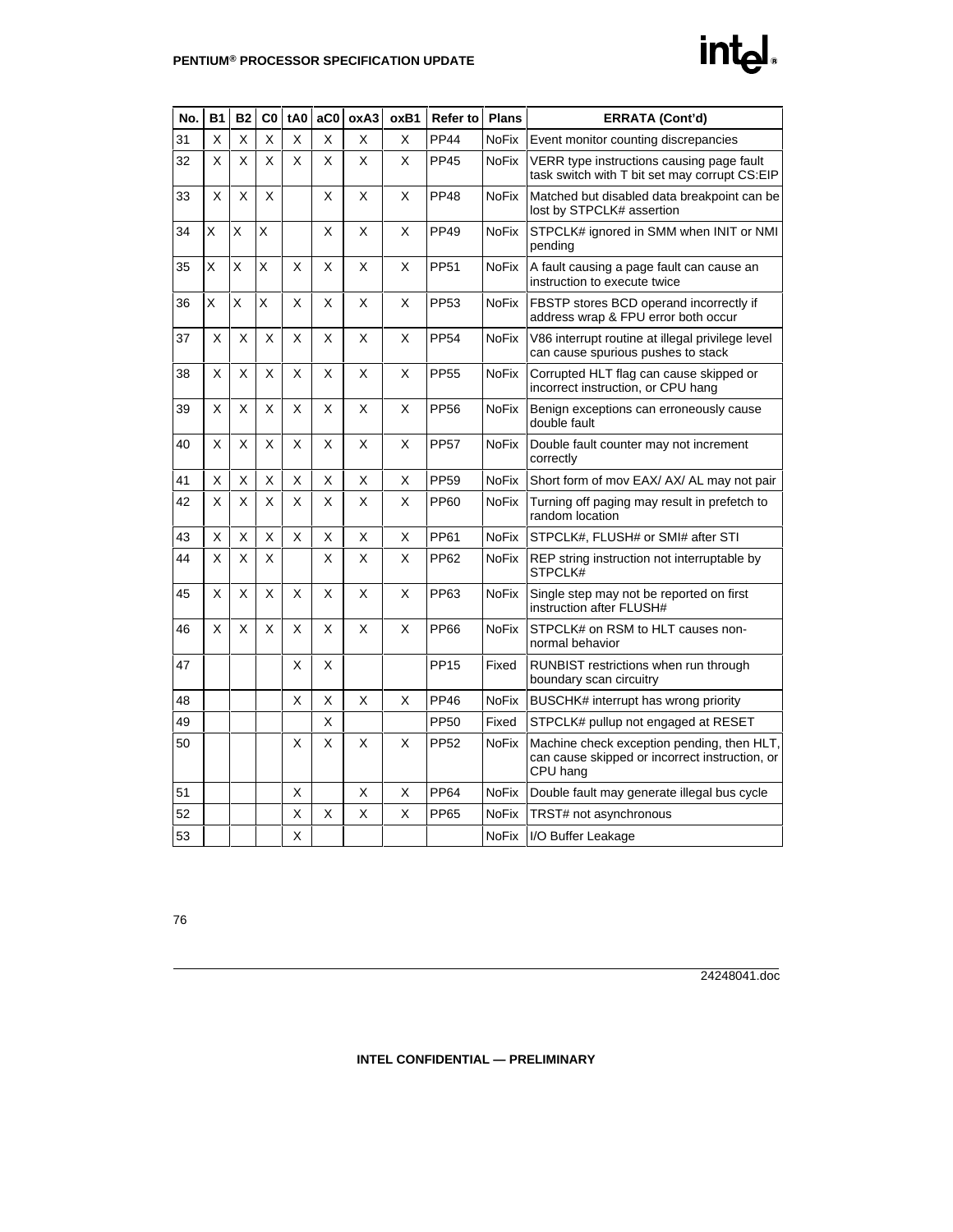| No. | <b>B1</b> | <b>B2</b> | C <sub>0</sub> | tA0 | ac <sub>0</sub> | oxA3 | oxB1 | Refer to    | <b>Plans</b> | <b>ERRATA (Cont'd)</b>                                                                       |
|-----|-----------|-----------|----------------|-----|-----------------|------|------|-------------|--------------|----------------------------------------------------------------------------------------------|
| 54  |           |           |                | X   |                 |      |      |             | <b>NoFix</b> | Break in Boundary Scan Chain                                                                 |
| 55  |           |           |                | X   | X               |      |      |             | <b>NoFix</b> | Incorrect type field in CPUID                                                                |
| 56  | X         | X         | X              | X   | X               | X    | X    | <b>PP67</b> | <b>NoFix</b> | Code cache dump may cause wrong IERR#                                                        |
| 57  | X         | X         | X              | X   | X               | X    | X    | <b>PP68</b> | <b>NoFix</b> | Asserting TRST# pin or issuing JTAG<br>instructions does not exit TAP Hi-Z state             |
| 58  |           |           |                | X   |                 |      |      |             | Fix          | CLK input capacitance exceeds specification                                                  |
| 59  | X         | X         | X              | X   | X               | X    | X    | <b>PP69</b> | <b>NoFix</b> | ADS# may be delayed after HLDA<br>deassertion                                                |
| 60  | X         | X         | X              | X   | X               | X    | X    | <b>PP70</b> | <b>NoFix</b> | Stack underflow in IRET gives #GP, not #SS                                                   |
| 61  |           |           |                | X   | X               | X    | X    | <b>PP71</b> | <b>NoFix</b> | Performance monitoring pins PM[1:0] may<br>count the events incorrectly                      |
| 62  | X         | X         | X              | X   | X               | X    | X    | <b>PP79</b> | <b>NoFix</b> | Erroneous Debug Exception on POPF/IRET<br>instructions with a GP Fault                       |
| 63  |           |           |                |     |                 | X    | X    | <b>PP73</b> | <b>NoFix</b> | Branch trace message execution may cause<br>system hang                                      |
| 64  |           |           |                |     |                 | X    | X    | <b>PP74</b> | NoFix        | Enabling RDPMC at in CR4 and also using<br>SMM may cause shut down                           |
| 65  |           |           |                |     |                 | X    | X    | <b>PP75</b> | <b>NoFix</b> | Event monitor counting discrepancies (Fix)                                                   |
| 66  |           |           |                |     |                 | X    | X    | <b>PP76</b> | <b>NoFix</b> | Event monitor counting discrepancies<br>(NoFix)                                              |
| 67  |           |           |                |     |                 | X    | X    | <b>PP77</b> | <b>NoFix</b> | INVD may leave valid entries in the cache<br>due to snoop interaction                        |
| 68  |           |           |                |     |                 | X    | X    | <b>PP78</b> | <b>NoFix</b> | TLB update is blocked after a specific<br>sequence of events with a misaligned<br>descriptor |
| 69  |           |           |                |     |                 | X    | X    | <b>PP80</b> | <b>NoFix</b> | CR2 and CR4 content upon return from<br><b>SMM</b>                                           |
| 70  | X         | X         | X              | X   | X               | X    | X    | <b>PP81</b> | <b>NoFix</b> | Invalid operand with locked CMPXCHG8B<br>instruction                                         |
| 71  | X         | X         | X              | X   | X               | X    | X    | <b>PP82</b> | <b>NoFix</b> | Event monitor counting discrepancy                                                           |
| 72  | X         | X         | X              | X   | X               | X    | X    | PP83        | <b>NoFix</b> | FBSTP instruction incorrectly sets Accessed<br>and Dirty bits of Page Table entry            |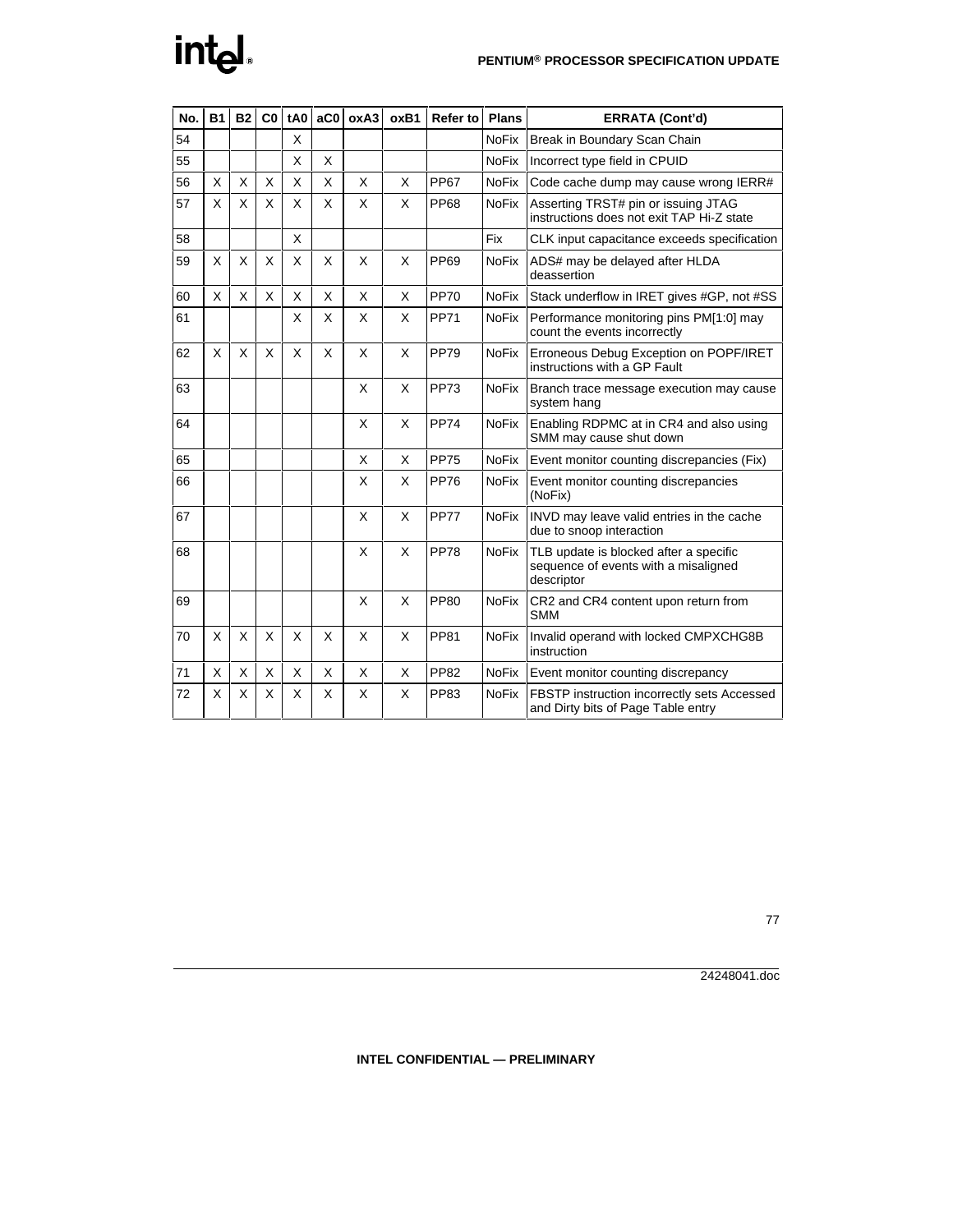| No.            | <b>B1</b> | <b>B2</b> | C <sub>0</sub> | tA0 | aC0 | oxA3 | oxB1 | Refer to         | <b>Plans</b> | <b>SPECIFICATION CLARIFICATIONS</b>                                                    |
|----------------|-----------|-----------|----------------|-----|-----|------|------|------------------|--------------|----------------------------------------------------------------------------------------|
| 1              | X         | X         | X              |     |     |      |      |                  | <b>Doc</b>   | CACHE#, KEN# and BLAST# Behavior                                                       |
| $\overline{c}$ | X         | X         | X              |     |     |      |      |                  | <b>Doc</b>   | Behavior of writeback support pins in<br>writethrough mode                             |
| 3              | X         | X         | X              |     |     |      |      |                  | <b>Doc</b>   | HITM# deassertion behavior                                                             |
| 4              | X         | X         | X              | X   | X   | X    | X    | PP <sub>5</sub>  | <b>Doc</b>   | Only one SMI# can be latched during SMM                                                |
| 5              | X         | X         | X              | X   | X   | X    | X    | PP <sub>8</sub>  | <b>Doc</b>   | SMI# activation may cause a nested NMI<br>handling                                     |
| 6              | X         | X         | X              | X   | X   | X    | X    | PP <sub>9</sub>  | <b>Doc</b>   | Code breakpoints set on meaningless<br>prefixes not guaranteed to be recognized        |
| $\overline{7}$ | X         | X         | X              | X   | X   | X    | X    | PP <sub>10</sub> | <b>Doc</b>   | Resume flag should be set by software                                                  |
| 8              | X         | X         | X              | X   | X   | X    | X    | <b>PP11</b>      | <b>Doc</b>   | Data breakpoints on INS delayed one<br>iteration                                       |
| 9              | $\times$  | X         | X              | X   | X   | X    | X    | <b>PP12</b>      | <b>Doc</b>   | When L1 cache disabled, inquire cycles are<br>blocked                                  |
| 10             | X         | Χ         | X              | X   | X   | X    | X    | <b>PP14</b>      | <b>Doc</b>   | For correct translations, the TLB should be<br>flushed after the PSE bit in CR4 is set |
| 11             | X         | X         | X              | X   | X   | X    | X    | PP <sub>16</sub> | <b>Doc</b>   | Extra code break can occur on I/O or HLT<br>instruction if SMI coincides               |
| 12             | X         | X         | X              | X   | X   | X    | X    | <b>PP18</b>      | <b>Doc</b>   | FYL2XP1 does not generate exceptions for<br>X out of range                             |
| 13             | X         | X         | X              | X   | X   | X    | X    | <b>PP19</b>      | <b>Doc</b>   | Enabling NMI inside SMM                                                                |
| 14             |           |           |                |     |     | X    |      |                  | <b>Doc</b>   | CLK undershoot                                                                         |
| 15             |           |           |                |     |     | X    | X    | <b>PP17</b>      | Doc          | LRU may be updated for non-cacheable<br>cycles                                         |
| 16             | X         | X         | X              | X   | X   | X    | X    | <b>PP21</b>      | <b>Doc</b>   | Active A20M# during SMM                                                                |
| 17             | X         | X         | X              | X   | X   | X    | X    | <b>PP22</b>      | <b>Doc</b>   | POP[ESP] with 16-bit stack size                                                        |
| 18             | X         | X         | X              | X   | X   | X    | X    | <b>PP24</b>      | Doc          | Line fill order optimization revision                                                  |
| 19             | X         | X         | X              | X   | X   | X    | X    | <b>PP25</b>      | <b>Doc</b>   | Test parity check mechanism                                                            |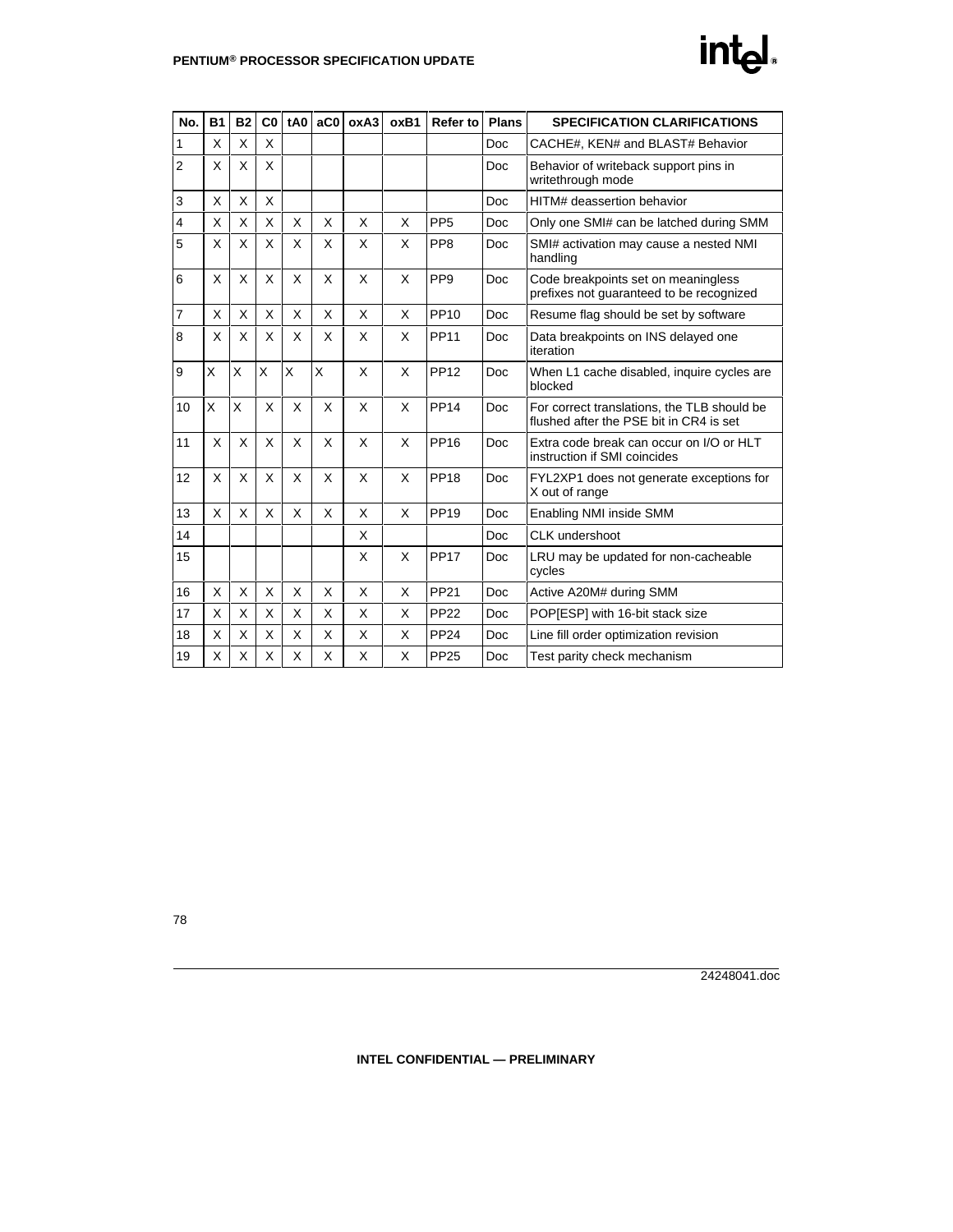| No. | <b>B1</b> | <b>B2</b> | C <sub>0</sub> | tA0 | ac0 | oxA3 | ox <sub>B1</sub> | Refer to         | <b>Plans</b> | <b>DOCUMENTATION CHANGES</b>                                                                        |
|-----|-----------|-----------|----------------|-----|-----|------|------------------|------------------|--------------|-----------------------------------------------------------------------------------------------------|
| 1   | X         | X         | X              | X   | X   | X    | X                | PP <sub>1</sub>  | Doc          | JMP cannot do a nested task switch, Volume<br>3, page 13-12                                         |
| 2   | X         | X         | X              | X   | X   | X    | X                | PP <sub>3</sub>  | Doc          | Interrupt sampling window, Volume 3,<br>page 23-39                                                  |
| 3   | X         | X         | X              | X   | X   | X    | X                | PP <sub>4</sub>  | Doc          | FSETPM is like NOP, not like FNOP                                                                   |
| 4   | X         | X         | X              | X   | X   | X    | X                | PP <sub>5</sub>  | Doc.         | Errors in 3 tables of special descriptor types                                                      |
| 5   | X         | X         | X              | X   | X   | X    | X                | PP <sub>8</sub>  | Doc          | FPU exceptions cause branch trace<br>messages                                                       |
| 6   | X         | X         | X              | X   | X   | X    | X                | PP <sub>12</sub> | Doc          | Invalid arithmetic operations and masked<br>responses to them relative to FIST/FISTP<br>instruction |
| 7   | X         | X         | X              | X   | X   | X    | X                | PP <sub>13</sub> | Doc          | Incorrect sequence of registers stored in<br>PUSHA/PUSHAD                                           |
| 8   | X         | X         | X              | X   | X   | X    | X                | <b>PP14</b>      | Doc.         | One-byte opcode map correction                                                                      |
| 9   | X         | X         | X              | X   | X   | X    | X                | <b>PP15</b>      | Doc          | Boundary scan chain order revision                                                                  |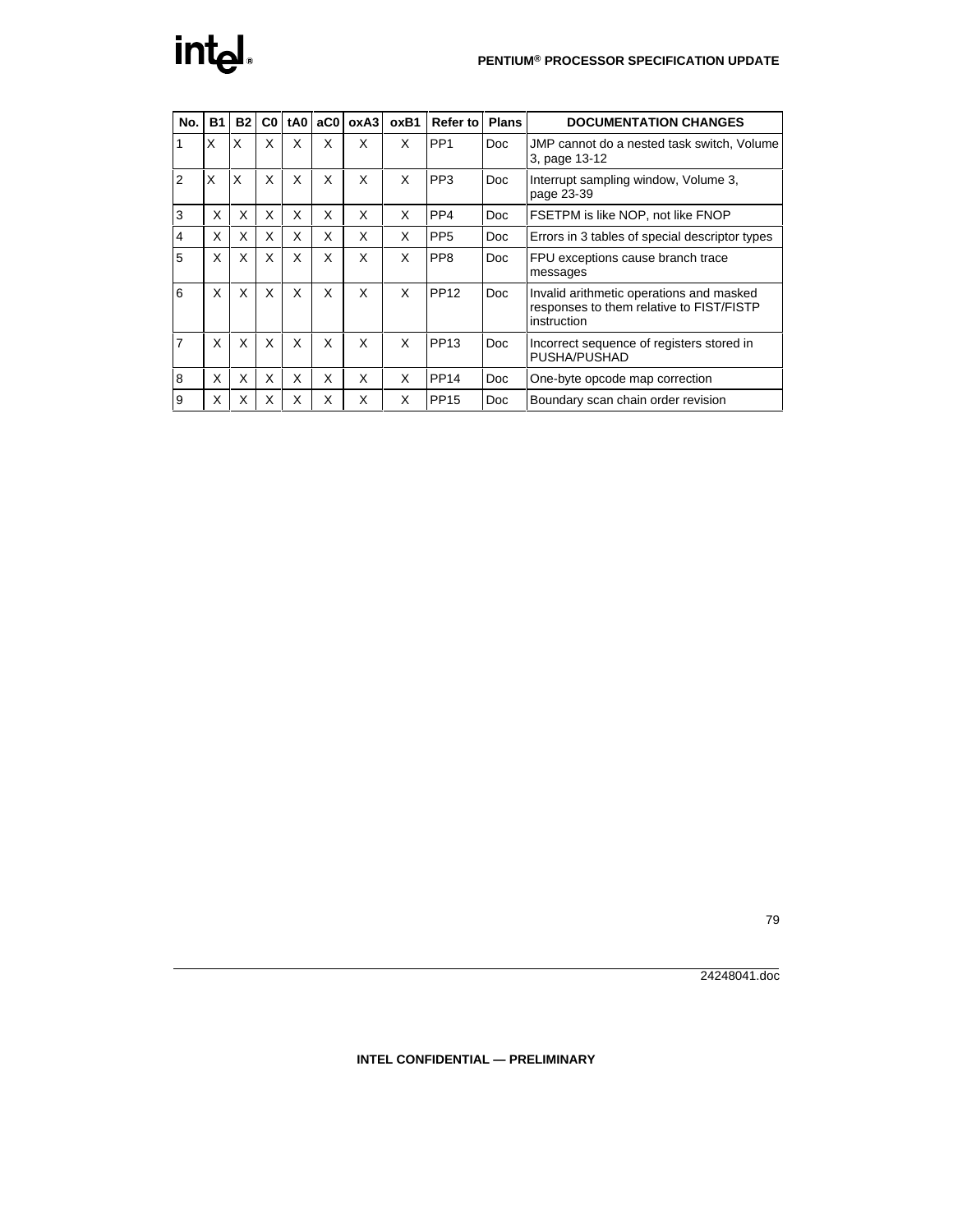## **SPECIFICATION CHANGES**

The Specification Changes listed in this section apply to the Pentium OverDrive processor datasheets. All Specification Changes will be incorporated into future versions of the appropriate document(s).

## **1. Clock Low Time (t3) Change**

The AC timings for the Pentium OverDrive processor CLK low time have been changed to better meet the needs of the installed base of Intel486 processor-based systems. The change to the Pentium OverDrive processor CLK low time specification applies to the Pentium OverDrive processor only, and does not affect any other clock specifications, such as CLK High time or rise/fall specifications.

#### **NEW SPECIFICATIONS**

#### **Pentium® OverDrive® Processor 25 MHz AC Characteristics**  $(V_{CC} = 5V \pm 5\%$ ;  $T_A(IN) = 10^{\circ}C$  T<sub>O</sub> +55 $^{\circ}C$ ; C<sub>I</sub> = 50PF unless otherwise specified.)

| <b>Symbol</b> | Parameter                                | Min | Max | Unit |
|---------------|------------------------------------------|-----|-----|------|
|               | $\bigcap$ $\bigcup$<br>. Low Time<br>◡∟៶ |     |     | ns   |

#### **Pentium® OverDrive® Processor 33 MHz AC Characteristics**  $(V_{CC} = 5V \pm 5\%; T_A(IN) = 10°C T_O + 55°C; C_L = 50PF$  unless otherwise specified.)

| <b>Symbol</b> | Parameter                 | Min | Max | Unit |
|---------------|---------------------------|-----|-----|------|
|               | CI K I<br>Low Time<br>◡∟∩ |     |     | ns   |

## **2. Removal of V<sub>CC</sub> Pin A4**

To resolve compatibility concerns with a limited number of incorrectly designed motherboards, pin A4 ( $V_{CC}$ ) will be removed from the Pentium OverDrive processors and will no longer be present on the package. The removal of this  $V_{\text{CC}}$  pin will not adversely affect the operation of the processor due to the large number of  $V_{SS}$ and  $V_{CC}$  pins remaining in the outer row.

## **3. Minimum Operating Temperature**

The specification for the minimum operating temperature of the Pentium OverDrive processors has been changed. All other temperature specifications, such as the absolute maximum ratings, remained unchanged. The new temperature specification is detailed in the table below:

| ${\sf T}_{\sf A(IN)}$ Old Specification (°C). | ${\sf T}_{\sf A(IN)}$ New Specification (°C). |  |
|-----------------------------------------------|-----------------------------------------------|--|
| 0 to $+55$                                    | 10 to $+55$                                   |  |

## **4. Refer to Summary Table of Changes**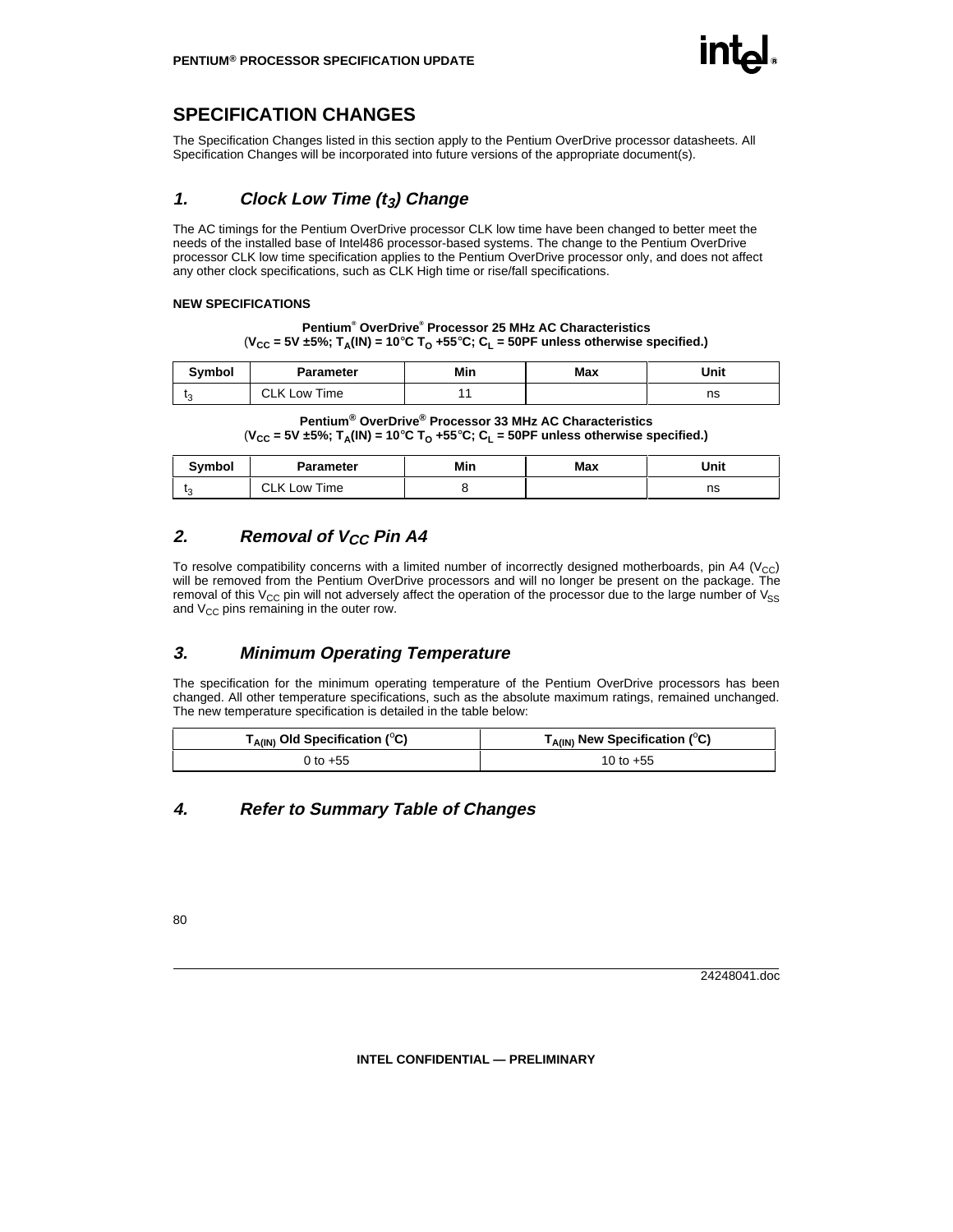## **5. Maximum ICC Values**

The maximum current requirements originally estimated for the Pentium OverDrive processors were found to be slightly lower than the actual values. The new values are listed in the table below.

| Old max | New max | <b>Notes</b> |
|---------|---------|--------------|
| 1.9A    | 2.2 A   | 63/25 MHz    |
| 2.6A    | 2.8A    | 83/33 MHz    |

## **6. Min Case Temperature Under Bias with Fan Attached**

The specification for the minimum case temperature under bias with the fan attached for the Pentium OverDrive processors with MMX technology has been changed from 0°C to 10°C.

#### **Pentium® OverDrive® Processors with MMX™ Technology with Fan Attached**

| Parameter                   | Min | Max | Unit   |
|-----------------------------|-----|-----|--------|
| Case Temperature Under Bias | ٠υ  |     | $\sim$ |

## **7. Refer to Summary Table of Changes**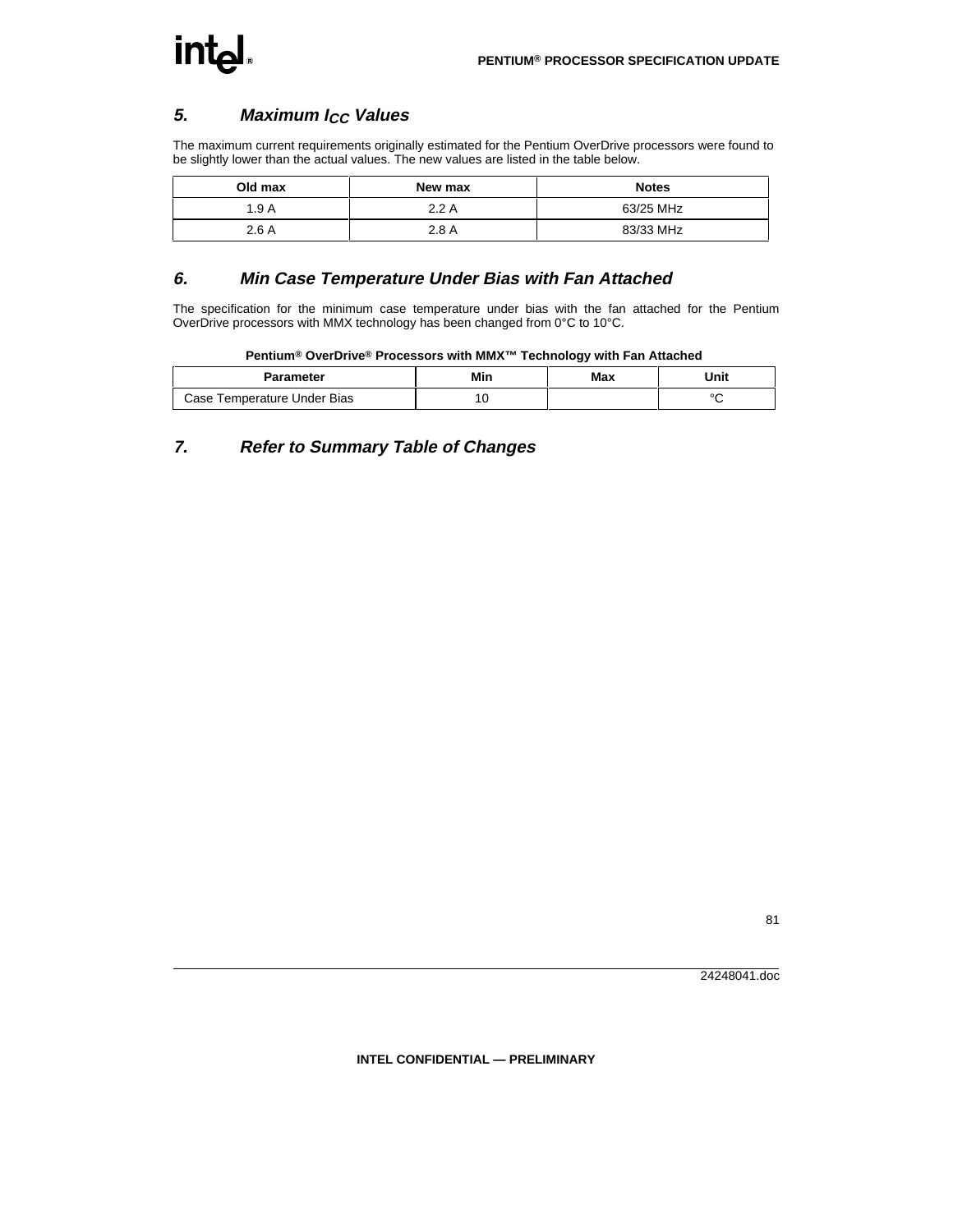## **ERRATA**

## **1 – 5. Refer to Summary Table of Changes**

### **6. BIST Disabled**

**PROBLEM:** The current production stepping of the Pentium OverDrive processor has disabled the Built-In Self Test (BIST) functionality.

**IMPLICATION:** If BIST is performed (AHOLD high at the falling edge of RESET), the processor will not actually perform the BIST, but will return a value of 'zero' in the EAX register to indicate that all tests have passed.

**WORKAROUND:** None required.

**STATUS:** This erratum has been fixed in the C-0 stepping.

## **7. Maximum ICC Usage (Refer to Specification Change 5)**

## **8 – 12. Refer to Summary Table of Changes**

### **13. CLK Required for UP# to be Driven**

**PROBLEM:** The Upgrade Present (UP#) output pin is intended to be driven low after power-up to indicate that an upgrade processor is present in the system. The UP# pin on the Pentium OverDrive processor requires that the CLK input toggle while the system is starting to insure that RESET reaches the UP# circuitry. If CLK does not toggle, UP# may or may not be driven low, depending on the initial state of the UP# circuitry.

**IMPLICATION:** If an Intel486 processor system is dependent on having UP# driven low before driving the CLK input on the Pentium OverDrive processor, it may never boot since CLK may never be driven to the processor if UP# remains high. This is generally only a potential issue in systems with two processor sites, such as those with a surface-mount Intel486 processor and a PGA upgrade processor site.

**WORKAROUND:** Most two site systems have the ability to disable the processor in the surface-mount location so that a different Intel486 (non-upgrade) processor may be used in the PGA socket location. If the system has a jumper or switch that is documented to specifically disable the surface mount processor (or the original processor in a two socket system), use it to disable the second processor and thereby route the CLK signal to the upgrade PGA socket location.

**STATUS:** This erratum has been fixed in the C-0 stepping.

## **14. Multiple Allocations Into Branch Target Buffer**

**PROBLEM:** Please refer to Part II of this document. This errata entry for the Pentium OverDrive processor has been added for clarification of the issue as it applies to this processor specifically.

**IMPLICATION:** Please refer to Erratum 18 of Part II of this document.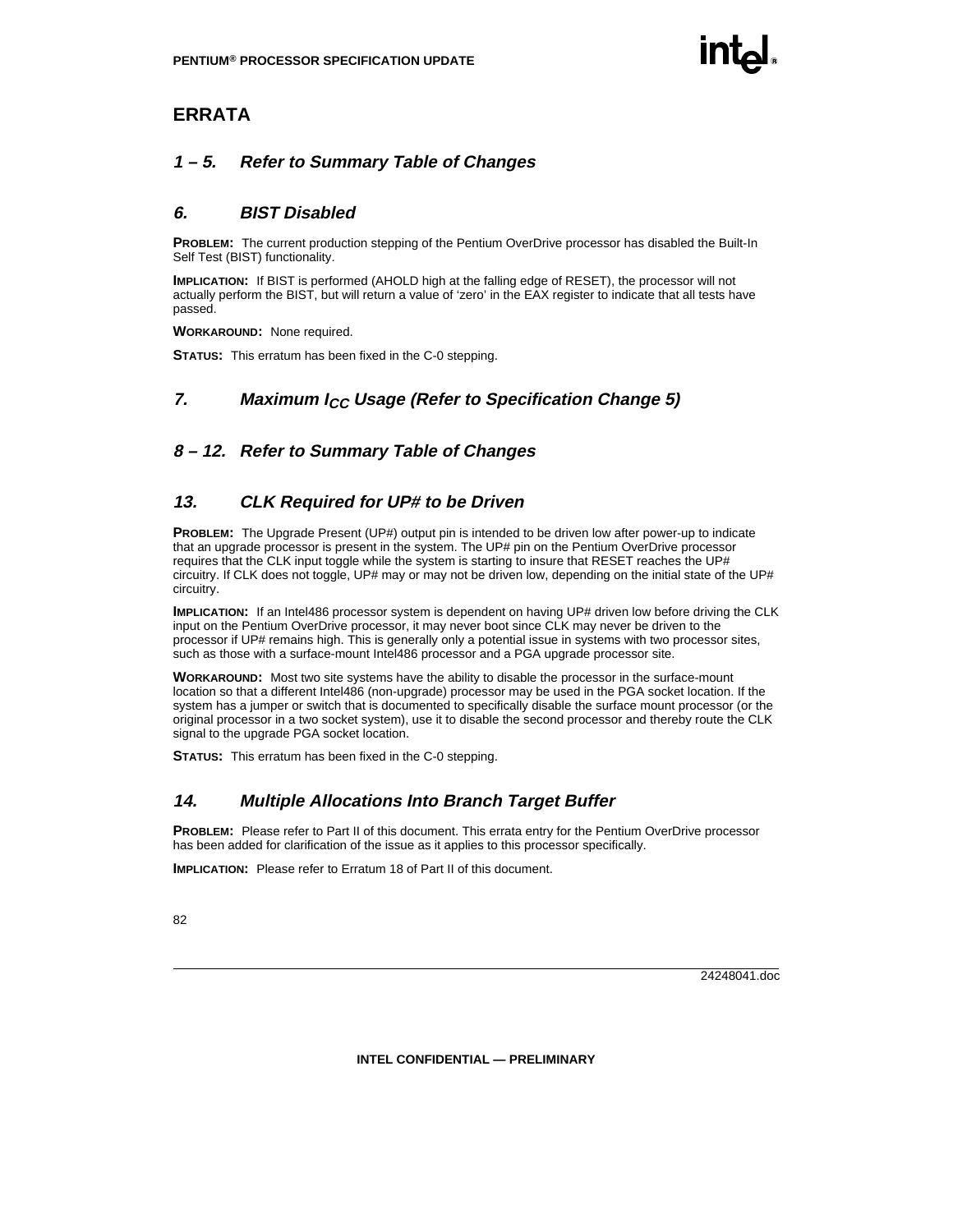# **inte**

**WORKAROUND:** Please refer to Erratum 18 of Part II of this document.

**STATUS:** This erratum has been fixed in the C-0 stepping. Although this erratum has been recreated in proprietary Intel test systems, it has not been observed on a Pentium OverDrive processor in an actual personal computer system.

## **15 – 23. Refer to Summary Table of Changes**

### **24. Errors in Least Significant Bit of an FMUL Instruction Result with Specific Operands**

**PROBLEM:** The result of multiplying two operands, one of which is typically close to infinity or close to the smallest representable normal number, may be incorrect in the Least Significant Bit (LSB) and may result in flags that are incorrectly set. This problem is limited to a small percentage of the first production units of the 63MHz Pentium OverDrive processor (specification number SZ953, Ver#: 1.0).

All precisions: single, double and extended are affected. All rounding modes: nearest, up, down and chop are affected. Only specific operand pairs result in errors.

**IMPLICATION:** Only a fraction of the Pentium OverDrive processors may produce errors in the least significant bit of the result when using the FMUL instruction with one of these specific input operands. Any of the exception flag bits in the FPU status word may also be incorrect.

**WORKAROUND:** None identified. Intel includes software with the Pentium OverDrive processor that can detect this erratum. Please see the following Status paragraph.

**STATUS:** The Pentium OverDrive processors currently in production are free from this defect. Only a fraction of the first production units at 63-MHz marked SZ953 may exhibit the defect. Owners of Pentium OverDrive processors should run the diagnostics on the disk supplied with the Pentium OverDrive processor. The diagnostic program tests the processor and will notify the user of pass/fail information. Should the processor fail, the diagnostic program will report that "The Floating Point Conformance Test has Failed" and will wait for a keystroke before continuing. Owners of the Pentium OverDrive processor should contact the Intel support line if there are any questions.

## **25. Second Assertion of FLUSH# Not Ignored**

**PROBLEM:** Please refer to Part II of this document. This errata entry for the Pentium OverDrive processors has been added for clarification of the issue as it applies to these OverDrive processors specifically.

**IMPLICATION:** This erratum applies to the Pentium OverDrive processor in Enhanced (WB) bus mode only. Normal bus mode (WT) is not affected. Please refer to Part II of this document for more information.

**WORKAROUND:** Please refer to Part II of this document.

**STATUS:** For the steppings affected, please see the Summary of Changes table at the beginning of this section.

## **26 – 28. Refer to Summary Table of Changes**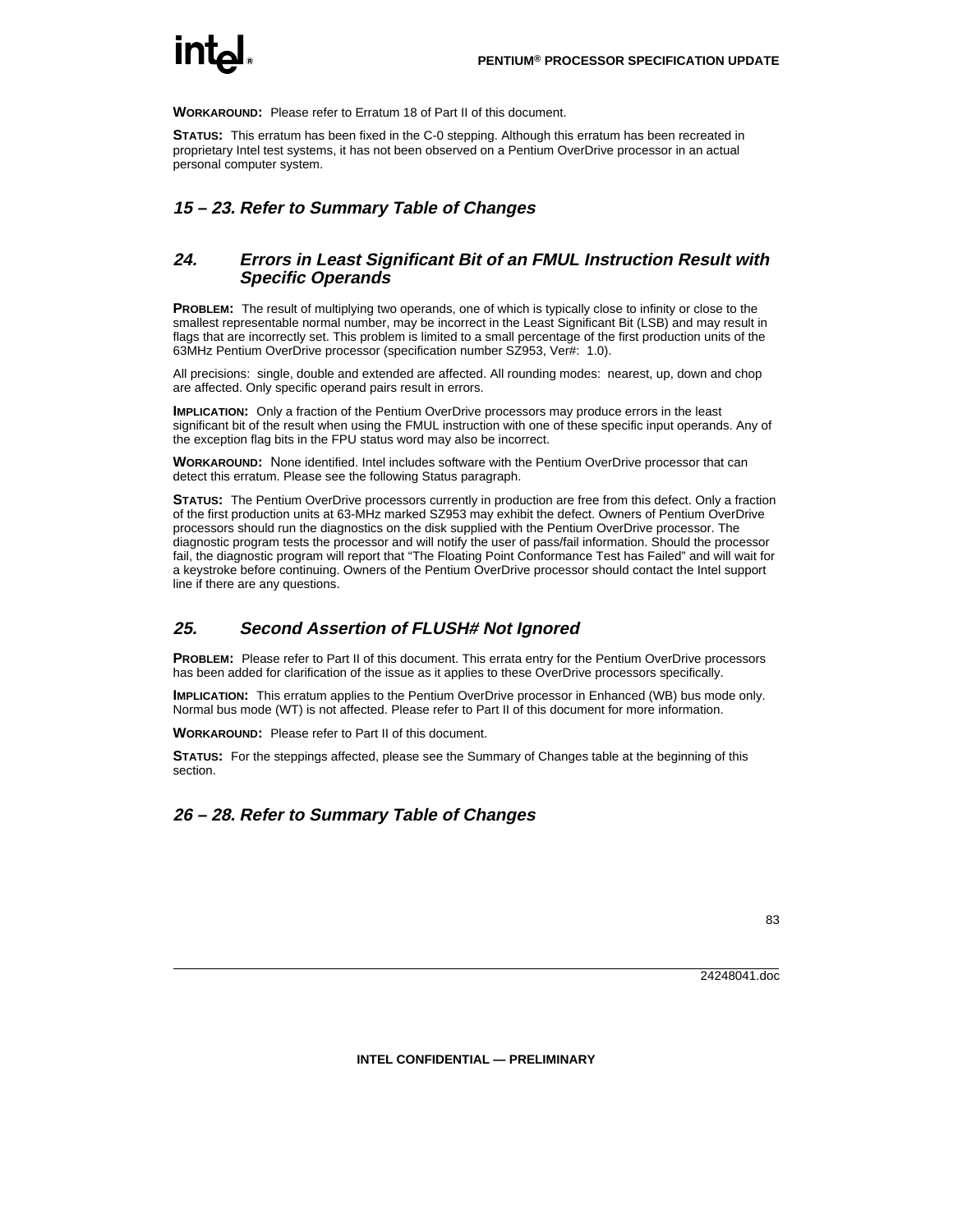

## **29. Current in Stop Clock State Exceeds Specification**

**PROBLEM:** Please refer to Part II of this document. This errata entry for the Pentium OverDrive processors has been added for clarification of the issue as it applies to these OverDrive processors specifically.

**IMPLICATION:** Please refer to Part II of this document for more information.

**WORKAROUND:** None Identified. The workaround as stated in Part II of this document is not valid for the Pentium OverDrive processor since the boundary scan pins are not available on production units.

**STATUS:** For the steppings affected, please see the Summary of Changes table at the beginning of this section.

## **30** *–* **38. Refer to Summary Table of Changes**

### **39. Benign Exceptions Can Erroneously Cause Double Fault**

**PROBLEM:** Please refer to Part II of this document. This errata entry for the Pentium OverDrive processors has been added for clarification of the issue as it applies to these OverDrive processors specifically.

**IMPLICATION:** This erratum applies to the Pentium OverDrive processor in Case 1 only. Case 2 "A machine check exception (INT 18) is generated" does not apply. Please refer to Part II of this document for more information.

**WORKAROUND:** Please refer to Part II of this document

**STATUS:** For the steppings affected, please see the Summary of Changes table at the beginning of this section.

## **40** *–* **42. Refer to Summary Table of Changes**

### **43. STPCLK# or FLUSH# After STI**

**PROBLEM:** Please refer to Part II of this document. This errata entry for the 63 and 83-MHz Pentium OverDrive processors has been added for clarification of the issue as it applies to these OverDrive processors specifically.

**IMPLICATION:** In the case of "FLUSH# After STI," this erratum applies to the Pentium OverDrive processor in Enhanced (WB) bus mode only. Normal bus mode (WT) is not affected. Please refer to Part II of this document for more information.

**WORKAROUND:** Please refer to Part II of this document.

**STATUS:** For the steppings affected, please see the Summary of Changes table at the beginning of this section.

## **44. Refer to Summary Table of Changes**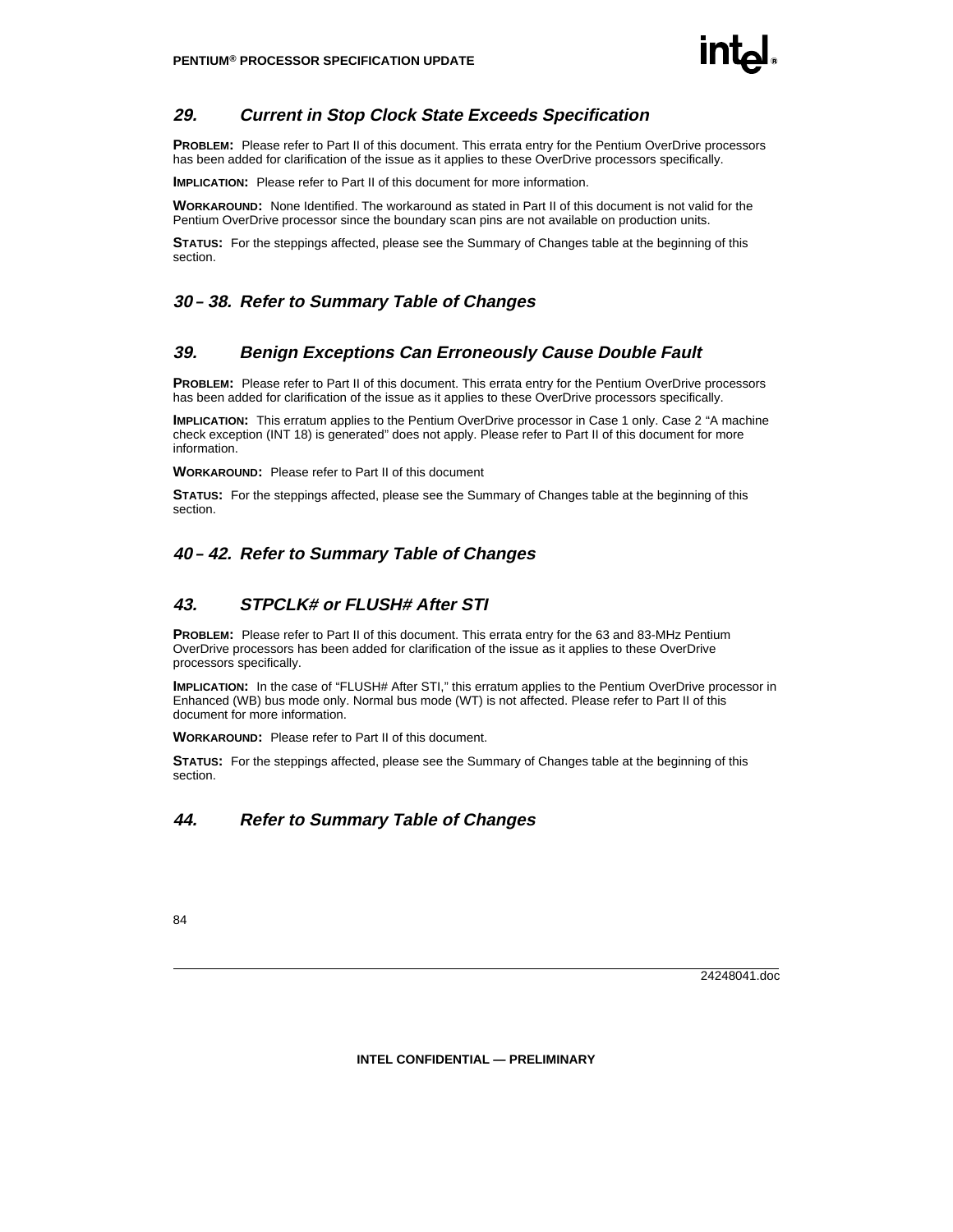

### **45. Single Step May Not be Reported on First Instruction After FLUSH#**

**PROBLEM:** Please refer to Part II of this document. This errata entry for the 63 and 83-MHz Pentium OverDrive processors has been added for clarification of the issue as it applies to these OverDrive processors specifically.

**IMPLICATION:** This erratum applies to the Pentium OverDrive processor in Enhanced (WB) bus mode only. Normal bus mode (WT) is not affected. Please refer to Part II of this document for more information.

**WORKAROUND:** Please refer to Part II of this document.

**STATUS:** For the steppings affected, please see the Summary of Changes table at the beginning of this section.

## **46** *–* **52. Refer to Summary Table of Changes**

### **53. I/O Buffer Leakage**

**PROBLEM:** When an I/O pin is driven high by the Pentium OverDrive processor and then tri-stated, the output is still weakly driven high until the line is driven low by either the processor or another source.

**IMPLICATION:** If a weak pull-down (greater than 1kΩ) is used on a signal line and the value of the line is expected at a given time after being tri-stated by the processor, the incorrect value can be read.

**WORKAROUND:** None identified at this time.

**STATUS:** For the steppings affected see the Summary Table of Changes at the beginning of this section.

## **54. Break in Boundary Scan Chain**

**PROBLEM:** The boundary scan problem can most easily be described as a broken link in the boundary scan chain. The effects of this broken link on the output testing are minimal, since the majority of the chain is before the break. This part of the chain can still be filled, and the data sent to the output pins. However, any pins after the break will not be able to send out the correct output data. The effects of this broken link on input testing are more drastic. Only the last four cells worth of data can be collected at the boundary scan output. With respect to operating with other devices, the boundary scan chain will not not be able to shift data through the processor to other devices.

**IMPLICATION:** This problem only affects operation of the component while in boundary scan mode.

**WORKAROUND:** The bypass mode for the processor does still work, so other devices in the boundary scan chain can be accessed using this method.

**STATUS:** For the steppings affected see the Summary Table of Changes at the beginning of this section.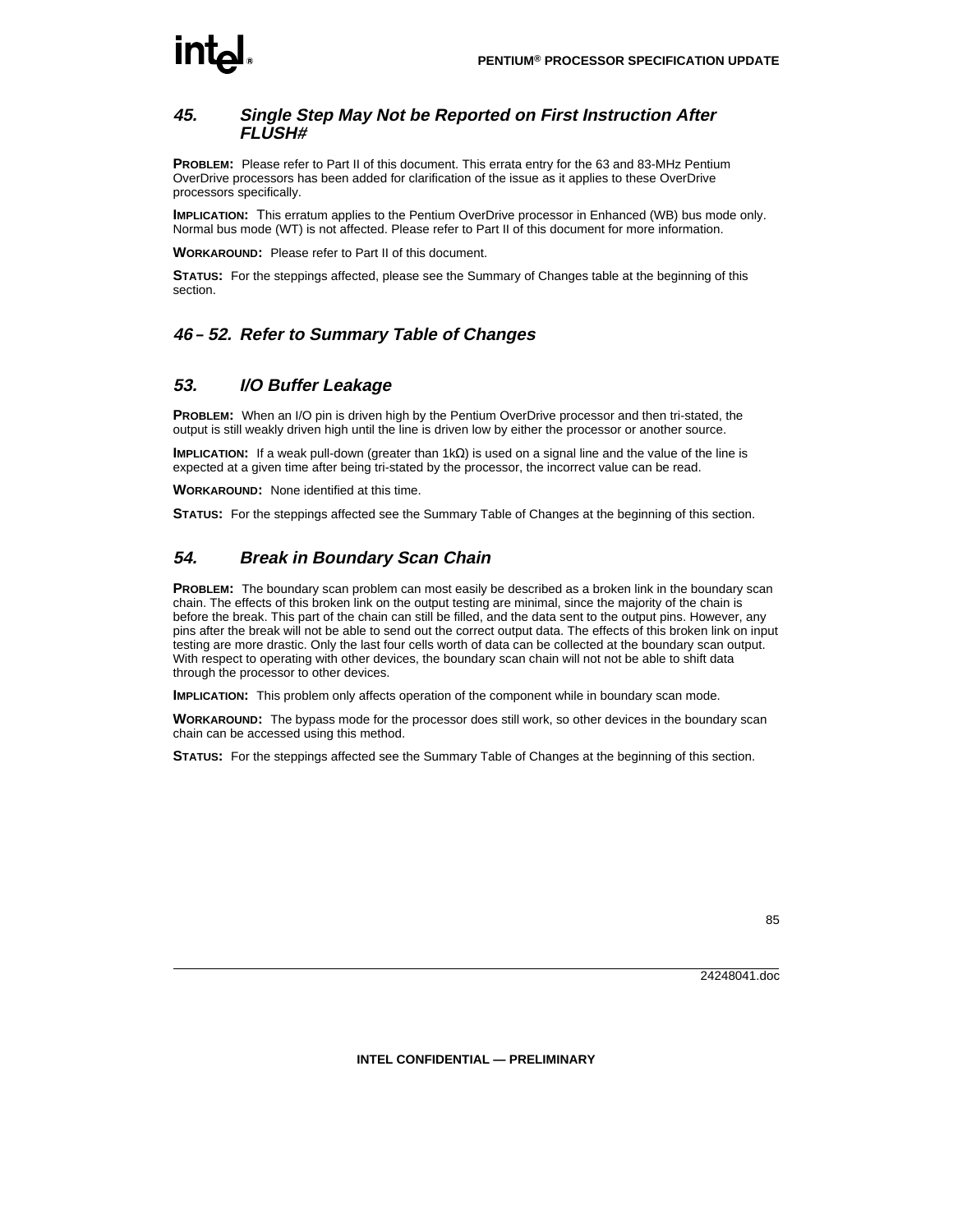## **55. Incorrect Type Field in CPUID**

**PROBLEM:** Execution of the CPUID with a '1' in the EAX register does not return a value of '01' (OverDrive processor installed) in the type field (Bits 13.12). Instead it returns a '00' (Primary Processor) in the type field.

**IMPLICATION:** BIOS or application software that relies on the type field to be '01' when an OverDrive processor is installed, may function improperly.

**WORKAROUND:** BIOS or application software should be written to function properly when '00' is returned in the type field and an OverDrive processor is present in the system.

**STATUS:** For the steppings affected see the Summary Table of Changes at the beginning of this section.

### **56. Refer to Summary Table of Changes**

### **57. Asserting TRST# Pin or Issuing JTAG Instructions Does not Exit TAP Hi-Z State**

**PROBLEM:** Please refer to Part II of this document. This errata entry for the Pentium OverDrive processor has been added for clarification of the issue as it applies to the 63- and 83-MHz Pentium OverDrive processors for Intel486 processor-based systems specifically.

**IMPLICATION:** This erratum applies to the 63- and 83-MHz Pentium OverDrive processors only when issuing JTAG instructions. The 63- and 83-MHz Pentium OverDrive processors do not have a TRST# pin. Please refer to Part II of this document for more information.

**WORKAROUND:** Please refer to Part II of this document.

**STATUS:** For the steppings affected, please see the Summary of Changes table at the beginning of this section.

### **58. CLK Input Capacitance Exceeds Specification**

**PROBLEM:** The input capacitance on the CLK pin is higher than the specification due to the ceramic package design. The specification for the 120/133-MHz Pentium OverDrive processor's input capacitance iS 8pF whereas the measured value on the clock pin is 13pF. This added capacitance may cause excessive ringback on the CLK signal.

**IMPLICATION:** If the CLK signal going to the processor is also used as an input to another device, the ringback can cause the other device to detect an incorrect rising edge on CLK. This can cause the system to not boot or to hang. Only a small percentage of systems appear to be affected by the higher capacitance.

The only confirmed issue is related to some boards with an Intel 82430LX chipset. The 82434LX PCMC's HCLKA output is used to drive the clock to the processor. This clock signal may also be used as a feedback to the chipset to minimize the clock skew between the CPU and PCMC. The capacitance difference will create a reflection on the clock signal that, if sufficient in amplitude, will cause the PCMC to detect a false clock edge and the bus state machines to get out of synchronization causing the system to lock up. This condition is dependent upon not only the capacitance difference but also the physical board design and voltage threshold of the chipset.

**WORKAROUND:** If an end user experiences any problems, they should remove the Pentium OverDrive processor and install the original 60/66-MHz Pentium processor. The end user should then contact the Intel Customer Support Hotline listed on the OverDrive processor retail box for assistance.

**STATUS:** For the steppings affected see the Summary Table of Changes at the beginning of this section.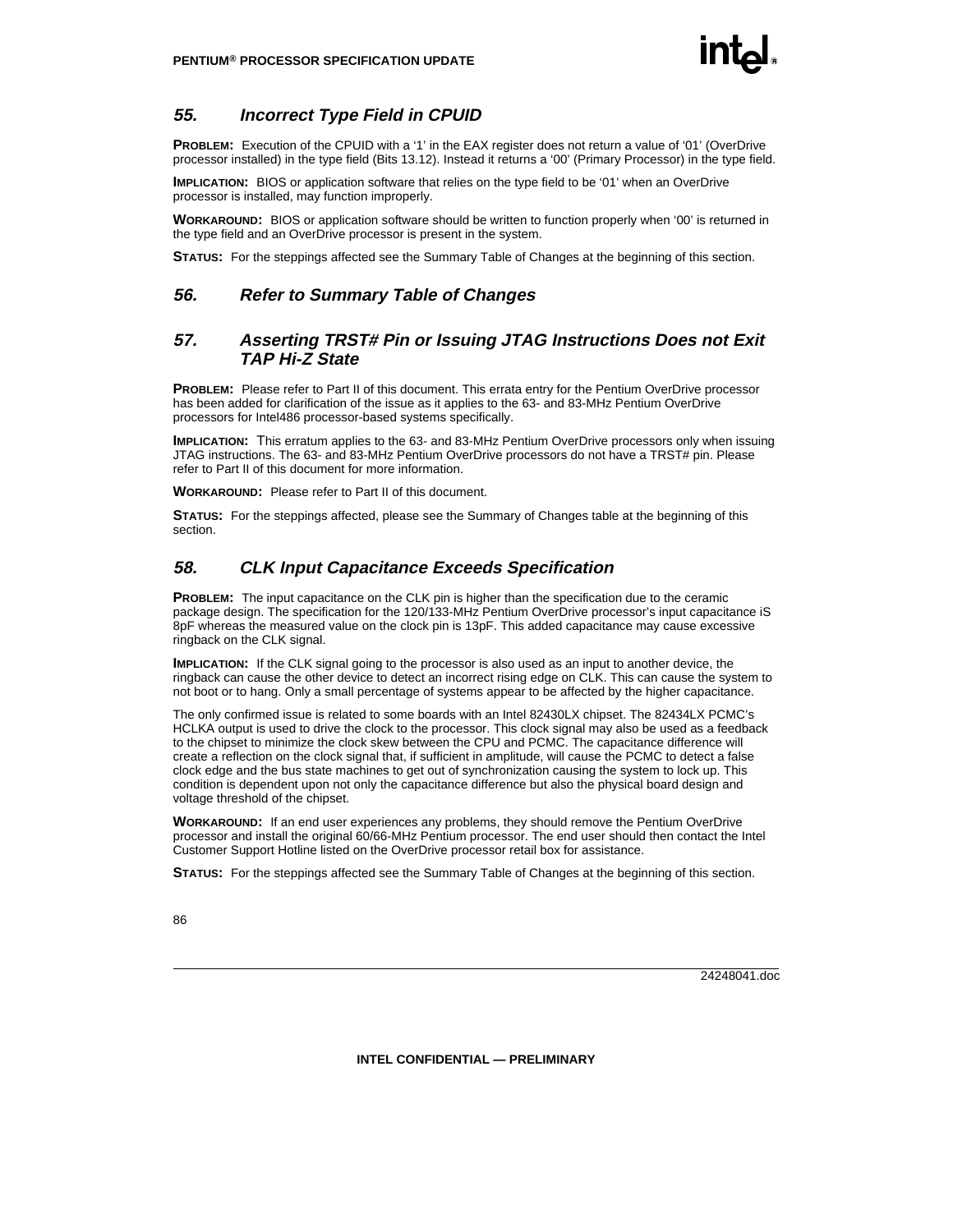## **59 – 72. Refer to Summary Table of Changes**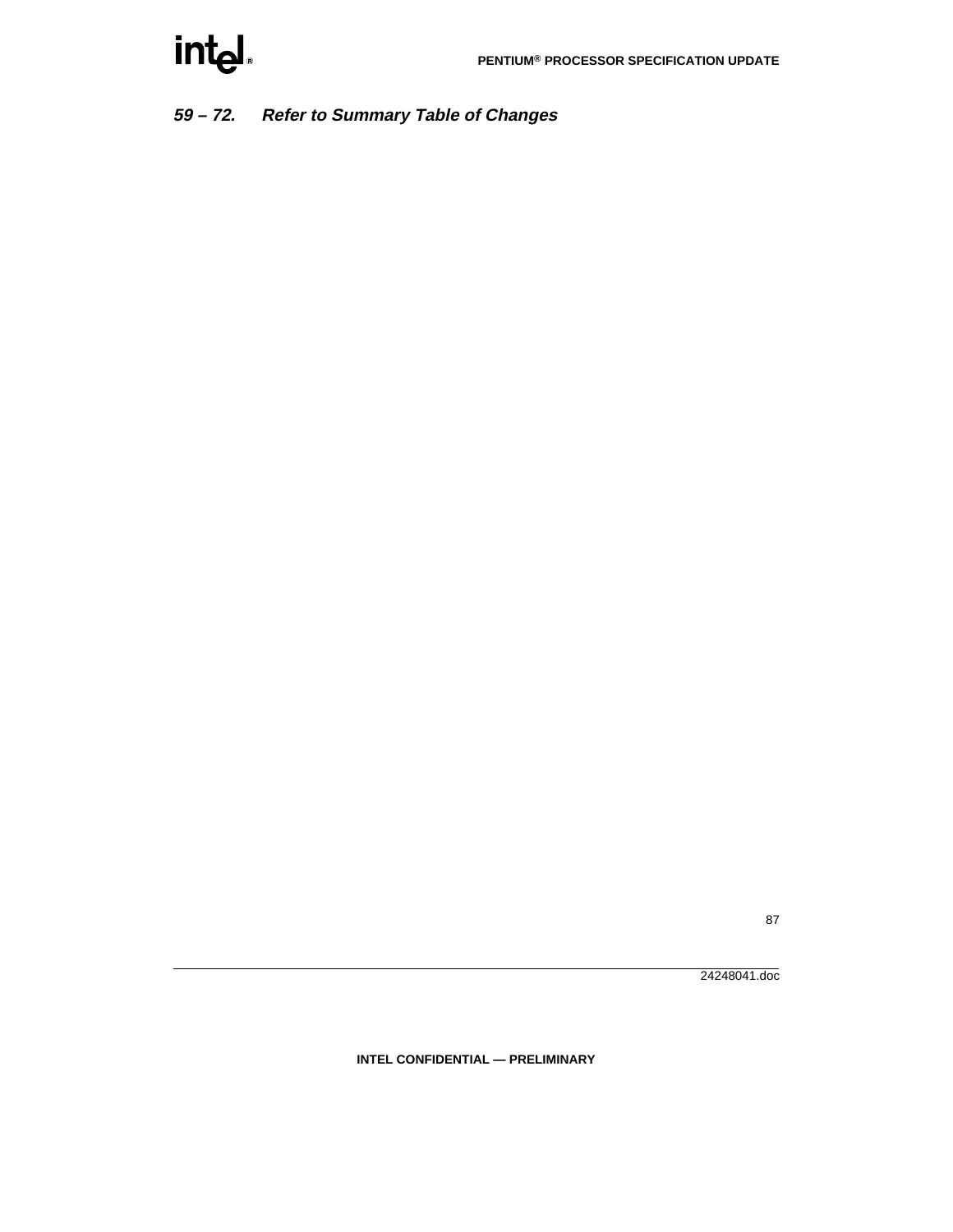## **SPECIFICATION CLARIFICATIONS**

## **1. CACHE#, KEN# and BLAST# Behavior**

If CACHE# is driven LOW during a read cycle, this implies that the processor intends to perform a linefill; however, this does not imply that BLAST# will be driven HIGH. As with the IntelDX2 (processor, KEN# controls the cacheability of data and can be used to refuse the linefill. If the processor requires only one transfer to get the required data, BLAST# will be driven LOW if KEN# is sampled HIGH.

## **2. Behavior of Writeback Support Pins in Writethrough Mode**

Three new output pins are used to support the internal writeback cache of the Pentium OverDrive processor. These pins are HIT#, HITM# and CACHE#. The writeback mode of the processor can be enabled by driving the WB/WT# pin to the appropriate state during the falling edge of RESET. The clarification is as follows:

The three internal writeback support pins will be driven at all times regardless of the processor cache mode (enhanced (writeback) or normal (writethrough)). This implies that the HIT# and HITM# pins will always be driven HIGH in writethrough mode since there can be no writeback cycles. It also implies that in writethrough mode, the CACHE# pin will be toggled normally for reads and will be driven HIGH for all write cycles.

## **3. HITM# Deassertion Behavior**

The HITM# pin is driven LOW in response to an external snoop that hits a modified line in the cache. It remains low until an appropriate action occurs (usually a writeback cycle) to maintain consistency with main memory. The clarification deals with the deassertion of HITM#.

Previously available documentation stated that HITM# will be driven inactive "after the last RDY#/BRDY# of the writeback cycle" and is "guaranteed to be deasserted before the next ADS#." This means that HITM# can be deasserted anytime between these two points, and hardware should not assume that HITM# is deasserted on any specific CLK. It also implies that the system design should not depend on the Pentium OverDrive processor to deassert HITM# in the same clock the writeback Enhanced IntelDX2 processor.

## **4 – 13. Refer to Summary Table of Changes**

## **14. CLK Undershoot**

The maximum undershoot, undershoot threshold duration, and maximum ringback specifications for CLK are described below:

**MAXIMUM UNDERSHOOT SPECIFICATION:** The maximum undershoot of the CLK signal must not drop below 0.9V.

**UNDERSHOOT THRESHOLD DURATION SPECIFICATION:** The undershoot threshold duration is defined as the sum of all time during which the CLK signal is below –0.5V within a single clock period. The undershoot threshold duration must not exceed 20% of the period.

**MAXIMUM RINGBACK SPECIFICATION:** The maximum ringback of CLK associated with its low state (undershoot) must not exceed 0.8V as shown in Figure 14-1.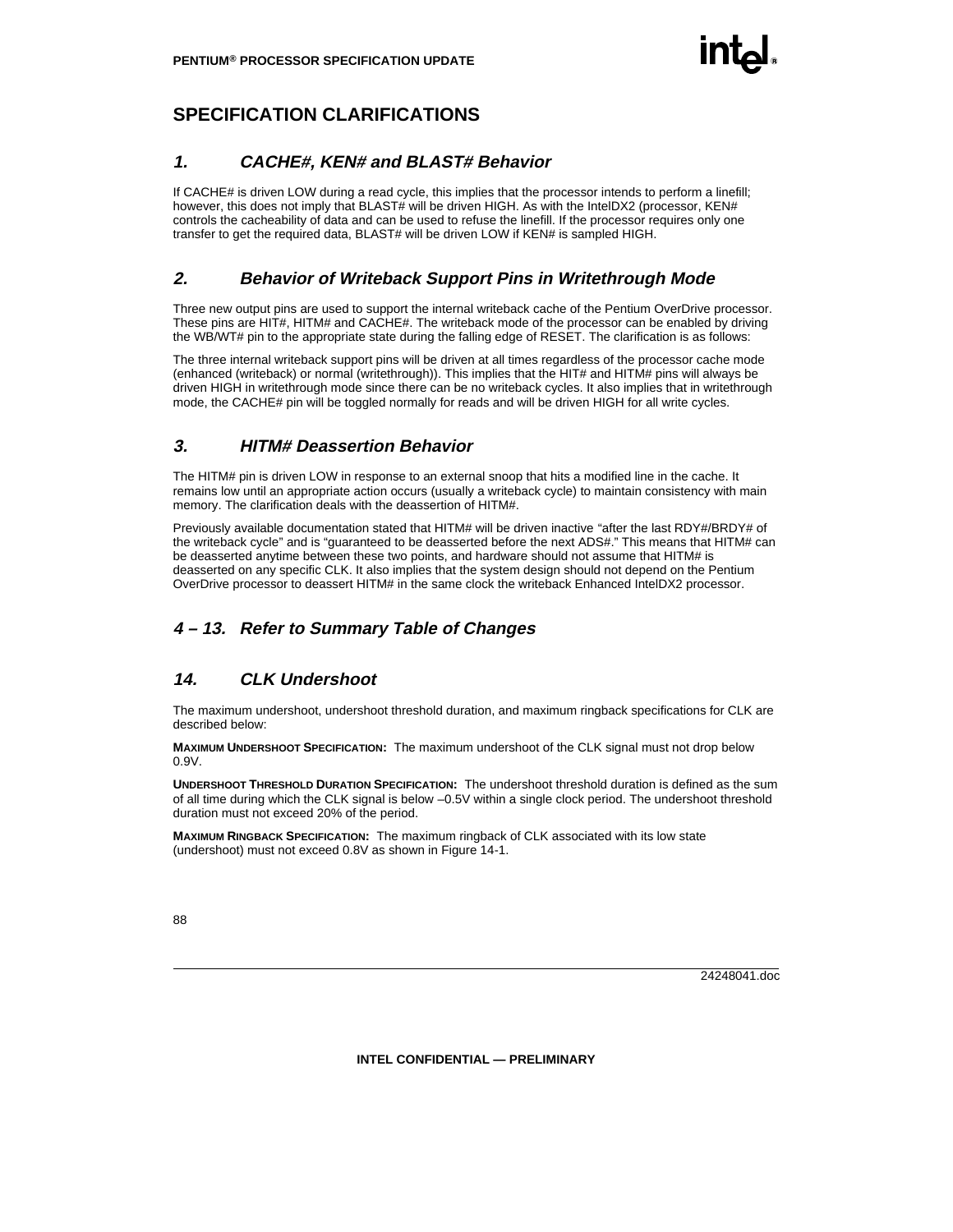# int

Refer to Table 14-1 for a summary of the clock overshoot and undershoot specifications for the Pentium OverDrive processor with MMX technology.

| <b>Specification Name</b>  | Value                                          | <b>Units</b> | <b>Notes</b> |
|----------------------------|------------------------------------------------|--------------|--------------|
| <b>Threshold Level</b>     | $-0.5$                                         |              |              |
| l Minimum Undershoot Level | $-0.9$                                         |              |              |
| Maximum Threshold Duration | 20% of clock period below threshold<br>voltage | ns           |              |
| Maximum Ringback           | 0.8                                            |              |              |

|  | Table 14-1. Undershoot Specification Summary |  |
|--|----------------------------------------------|--|
|  |                                              |  |

#### **NOTES:**

1. See Figure 14-1 and Figure 14-2.

**CLOCK SIGNAL MEASUREMENT METHODOLOGY:** The waveform of the clock signals should be measured at the bottom side of the processor pins using an oscilloscope with a 3 dB bandwidth of at least 20 MHz (100 MS/s digital sampling rate). There should be a short isolation ground lead attached to a processor pin on the bottom side of the board. An 1 Mohm probe with loading of less than 1 pF (e.g., Tektronics 6243 or Tektronics 6245) is recommended. The measurement should be taken at the CLK (AK18) pin and its nearest VSS pins (AM18).

**MAXIMUM UNDERSHOOT AND MAXIMUM RINGBACK SPECIFICATIONS:** The display should show continuous sampling (e.g., infinite persistence) of the waveform at 500 mV/div and 5 ns/div (for CLK) for a recommended duration of approximately five seconds. Adjust the vertical position to measure the maximum undershoot and associated ringback. There is no allowance for crossing the maximum undershoot or maximum ringback specifications.

**UNDERSHOOT THRESHOLD DURATION SPECIFICATION:** A snapshot of the clock signal should be taken at 500 mV/div and 500 pS/div (for CLK). Adjust the vertical position and horizontal offset position to view the threshold duration. The undershoot threshold duration is defined as the sum of all time during which the clock signal is below –0.5V within a single clock period. The undershoot threshold duration must not exceed 20% of the period.

This undershoot specifications are illustrated graphically in Figure 14-1 and Figure 14-2.



Figure14-1. Maximum Undershoot Level, Undershoot Threshold Level, and Undershoot Threshold Duration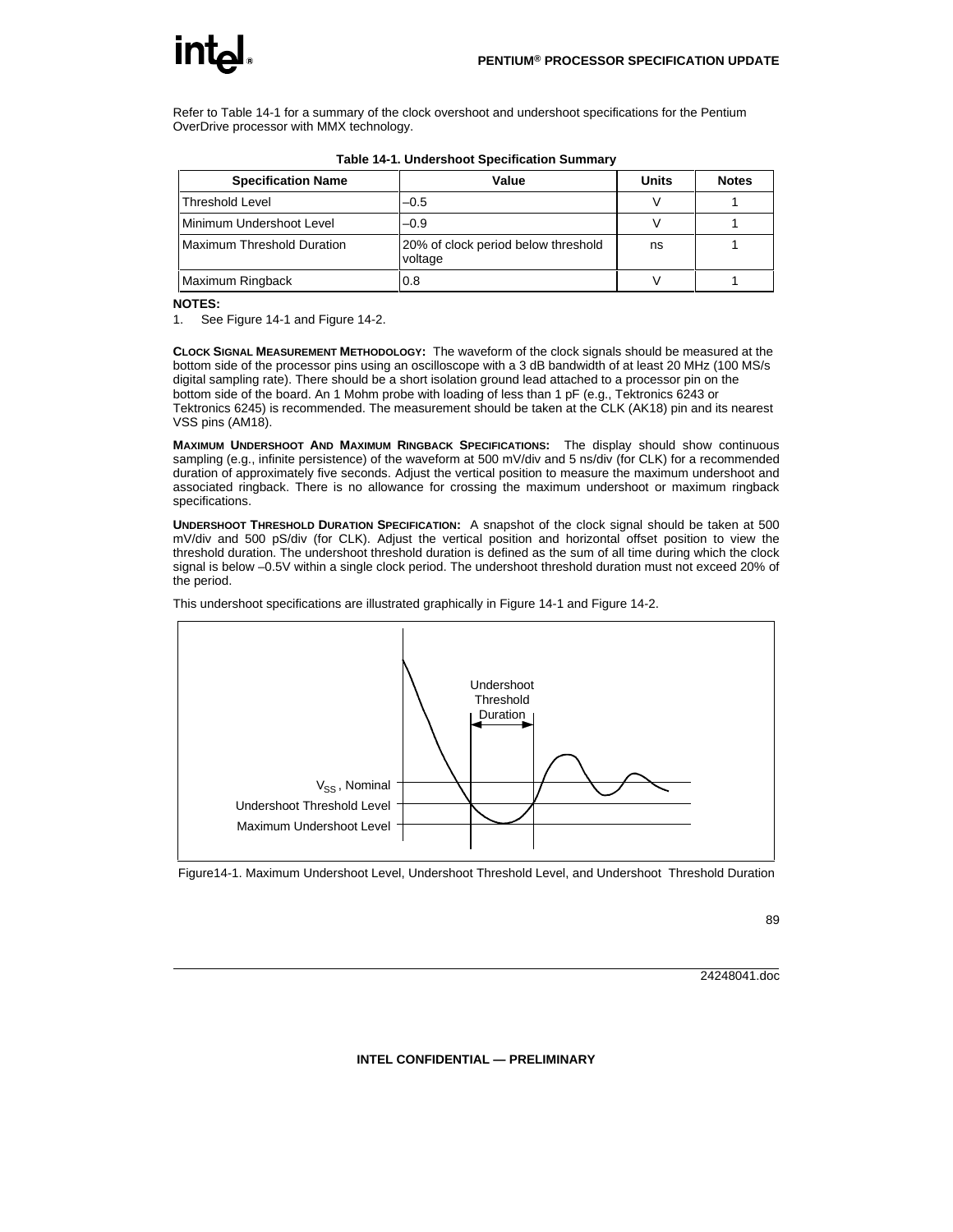



Figure 14-2. Maximum Ringback Associated with the Signal Low State

## **15 – 19. Refer to Summary Table of Changes**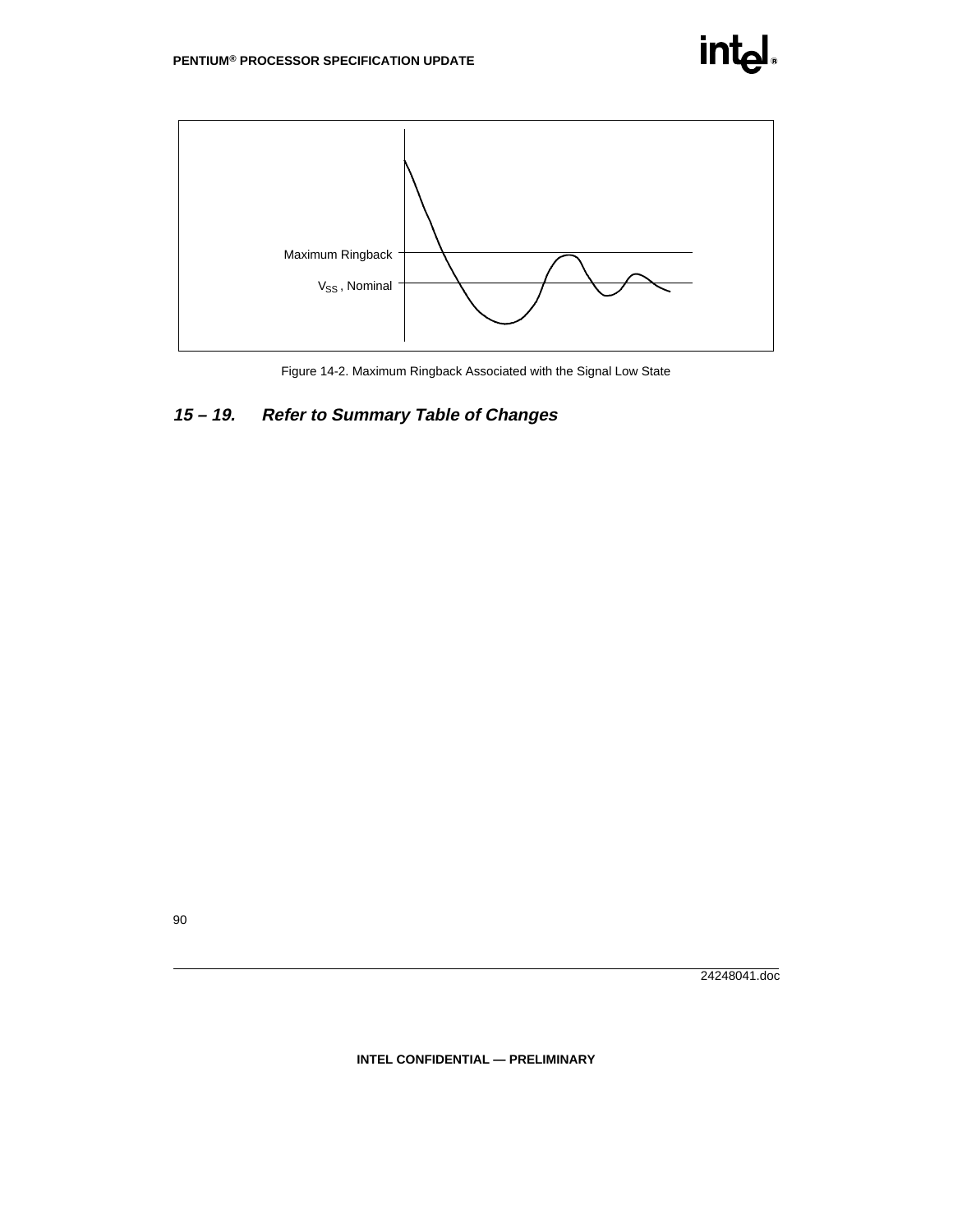## **DOCUMENTATION CHANGES**

The Documentation Changes listed in this section apply to the Pentium OverDrive processor datasheets. All Documentation Changes will be incorporated into the appropriate documentation.

## **1 – 9. Refer to Summary Table of Changes**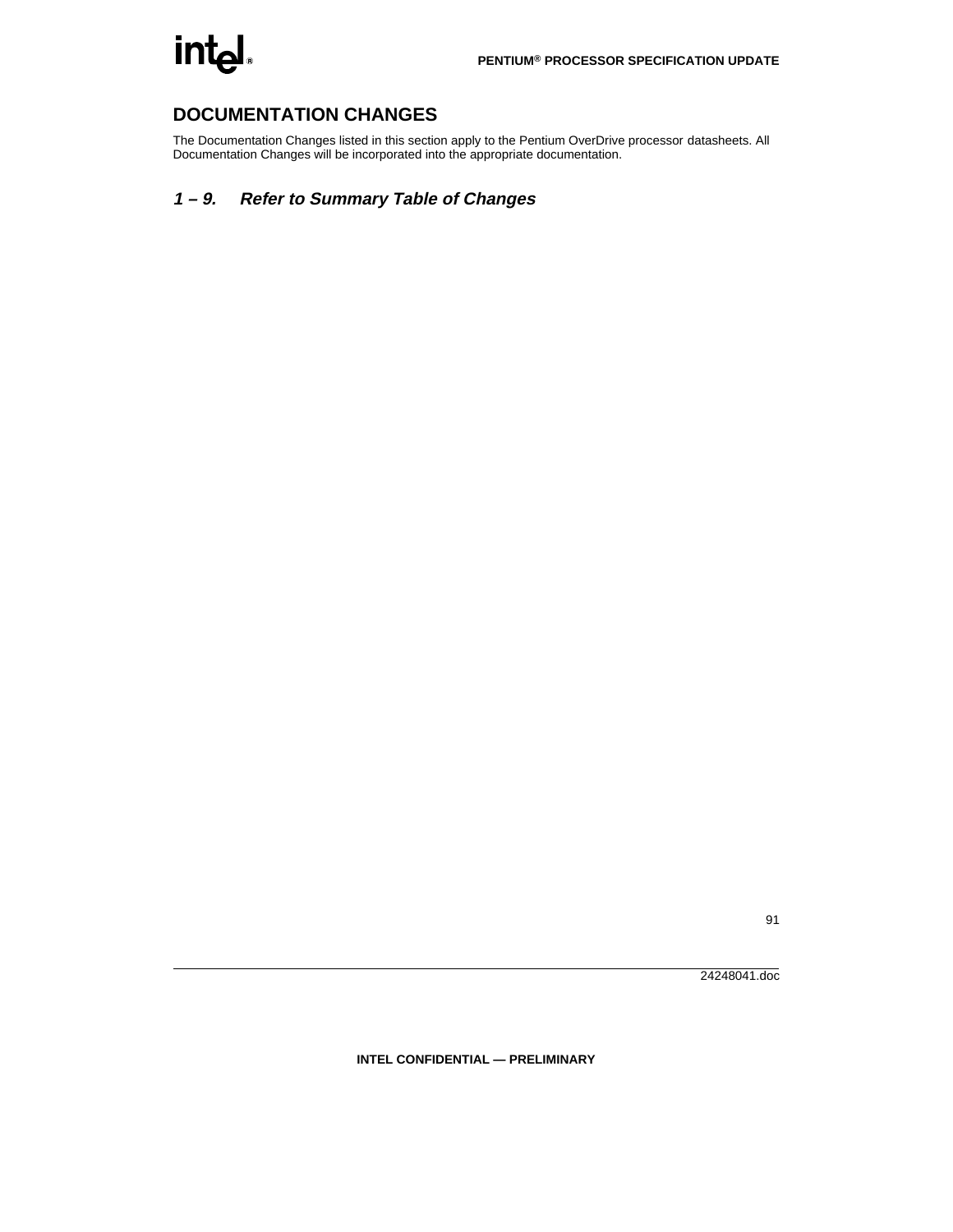## **Appendix A**

## **Pentium® Processor Related Technical Collateral**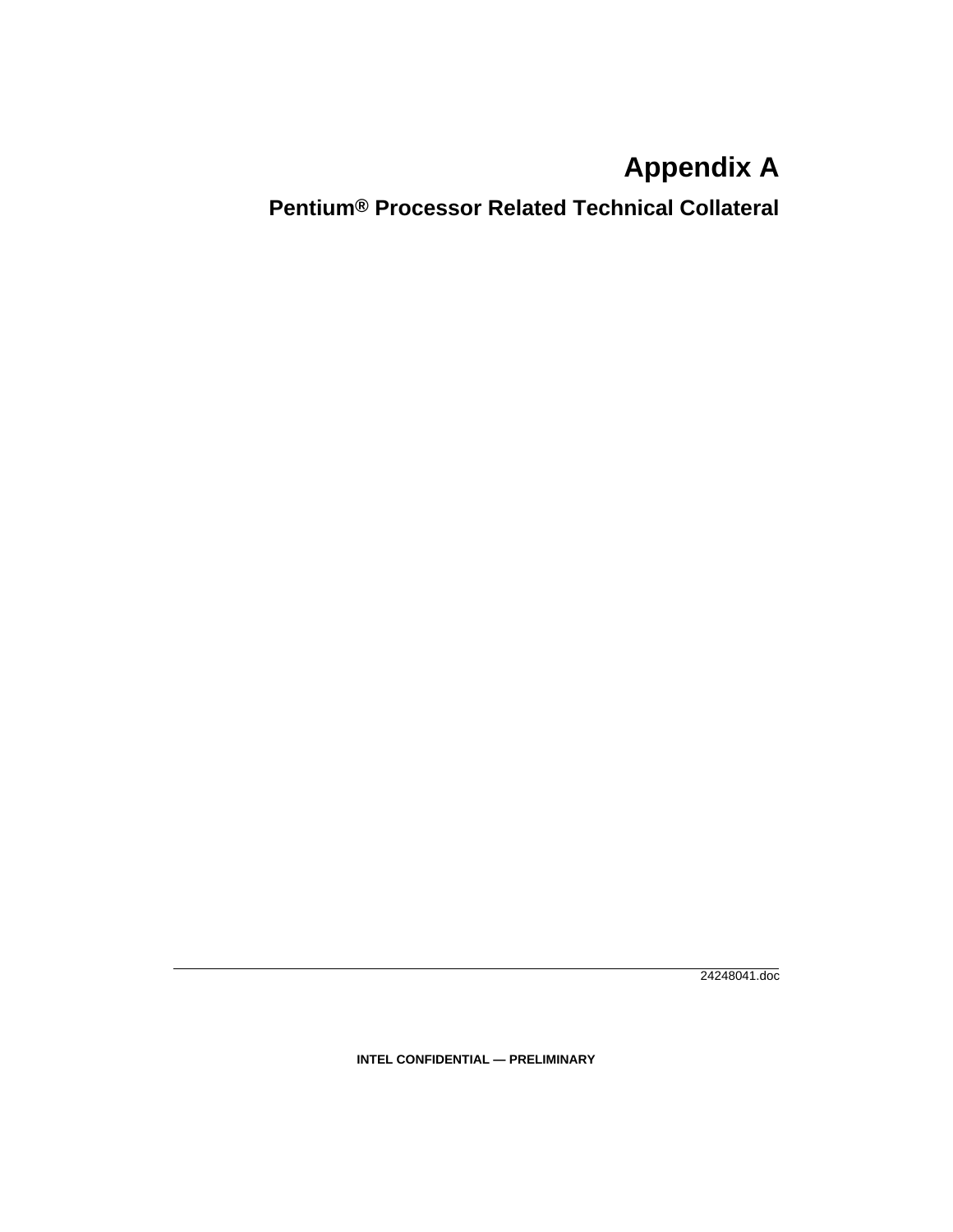## **PUBLIC DOCUMENTATION**

Unless otherwise noted, the following documentation may be obtained by visiting Intel's website at http:\\www.intel.com or by contacting Intel's Literature Center at 1-800-879-4683 in the U.S. and Canada. In other geographies, please contact your local sales office.

| <b>Document Title</b>                                                                                                 | <b>Order Number</b>                                          |
|-----------------------------------------------------------------------------------------------------------------------|--------------------------------------------------------------|
| Pentium <sup>®</sup> Processor Family Developer's Manual (1997)                                                       | 241428                                                       |
| Intel Architecture Software Developer's Manual, Volume 1: Basic<br>Architecture                                       | 243190                                                       |
| Intel Architecture Software Developer's Manual, Volume 2: Instruction<br>Set Reference                                | 243191                                                       |
| Pentium <sup>®</sup> Processor datasheet (75 MHz, 90 MHz, 100 MHz, 120 MHz,<br>133 MHz, 150 MHz, 166 MHz and 200 MHz) | 241997                                                       |
| Pentium <sup>®</sup> Processor Specification Update                                                                   | 242480                                                       |
| MultiProcessor Specification                                                                                          | 242016                                                       |
| Pentium <sup>®</sup> Processor Family Product Brief                                                                   | 241561                                                       |
| Pentium <sup>®</sup> Processor Performance Brief                                                                      | 241557                                                       |
| Pentium <sup>®</sup> Processor Technical Overview                                                                     | 241610                                                       |
| Intel MMX <sup>™</sup> Technology Overview                                                                            | 243081                                                       |
| Intel Architecture MMX <sup>™</sup> Technology Programmer's Reference Manual                                          | 243007                                                       |
| Intel Architecture MMX <sup>™</sup> Technology Developer's Manual                                                     | 243006                                                       |
| Intel MMX <sup>™</sup> Technology at a Glance                                                                         | 243100                                                       |
| Pentium <sup>®</sup> Processor 60 and 66 MHz Specification Update                                                     | 243326                                                       |
| AP-579: Pentium <sup>®</sup> Processor Flexible Motherboard Design Guidelines                                         | 243187                                                       |
| AP-479: Pentium <sup>®</sup> Processor Clock Design                                                                   | 241574                                                       |
| AP-480: Pentium <sup>®</sup> Processor Thermal Design Guidelines                                                      | 241575                                                       |
| AP-485: Intel Processor Identification with the CPUID Instruction                                                     | 241618                                                       |
| AP-500: Optimizations for Intel's 32-Bit Processors                                                                   | 241799                                                       |
| AP-577: An Introduction to PPGA Packaging                                                                             | 243103                                                       |
| AP-522: Implementation Guidelines for 3.3V Pentium <sup>®</sup> Processors with<br><b>VRE</b> Specifications          | 242687                                                       |
| AP-578: Software and Hardware Considerations in Handling FPU<br>Exceptions                                            | 242415                                                       |
| Pentium <sup>®</sup> Processor 3.3V Clock Driver Specifications                                                       | Contact your local Intel/<br><b>Distributor Sales Office</b> |
| Pentium <sup>®</sup> Processor 3.3V ASIC Interface Specification                                                      | Contact your local Intel/<br><b>Distributor Sales Office</b> |
| Pentium <sup>®</sup> Processor 3.3V Pipeline BSRAM Specification                                                      | Contact your local Intel/<br><b>Distributor Sales Office</b> |